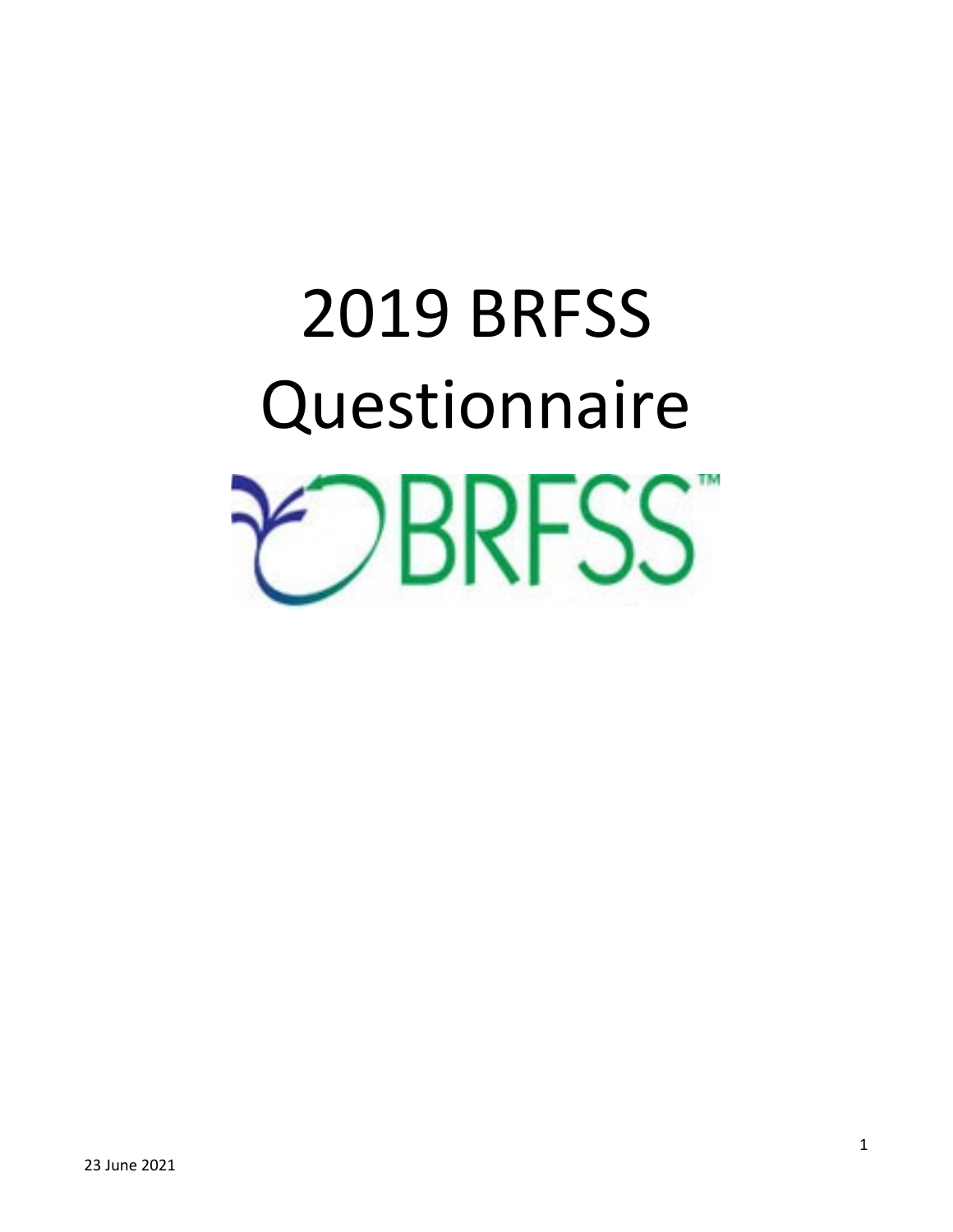## Table of Contents

| Traumatic Brain Injury Prevention (among adults with children) (Injury Prevention Program) 72 |  |
|-----------------------------------------------------------------------------------------------|--|
|                                                                                               |  |
|                                                                                               |  |
|                                                                                               |  |
|                                                                                               |  |
|                                                                                               |  |
|                                                                                               |  |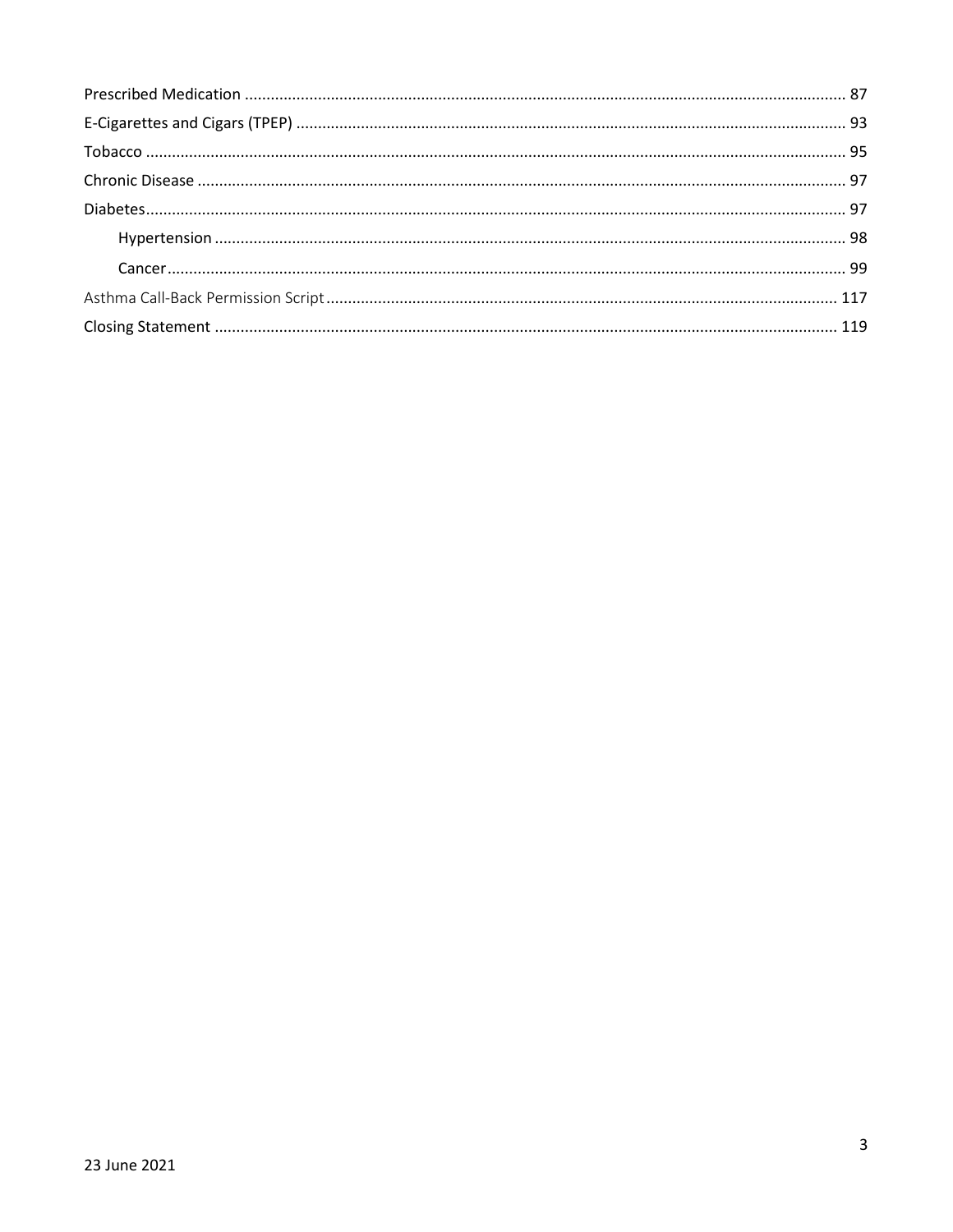<span id="page-3-0"></span>OMB Header and Introductory Text

| <b>Read if necessary</b>               | <b>Read</b>                        | <b>Interviewer instructions</b>           |
|----------------------------------------|------------------------------------|-------------------------------------------|
|                                        |                                    | (not read)                                |
| Public reporting burden of this        |                                    | Form Approved                             |
| collection of information is           |                                    | OMB No. 0920-1061                         |
| estimated to average 27 minutes        |                                    | Exp. Date 3/31/2021                       |
| per response, including the time       |                                    |                                           |
| for reviewing instructions,            |                                    | Interviewers do not need to read any      |
| searching existing data sources,       |                                    | part of the burden estimate nor provide   |
| gathering and maintaining the          |                                    | the OMB number unless asked by the        |
| data needed, and completing and        |                                    | respondent for specific information. If a |
| reviewing the collection of            |                                    | respondent asks for the length of time of |
| information. An agency may not         |                                    | the interview provide the most accurate   |
| conduct or sponsor, and a person       |                                    | information based on the version of the   |
| is not required to respond to a        |                                    | questionnaire that will be administered   |
| collection of information unless it    |                                    | to that respondent. If the interviewer is |
| displays a currently valid OMB         |                                    | not sure, provide the average time as     |
| control number. Send comments          |                                    | indicated in the burden statement. If     |
| regarding this burden estimate or      |                                    | data collectors have questions            |
| any other aspect of this collection    |                                    | concerning the BRFSS OMB process,         |
| of information, including              |                                    | please contact Carol Pierannunzi at       |
| suggestions for reducing this          |                                    | ivk7@cdc.gov.                             |
| burden to CDC/ATSDR Reports            |                                    |                                           |
| <b>Clearance Officer; 1600 Clifton</b> |                                    |                                           |
| Road NE, MS D-74, Atlanta,             |                                    |                                           |
| Georgia 30333; ATTN: PRA (0920-        |                                    |                                           |
| 1061).                                 |                                    |                                           |
|                                        | HELLO, I am calling for the        |                                           |
|                                        | (health department). My name is    |                                           |
|                                        | (name). We are gathering           |                                           |
|                                        | information about the health of    |                                           |
|                                        | (state) residents. This project is |                                           |
|                                        | conducted by the health            |                                           |
|                                        | department with assistance from    |                                           |
|                                        | the Centers for Disease Control    |                                           |
|                                        | and Prevention. Your telephone     |                                           |
|                                        | number has been chosen             |                                           |
|                                        | randomly, and I would like to ask  |                                           |
|                                        | some questions about health and    |                                           |
|                                        | health practices.                  |                                           |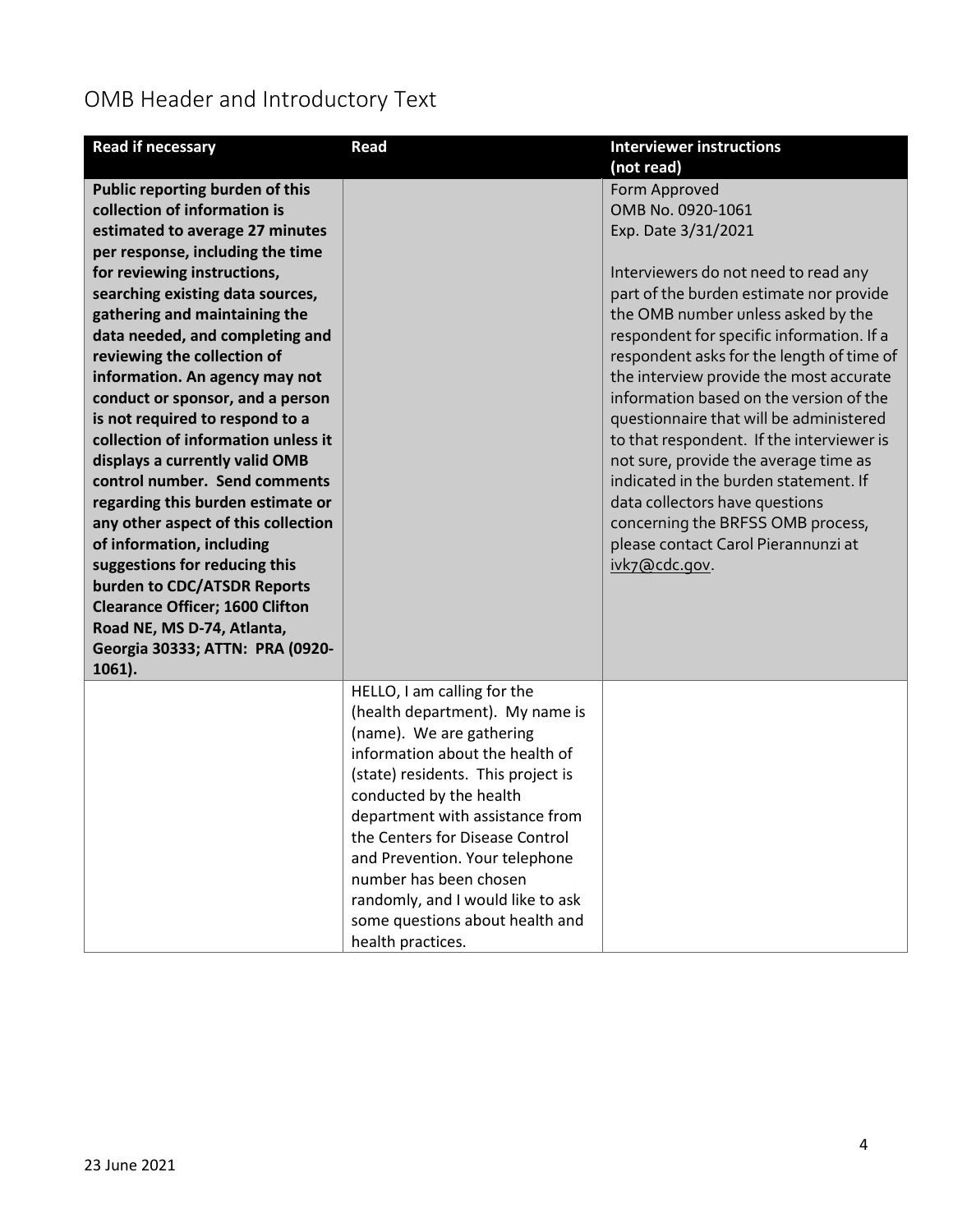## <span id="page-4-0"></span>Landline Introduction

| <b>Question</b><br><b>Number</b> | <b>Question text</b>            | <b>Variable</b><br>names | <b>Responses</b><br>(DO NOT<br><b>READ</b><br><b>UNLESS</b><br><b>OTHERWISE</b><br><b>NOTED)</b> | <b>SKIP INFO/</b><br><b>CATI Note</b> | <b>Interviewer Note</b><br>(s)                                                                                                                                                                                                                                                                                                                    | Column(s) |
|----------------------------------|---------------------------------|--------------------------|--------------------------------------------------------------------------------------------------|---------------------------------------|---------------------------------------------------------------------------------------------------------------------------------------------------------------------------------------------------------------------------------------------------------------------------------------------------------------------------------------------------|-----------|
| LL01.                            | Is this [PHONE<br>NUMBER]?      | CTELENM1                 | 1 Yes<br>$2$ No                                                                                  | Go to LL02<br><b>TERMINATE</b>        | Thank you very<br>much, but I seem<br>to have dialed the<br>wrong number.<br>It's possible that<br>your number may<br>be called at a<br>later time.                                                                                                                                                                                               | 63        |
| LL02.                            | Is this a private<br>residence? | PVTRESD1                 | 1 Yes                                                                                            | Go to LL04                            | Read if necessary:<br>By private<br>residence we<br>mean someplace<br>like a house or<br>apartment.<br>Do not read:<br>Private residence<br>includes any<br>home where the<br>respondent<br>spends at least 30<br>days including<br>vacation homes,<br>RVs or other<br>locations in which<br>the respondent<br>lives for portions<br>of the year. | 64        |
|                                  |                                 |                          | 2 No                                                                                             | Go to LL03                            | If no, business<br>phone only: thank<br>you very much<br>but we are only<br>interviewing<br>persons on<br>residential<br>phones lines at<br>this time.<br>NOTE: Business<br>numbers which<br>are also used for<br>personal                                                                                                                        |           |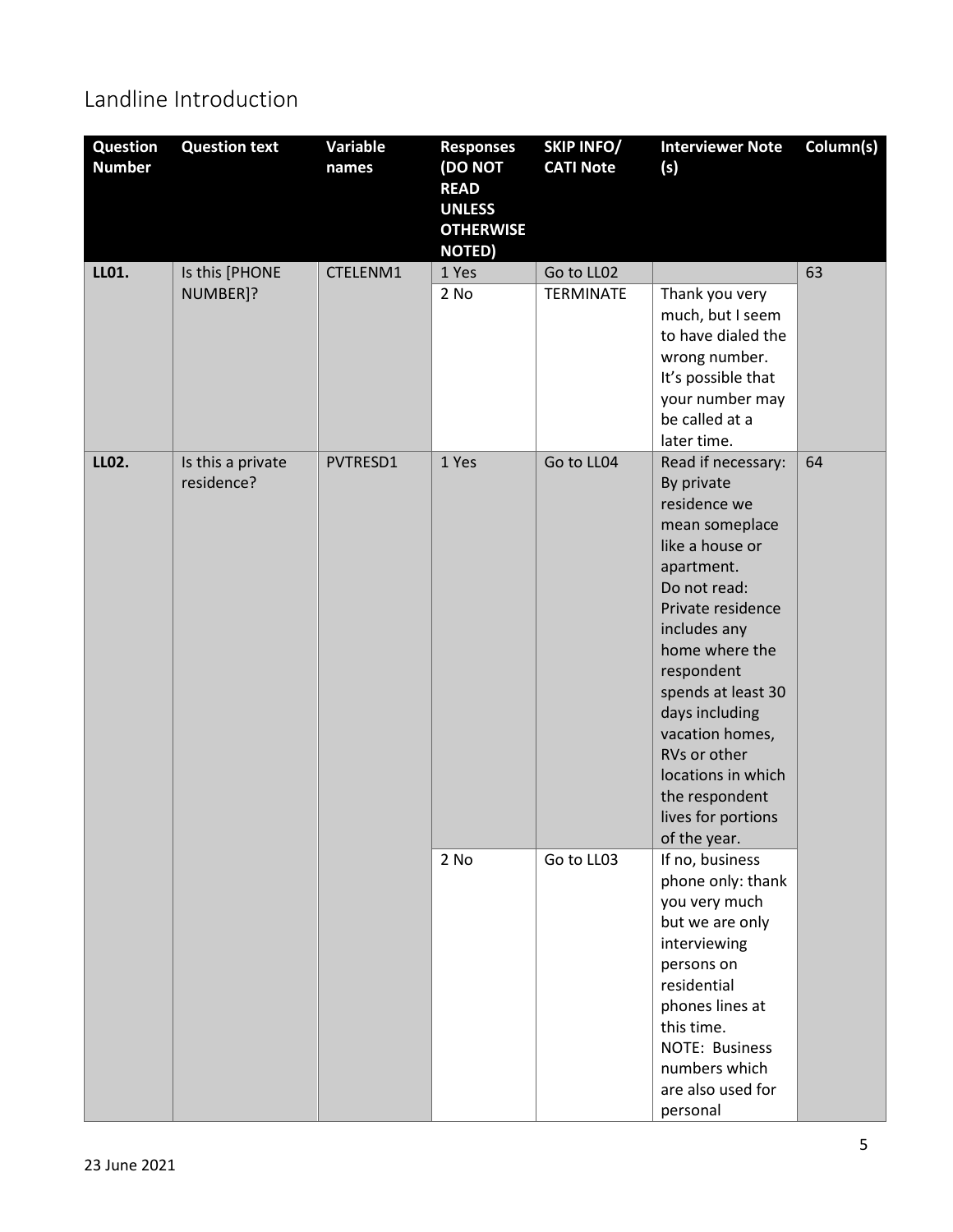|       |                                    |                 |                              |                  | communication                       |    |
|-------|------------------------------------|-----------------|------------------------------|------------------|-------------------------------------|----|
|       |                                    |                 |                              |                  | are eligible.                       |    |
|       |                                    |                 | 3 No, this is<br>a business  |                  | Read: Thank you<br>very much but we |    |
|       |                                    |                 |                              |                  | are only                            |    |
|       |                                    |                 |                              |                  | interviewing                        |    |
|       |                                    |                 |                              |                  | persons on                          |    |
|       |                                    |                 |                              |                  | residential                         |    |
|       |                                    |                 |                              |                  | phones at this                      |    |
|       |                                    |                 |                              |                  | time.                               |    |
| LL03. | Do you live in<br>college housing? | <b>COLGHOUS</b> | 1 Yes                        | Go to LL04       | Read if necessary:<br>By college    | 65 |
|       |                                    |                 |                              |                  | housing we mean                     |    |
|       |                                    |                 |                              |                  | dormitory,                          |    |
|       |                                    |                 |                              |                  | graduate student                    |    |
|       |                                    |                 |                              |                  | or visiting faculty                 |    |
|       |                                    |                 |                              |                  | housing, or other                   |    |
|       |                                    |                 |                              |                  | housing<br>arrangement              |    |
|       |                                    |                 |                              |                  | provided by a                       |    |
|       |                                    |                 |                              |                  | college or                          |    |
|       |                                    |                 |                              |                  | university.                         |    |
|       |                                    |                 | $2$ No                       | <b>TERMINATE</b> | Read: Thank you                     |    |
|       |                                    |                 |                              |                  | very much, but                      |    |
|       |                                    |                 |                              |                  | we are only                         |    |
|       |                                    |                 |                              |                  | interviewing                        |    |
|       |                                    |                 |                              |                  | persons who live                    |    |
|       |                                    |                 |                              |                  | in private                          |    |
|       |                                    |                 |                              |                  | residences or                       |    |
|       |                                    |                 |                              |                  | college housing at<br>this time.    |    |
| LL04. | Do you currently                   | STATERE1        | 1 Yes                        | Go to LL05       |                                     | 66 |
|       | live                               |                 | 2 No                         | <b>TERMINATE</b> | Thank you very                      |    |
|       | $in_{\text{1state}}$ ?             |                 |                              |                  | much but we are                     |    |
|       |                                    |                 |                              |                  | only interviewing                   |    |
|       |                                    |                 |                              |                  | persons who live                    |    |
|       |                                    |                 |                              |                  | in [STATE] at this                  |    |
|       | Is this a cell                     | <b>CELPHONE</b> |                              |                  | time.                               | 67 |
| LL05. | phone?                             |                 | 1 Yes, it is a<br>cell phone | <b>TERMINATE</b> | Read: Thank you<br>very much but we |    |
|       |                                    |                 |                              |                  | are only                            |    |
|       |                                    |                 |                              |                  | interviewing by                     |    |
|       |                                    |                 |                              |                  | landline                            |    |
|       |                                    |                 |                              |                  | telephones in                       |    |
|       |                                    |                 |                              |                  | private residences                  |    |
|       |                                    |                 |                              |                  | or college housing                  |    |
|       |                                    |                 |                              |                  | at this time.                       |    |
|       |                                    |                 | 2 Not a cell                 | Go to LL06       | Read if necessary:                  |    |
|       |                                    |                 | phone                        |                  | By cell phone we                    |    |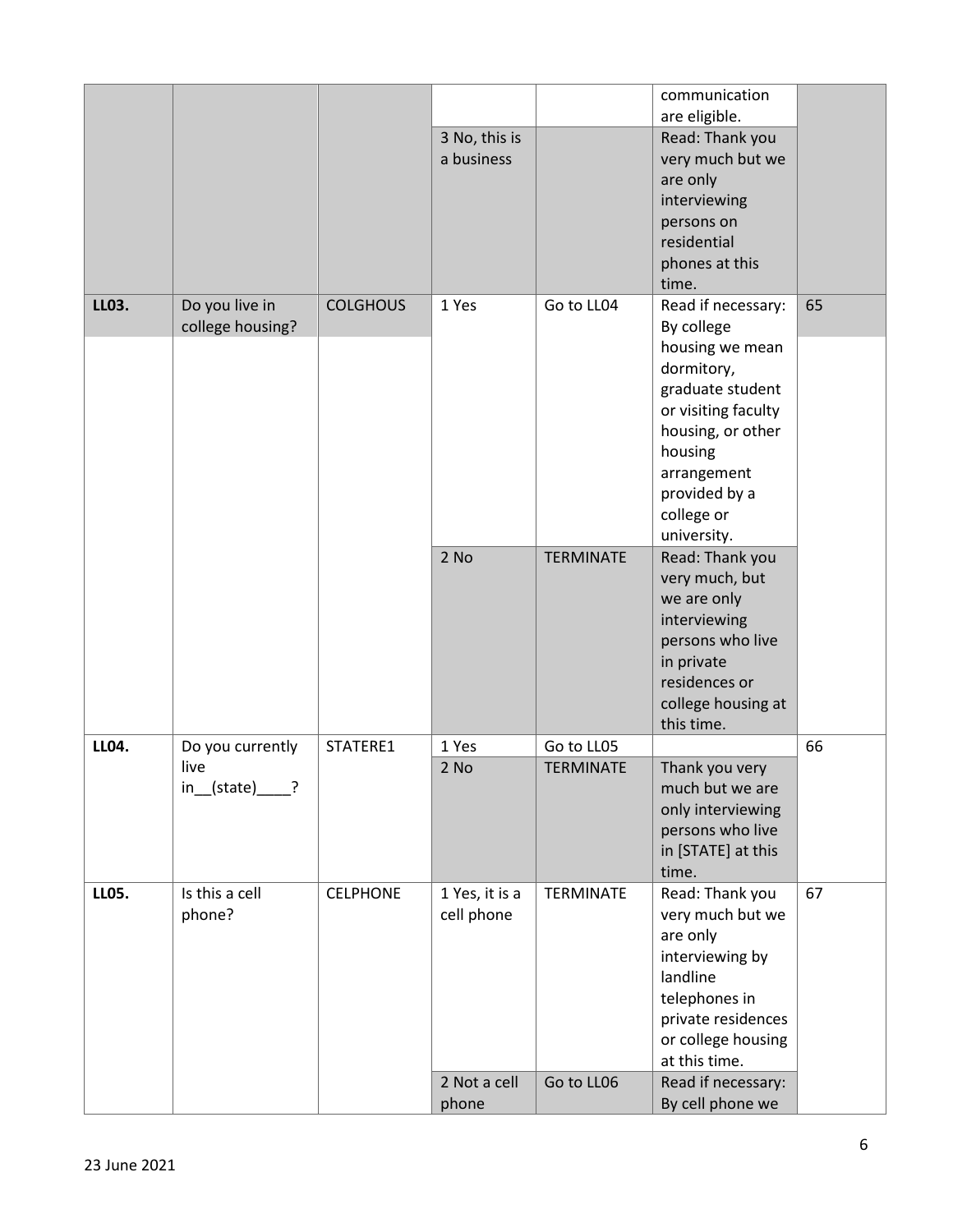|       |                                                                                                   |                |                                          |                                                                                                                                                       | mean a telephone<br>that is mobile and<br>usable outside<br>your<br>neighborhood.<br>Do not read:<br>Telephone service<br>over the internet<br>counts as landline<br>service (includes<br>Vonage, Magic<br>Jack and other<br>home-based<br>phone services). |       |
|-------|---------------------------------------------------------------------------------------------------|----------------|------------------------------------------|-------------------------------------------------------------------------------------------------------------------------------------------------------|-------------------------------------------------------------------------------------------------------------------------------------------------------------------------------------------------------------------------------------------------------------|-------|
| LL06. | Are you 18 years<br>of age or older?                                                              | LADULT1        | 1 Yes<br>2 No                            | [CATI NOTE:<br>IF COLLEGE<br>$HOUSING =$<br>"YES,"<br>CONTINUE;<br><b>OTHERWISE</b><br><b>GO TO ADULT</b><br>RANDOM<br>SELECTION]<br><b>TERMINATE</b> | Read: Thank you<br>very much but we<br>are only<br>interviewing<br>persons aged 18                                                                                                                                                                          | 68    |
|       |                                                                                                   |                |                                          |                                                                                                                                                       | or older at this<br>time.                                                                                                                                                                                                                                   |       |
| LL07. | Are you male or<br>female?                                                                        | <b>COLGSEX</b> | 1 Male<br>2 Female                       | ONLY for<br>respondents<br>who are LL<br>and<br>COLGHOUS=<br>1.                                                                                       |                                                                                                                                                                                                                                                             | 69    |
|       |                                                                                                   |                | 7 Don't<br>know/Not<br>sure<br>9 Refused | <b>TERMINATE</b>                                                                                                                                      | Thank you for<br>your time, your<br>number may be<br>selected for<br>another survey in<br>the future.                                                                                                                                                       |       |
| LL08. | I need to<br>randomly select<br>one adult who<br>lives in your<br>household to be<br>interviewed. | NUMADULT       | $\mathbf{1}$                             | Go to LL09                                                                                                                                            | Read: Are you<br>that adult?<br>If yes: Then you<br>are the person I<br>need to speak<br>with.                                                                                                                                                              | 70-71 |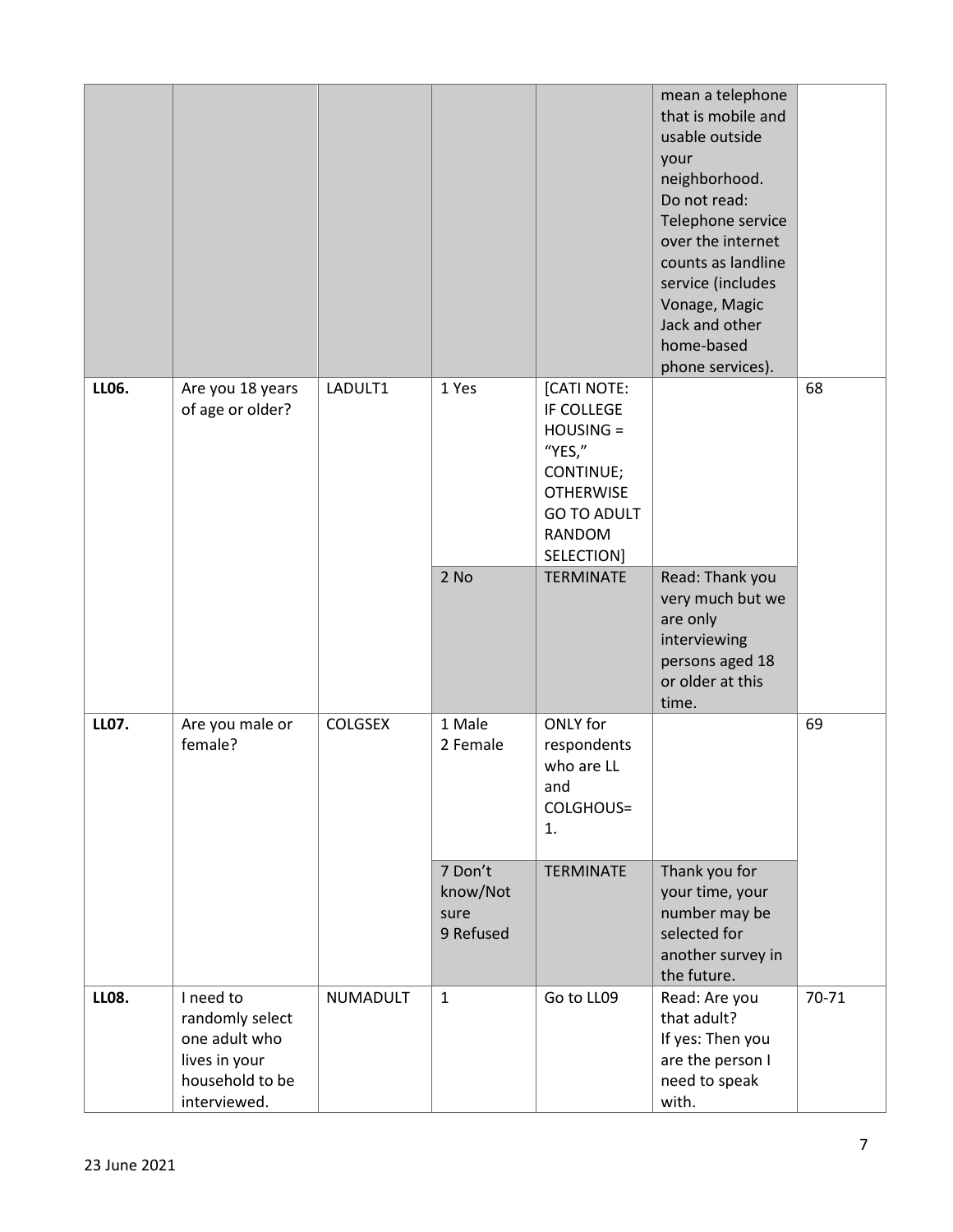|             | <b>Excluding adults</b><br>living away from<br>home, such as                                                                                                                                               |                 |                                                      |                                                                                                                                                                    | If no: May I speak<br>with the adult in<br>the household?                                                                                                                                                                                               |       |
|-------------|------------------------------------------------------------------------------------------------------------------------------------------------------------------------------------------------------------|-----------------|------------------------------------------------------|--------------------------------------------------------------------------------------------------------------------------------------------------------------------|---------------------------------------------------------------------------------------------------------------------------------------------------------------------------------------------------------------------------------------------------------|-------|
|             | students away at<br>college, how<br>many members of<br>your household,<br>including yourself,<br>are 18 years of<br>age or older?                                                                          |                 | 2-6 or more                                          | Go to LL10.                                                                                                                                                        |                                                                                                                                                                                                                                                         |       |
| LL09.       | Are you male or<br>female?                                                                                                                                                                                 | <b>LANDSEX</b>  | 1 Male<br>2 Female<br>7 Don't                        | GO to<br>Transition<br>Section 1.<br><b>TERMINATE</b>                                                                                                              | Thank you for                                                                                                                                                                                                                                           | 72    |
|             |                                                                                                                                                                                                            |                 | know/Not<br>sure<br>9 Refused                        |                                                                                                                                                                    | your time, your<br>number may be<br>selected for<br>another survey in<br>the future.                                                                                                                                                                    |       |
| LL10.       | How many of<br>these adults are<br>men?                                                                                                                                                                    | <b>NUMMEN</b>   | Number<br>77 Don't<br>know/Not<br>sure<br>99 Refused |                                                                                                                                                                    |                                                                                                                                                                                                                                                         | 73-74 |
| LL11.       | So, the number of<br>women in the<br>household is [X].<br>Is that correct?                                                                                                                                 | <b>NUMWOMEN</b> |                                                      |                                                                                                                                                                    | Do not read:<br>Confirm the<br>number of adult<br>women or clarify<br>the total number<br>of adults in the<br>household.<br>Read: The persons<br>in your household<br>that I need to<br>speak with is<br>[Oldest/Youngest/<br>Middle//Male<br>/Female]. | 75-76 |
| <b>LL12</b> | The person in<br>your household<br>that I need to<br>speak with is<br>[Oldest/Youngest/<br>Middle//Male<br>/Female]. Are you<br>the<br>[Oldest/Youngest/<br>Middle//Male<br>/Female] in this<br>household? | <b>RESPSLCT</b> | 1 Male<br>2 Female                                   | If person<br>indicates that<br>they are not<br>the selected<br>respondent,<br>ask for<br>correct<br>respondent<br>and re-ask<br>LL12. (See<br>CATI<br>programming) |                                                                                                                                                                                                                                                         | 77    |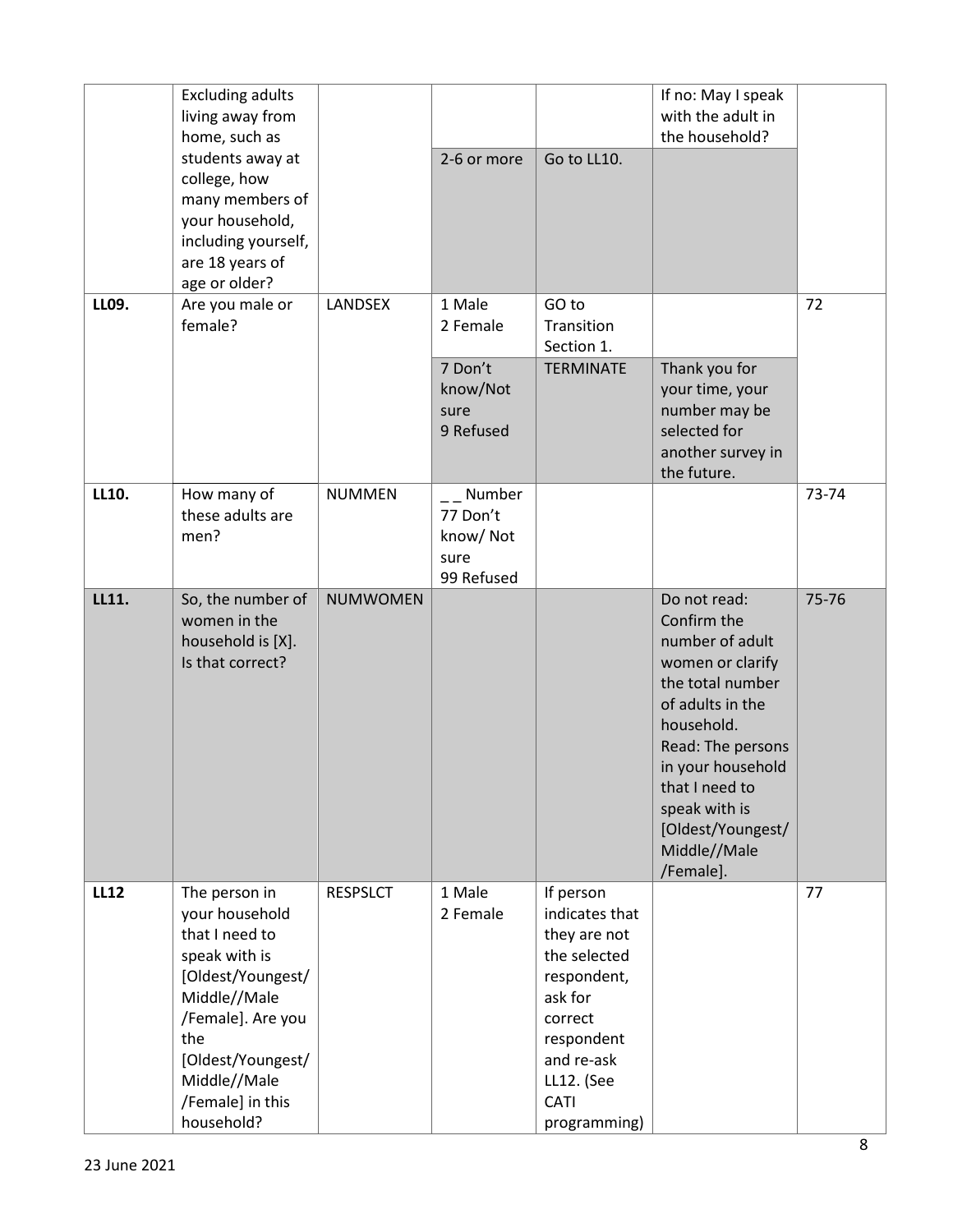|                   |  | 7 Don't                        | <b>TERMINATE</b> | Thank you for     |  |
|-------------------|--|--------------------------------|------------------|-------------------|--|
|                   |  | know/Not                       |                  | your time, your   |  |
|                   |  | sure                           |                  | number may be     |  |
|                   |  | 9 Refused                      |                  | selected for      |  |
|                   |  |                                |                  | another survey in |  |
|                   |  |                                |                  | the future.       |  |
| <b>Transition</b> |  | I will not ask                 |                  | Do not read:      |  |
| to Section        |  | for your last                  |                  | Introductory text |  |
| 1.                |  | name,                          |                  | may be reread     |  |
|                   |  | address, or                    |                  | when selected     |  |
|                   |  | other                          |                  | respondent is     |  |
|                   |  | personal                       |                  | reached.          |  |
|                   |  | information                    |                  |                   |  |
|                   |  | that can                       |                  | Do not read: The  |  |
|                   |  | identify you.                  |                  | sentence "Any     |  |
|                   |  | You do not                     |                  | information you   |  |
|                   |  | have to                        |                  | give me will not  |  |
|                   |  | answer any                     |                  | be connected to   |  |
|                   |  | question                       |                  | any personal      |  |
|                   |  | you do not                     |                  | information" may  |  |
|                   |  | want to,                       |                  | be replaced by    |  |
|                   |  | and you can                    |                  | "Any personal     |  |
|                   |  | end the                        |                  | information that  |  |
|                   |  | interview at                   |                  | you provide will  |  |
|                   |  | any time.                      |                  | not be used to    |  |
|                   |  | Any                            |                  | identify you." If |  |
|                   |  | information                    |                  | the state         |  |
|                   |  | you give me                    |                  | coordinator       |  |
|                   |  | will not be                    |                  | approves the      |  |
|                   |  | connected                      |                  | change.           |  |
|                   |  | to any                         |                  |                   |  |
|                   |  | personal                       |                  |                   |  |
|                   |  | information.                   |                  |                   |  |
|                   |  | If you have                    |                  |                   |  |
|                   |  | any                            |                  |                   |  |
|                   |  | questions                      |                  |                   |  |
|                   |  | about the                      |                  |                   |  |
|                   |  | survey,                        |                  |                   |  |
|                   |  | please call                    |                  |                   |  |
|                   |  | (give                          |                  |                   |  |
|                   |  | appropriate                    |                  |                   |  |
|                   |  |                                |                  |                   |  |
|                   |  |                                |                  |                   |  |
|                   |  |                                |                  |                   |  |
|                   |  | state<br>telephone<br>number). |                  |                   |  |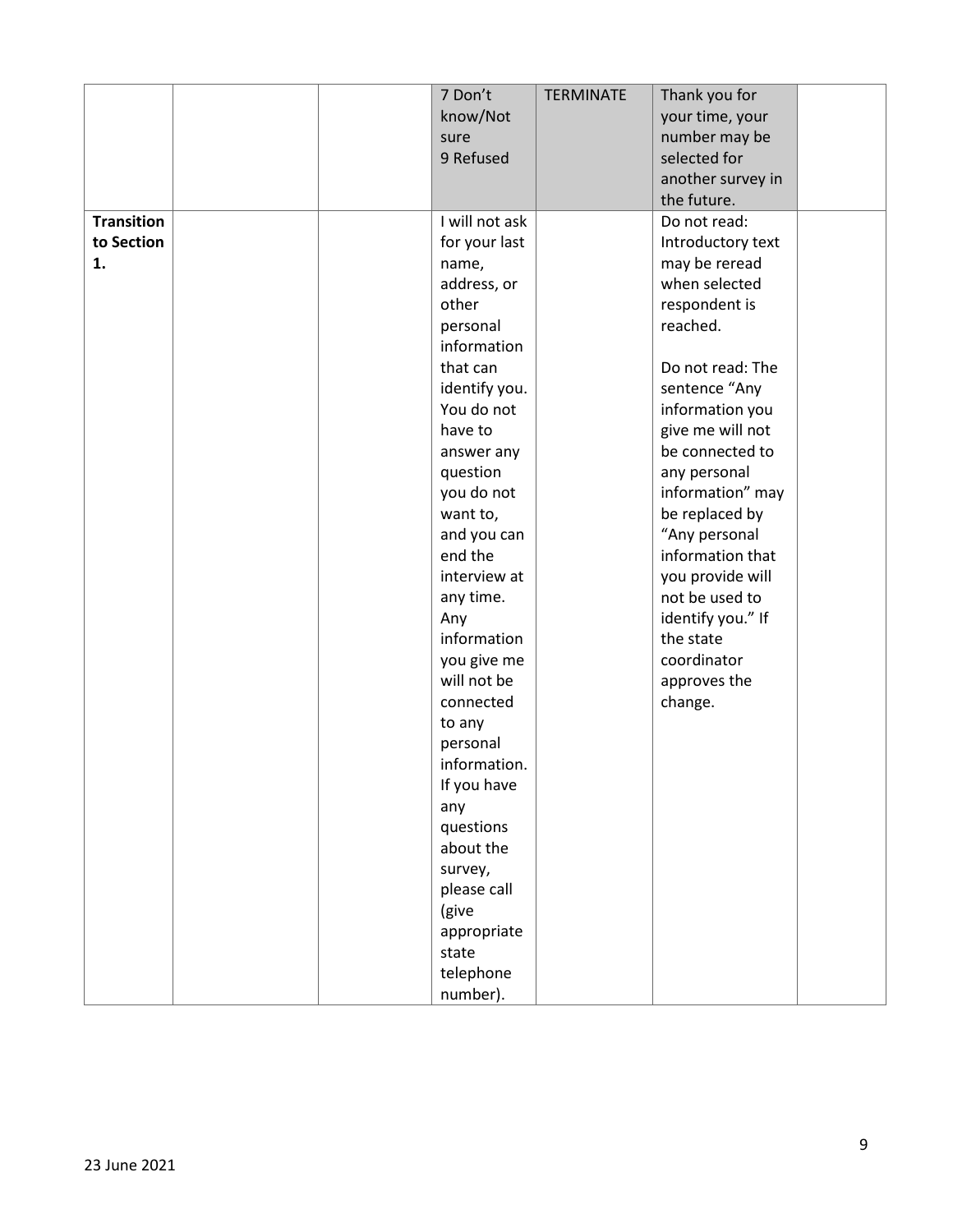## <span id="page-9-0"></span>Cell Phone Introduction

| <b>Question</b><br><b>Number</b> | <b>Question text</b>                     | <b>Variable</b><br>names | <b>Responses</b><br><b>(DO NOT READ</b><br><b>UNLESS</b><br><b>OTHERWISE</b><br><b>NOTED)</b> | <b>SKIP INFO/</b><br><b>CATI Note</b>                             | <b>Interviewer</b><br>Note (s)                                                                                                | Column(s) |
|----------------------------------|------------------------------------------|--------------------------|-----------------------------------------------------------------------------------------------|-------------------------------------------------------------------|-------------------------------------------------------------------------------------------------------------------------------|-----------|
|                                  |                                          |                          |                                                                                               |                                                                   |                                                                                                                               |           |
| CP01.                            | Is this a safe time<br>to talk with you? | SAFETIME                 | 1 Yes<br>2 No                                                                                 | Go to CP02<br>([set<br>appointment<br>if possible])<br>TERMINATE] | Thank you<br>very much.<br>We will call<br>you back at<br>a more<br>convenient<br>time.                                       | 78        |
| CP02.                            | Is this [PHONE<br>NUMBER]?               | CTELNUM1                 | 1 Yes<br>2 No                                                                                 | Go to CP03<br><b>TERMINATE</b>                                    |                                                                                                                               | 79        |
| CP03.                            | Is this a cell<br>phone?                 | CELLFON5                 | 1 Yes<br>2 No                                                                                 | Go to<br><b>CADULT</b><br><b>TERMINATE</b>                        | If "no":<br>thank you<br>very much,<br>but we are<br>only<br>interviewing<br>persons on<br>cell<br>telephones<br>at this time | 80        |
| CP04.                            | Are you 18 years<br>of age or older?     | CADULT1                  | 1 Yes<br>2 No                                                                                 | <b>TERMINATE</b>                                                  | Read: Thank<br>you very<br>much but<br>we are only<br>interviewing<br>persons<br>aged 18 or<br>older at this<br>time.         | 81        |
| CP05.                            | Are you male or<br>female?               | <b>CELLSEX</b>           | 1 Male<br>2 Female<br>7 Don't Know/<br>Not sure<br>9 Refused                                  | <b>TERMINATE</b>                                                  | Thank you<br>for your<br>time, your<br>number may<br>be selected<br>for another                                               | 82        |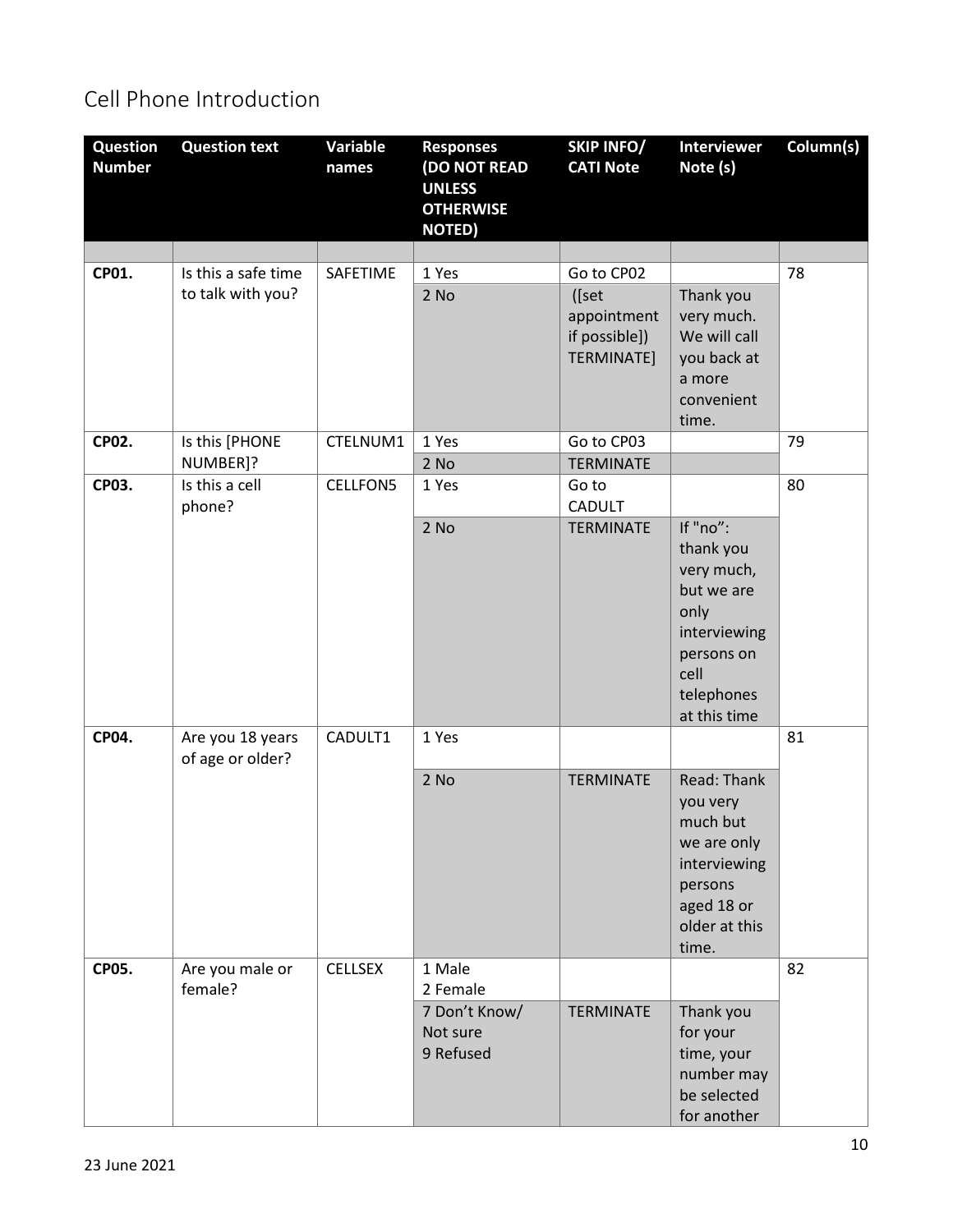|       |                                           |                 |               |                                | survey in the                                                                                                                                                                                                                                     |    |
|-------|-------------------------------------------|-----------------|---------------|--------------------------------|---------------------------------------------------------------------------------------------------------------------------------------------------------------------------------------------------------------------------------------------------|----|
|       |                                           |                 |               |                                | future.                                                                                                                                                                                                                                           |    |
| CP06. | Do you live in a<br>private<br>residence? | PVTRESD3        | 1 Yes         | Go to CP08                     | Read if<br>necessary:<br>By private<br>residence<br>we mean<br>someplace<br>like a house<br>or<br>apartment<br>Do not read:<br>Private<br>residence<br>includes any<br>home where<br>the<br>respondent<br>spends at<br>least 30 days<br>including | 83 |
|       |                                           |                 |               |                                | vacation<br>homes, RVs<br>or other<br>locations in<br>which the<br>respondent<br>lives for<br>portions of                                                                                                                                         |    |
|       |                                           |                 |               |                                | the year.                                                                                                                                                                                                                                         |    |
|       |                                           |                 | 2 No          | Go to CP07                     |                                                                                                                                                                                                                                                   |    |
| CP07. | Do you live in<br>college housing?        | <b>CCLGHOUS</b> | 1 Yes<br>2 No | Go to CP08<br><b>TERMINATE</b> | Read if<br>necessary:<br>By college<br>housing we<br>mean<br>dormitory,<br>graduate<br>student or<br>visiting<br>faculty<br>housing, or<br>other<br>housing<br>arrangement<br>provided by<br>a college or<br>university.<br>Read: Thank           | 84 |
|       |                                           |                 |               |                                | you very                                                                                                                                                                                                                                          |    |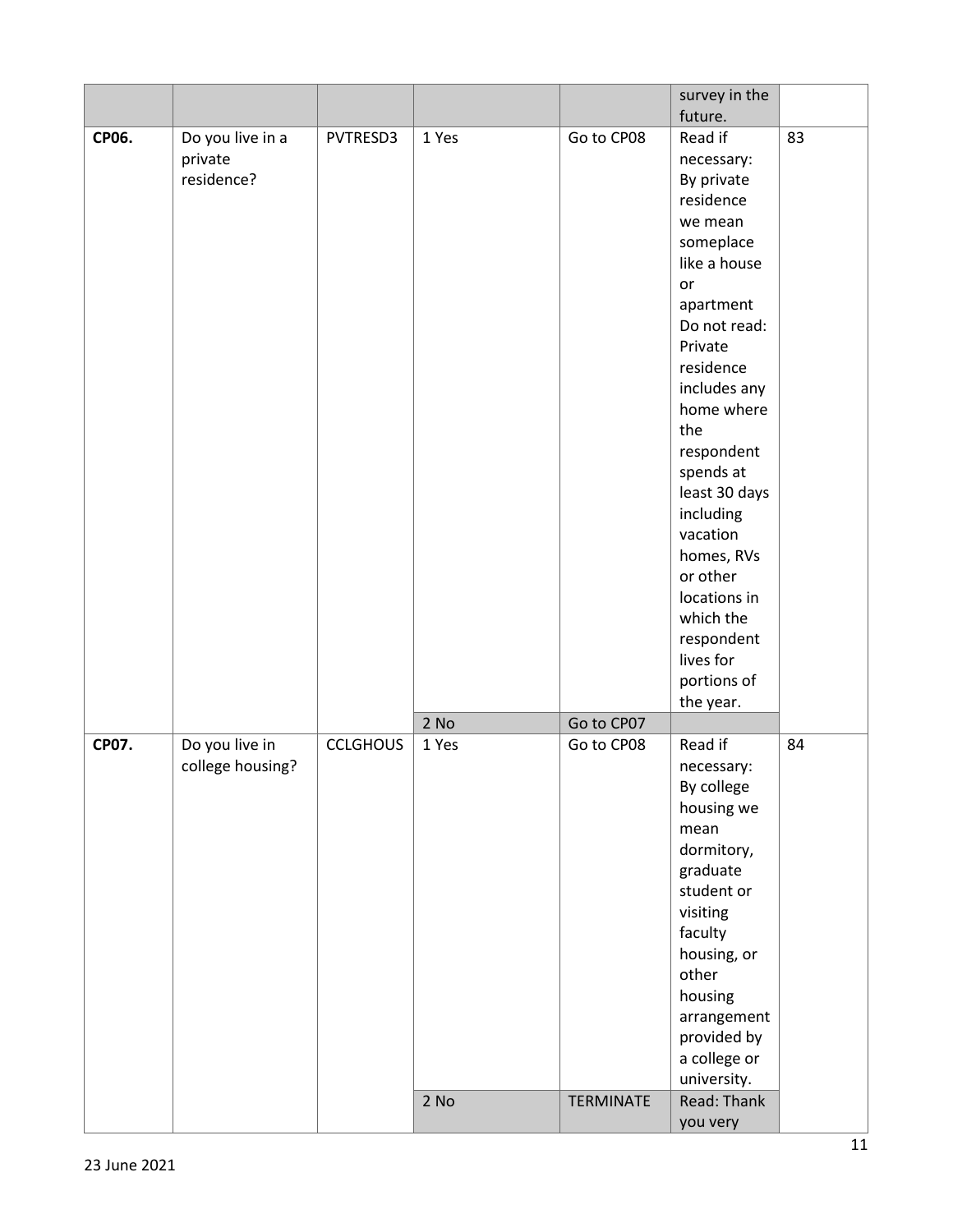|              |                                                                 |          |                                                                                                                                                                                                                                                                                                                                                                                                                                                                                                                                                                |                          | much, but<br>we are only<br>interviewing<br>persons who<br>live in<br>private<br>residences<br>or college<br>housing at<br>this time. |       |
|--------------|-----------------------------------------------------------------|----------|----------------------------------------------------------------------------------------------------------------------------------------------------------------------------------------------------------------------------------------------------------------------------------------------------------------------------------------------------------------------------------------------------------------------------------------------------------------------------------------------------------------------------------------------------------------|--------------------------|---------------------------------------------------------------------------------------------------------------------------------------|-------|
| <b>CP08.</b> | Do you currently<br>live<br>(state)<br>$\overline{\cdot}$<br>in | CSTATE1  | 1 Yes<br>2 No                                                                                                                                                                                                                                                                                                                                                                                                                                                                                                                                                  | Go to CP10<br>Go to CP09 |                                                                                                                                       | 85    |
| CP09.        | In what state do<br>you currently<br>live?                      | RSPSTAT1 | 1 Alabama<br>2 Alaska<br>4 Arizona<br>5 Arkansas<br>6 California<br>8 Colorado<br>9 Connecticut<br>10 Delaware<br>11 District of<br>Columbia<br>12 Florida<br>13 Georgia<br>15 Hawaii<br>16 Idaho<br>17 Illinois<br>18 Indiana<br>19 Iowa<br>20 Kansas<br>21 Kentucky<br>22 Louisiana<br>23 Maine<br>24 Maryland<br>25 Massachusetts<br>26 Michigan<br>27 Minnesota<br>28 Mississippi<br>29 Missouri<br>30 Montana<br>31 Nebraska<br>32 Nevada<br>33 New<br>Hampshire<br>34 New Jersey<br>35 New Mexico<br>36 New York<br>37 North Carolina<br>38 North Dakota |                          |                                                                                                                                       | 86-87 |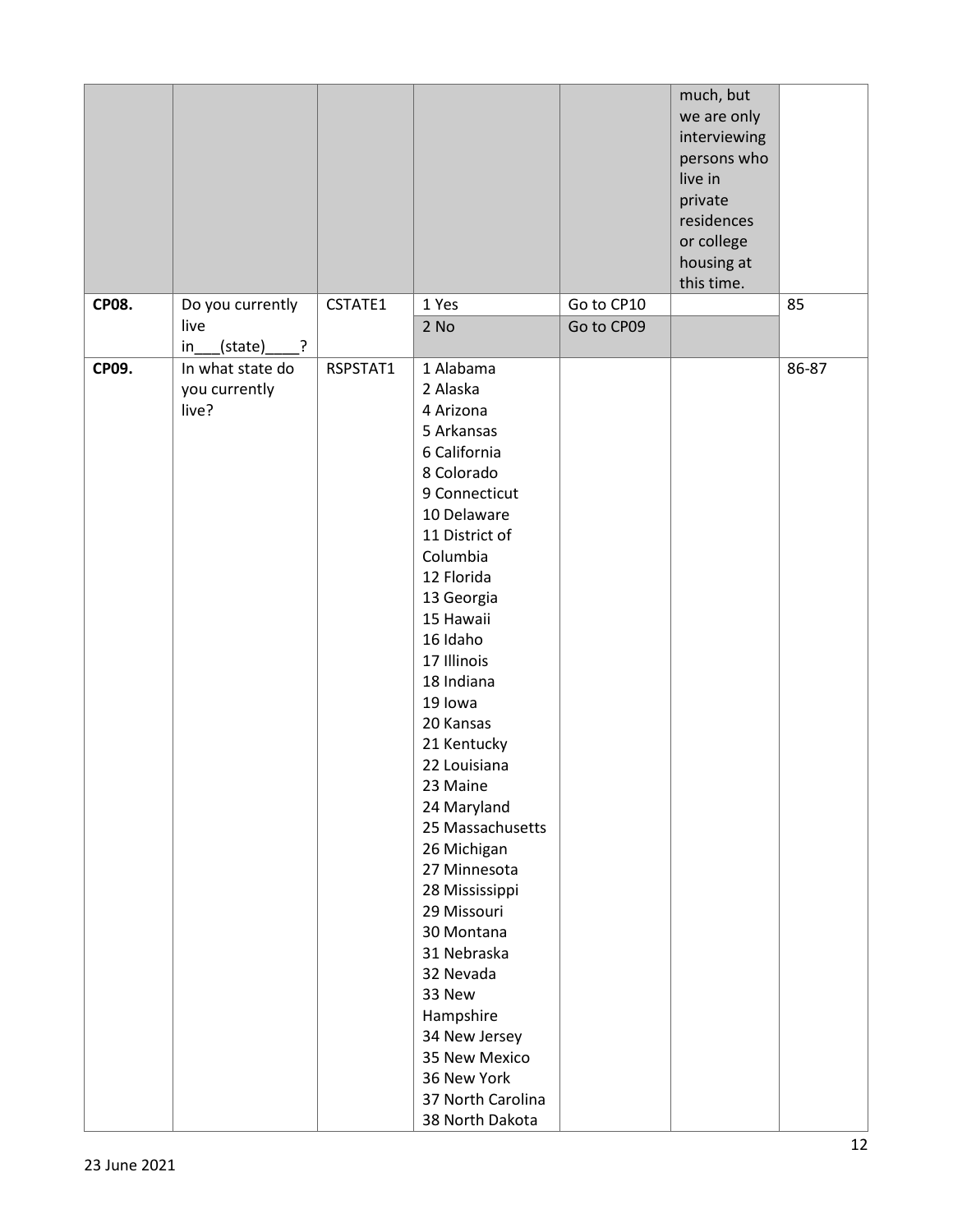|                                       |                                                                                                           |                 | 39 Ohio<br>40 Oklahoma<br>41 Oregon<br>42 Pennsylvania<br>44 Rhode Island<br>45 South Carolina<br>46 South Dakota<br>47 Tennessee<br>48 Texas<br>49 Utah<br>50 Vermont<br>51 Virginia<br>53 Washington<br>54 West Virginia<br>55 Wisconsin<br>56 Wyoming<br>66 Guam<br>72 Puerto Rico<br>78 Virgin Islands<br>99 Refused |                                                                               |                                                                                                                                                                                                                                                              |       |
|---------------------------------------|-----------------------------------------------------------------------------------------------------------|-----------------|--------------------------------------------------------------------------------------------------------------------------------------------------------------------------------------------------------------------------------------------------------------------------------------------------------------------------|-------------------------------------------------------------------------------|--------------------------------------------------------------------------------------------------------------------------------------------------------------------------------------------------------------------------------------------------------------|-------|
| CP10.                                 | Do you also have<br>a landline<br>telephone in your<br>home that is used<br>to make and<br>receive calls? | <b>LANDLINE</b> | 1 Yes<br>2 No<br>7 Don't know/<br>Not sure<br>9 Refused                                                                                                                                                                                                                                                                  |                                                                               | Read if<br>necessary:<br>By landline<br>telephone,<br>we mean a<br>regular<br>telephone in<br>your home<br>that is used<br>for making<br>or receiving<br>calls. Please<br>include<br>landline<br>phones used<br>for both<br>business and<br>personal<br>use. | 88    |
| CP11.                                 | How many<br>members of your<br>household,<br>including yourself,<br>are 18 years of<br>age or older?      | <b>HHADULT</b>  | $\overline{a}$ Number<br>77 Don't know/<br>Not sure<br>99 Refused                                                                                                                                                                                                                                                        | If $CPO7 = yes$ ,<br>then number<br>of adults is<br>automatically<br>set to 1 |                                                                                                                                                                                                                                                              | 89-90 |
| <b>Transition</b><br>to section<br>1. |                                                                                                           |                 | I will not ask for<br>your last name,<br>address, or other<br>personal<br>information that                                                                                                                                                                                                                               |                                                                               |                                                                                                                                                                                                                                                              |       |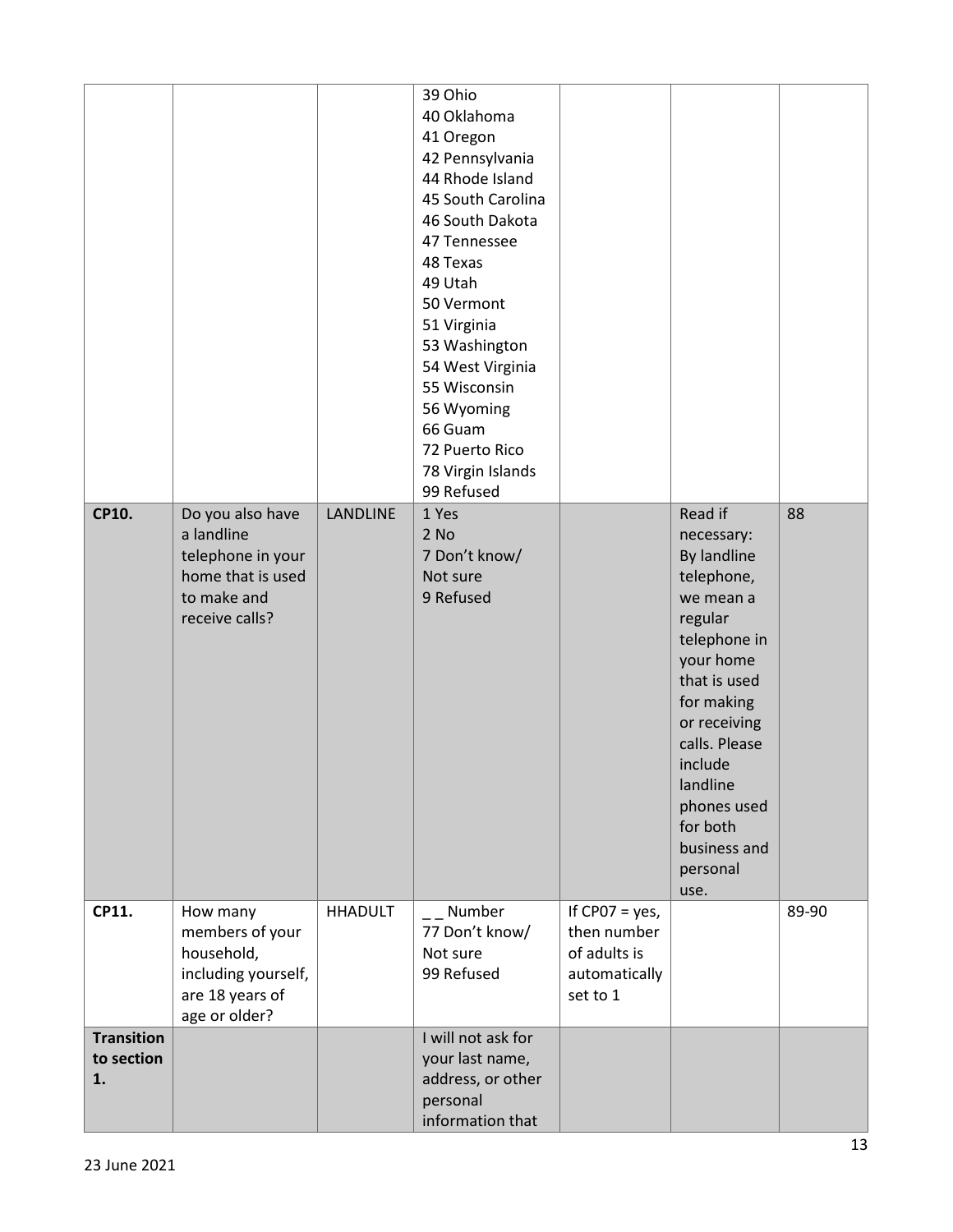|  | can identify you.  |  |  |
|--|--------------------|--|--|
|  | You do not have    |  |  |
|  | to answer any      |  |  |
|  | question you do    |  |  |
|  | not want to, and   |  |  |
|  | you can end the    |  |  |
|  | interview at any   |  |  |
|  | time. Any          |  |  |
|  | information you    |  |  |
|  | give me will not   |  |  |
|  | be connected to    |  |  |
|  | any personal       |  |  |
|  | information. If    |  |  |
|  | you have any       |  |  |
|  | questions about    |  |  |
|  | the survey, please |  |  |
|  | call (give         |  |  |
|  | appropriate state  |  |  |
|  | telephone          |  |  |
|  | number).           |  |  |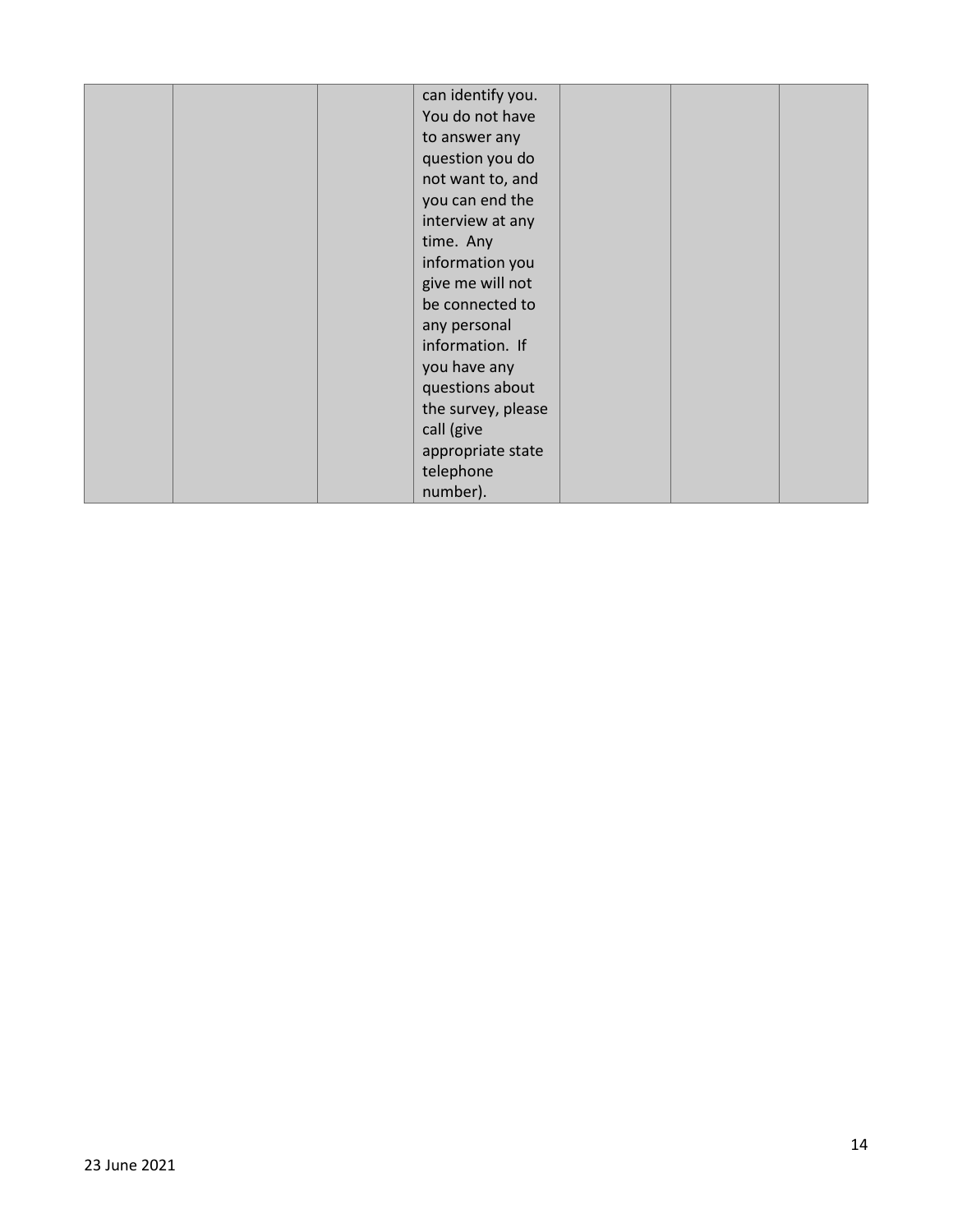### <span id="page-14-0"></span>Core Section 1: Health Status

| <b>Question</b><br><b>Number</b> | <b>Question text</b>                                     | Variable<br>names | <b>Responses</b><br><b>(DO NOT</b><br><b>READ UNLESS</b><br><b>OTHERWISE</b><br><b>NOTED)</b>                                 | <b>SKIP INFO/</b><br><b>CATI Note</b> | <b>Interviewer</b><br>Note (s) | Column(s) |
|----------------------------------|----------------------------------------------------------|-------------------|-------------------------------------------------------------------------------------------------------------------------------|---------------------------------------|--------------------------------|-----------|
| C01.01                           | Would you say<br>that in general<br>your health<br>$is-$ | <b>GENHLTH</b>    | Read:<br>1 Excellent<br>2 Very Good<br>3 Good<br>4 Fair<br>5 Poor<br>Do not read:<br>7 Don't<br>know/Not<br>sure<br>9 Refused |                                       |                                | 101       |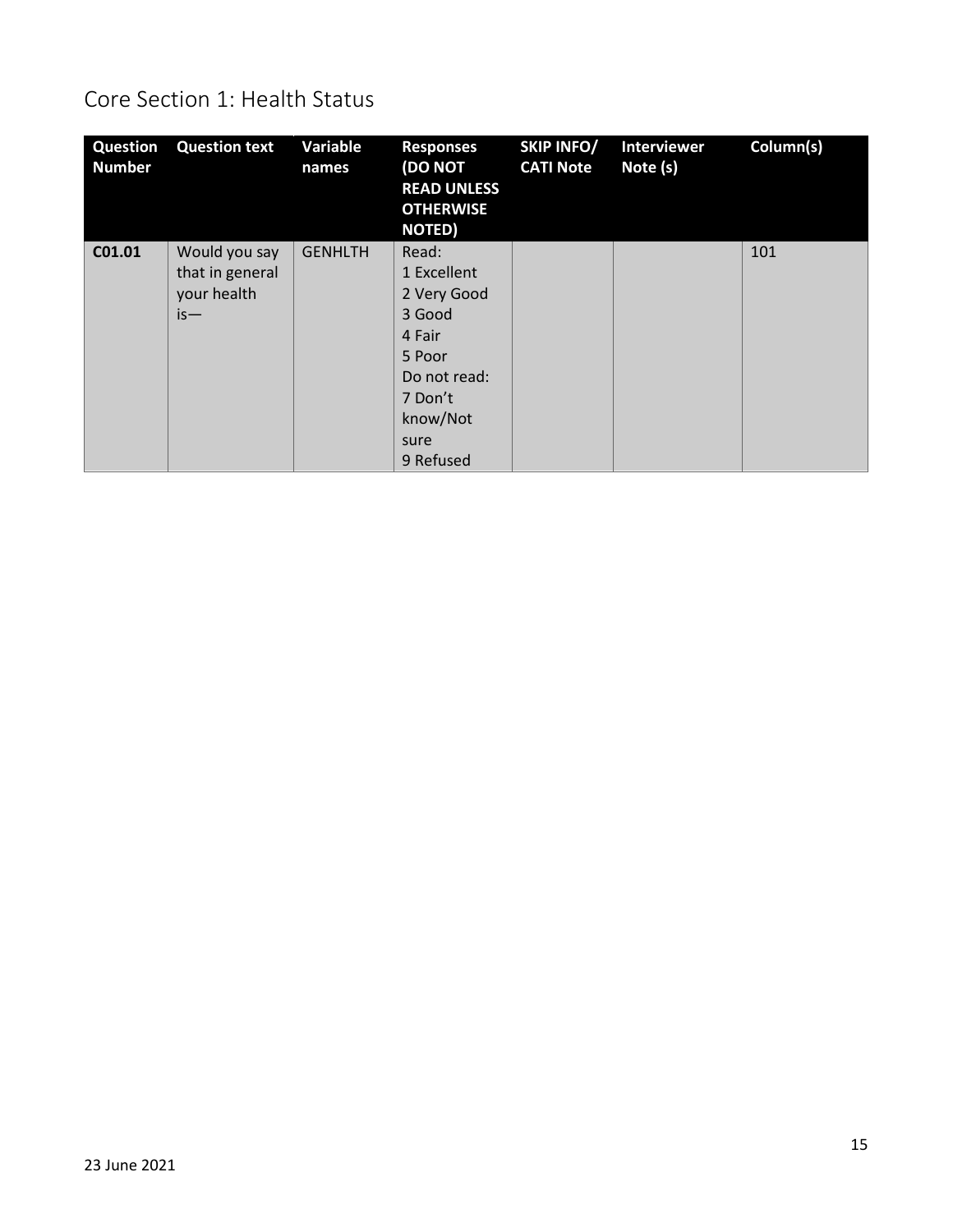# <span id="page-15-0"></span>Core Section 2: Healthy Days

| <b>Question</b><br><b>Number</b> | <b>Question text</b>                                                                                                                                                                                                    | Variable<br>names | <b>Responses</b><br><b>(DO NOT</b><br><b>READ</b><br><b>UNLESS</b><br><b>OTHERWISE</b><br><b>NOTED)</b> | <b>SKIP INFO/</b><br><b>CATI Note</b>                                                                                                       | <b>Interviewer</b><br>Note (s) | Column(s) |
|----------------------------------|-------------------------------------------------------------------------------------------------------------------------------------------------------------------------------------------------------------------------|-------------------|---------------------------------------------------------------------------------------------------------|---------------------------------------------------------------------------------------------------------------------------------------------|--------------------------------|-----------|
| C02.01                           | Now thinking<br>about your<br>physical health,<br>which includes<br>physical illness<br>and injury, for<br>how many days<br>during the past<br>30 days was<br>your physical<br>health not<br>good?                      | <b>PHYSHLTH</b>   | Number<br>of days (01-<br>30)<br>88 None<br>77 Don't<br>know/not<br>sure<br>99 Refused                  |                                                                                                                                             |                                | 102-103   |
| C02.02                           | Now thinking<br>about your<br>mental health,<br>which includes<br>stress,<br>depression,<br>and problems<br>with emotions,<br>for how many<br>days during the<br>past 30 days<br>was your<br>mental health<br>not good? | <b>MENTHLTH</b>   | __ Number<br>of days (01-<br>30)<br>88 None<br>77 Don't<br>know/not<br>sure<br>99 Refused               |                                                                                                                                             |                                | 104-105   |
| C02.03                           | During the past<br>30 days, for<br>about how<br>many days did<br>poor physical<br>or mental<br>health keep<br>you from doing<br>your usual<br>activities, such<br>as self-care,<br>work, or<br>recreation?              | <b>POORHLTH</b>   | Number<br>of days (01-<br>30)<br>88 None<br>77 Don't<br>know/not<br>sure<br>99 Refused                  | Do not ask this<br>question and<br>skip to next<br>section if<br>CO <sub>2.01</sub><br>PHYSHLTH, is<br>88 and C02.02,<br>MENTHLTH, is<br>88 |                                | 106-107   |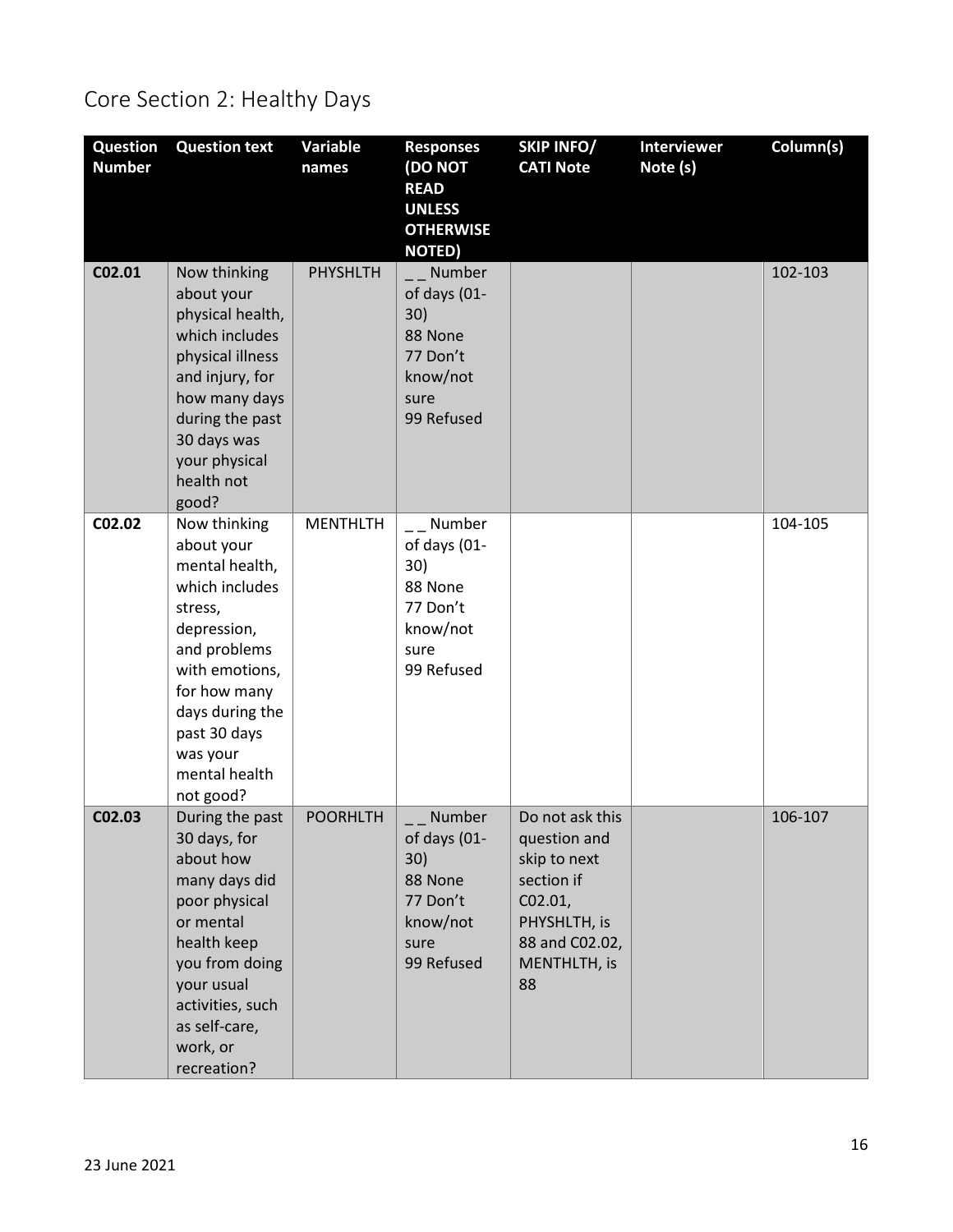<span id="page-16-0"></span>Core Section 3: Healthcare Access

| <b>Question</b><br><b>Number</b> | <b>Question text</b>                                                                                                          | Variable<br>names | <b>Responses</b><br>(DO NOT<br><b>READ UNLESS</b><br><b>OTHERWISE</b>                                                                        | <b>SKIP INFO/</b><br><b>CATI Note</b>                                              | <b>Interviewer</b><br>Note (s)                                                                                                                          | Column(s) |
|----------------------------------|-------------------------------------------------------------------------------------------------------------------------------|-------------------|----------------------------------------------------------------------------------------------------------------------------------------------|------------------------------------------------------------------------------------|---------------------------------------------------------------------------------------------------------------------------------------------------------|-----------|
| C03.01                           | Do you have<br>any kind of<br>health care<br>coverage,<br>including health<br>insurance,<br>prepaid plans                     | HLTHPLN1          | <b>NOTED)</b><br>1 Yes<br>2 No                                                                                                               | If using<br>Healthcare<br>Access (HCA)<br>Module go to<br>HCA.01, else<br>continue |                                                                                                                                                         | 108       |
|                                  | such as HMOs,<br>or government<br>plans such as<br>Medicare, or<br><b>Indian Health</b><br>Service?                           |                   | 7 Don't<br>know/Not<br>Sure<br>9 Refused                                                                                                     |                                                                                    |                                                                                                                                                         |           |
| C03.02                           | Do you have<br>one person you<br>think of as your<br>personal doctor<br>or health care<br>provider?                           | PERSDOC2          | 1 Yes, only<br>one<br>2 More than<br>one<br>3 No<br>7 Don't know<br>/ Not sure<br>9 Refused                                                  |                                                                                    | If No, read: Is<br>there more<br>than one, or is<br>there no<br>person who<br>you think of as<br>your personal<br>doctor or<br>health care<br>provider? | 109       |
| C03.03                           | Was there a<br>time in the past<br>12 months<br>when you<br>needed to see a<br>doctor but<br>could not<br>because of<br>cost? | <b>MEDCOST</b>    | 1 Yes<br>2 No<br>7 Don't know<br>/ Not sure<br>9 Refused                                                                                     |                                                                                    |                                                                                                                                                         | 110       |
| C03.04                           | About how long<br>has it been<br>since you last<br>visited a doctor<br>for a routine<br>checkup?                              | CHECKUP1          | Read if<br>necessary:<br>1 Within the<br>past year<br>(anytime less<br>than 12<br>months ago)<br>2 Within the<br>past 2 years<br>(1 year but |                                                                                    | Read if<br>necessary: A<br>routine<br>checkup is a<br>general<br>physical exam,<br>not an exam<br>for a specific<br>injury, illness,                    | 111       |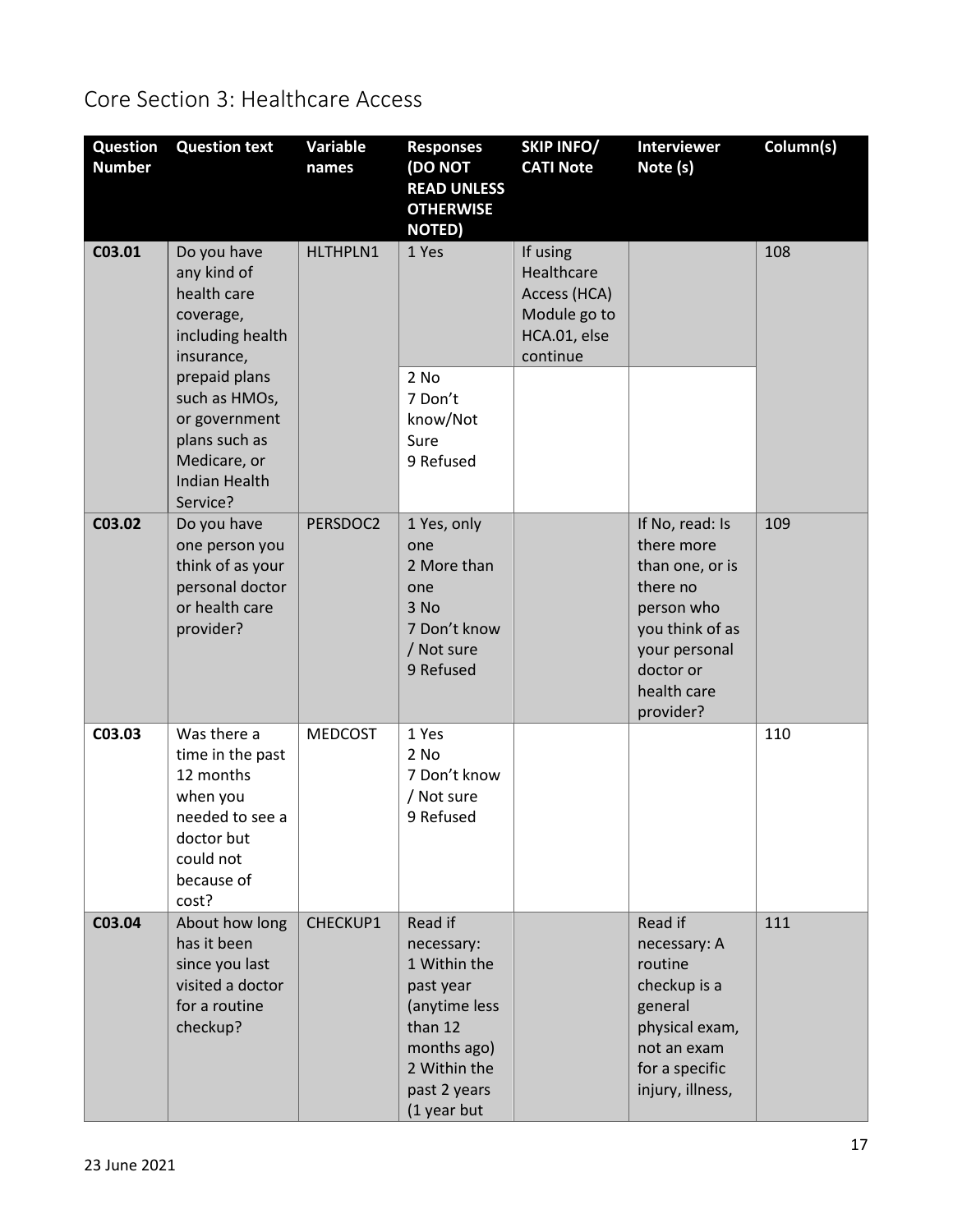|  | less than 2  | or condition. |  |
|--|--------------|---------------|--|
|  | years ago)   |               |  |
|  | 3 Within the |               |  |
|  | past 5 years |               |  |
|  | (2 years but |               |  |
|  | less than 5  |               |  |
|  | years ago)   |               |  |
|  | 45 or more   |               |  |
|  | years ago    |               |  |
|  | Do not read: |               |  |
|  | 7 Don't know |               |  |
|  | / Not sure   |               |  |
|  | 8 Never      |               |  |
|  | 9 Refused    |               |  |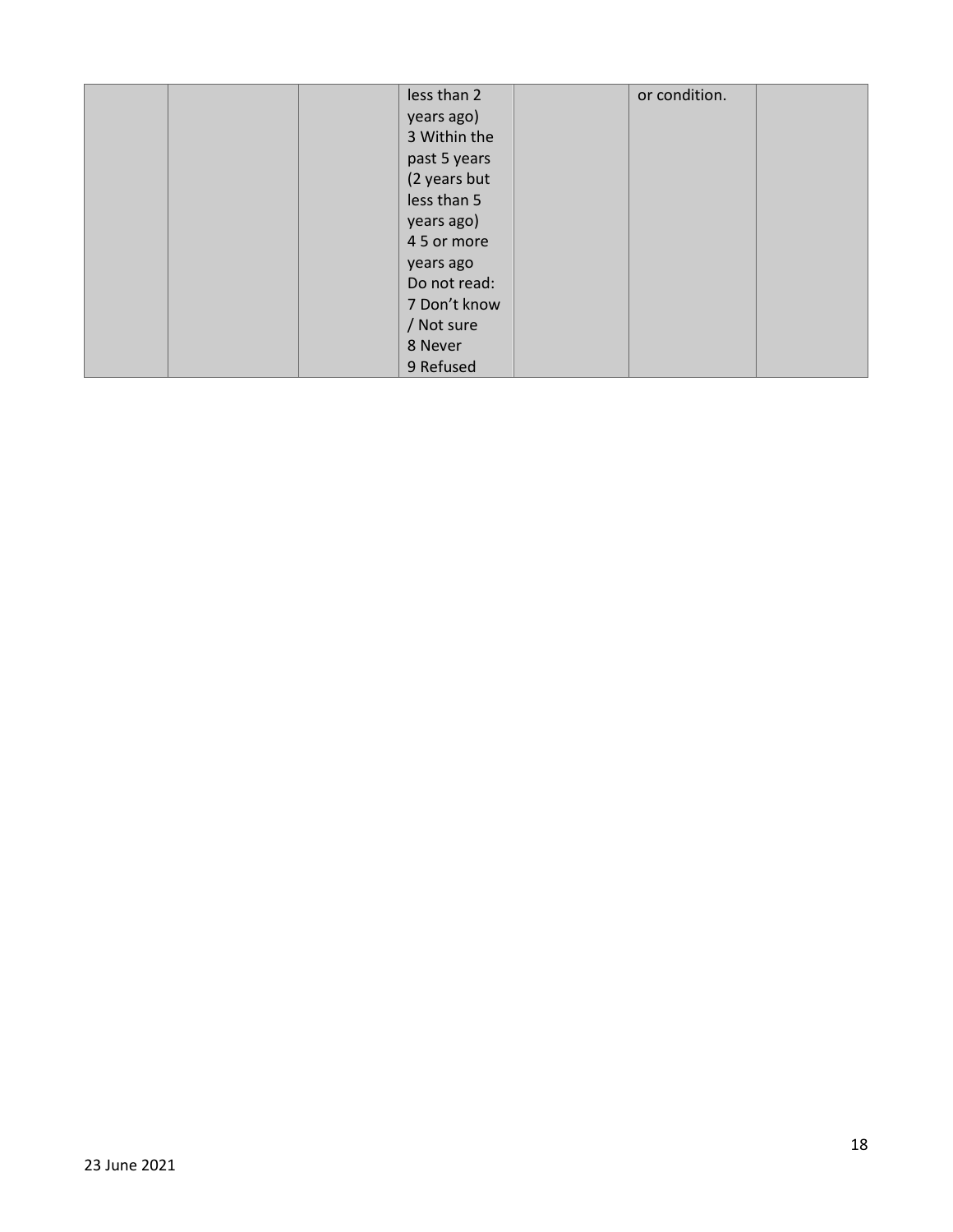# <span id="page-18-0"></span>Core Section 4: Hypertension Awareness

| <b>Question</b><br><b>Number</b> | <b>Question text</b>                                                                                                             | Variable<br>names | <b>Responses</b><br>(DO NOT<br><b>READ UNLESS</b><br><b>OTHERWISE</b><br><b>NOTED)</b>                                                                                    | <b>SKIP INFO/</b><br><b>CATI Note</b> | <b>Interviewer</b><br>Note (s)                                                                                                                                                                                                                        | Column(s) |
|----------------------------------|----------------------------------------------------------------------------------------------------------------------------------|-------------------|---------------------------------------------------------------------------------------------------------------------------------------------------------------------------|---------------------------------------|-------------------------------------------------------------------------------------------------------------------------------------------------------------------------------------------------------------------------------------------------------|-----------|
| C04.01                           | Have you ever<br>been told by a<br>doctor, nurse, or<br>other health<br>professional<br>that you have<br>high blood<br>pressure? | <b>BPHIGH4</b>    | 1 Yes<br>2 Yes, but<br>female told<br>only during<br>pregnancy<br>3 No<br>4 Told<br>borderline<br>high or pre-<br>hypertensive<br>7 Don't know<br>/ Not sure<br>9 Refused | Go to next<br>section                 | If "Yes" and<br>respondent is<br>female, ask:<br>"Was this only<br>when you were<br>pregnant?"<br>By other health<br>professional we<br>mean nurse<br>practitioner, a<br>physician<br>assistant, or<br>some other<br>licensed health<br>professional. | 112       |
| C04.02                           | Are you<br>currently taking<br>prescription<br>medicine for<br>your high blood<br>pressure?                                      | <b>BPMEDS</b>     | 1 Yes<br>2 No<br>7 Don't know<br>/ Not sure<br>9 Refused                                                                                                                  |                                       |                                                                                                                                                                                                                                                       | 113       |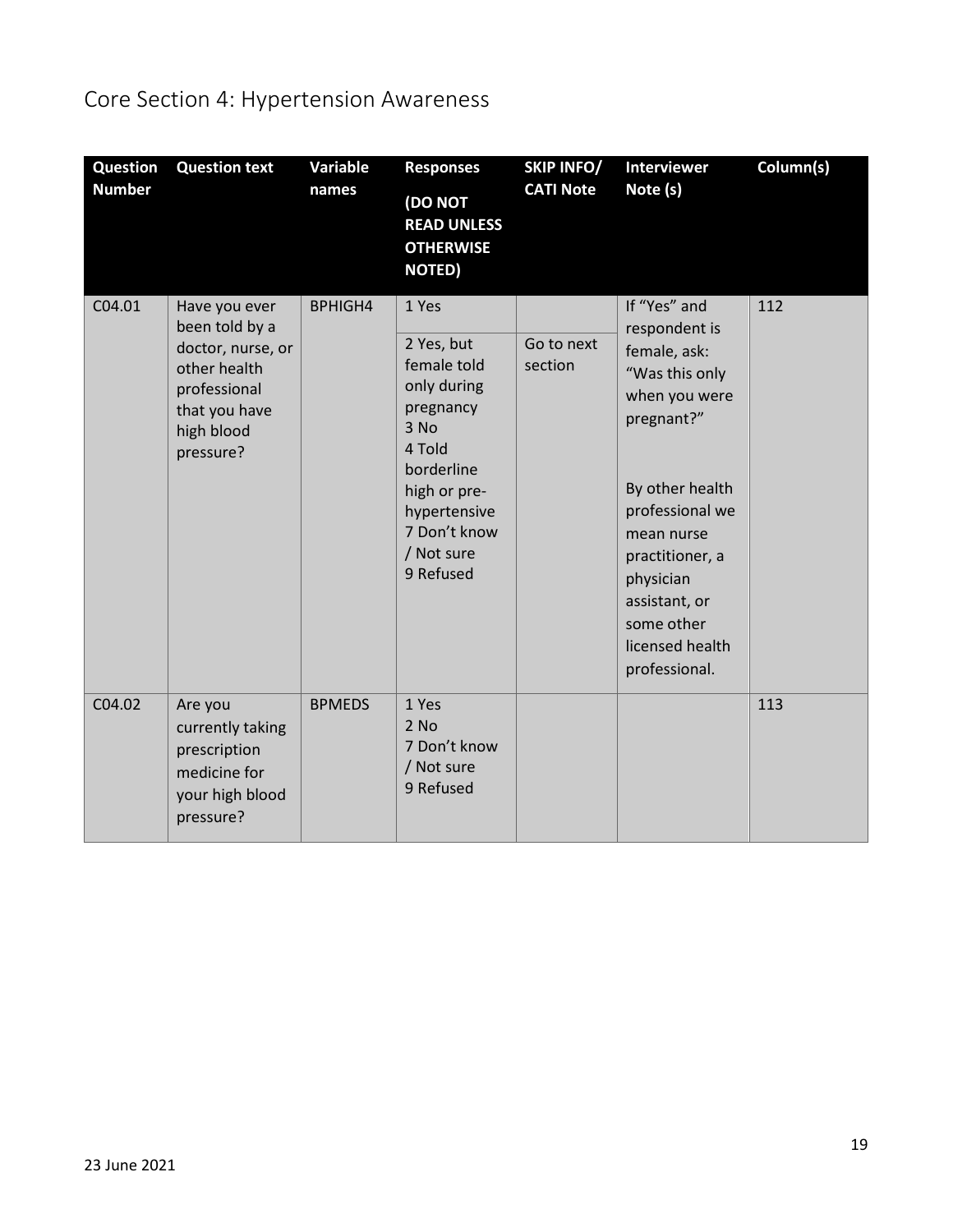## <span id="page-19-0"></span>Core Section 5: Cholesterol Awareness

| <b>Question</b> | <b>Question text</b>                                                                                                                                                             | Variable | <b>Responses</b>                                                                                                                                                                                                                                                                                                                                                                                                                                                         | <b>SKIP INFO/</b>                                        | <b>Interviewer</b> | Column(s) |
|-----------------|----------------------------------------------------------------------------------------------------------------------------------------------------------------------------------|----------|--------------------------------------------------------------------------------------------------------------------------------------------------------------------------------------------------------------------------------------------------------------------------------------------------------------------------------------------------------------------------------------------------------------------------------------------------------------------------|----------------------------------------------------------|--------------------|-----------|
| <b>Number</b>   |                                                                                                                                                                                  | names    | <b>(DO NOT</b><br><b>READ UNLESS</b><br><b>OTHERWISE</b><br><b>NOTED)</b>                                                                                                                                                                                                                                                                                                                                                                                                | <b>CATI Note</b>                                         | Note (s)           |           |
| C05.01          | <b>Blood</b><br>cholesterol is a<br>fatty<br>substance<br>found in the<br>blood. About<br>how long has<br>it been since<br>you last had<br>your blood<br>cholesterol<br>checked? | CHOLCHK2 | 1 Never<br>2 Within the<br>past year<br>(anytime less<br>than one year<br>ago)<br>3 Within the<br>past 2 years<br>(1 year but<br>less than 2<br>years ago)<br>4 Within the<br>past 3 years<br>(2 years but<br>less than 3<br>years ago)<br>5 Within the<br>past 4 years<br>(3 years but<br>less than 4<br>years ago)<br>6 Within the<br>past 5 years<br>(4 years but<br>less than 5<br>years ago)<br>85 or more<br>years ago<br>7 Don't<br>know/Not<br>sure<br>9 Refused | If response $=$<br>1, 9.<br><b>GOTO Next</b><br>section. |                    | 114       |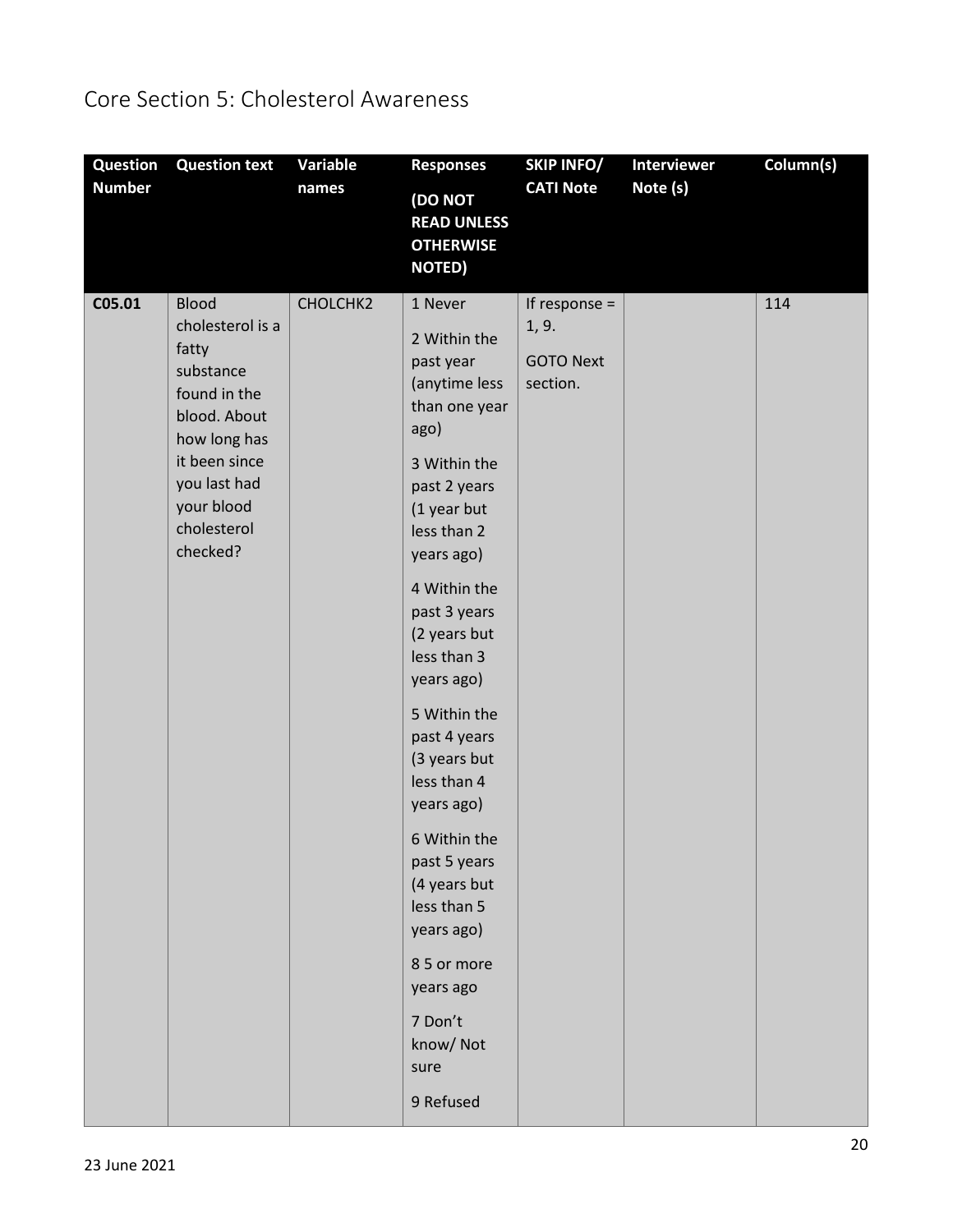| C05.02 | Have you ever<br>been told by a<br>doctor, nurse<br>or other<br>health<br>professional<br>that your<br>blood<br>cholesterol is<br>high?         | TOLDHI2  | 1 Yes<br>2 No<br>7 Don't know<br>/ Not sure<br>9 Refused   | If response $=$<br>2, 7, 9 GOTO<br>next section. | By other health<br>professional we<br>mean nurse<br>practitioner, a<br>physician<br>assistant, or<br>some other<br>licensed health<br>professional. | 115 |
|--------|-------------------------------------------------------------------------------------------------------------------------------------------------|----------|------------------------------------------------------------|--------------------------------------------------|-----------------------------------------------------------------------------------------------------------------------------------------------------|-----|
| C05.03 | Are you<br>currently<br>taking<br>medicine<br>prescribed by<br>your doctor or<br>other health<br>professional<br>for your blood<br>cholesterol? | CHOLMED2 | 1 Yes<br>$2$ No<br>7 Don't know<br>/ Not sure<br>9 Refused |                                                  |                                                                                                                                                     | 116 |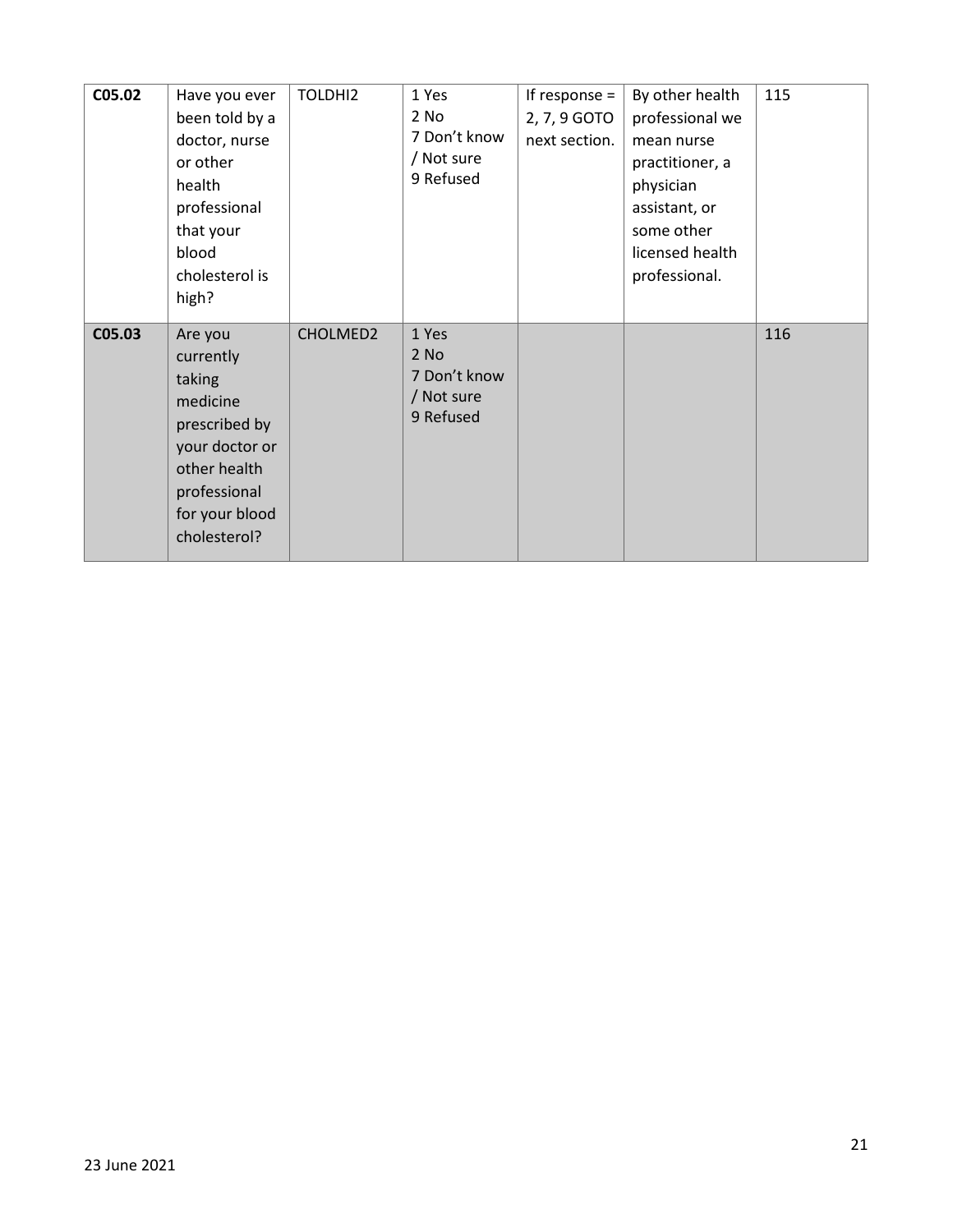### <span id="page-21-0"></span>Core Section 6: Chronic Health Conditions

| <b>Question</b><br><b>Number</b> | <b>Question text</b>                                                                                                                                                                                                                                                               | Variable<br>names | <b>Responses</b><br>(DO NOT<br><b>READ</b><br><b>UNLESS</b><br><b>OTHERWISE</b><br><b>NOTED)</b> | <b>SKIP INFO/</b><br><b>CATI Note</b> | <b>Interviewer</b><br>Note (s) | Column(s) |
|----------------------------------|------------------------------------------------------------------------------------------------------------------------------------------------------------------------------------------------------------------------------------------------------------------------------------|-------------------|--------------------------------------------------------------------------------------------------|---------------------------------------|--------------------------------|-----------|
| C06.01                           | Has a doctor,<br>nurse, or other<br>health<br>professional<br>ever told you<br>that you had<br>any of the<br>following? For<br>each, tell me<br>Yes, No, Or<br>You're Not Sure.<br>(Ever told) you<br>that you had a<br>heart attack also<br>called a<br>myocardial<br>infarction? | <b>CVDINFR4</b>   | 1 Yes<br>2 No<br>7 Don't know<br>/ Not sure<br>9 Refused                                         |                                       |                                | 117       |
| C06.02                           | (Ever told) (you<br>had) angina or<br>coronary heart<br>disease?                                                                                                                                                                                                                   | CVDCRHD4          | 1 Yes<br>2 No<br>7 Don't know<br>/ Not sure<br>9 Refused                                         |                                       |                                | 118       |
| C06.03                           | (Ever told) (you<br>had) a stroke?                                                                                                                                                                                                                                                 | CVDSTRK3          | 1 Yes<br>$2$ No<br>7 Don't know<br>/ Not sure<br>9 Refused                                       |                                       |                                | 119       |
| C06.04                           | (Ever told) (you<br>had) asthma?                                                                                                                                                                                                                                                   | ASTHMA3           | 1 Yes<br>2 No<br>7 Don't know<br>/ Not sure<br>9 Refused                                         | Go to C06.06                          |                                | 120       |
| C06.05                           | Do you still have<br>asthma?                                                                                                                                                                                                                                                       | <b>ASTHNOW</b>    | 1 Yes<br>2 No<br>7 Don't know<br>/ Not sure<br>9 Refused                                         |                                       |                                | 121       |
| C06.06                           | (Ever told) (you<br>had) skin<br>cancer?                                                                                                                                                                                                                                           | <b>CHCSCNCR</b>   | 1 Yes<br>2 No<br>7 Don't know<br>/ Not sure                                                      |                                       |                                | 122       |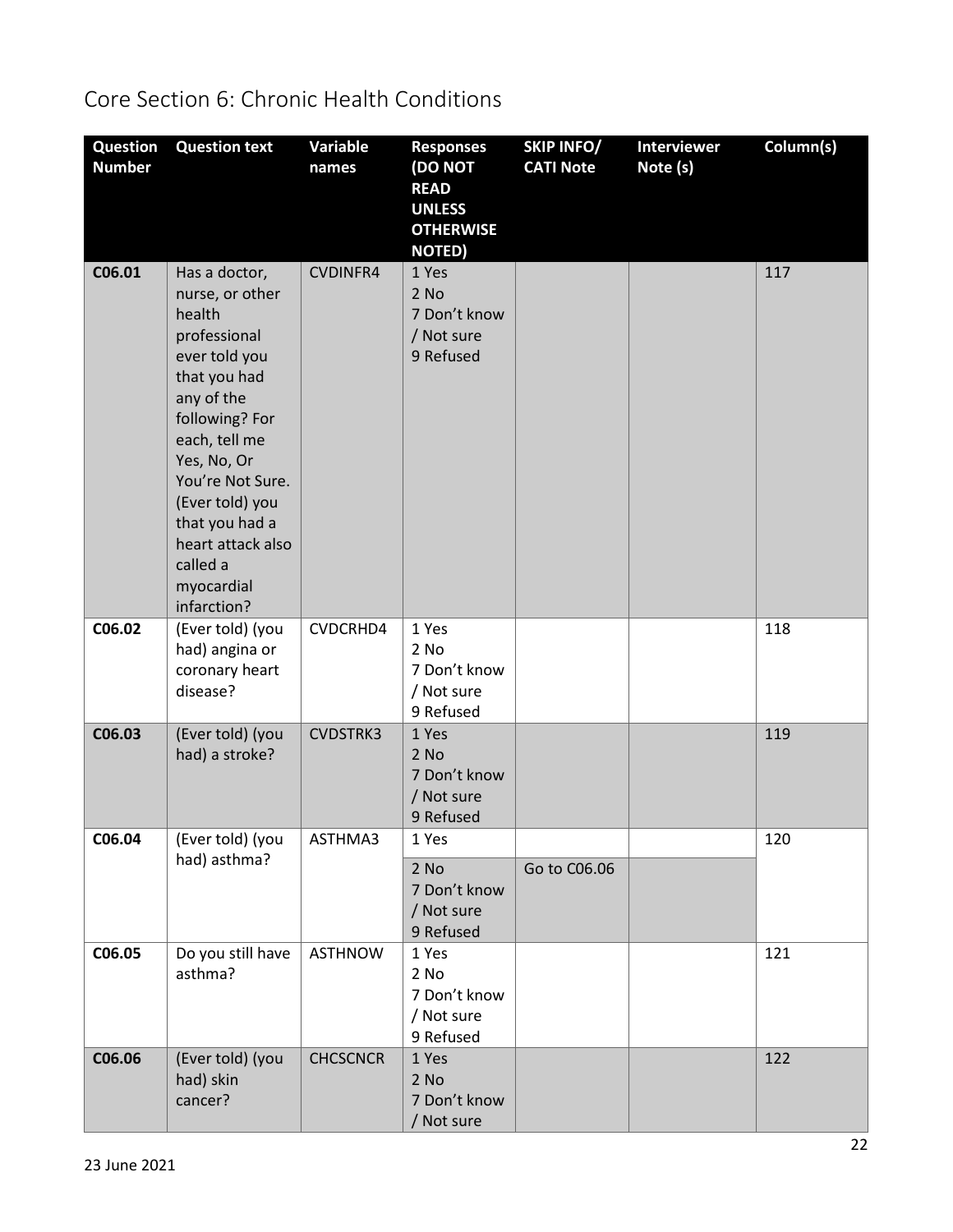|        |                                                                                                                                                     |                 | 9 Refused                                                |                               |                                                                                                                                                                                               |     |
|--------|-----------------------------------------------------------------------------------------------------------------------------------------------------|-----------------|----------------------------------------------------------|-------------------------------|-----------------------------------------------------------------------------------------------------------------------------------------------------------------------------------------------|-----|
| C06.07 | (Ever told) (you<br>had) any other<br>types of cancer?                                                                                              | <b>CHCOCNCR</b> | 1 Yes<br>2 No<br>7 Don't know<br>/ Not sure<br>9 Refused |                               |                                                                                                                                                                                               | 123 |
| C06.08 | (Ever told) (you<br>had) chronic<br>obstructive<br>pulmonary<br>disease,<br>C. O. P. D.,<br>emphysema or<br>chronic<br>bronchitis?                  | CHCCOPD1        | 1 Yes<br>2 No<br>7 Don't know<br>/ Not sure<br>9 Refused |                               |                                                                                                                                                                                               | 124 |
| C06.09 | (Ever told) (you<br>had) a<br>depressive<br>disorder<br>(including<br>depression,<br>major<br>depression,<br>dysthymia, or<br>minor<br>depression)? | ADDEPEV2        | 1 Yes<br>2 No<br>7 Don't know<br>/ Not sure<br>9 Refused |                               |                                                                                                                                                                                               | 125 |
| C06.10 | Not including<br>kidney stones,<br>bladder<br>infection or<br>incontinence,<br>were you ever<br>told you have<br>kidney disease?                    | CHCKDNY2        | 1 Yes<br>2 No<br>7 Don't know<br>/ Not sure<br>9 Refused |                               | Read if<br>necessary:<br>Incontinence is<br>not being able<br>to control urine<br>flow.                                                                                                       | 126 |
| C06.11 | (Ever told) (you<br>had) diabetes?                                                                                                                  | DIABETE3        | 1 Yes<br>2 Yes, but<br>female told                       | Go to Pre-<br><b>Diabetes</b> | If yes and<br>respondent is<br>female, ask:<br>was this only<br>when you were<br>pregnant? If<br>respondent<br>says pre-<br>diabetes or<br>borderline<br>diabetes, use<br>response code<br>4. | 127 |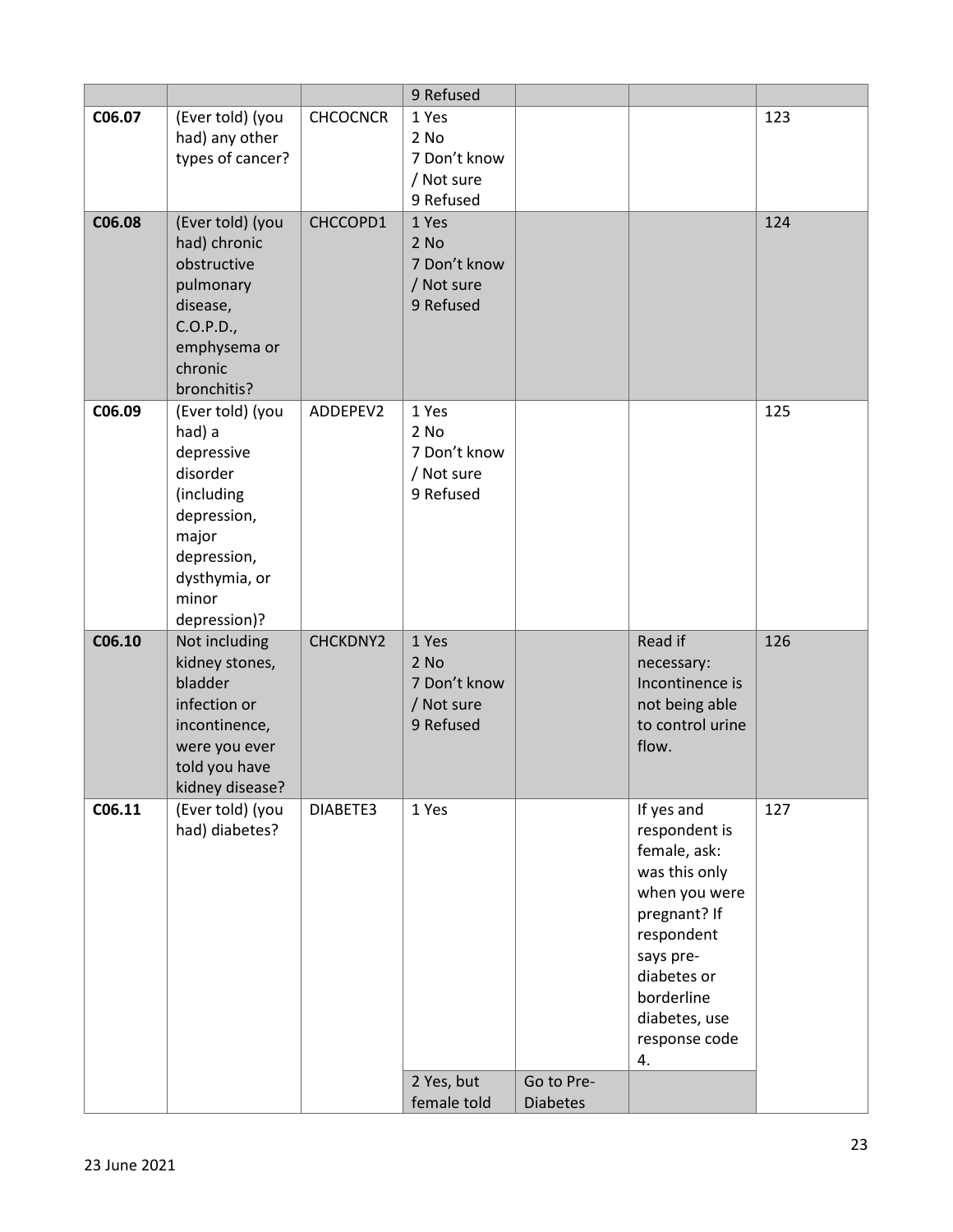|        |               |          | only during      | Optional        |         |
|--------|---------------|----------|------------------|-----------------|---------|
|        |               |          | pregnancy        | Module (if      |         |
|        |               |          | 3 No             | used).          |         |
|        |               |          | 4 No, pre-       | Otherwise,      |         |
|        |               |          | diabetes or      | go to next      |         |
|        |               |          | borderline       | section.        |         |
|        |               |          | diabetes         |                 |         |
|        |               |          | 7 Don't know     |                 |         |
|        |               |          | / Not sure       |                 |         |
|        |               |          | 9 Refused        |                 |         |
| C06.12 | How old were  | DIABAGE2 | Code age         | Go to           | 128-129 |
|        | you when you  |          | in years $[97 =$ | <b>Diabetes</b> |         |
|        | were told you |          | 97 and older]    | Module if       |         |
|        | had diabetes? |          | 98 Don't         | used,           |         |
|        |               |          | know / Not       | otherwise go    |         |
|        |               |          | sure             | to next         |         |
|        |               |          | 99 Refused       | section.        |         |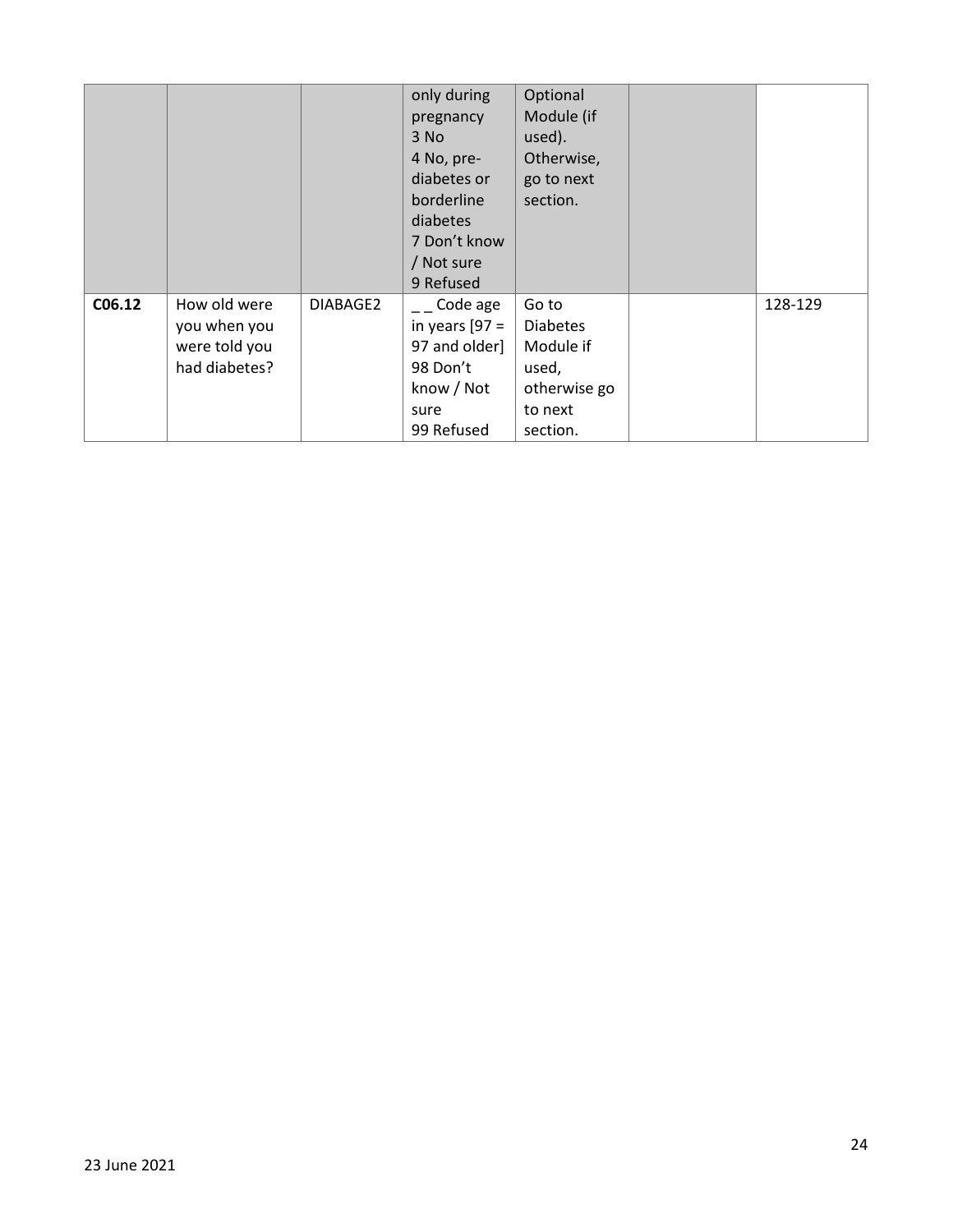### <span id="page-24-0"></span>Module 1: Prediabetes

| <b>Question</b><br><b>Number</b> | <b>Question text</b>                                                                                                                        | Variable<br>names | <b>Responses</b><br><b>(DO NOT</b><br><b>READ</b><br><b>UNLESS</b><br><b>OTHERWISE</b><br><b>NOTED)</b> | <b>SKIP INFO/</b><br><b>CATI Note</b>                                                                                                                             | <b>Interviewer</b><br>Note (s)                                                             | Column(s) |
|----------------------------------|---------------------------------------------------------------------------------------------------------------------------------------------|-------------------|---------------------------------------------------------------------------------------------------------|-------------------------------------------------------------------------------------------------------------------------------------------------------------------|--------------------------------------------------------------------------------------------|-----------|
| M01.01                           | Have you had a<br>test for high<br>blood sugar or<br>diabetes within<br>the past three<br>years?                                            | <b>PDIABTST</b>   | 1 Yes<br>2 No<br>7 Don't<br>know/not<br>sure<br>9 Refused                                               | Skip if Section<br>C06.11,<br>DIABETE3, is<br>coded 1                                                                                                             |                                                                                            | 278       |
| M01.02                           | Have you ever<br>been told by a<br>doctor or other<br>health<br>professional<br>that you have<br>pre-diabetes or<br>borderline<br>diabetes? | PREDIAB1          | 1 Yes<br>2 Yes, during<br>pregnancy<br>3 No<br>7 Don't know<br>/ Not sure<br>9 Refused                  | Skip if Section<br>06.11,<br>DIABETE3, is<br>coded 1; If<br>C06.11,<br>DIABETE3, is<br>coded 4<br>automatically<br>code M01.02,<br>PREDIAB1,<br>equal to 1 (yes); | If Yes and<br>respondent is<br>female, ask: Was<br>this only when<br>you were<br>pregnant? | 279       |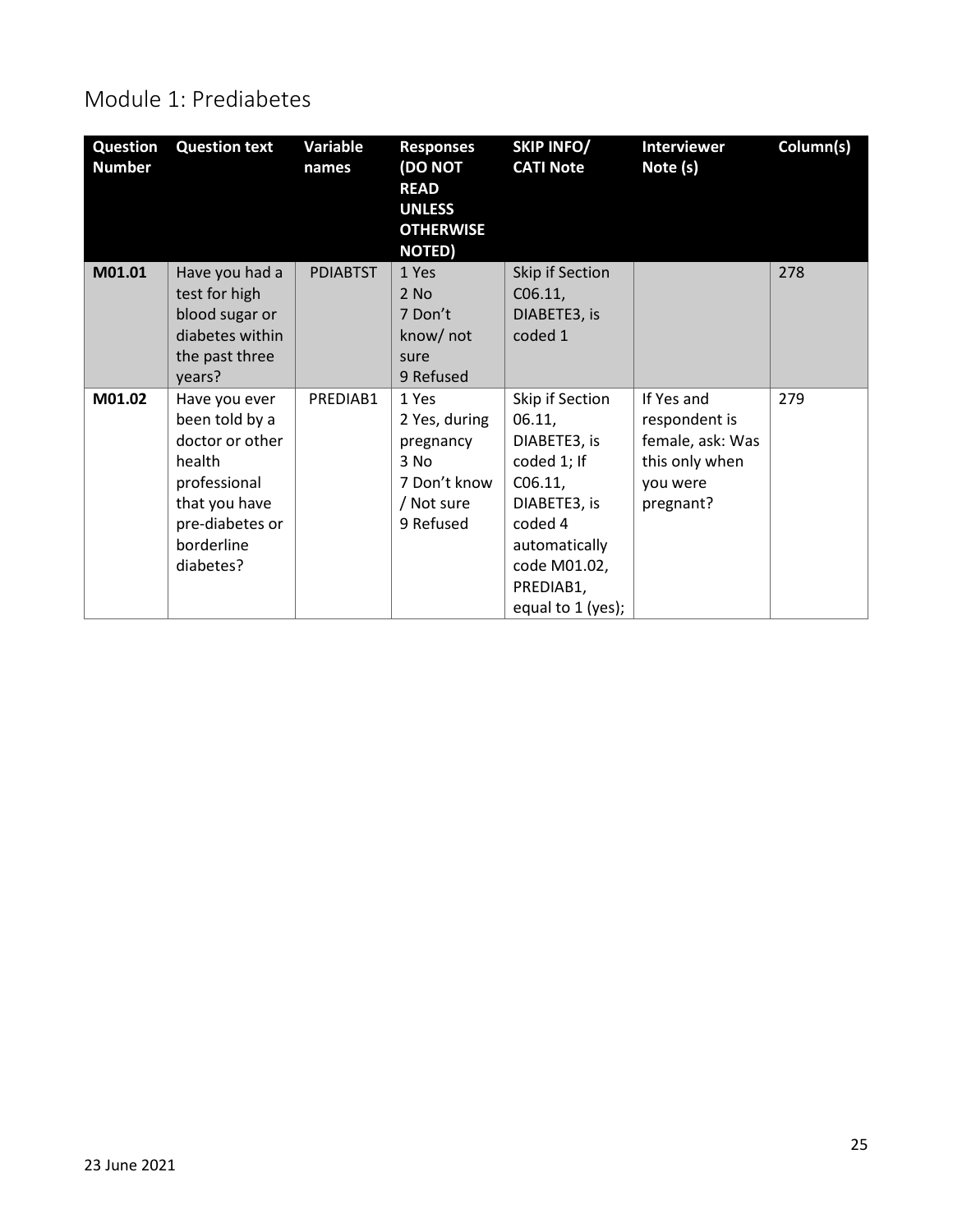#### <span id="page-25-0"></span>Core Section 7: Arthritis

| <b>Question</b><br><b>Number</b> | <b>Question text</b>                                                                                                | Variable<br>names | <b>Responses</b><br>(DO NOT<br><b>READ</b><br><b>UNLESS</b><br><b>OTHERWISE</b><br><b>NOTED)</b> | <b>SKIP INFO/</b><br><b>CATI Note</b> | <b>Interviewer</b><br>Note (s)                                                                                                                                                                                                                                                                                                                                                                                                                                                                                                                                                                          | Column(s) |
|----------------------------------|---------------------------------------------------------------------------------------------------------------------|-------------------|--------------------------------------------------------------------------------------------------|---------------------------------------|---------------------------------------------------------------------------------------------------------------------------------------------------------------------------------------------------------------------------------------------------------------------------------------------------------------------------------------------------------------------------------------------------------------------------------------------------------------------------------------------------------------------------------------------------------------------------------------------------------|-----------|
| C07.01                           | (Ever told) (you<br>had) some form<br>of arthritis,<br>rheumatoid<br>arthritis, gout,<br>lupus, or<br>fibromyalgia? | HAVARTH3          | 1 Yes<br>2 No<br>7 Don't know<br>/ Not sure<br>9 Refused                                         | Go to next<br>section                 | Arthritis<br>diagnoses<br>include:<br>rheumatism,<br>polymyalgia<br>rheumatic,<br>osteoarthritis<br>(not<br>osteoporosis),<br>tendonitis,<br>bursitis, bunion,<br>tennis elbow,<br>carpal tunnel<br>syndrome, tarsal<br>tunnel<br>syndrome, joint<br>infection,<br>Reiter's<br>syndrome,<br>ankylosing<br>spondylitis;<br>spondylosis,<br>rotator cuff<br>syndrome,<br>connective<br>tissue disease,<br>scleroderma,<br>polymyositis,<br>Raynaud's<br>syndrome,<br>vasculitis, giant<br>cell arteritis,<br>Henoch-<br>Schonlein<br>purpura,<br>Wegener's<br>granulomatosis,<br>polyarteritis<br>nodosa) | 130       |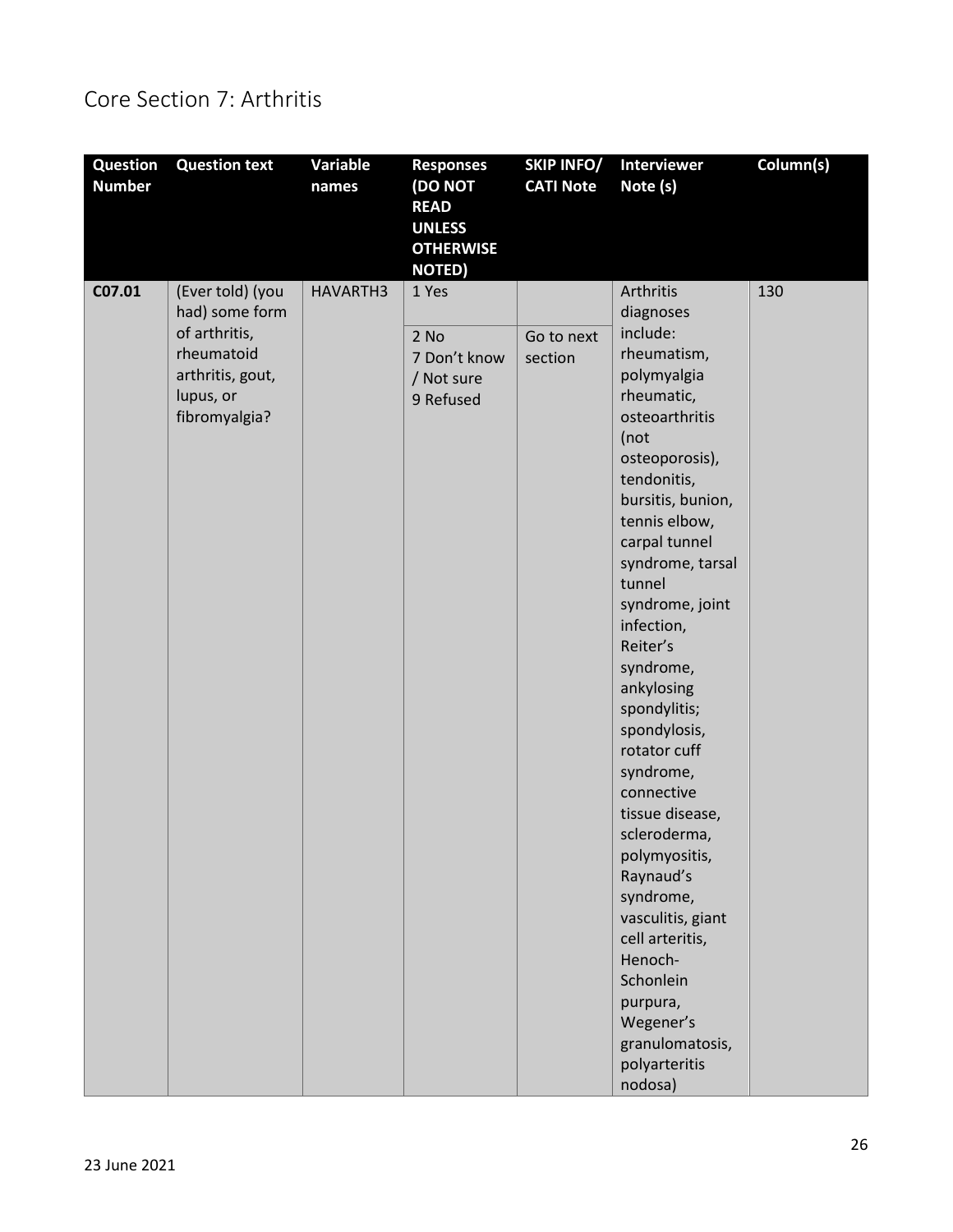| C07.02 | Has a doctor or<br>other health<br>professional<br>ever suggested<br>physical activity<br>or exercise to<br>help your<br>arthritis or joint<br>symptoms?                                                   | <b>ARTHEXER</b> | 1 Yes<br>$2$ No<br>7 Don't know<br>/ Not sure<br>9 Refused | If the<br>respondent is<br>unclear about<br>whether this<br>means increase<br>or decrease in<br>physical activity,<br>this means<br>increase.                                                                                                                                       | 131 |
|--------|------------------------------------------------------------------------------------------------------------------------------------------------------------------------------------------------------------|-----------------|------------------------------------------------------------|-------------------------------------------------------------------------------------------------------------------------------------------------------------------------------------------------------------------------------------------------------------------------------------|-----|
| C07.03 | Have you ever<br>taken an<br>educational<br>course or class<br>to teach you<br>how to manage<br>problems<br>related to your<br>arthritis or joint<br>symptoms?                                             | ARTHEDU         | 1 Yes<br>2 No<br>7 Don't know<br>/ Not sure<br>9 Refused   |                                                                                                                                                                                                                                                                                     | 132 |
| C07.04 | Are you now<br>limited in any<br>way in any of<br>your usual<br>activities<br>because of<br>arthritis or joint<br>symptoms?                                                                                | LMTJOIN3        | 1 Yes<br>$2$ No<br>7 Don't know<br>/ Not sure<br>9 Refused | If a respondent<br>question arises<br>about<br>medication, then<br>the interviewer<br>should reply:<br>"Please answer<br>the question<br>based on how<br>you are when<br>you are taking<br>any of the<br>medications or<br>treatments you<br>might use                              | 133 |
| C07.05 | In the next<br>question, we are<br>referring to<br>work for pay.<br>Do arthritis or<br>joint symptoms<br>now affect<br>whether you<br>work, the type<br>of work you do<br>or the amount<br>of work you do? | ARTHDIS2        | 1 Yes<br>2 No<br>7 Don't know<br>/ Not sure<br>9 Refused   | If respondent<br>gives an answer<br>to each issue<br>(whether works,<br>type of work, or<br>amount of<br>work), then if<br>any issue is "yes"<br>mark the overall<br>response as<br>"yes." If a<br>question arises<br>about<br>medications or<br>treatment, then<br>the interviewer | 134 |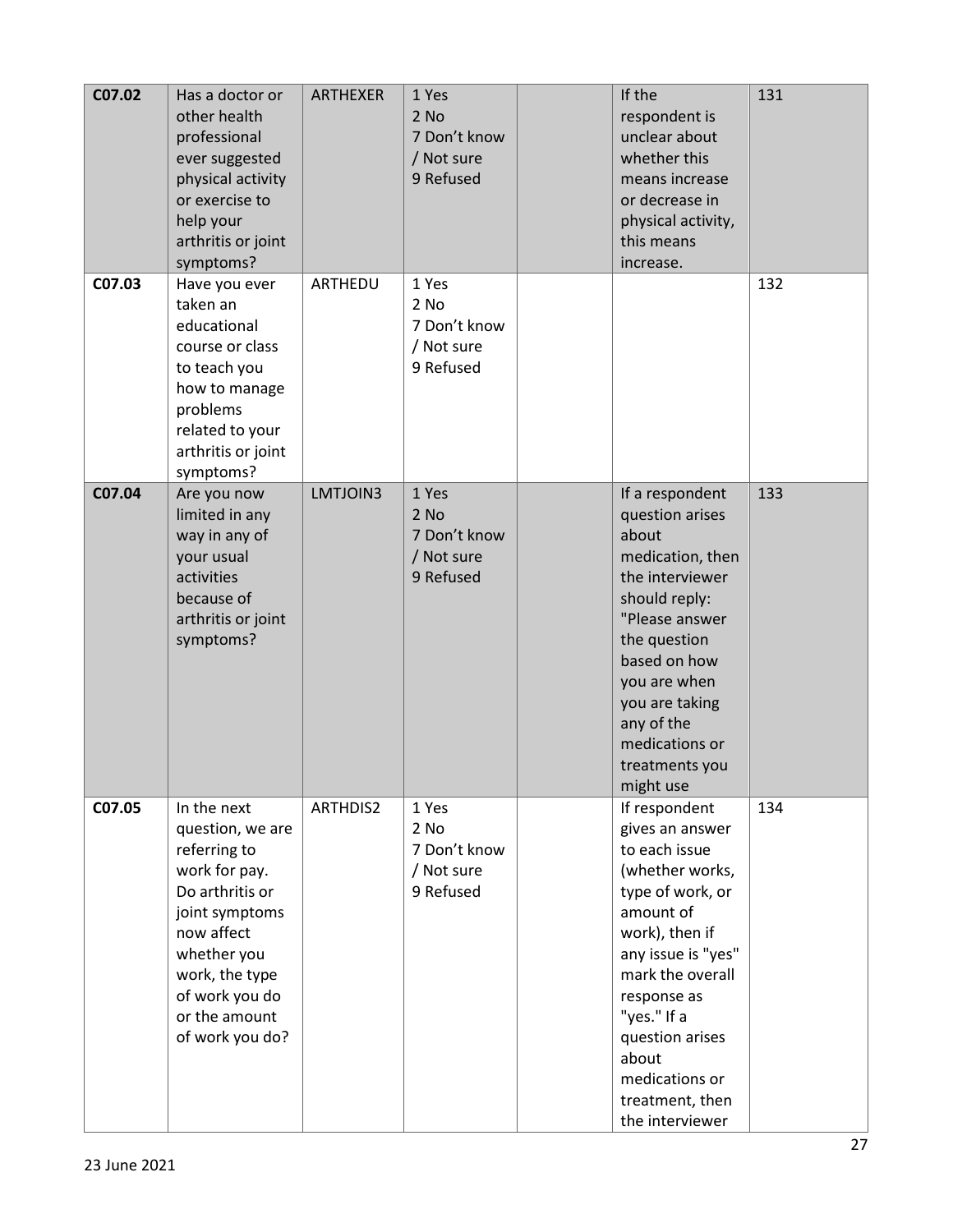|        |                                                                                                                                                                                                                                                                                                                                                  |                 |                                                                           | should say:<br>"Please answer<br>the question<br>based on your<br>current<br>experience,<br>regardless of<br>whether you are<br>taking any<br>medication or<br>treatment." |         |
|--------|--------------------------------------------------------------------------------------------------------------------------------------------------------------------------------------------------------------------------------------------------------------------------------------------------------------------------------------------------|-----------------|---------------------------------------------------------------------------|----------------------------------------------------------------------------------------------------------------------------------------------------------------------------|---------|
| C07.06 | Please think<br>about the past<br>30 days, keeping<br>in mind all of<br>your joint pain<br>or aching and<br>whether or not<br>you have taken<br>medication.<br>During the past<br>30 days, how<br>bad was your<br>joint pain on<br>average on a<br>scale of 0 to 10<br>where 0 is no<br>pain and 10 is<br>pain or aching as<br>bad as it can be? | <b>JOINPAI2</b> | Enter<br>number [00-<br>10]<br>77 Don't<br>know/Not<br>sure<br>99 Refused |                                                                                                                                                                            | 135-136 |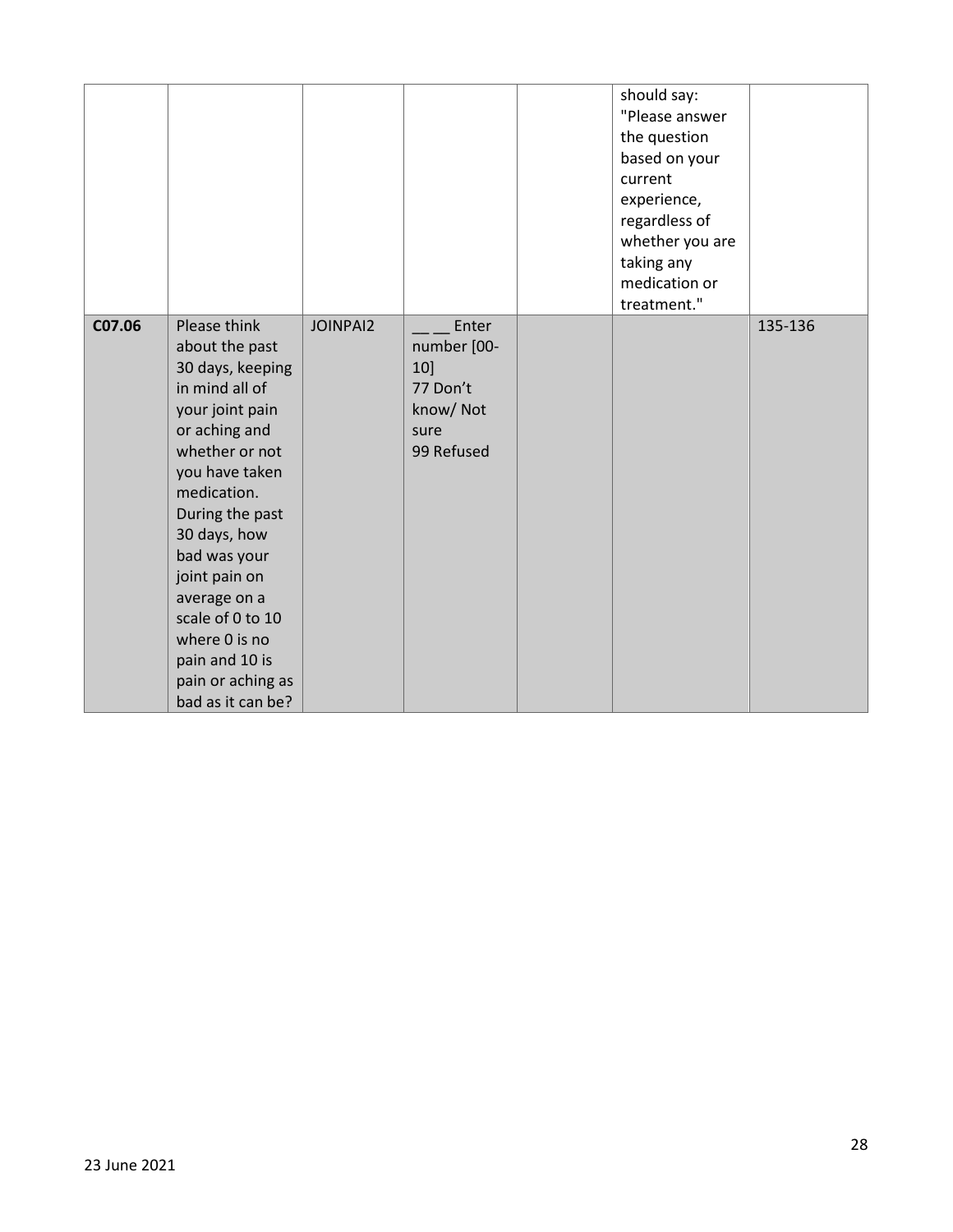# <span id="page-28-0"></span>Core Section 8: Demographics

| <b>Question</b><br><b>Number</b> | <b>Question text</b>                                       | Variable<br>names | <b>Responses</b><br>(DO NOT READ<br><b>UNLESS</b><br><b>OTHERWISE</b><br><b>NOTED)</b>                                                                                                                                               | <b>SKIP INFO/</b><br><b>CATI Note</b> | <b>Interviewer</b><br>Note (s)                                                                                                                                                                                | Column(s) |
|----------------------------------|------------------------------------------------------------|-------------------|--------------------------------------------------------------------------------------------------------------------------------------------------------------------------------------------------------------------------------------|---------------------------------------|---------------------------------------------------------------------------------------------------------------------------------------------------------------------------------------------------------------|-----------|
| Prologue                         |                                                            |                   |                                                                                                                                                                                                                                      |                                       | Read if<br>necessary:<br>I will ask you<br>some<br>questions<br>about yourself<br>in the next<br>section. We<br>include these<br>questions so<br>that we can<br>compare<br>health<br>indicators by<br>groups. |           |
| C08.01                           | What is your<br>age?                                       | AGE               | __ Code age in<br>years<br>07 Don't know /<br>Not sure<br>09 Refused                                                                                                                                                                 |                                       |                                                                                                                                                                                                               | 137-138   |
| C08.02                           | Are you<br>Hispanic,<br>Latino/a, or<br>Spanish<br>origin? | HISPANC3          | If yes, read: Are<br>you<br>1 Mexican,<br>Mexican<br>American,<br>Chicano/a<br>2 Puerto Rican<br>3 Cuban<br>4 Another<br>Hispanic, Latino/a,<br>or Spanish origin<br>Do not read:<br>5 No<br>7 Don't know /<br>Not sure<br>9 Refused |                                       | One or more<br>categories may<br>be selected.                                                                                                                                                                 | 139-142   |
| C08.03                           | Which one or<br>more of the<br>following                   | MRACE1            | Please read:<br>10 White                                                                                                                                                                                                             | If more<br>than one<br>response       | If 40 (Asian) or<br>50 (Pacific<br>Islander) is                                                                                                                                                               | 143-170   |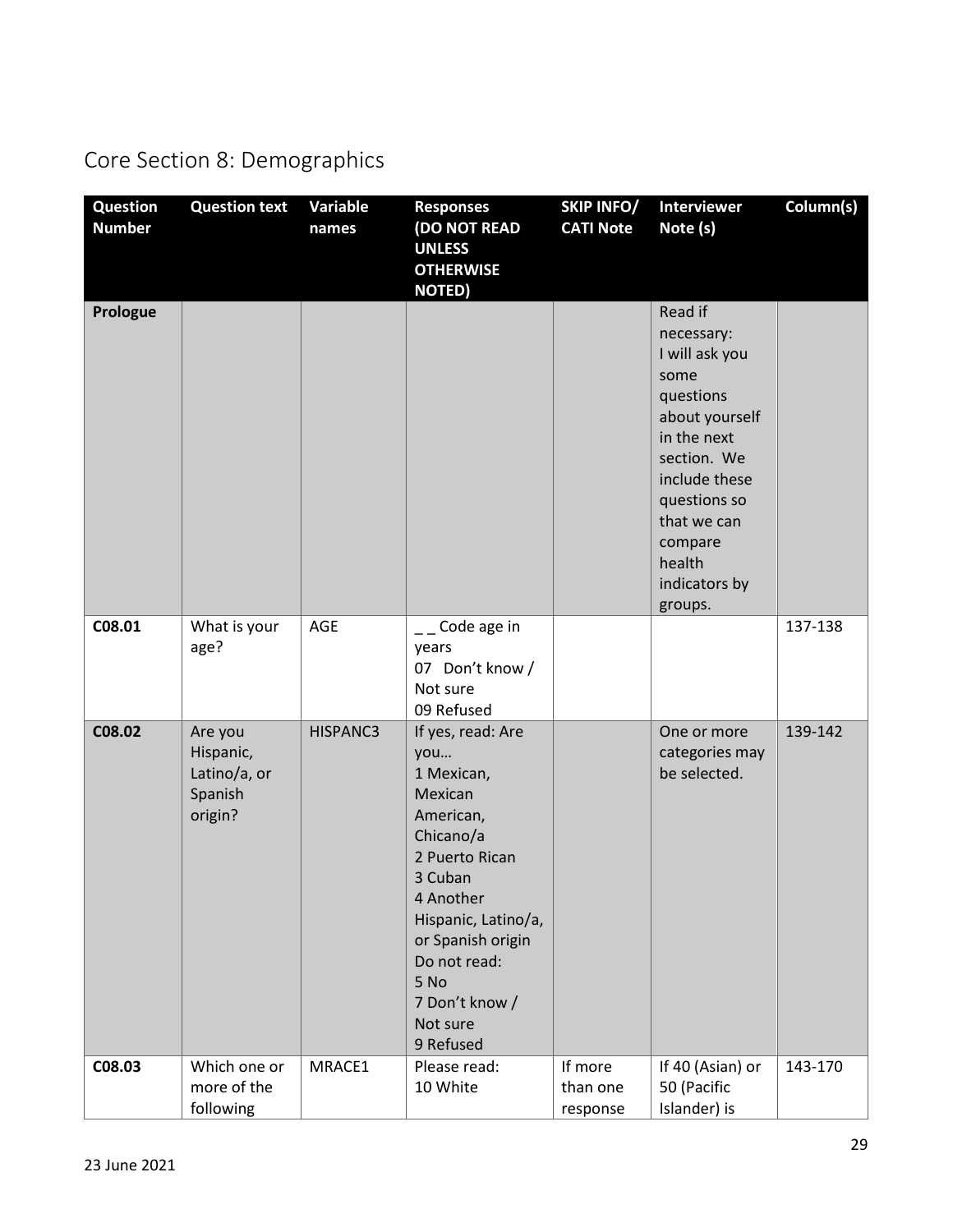|        | would you say |        | 20 Black or African | to C08.03; | selected read    |         |
|--------|---------------|--------|---------------------|------------|------------------|---------|
|        | is your race? |        | American            | continue.  | and code         |         |
|        |               |        | 30 American         | Otherwise, | subcategories    |         |
|        |               |        | Indian or Alaska    | go to      | underneath       |         |
|        |               |        | <b>Native</b>       | C08.05.    | major heading.   |         |
|        |               |        | 40 Asian            |            | One or more      |         |
|        |               |        | 41 Asian            |            | categories may   |         |
|        |               |        | Indian              |            | be selected.     |         |
|        |               |        | 42 Chinese          |            |                  |         |
|        |               |        | 43 Filipino         |            |                  |         |
|        |               |        | 44 Japanese         |            |                  |         |
|        |               |        | 45 Korean           |            |                  |         |
|        |               |        | 46 Vietnamese       |            |                  |         |
|        |               |        | 47 Other Asian      |            |                  |         |
|        |               |        | 50 Pacific Islander |            |                  |         |
|        |               |        | 51 Native           |            |                  |         |
|        |               |        | Hawaiian            |            |                  |         |
|        |               |        | 52 Guamanian        |            |                  |         |
|        |               |        | or                  |            |                  |         |
|        |               |        | Chamorro            |            |                  |         |
|        |               |        | 53 Samoan           |            |                  |         |
|        |               |        | 54 Other            |            |                  |         |
|        |               |        | Pacific             |            |                  |         |
|        |               |        | Islander            |            |                  |         |
|        |               |        | Do not read:        |            |                  |         |
|        |               |        | 60 Other            |            |                  |         |
|        |               |        | 88 No additional    |            |                  |         |
|        |               |        | choices             |            |                  |         |
|        |               |        | 77 Don't know /     |            |                  |         |
|        |               |        | Not sure            |            |                  |         |
|        |               |        | 99 Refused          |            |                  |         |
| C08.04 | Which one of  | ORACE3 | Please read:        |            | If 40 (Asian) or | 171-172 |
|        | these groups  |        | 10 White            |            | 50 (Pacific      |         |
|        | would you say |        | 20 Black or African |            | Islander) is     |         |
|        | best          |        | American            |            | selected read    |         |
|        | represents    |        | 30 American         |            | and code         |         |
|        | your race?    |        | Indian or Alaska    |            | subcategories    |         |
|        |               |        | <b>Native</b>       |            | underneath       |         |
|        |               |        | 40 Asian            |            | major heading.   |         |
|        |               |        | 41 Asian            |            |                  |         |
|        |               |        | Indian              |            | If respondent    |         |
|        |               |        | 42 Chinese          |            | has selected     |         |
|        |               |        | 43 Filipino         |            | multiple races   |         |
|        |               |        | 44 Japanese         |            | in previous and  |         |
|        |               |        | 45 Korean           |            | refuses to       |         |
|        |               |        | 46 Vietnamese       |            | select a single  |         |
|        |               |        | 47 Other Asian      |            | race, code       |         |
|        |               |        | 50 Pacific Islander |            | refused          |         |
|        |               |        | 51 Native           |            |                  |         |
|        |               |        | Hawaiian            |            |                  |         |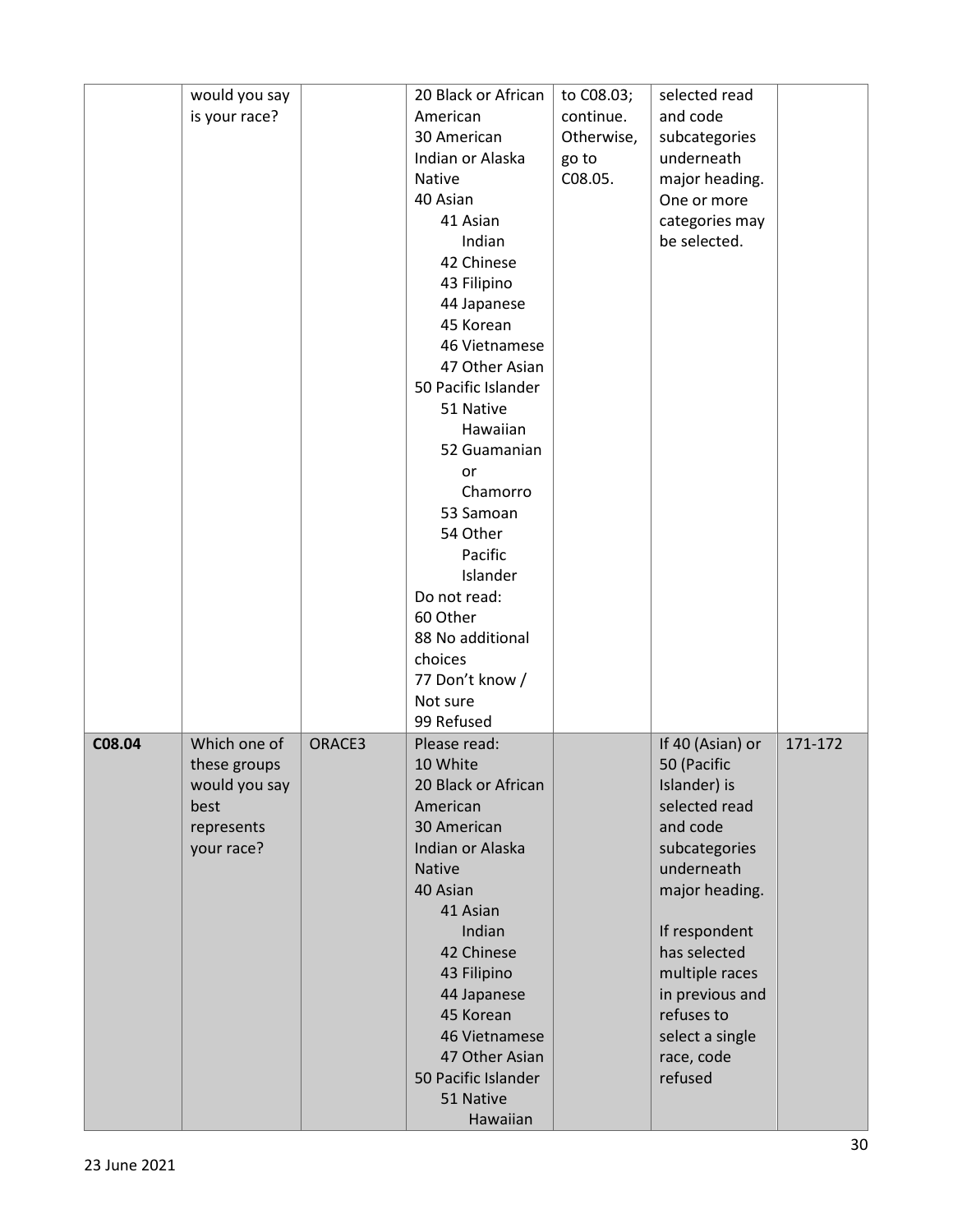|                 | 52 Guamanian |  |
|-----------------|--------------|--|
| or              |              |  |
|                 | Chamorro     |  |
| 53 Samoan       |              |  |
| 54 Other        |              |  |
|                 | Pacific      |  |
|                 | Islander     |  |
| Do not read:    |              |  |
| 60 Other        |              |  |
|                 |              |  |
| 77 Don't know / |              |  |
| Not sure        |              |  |
| 99 Refused      |              |  |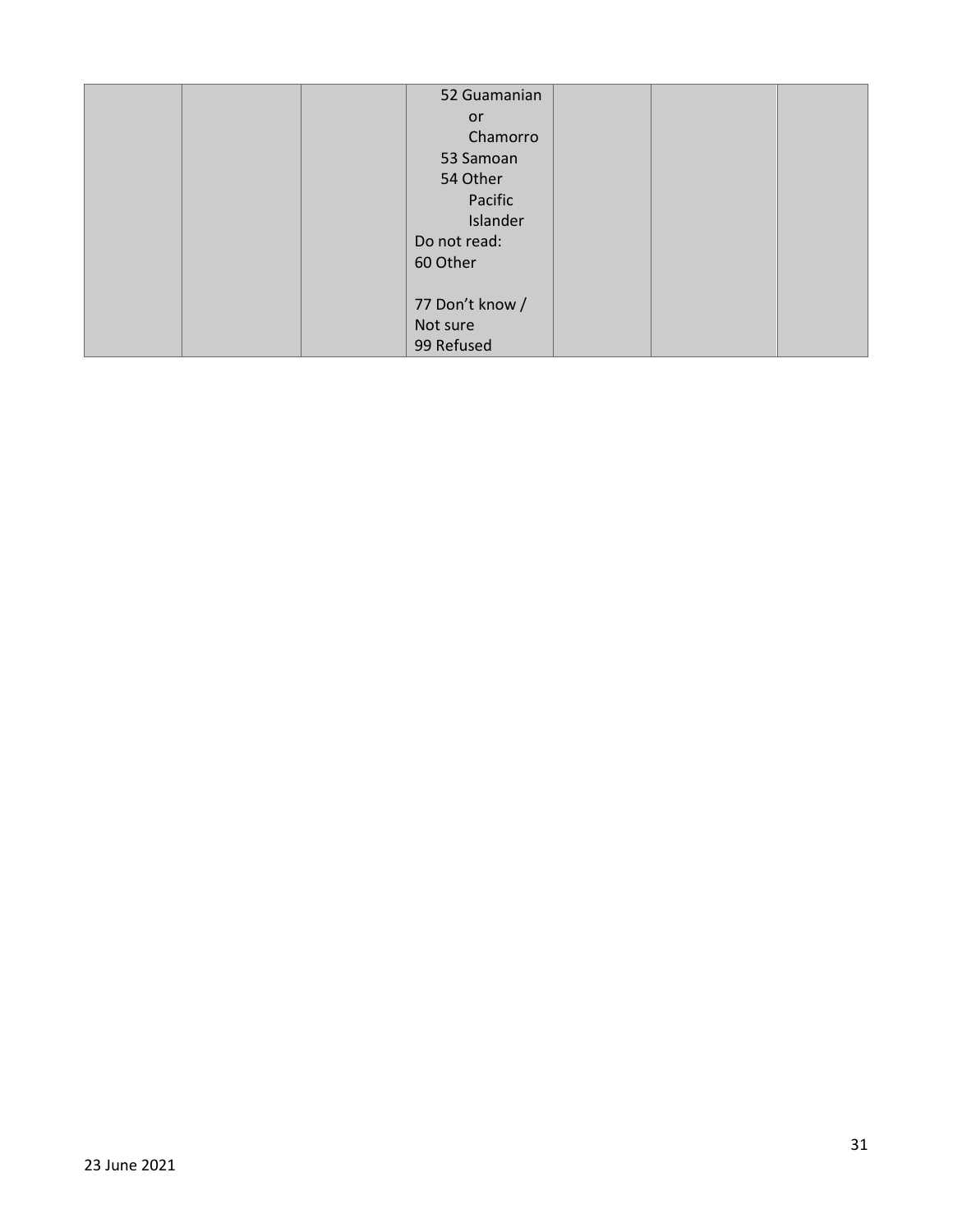#### <span id="page-31-0"></span>Module 28: Sex at Birth

| Question<br><b>Number</b> | <b>Question</b><br>text                                        | Variable<br>names | <b>Responses</b><br>(DO NOT READ UNLESS<br><b>OTHERWISE NOTED)</b> | <b>SKIP</b><br>INFO/<br><b>CATI Note</b> | <b>Interviewer</b><br>Note (s) | Column(s) |
|---------------------------|----------------------------------------------------------------|-------------------|--------------------------------------------------------------------|------------------------------------------|--------------------------------|-----------|
| M28.01                    | What was<br>your sex at<br>birth? Was it<br>male or<br>female? | <b>BIRTHSEX</b>   | 1 Male<br>2 Female<br>7 Don't know/Not sure<br>9 Refused           |                                          |                                | 620       |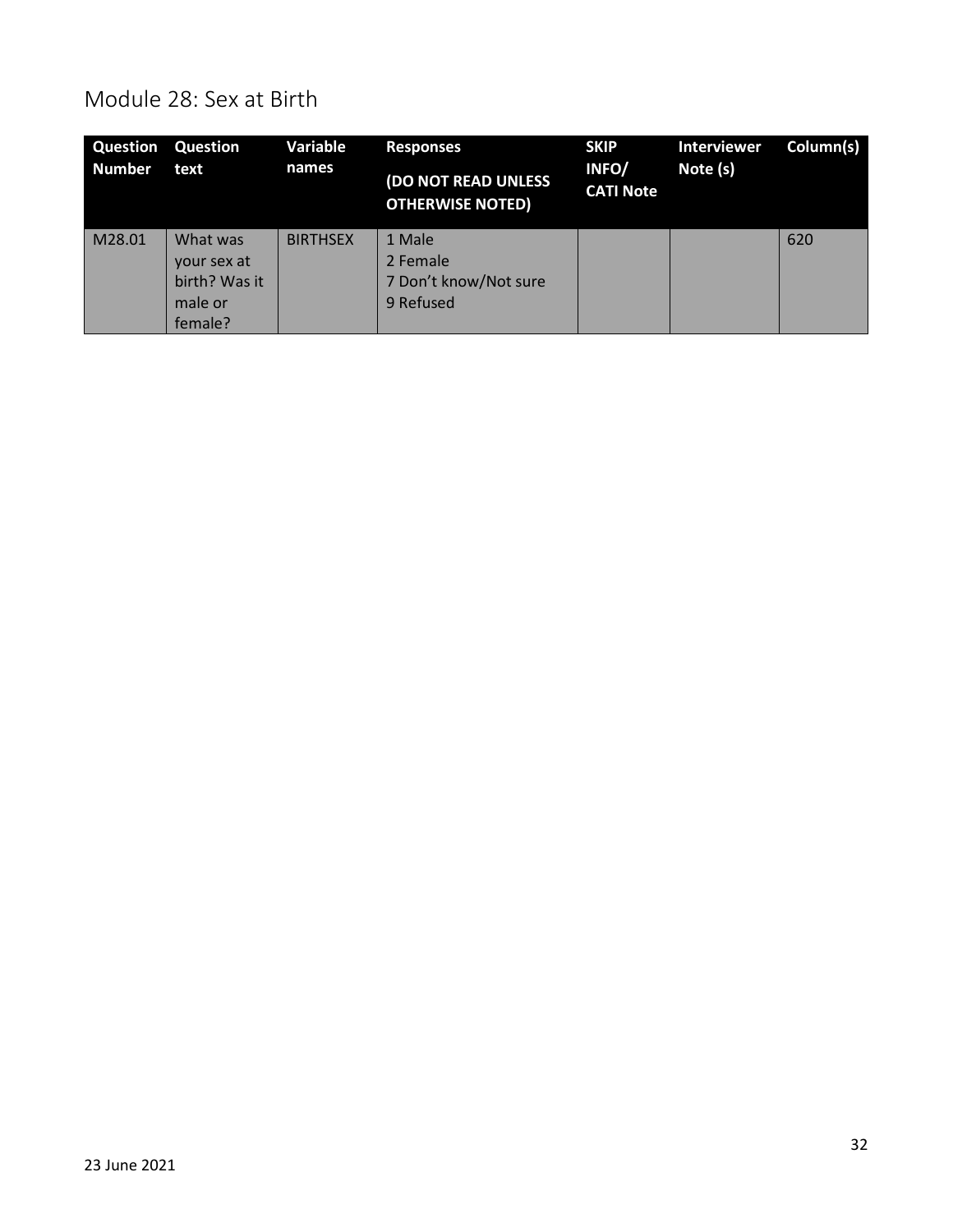| <b>Question</b> | <b>Question text</b>                                                                                                                                                     | Variable | <b>Responses</b>                                                                                                                                                                                                                            | <b>SKIP INFO/</b>                                                                                                                  | <b>Interviewer</b>                                                                                                                                                                                                                                                                                                                                                                                                  | Column(s) |
|-----------------|--------------------------------------------------------------------------------------------------------------------------------------------------------------------------|----------|---------------------------------------------------------------------------------------------------------------------------------------------------------------------------------------------------------------------------------------------|------------------------------------------------------------------------------------------------------------------------------------|---------------------------------------------------------------------------------------------------------------------------------------------------------------------------------------------------------------------------------------------------------------------------------------------------------------------------------------------------------------------------------------------------------------------|-----------|
| <b>Number</b>   |                                                                                                                                                                          | names    | <b>(DO NOT READ</b><br><b>UNLESS</b><br><b>OTHERWISE</b><br><b>NOTED)</b>                                                                                                                                                                   | <b>CATI Note</b>                                                                                                                   | Note (s)                                                                                                                                                                                                                                                                                                                                                                                                            |           |
| M29.01a         | The next two<br>questions are<br>about sexual<br>orientation and<br>gender<br>identity.<br>Which of the<br>following best<br>represents how<br>you think of<br>yourself? | SOMALE   | READ:<br>$1 = Gay$<br>$2 =$ Straight,<br>that is, not gay<br>$3 = Bisexual$<br>$4 =$ Something<br>else<br><b>DO NOT READ:</b><br>$7 = 1$ don't know<br>the answer/ The<br>respondent did<br>not understand<br>the question<br>$9 = Refused$ | Ask if<br>M28.01,<br>BIRTHSEX= 1.<br>Read the<br>number of<br>the response<br>to allow<br>respondent<br>to reply with<br>a number. | Read if<br>necessary: We<br>ask this<br>question in<br>order to better<br>understand the<br>health and<br>health care<br>needs of<br>people with<br>different sexual<br>orientations.<br>Please say the<br>number before<br>the text<br>response.<br>Respondent<br>can answer<br>with either the<br>number or the<br>text/word.<br>If the<br>respondent<br>does not<br>understand the<br>question topic,<br>code 7. | 621       |
| M29.01b         | Which of the<br>following best<br>represents how<br>you think of<br>yourself?                                                                                            | SOFEMALE | READ:<br>$1 =$ Lesbian or<br>Gay<br>$2 =$ Straight,<br>that is, not gay<br>$3 = Bisexual$<br>$4 =$ Something<br>else<br>DO NOT READ:<br>$7 = 1$ don't know<br>the answer/<br>Respondent<br>does not                                         | Ask if<br>M28.01,<br>BIRTHSEX=2.<br>Read the<br>number of<br>the response<br>to allow<br>respondent<br>to reply with<br>a number.  | Read if<br>necessary: We<br>ask this<br>question in<br>order to better<br>understand the<br>health and<br>health care<br>needs of<br>people with<br>different sexual<br>orientations.                                                                                                                                                                                                                               | 622       |

# <span id="page-32-0"></span>Module 29: Sexual Orientation and Gender Identity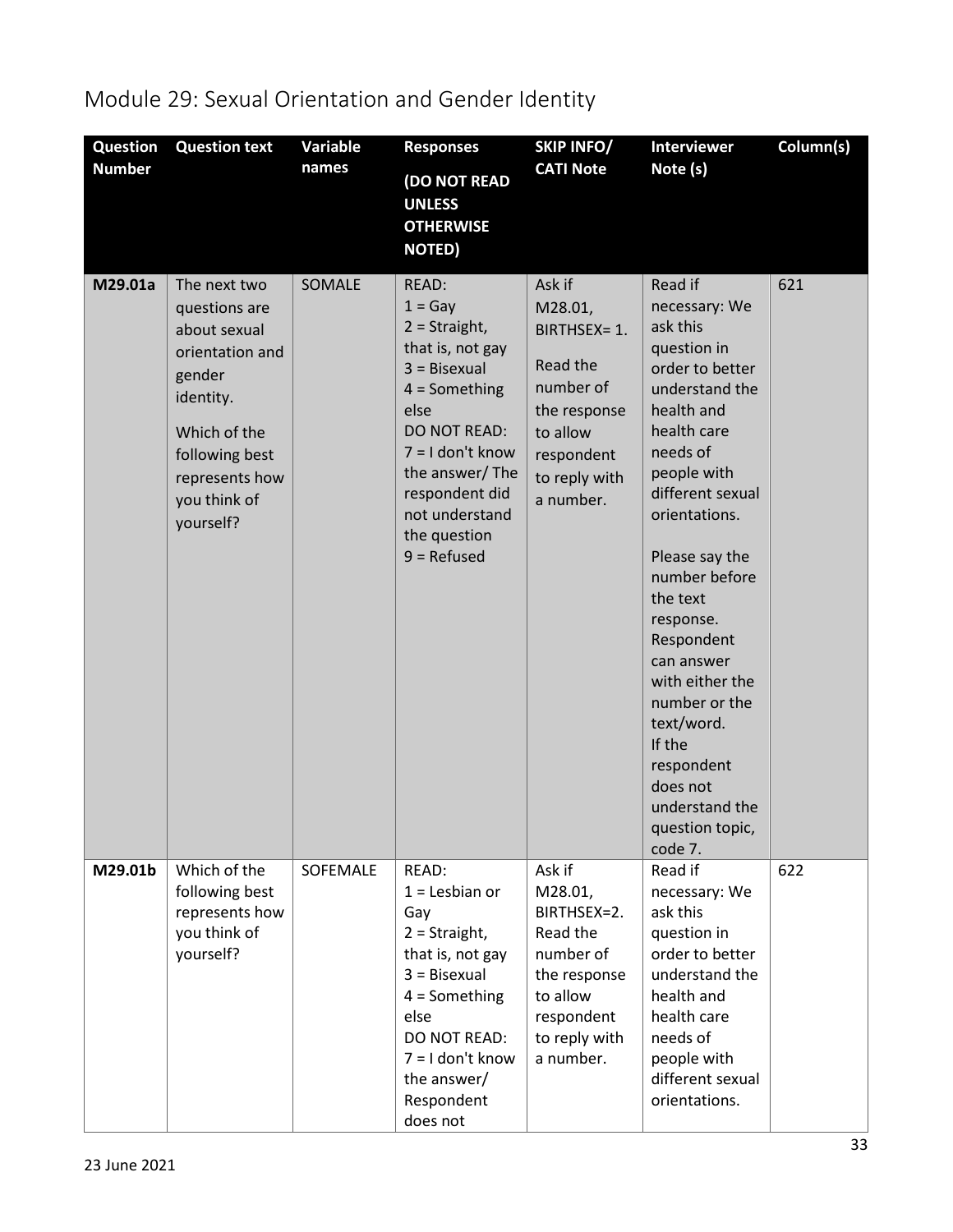|        |                                                      |                 | understand the<br>question<br>$9 =$ Refused                                                                                                                                                |                                    | Please say the<br>number before<br>the text<br>response.<br>Respondent<br>can answer<br>with either the<br>number or the<br>text/word.<br>If the<br>respondent<br>does not<br>understand the<br>question topic,                                                                                                                                                                                                                                                                                                                        |     |
|--------|------------------------------------------------------|-----------------|--------------------------------------------------------------------------------------------------------------------------------------------------------------------------------------------|------------------------------------|----------------------------------------------------------------------------------------------------------------------------------------------------------------------------------------------------------------------------------------------------------------------------------------------------------------------------------------------------------------------------------------------------------------------------------------------------------------------------------------------------------------------------------------|-----|
| M29.02 | Do you<br>consider<br>yourself to be<br>transgender? | <b>TRNSGNDR</b> | 1 Yes,<br>Transgender,<br>male-to-female<br>2 Yes,<br>Transgender,<br>female to male<br>3 Yes,<br>Transgender,<br>gender<br>nonconforming<br>4 No<br>7 Don't<br>know/not sure<br>9 Refused | If Yes, read<br>responses 1-<br>3. | code 7.<br>Read if<br>necessary:<br>Some people<br>describe<br>themselves as<br>transgender<br>when they<br>experience a<br>different<br>gender identity<br>from their sex<br>at birth. For<br>example, a<br>person born<br>into a male<br>body, but who<br>feels female or<br>lives as a<br>woman would<br>be<br>transgender.<br>Some<br>transgender<br>people change<br>their physical<br>appearance so<br>that it matches<br>their internal<br>gender<br>identity. Some<br>transgender<br>people take<br>hormones, and<br>some have | 623 |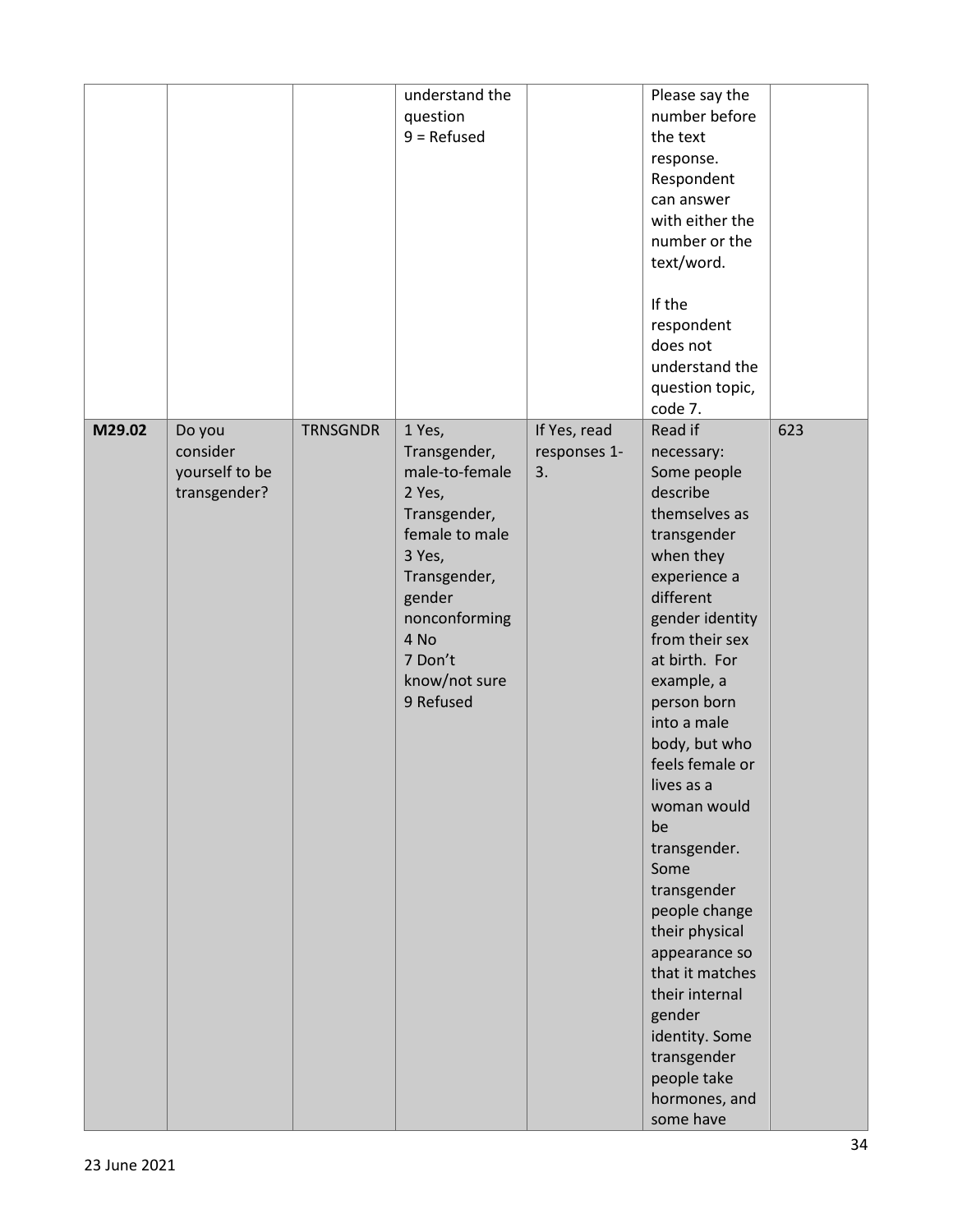|  |  | surgery. A      |  |
|--|--|-----------------|--|
|  |  | transgender     |  |
|  |  | person may be   |  |
|  |  | of any sexual   |  |
|  |  | orientation-    |  |
|  |  | straight, gay,  |  |
|  |  | lesbian, or     |  |
|  |  | bisexual.       |  |
|  |  |                 |  |
|  |  | If asked about  |  |
|  |  | definition of   |  |
|  |  |                 |  |
|  |  | gender non-     |  |
|  |  | conforming:     |  |
|  |  | Some people     |  |
|  |  | think of        |  |
|  |  | themselves as   |  |
|  |  | gender non-     |  |
|  |  | conforming      |  |
|  |  | when they do    |  |
|  |  | not identify    |  |
|  |  | only as a man   |  |
|  |  | or only as a    |  |
|  |  | woman.          |  |
|  |  |                 |  |
|  |  | If yes, ask Do  |  |
|  |  | you consider    |  |
|  |  |                 |  |
|  |  | yourself to be  |  |
|  |  | 1. male-to-     |  |
|  |  | female, 2.      |  |
|  |  | female-to-      |  |
|  |  | male, or 3.     |  |
|  |  | gender non-     |  |
|  |  | conforming?     |  |
|  |  |                 |  |
|  |  | Please say the  |  |
|  |  | number before   |  |
|  |  | the text        |  |
|  |  | response.       |  |
|  |  | Respondent      |  |
|  |  | can answer      |  |
|  |  | with either the |  |
|  |  | number or the   |  |
|  |  |                 |  |
|  |  | text/word.      |  |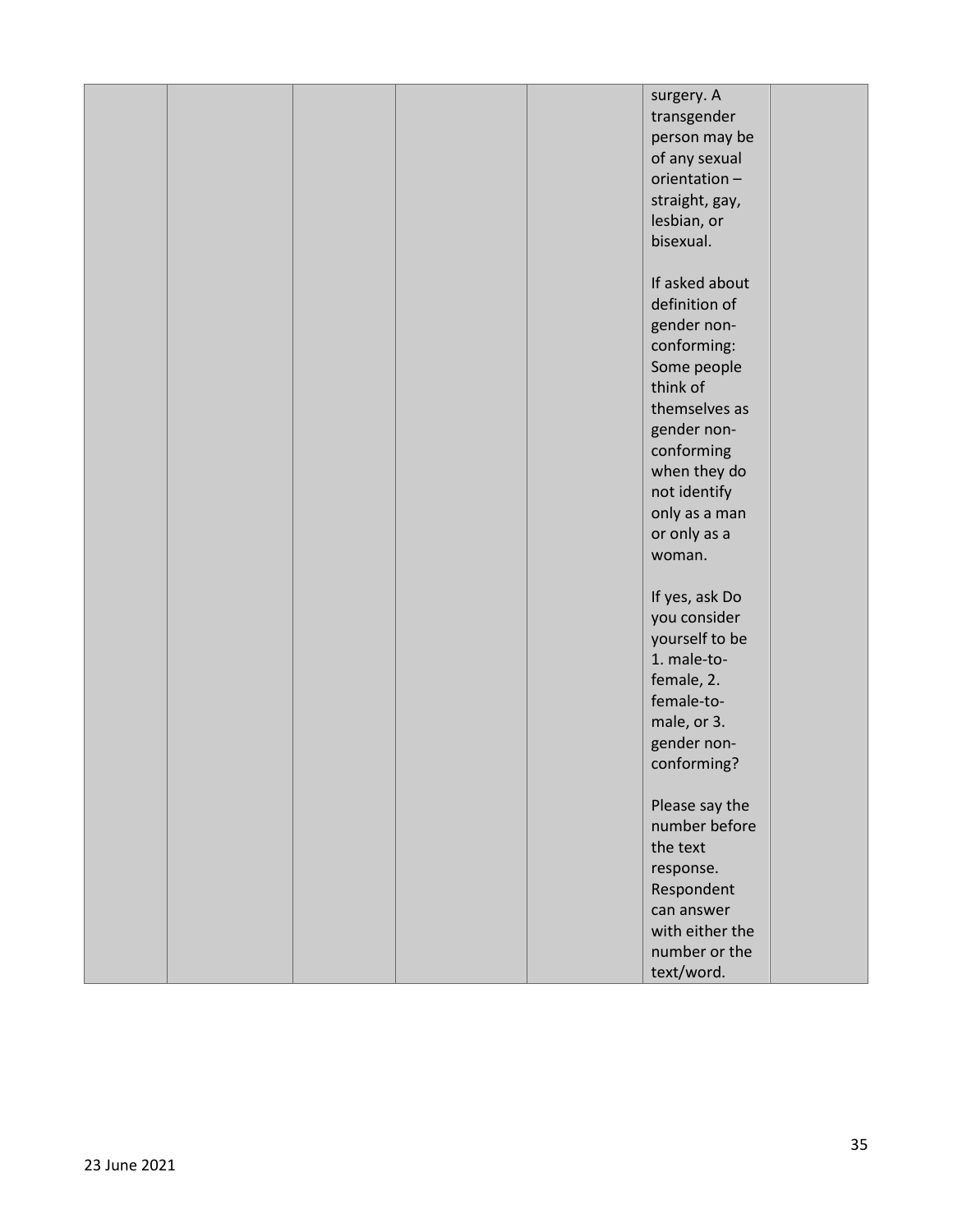| <b>Question</b><br><b>Number</b> | <b>Question text</b>                                                   | Variable<br>names | <b>Responses</b><br>(DO NOT READ<br><b>UNLESS</b><br><b>OTHERWISE</b><br><b>NOTED)</b>                                                                                                                                                                                                                                                                                                                  | <b>SKIP INFO/</b><br><b>CATI Note</b>                                            | <b>Interviewer</b><br>Note (s)                                                                                     | Column(s) |
|----------------------------------|------------------------------------------------------------------------|-------------------|---------------------------------------------------------------------------------------------------------------------------------------------------------------------------------------------------------------------------------------------------------------------------------------------------------------------------------------------------------------------------------------------------------|----------------------------------------------------------------------------------|--------------------------------------------------------------------------------------------------------------------|-----------|
| C08.05                           | Are you                                                                | <b>MARITAL</b>    | Please read:<br>1 Married<br>2 Divorced<br>3 Widowed<br>4 Separated<br>5 Never married<br>Or<br>6 A member of<br>an unmarried<br>couple<br>Do not read:<br>9 Refused                                                                                                                                                                                                                                    | If using<br>Module 28<br>insert<br>M28.01<br>prior to<br>asking this<br>question |                                                                                                                    | 173       |
| C08.06                           | What is the<br>highest grade<br>or year of<br>school you<br>completed? | <b>EDUCA</b>      | Read if<br>necessary:<br>1 Never attended<br>school or only<br>attended<br>kindergarten<br>2 Grades 1<br>through 8<br>(Elementary)<br>3 Grades 9<br>through 11<br>(Some high<br>school)<br>4 Grade 12 or<br>GED (High school<br>graduate)<br>5 College 1 year<br>to 3 years (Some<br>college or<br>technical school)<br>6 College 4 years<br>or more (College<br>graduate)<br>Do not read:<br>9 Refused |                                                                                  |                                                                                                                    | 174       |
| C08.07                           | Do you own or<br>rent your<br>home?                                    | RENTHOM1          | 1 Own<br>2 Rent<br>3 Other<br>arrangement<br>7 Don't know /<br>Not sure<br>9 Refused                                                                                                                                                                                                                                                                                                                    |                                                                                  | Other<br>arrangement<br>may include<br>group home,<br>staying with<br>friends or<br>family without<br>paying rent. | 175       |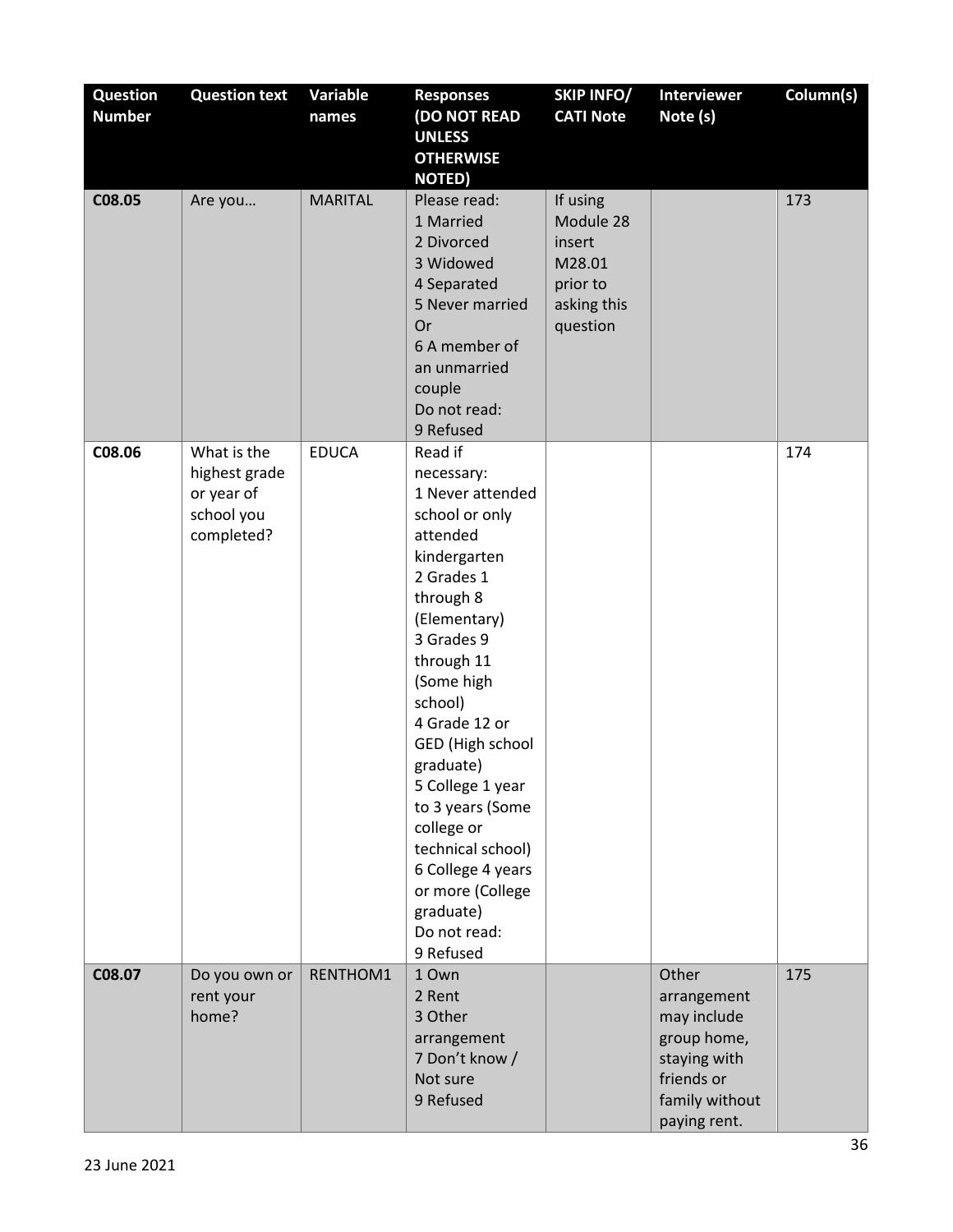|        |                                                                                                     |               |                                                                              |                                                                                                              | Home is<br>defined as the<br>place where<br>you live most<br>of the time/the<br>majority of the<br>year.<br>Read if<br>necessary: We<br>ask this<br>question in<br>order to<br>compare<br>health<br>indicators<br>among people<br>with different<br>housing<br>situations. |         |
|--------|-----------------------------------------------------------------------------------------------------|---------------|------------------------------------------------------------------------------|--------------------------------------------------------------------------------------------------------------|----------------------------------------------------------------------------------------------------------------------------------------------------------------------------------------------------------------------------------------------------------------------------|---------|
| C08.08 | In what<br>county do you<br>currently live?                                                         | CTYCODE2      | <b>ANSI County</b><br>Code<br>777 Don't know /<br>Not sure<br>999 Refused    | <b>NOTE TO</b><br><b>PORTIA:</b><br>Replace<br>Core<br>question<br>8.08 by<br>question<br>S01.01<br>(ISLAND) |                                                                                                                                                                                                                                                                            | 176-178 |
| S01.01 | What island<br>do you live<br>on?                                                                   | <b>ISLAND</b> | 1 Oahu<br>2 Hawaii<br>3 Kauai<br>4 Maui<br>5 Molokai<br>6 Lanai<br>9 Refused |                                                                                                              |                                                                                                                                                                                                                                                                            | 901     |
| C08.09 | What is the<br>ZIP Code<br>where you<br>currently live?                                             | ZIPCODE1      | 77777 Do not<br>know<br>99999 Refused                                        | <b>NOTE TO</b><br><b>PORTIA:</b><br>Please<br>remember<br>to program<br>zip code by<br>island<br>crosswalk   |                                                                                                                                                                                                                                                                            | 179-183 |
| C08.10 | Not including<br>cell phones or<br>numbers used<br>for<br>computers,<br>fax machines<br>or security | NUMHHOL3      | 1 Yes                                                                        | Do not ask<br>this<br>question if<br>cell<br>telephone<br>interview. If<br>cell                              |                                                                                                                                                                                                                                                                            | 184     |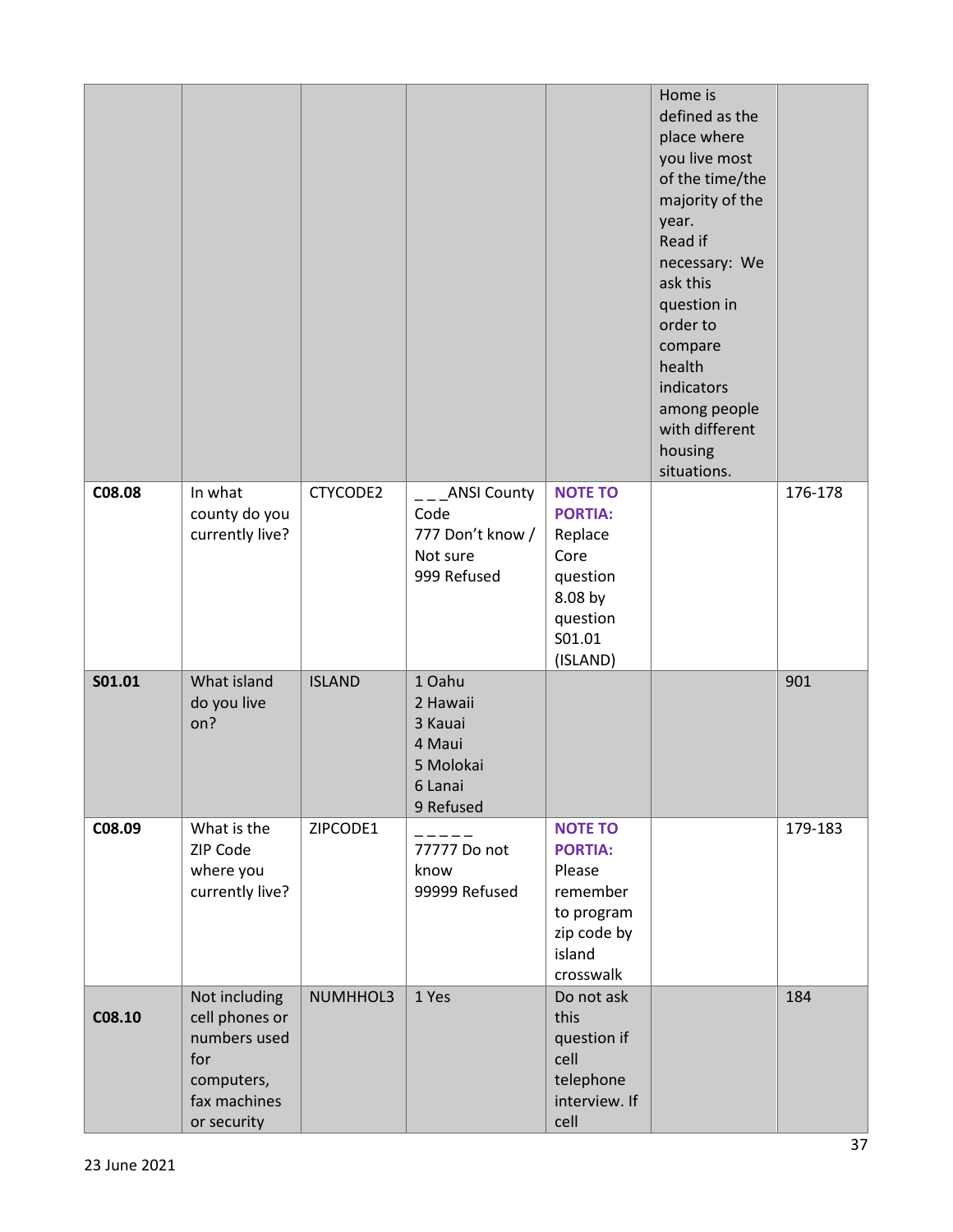| C08.11 | systems, do<br>you have<br>more than<br>one telephone<br>number in<br>your<br>household?<br>How many of<br>these                                                                               | NUMPHON3        | 2 No<br>7 Don't know /<br>Not sure<br>9 Refused<br>Enter number                                                                                                                                                                         | interview,<br>go to 8.12<br>Go to<br>C08.12            |                                                                                                                                                                                                                | 185 |
|--------|------------------------------------------------------------------------------------------------------------------------------------------------------------------------------------------------|-----------------|-----------------------------------------------------------------------------------------------------------------------------------------------------------------------------------------------------------------------------------------|--------------------------------------------------------|----------------------------------------------------------------------------------------------------------------------------------------------------------------------------------------------------------------|-----|
|        | telephone<br>numbers are<br>residential<br>numbers?                                                                                                                                            |                 | $(1-5)$<br>6 Six or more<br>7 Don't know /<br>Not sure<br>8 None<br>9 Refused                                                                                                                                                           |                                                        |                                                                                                                                                                                                                |     |
| C08.12 | How many cell<br>phones do<br>you have for<br>personal use?                                                                                                                                    | CPDEMO1B        | Enter number<br>$(1-5)$<br>6 Six or more<br>7 Don't know /<br>Not sure<br>8 None<br>9 Refused                                                                                                                                           | Last<br>question<br>needed for<br>partial<br>complete. | Read if<br>necessary:<br>Include cell<br>phones used<br>for both<br>business and<br>personal use.                                                                                                              | 186 |
| C08.13 | Have you ever<br>served on<br>active duty in<br>the United<br><b>States Armed</b><br>Forces, either<br>in the regular<br>military or in a<br>National<br>Guard or<br>military<br>reserve unit? | <b>VETERAN3</b> | 1 Yes<br>2 No<br>7 Don't know /<br>Not sure<br>9 Refused                                                                                                                                                                                |                                                        | Read if<br>necessary:<br>Active duty<br>does not<br>include training<br>for the<br>Reserves or<br>National<br>Guard, but<br><b>DOES</b> include<br>activation, for<br>example, for<br>the Persian<br>Gulf War. | 187 |
| C08.14 | Are you<br>currently?                                                                                                                                                                          | EMPLOY1         | Read:<br>1 Employed for<br>wages<br>2 Self-employed<br>3 Out of work for<br>1 year or more<br>4 Out of work for<br>less than 1 year<br>5 A Homemaker<br>6 A Student<br>7 Retired<br>Or<br>8 Unable to work<br>Do not read:<br>9 Refused |                                                        | If more than<br>one, say "select<br>the category<br>which best<br>describes you".                                                                                                                              | 188 |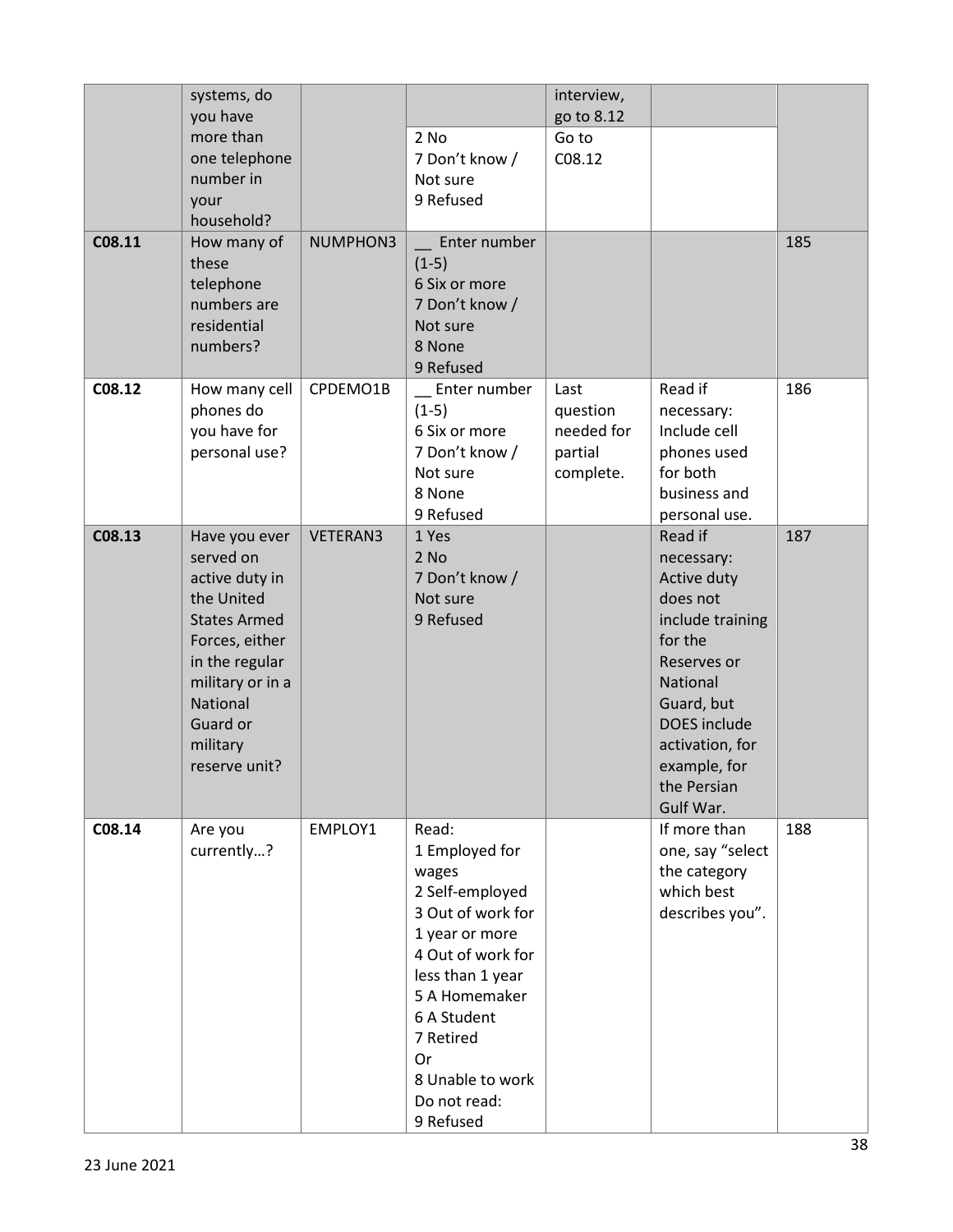| C08.15 | How many<br>children less<br>than 18 years<br>of age live in<br>your<br>household? | <b>CHILDREN</b> | Number of<br>children<br>88 None<br>99 Refused                                                                                                                                                                                                                                                                                                                                                                                                                                                                                                                                                                                                                                                                                                   |                                                                                        |                                                                            | 189-190 |
|--------|------------------------------------------------------------------------------------|-----------------|--------------------------------------------------------------------------------------------------------------------------------------------------------------------------------------------------------------------------------------------------------------------------------------------------------------------------------------------------------------------------------------------------------------------------------------------------------------------------------------------------------------------------------------------------------------------------------------------------------------------------------------------------------------------------------------------------------------------------------------------------|----------------------------------------------------------------------------------------|----------------------------------------------------------------------------|---------|
| C08.16 | Is your annual<br>household<br>income from<br>all sources-                         | INCOME2         | Read if<br>necessary:<br>04 Less than<br>\$25,000<br>If no, ask 05; if<br>yes, ask 03<br>(\$20,000 to less<br>than \$25,000)<br>03 Less than<br>\$20,000 If no,<br>code 04; if yes,<br>ask 02 (\$15,000<br>to less than<br>\$20,000)<br>02 Less than<br>\$15,000 If no,<br>code 03; if yes,<br>ask 01 (\$10,000<br>to less than<br>$$15,000$ )<br>01 Less than<br>\$10,000 If no,<br>code 02<br>05 Less than<br>\$35,000 If no, ask<br>06 (\$25,000 to<br>less than<br>\$35,000)<br>06 Less than<br>\$50,000 If no, ask<br>07 (\$35,000 to<br>less than<br>\$50,000)<br>07 Less than<br>\$75,000 If no,<br>code 08<br>(\$50,000 to less<br>than \$75,000)<br>08 \$75,000 or<br>more<br>Do not read:<br>77 Don't know /<br>Not sure<br>99 Refused | <b>NOTE TO</b><br><b>PORTIA:</b><br>Replace<br>Core<br>question<br>8.16 with<br>S01.02 | If respondent<br>refuses at ANY<br>income level,<br>code '99'<br>(Refused) | 191-192 |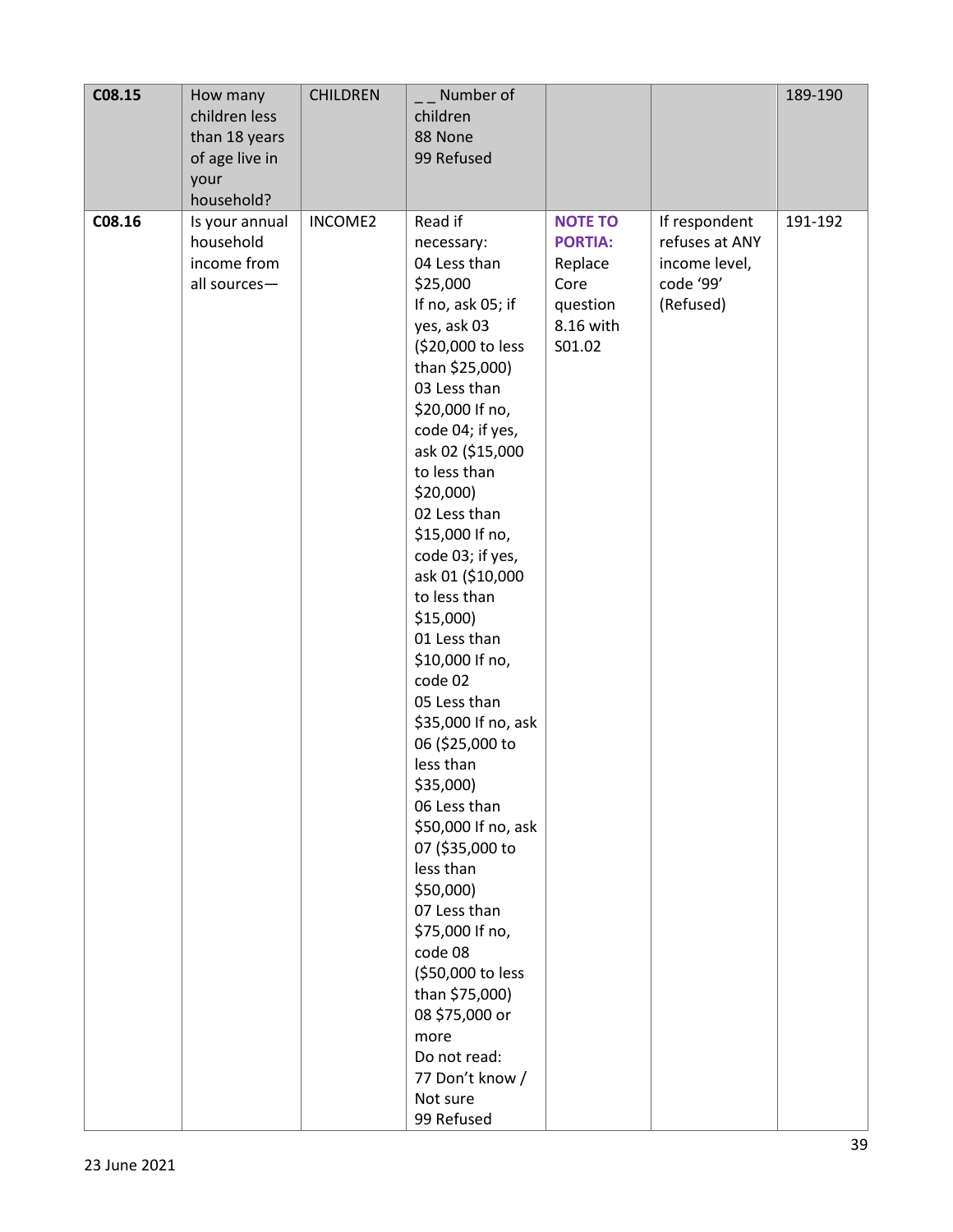| S01.02 | Is your annual | <b>INCOME</b> | Read if                   |  | 902-903 |
|--------|----------------|---------------|---------------------------|--|---------|
|        | household      |               | necessary:                |  |         |
|        | income from    |               | 04 Less than              |  |         |
|        | all sources-   |               | \$25,000                  |  |         |
|        |                |               | If no, ask 05; if         |  |         |
|        |                |               | yes, ask 03               |  |         |
|        |                |               | (\$20,000 to less         |  |         |
|        |                |               | than \$25,000)            |  |         |
|        |                |               | 03 Less than              |  |         |
|        |                |               | \$20,000 If no,           |  |         |
|        |                |               | code 04; if yes,          |  |         |
|        |                |               | ask 02 (\$15,000          |  |         |
|        |                |               | to less than              |  |         |
|        |                |               | \$20,000)                 |  |         |
|        |                |               | 02 Less than              |  |         |
|        |                |               | \$15,000 If no,           |  |         |
|        |                |               | code 03; if yes,          |  |         |
|        |                |               | ask 01 (\$10,000          |  |         |
|        |                |               | to less than              |  |         |
|        |                |               | $$15,000$ )               |  |         |
|        |                |               | 01 Less than              |  |         |
|        |                |               | \$10,000 If no,           |  |         |
|        |                |               | code 02                   |  |         |
|        |                |               | 05 Less than              |  |         |
|        |                |               | \$35,000 If no, ask       |  |         |
|        |                |               | 06 (\$25,000 to           |  |         |
|        |                |               | less than                 |  |         |
|        |                |               | $$35,000$ )               |  |         |
|        |                |               | 06 Less than              |  |         |
|        |                |               | \$50,000 If no, ask       |  |         |
|        |                |               | 07 (\$35,000 to           |  |         |
|        |                |               | less than                 |  |         |
|        |                |               | \$50,000)                 |  |         |
|        |                |               | 07 Less than              |  |         |
|        |                |               | \$75,000 If no, ask<br>08 |  |         |
|        |                |               | (\$50,000 to less         |  |         |
|        |                |               | than \$75,000)            |  |         |
|        |                |               | 08 Less than              |  |         |
|        |                |               | \$125,000 If no,          |  |         |
|        |                |               | ask 09 (\$75,000          |  |         |
|        |                |               | to less than              |  |         |
|        |                |               | $$125,000$ )              |  |         |
|        |                |               | 09 Less than              |  |         |
|        |                |               | \$200,000 If no           |  |         |
|        |                |               | code 10                   |  |         |
|        |                |               | (\$125,000 to less        |  |         |
|        |                |               | than \$200,000)           |  |         |
|        |                |               | 10 \$200,000 or           |  |         |
|        |                |               | more                      |  |         |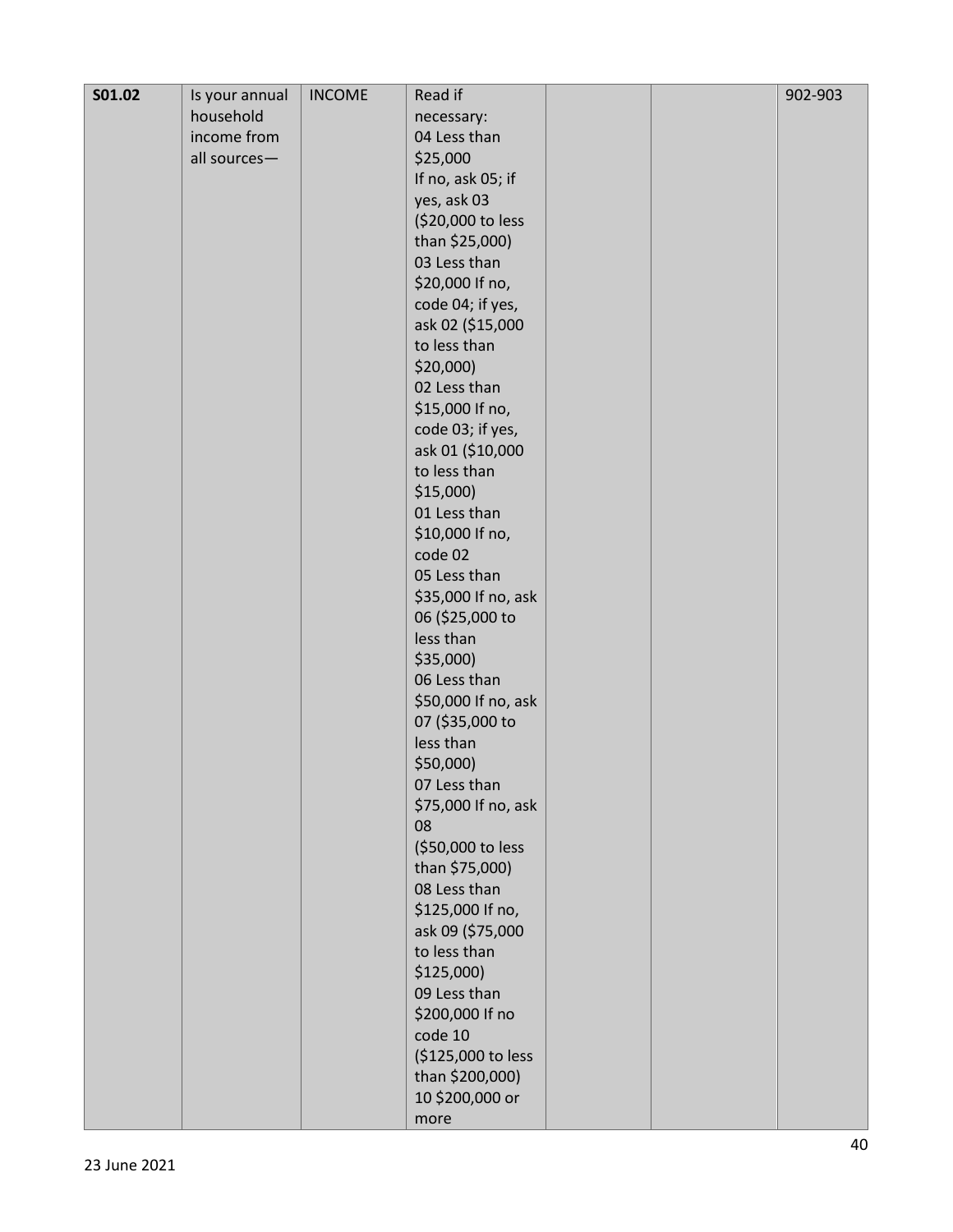|        |                                                                                                                                                                                                              |              | Do not read:<br>77 Don't know /<br>Not sure<br>99 Refused                                                                     |                                                                                                                                                                                                          |                                                                                              |         |
|--------|--------------------------------------------------------------------------------------------------------------------------------------------------------------------------------------------------------------|--------------|-------------------------------------------------------------------------------------------------------------------------------|----------------------------------------------------------------------------------------------------------------------------------------------------------------------------------------------------------|----------------------------------------------------------------------------------------------|---------|
| C08.17 | About how<br>much do you<br>weigh without<br>shoes?                                                                                                                                                          | WEIGHT2      | _ Weight<br>(pounds/kilogra<br>ms)<br>7777 Don't know<br>/ Not sure<br>9999 Refused                                           |                                                                                                                                                                                                          | If respondent<br>answers in<br>metrics, put 9<br>in first column.<br>Round<br>fractions up   | 193-196 |
| C08.18 | About how<br>tall are you<br>without<br>shoes?                                                                                                                                                               | HEIGHT3      | $\frac{1}{2}$ Height<br>$(\text{ft} / )$<br>inches/meters/ce<br>ntimeters)<br>77/77 Don't<br>know / Not sure<br>99/99 Refused |                                                                                                                                                                                                          | If respondent<br>answers in<br>metrics, put 9<br>in first column.<br>Round<br>fractions down | 197-200 |
| C08.19 | To your<br>knowledge,<br>are you now<br>pregnant?                                                                                                                                                            | PREGNANT     | 1 Yes<br>2 No<br>7 Don't know /<br>Not sure<br>9 Refused                                                                      | Skip if Male<br>(M28.01,<br><b>BIRTHSEX, is</b><br>coded 1). If<br>M28.01=mis<br>sing and<br>(CP05=1 or<br>$LL12=1;$ or<br>$LLO9 = 1$ or<br>$LLO7 = 1$ ).<br>or C08.01,<br>AGE, is<br>greater than<br>49 |                                                                                              | 201     |
| C08.20 | Some people<br>who are deaf<br>or have<br>serious<br>difficulty<br>hearing use<br>assistive<br>devices to<br>communicate<br>by phone. Are<br>you deaf or do<br>you have<br>serious<br>difficulty<br>hearing? | <b>DEAF</b>  | 1 Yes<br>2 No<br>7 Don't know /<br>Not sure<br>9 Refused                                                                      |                                                                                                                                                                                                          |                                                                                              | 202     |
| C08.21 | Are you blind<br>or do you<br>have serious<br>difficulty                                                                                                                                                     | <b>BLIND</b> | 1 Yes<br>2 No<br>7 Don't know /<br>Not sure                                                                                   |                                                                                                                                                                                                          |                                                                                              | 203     |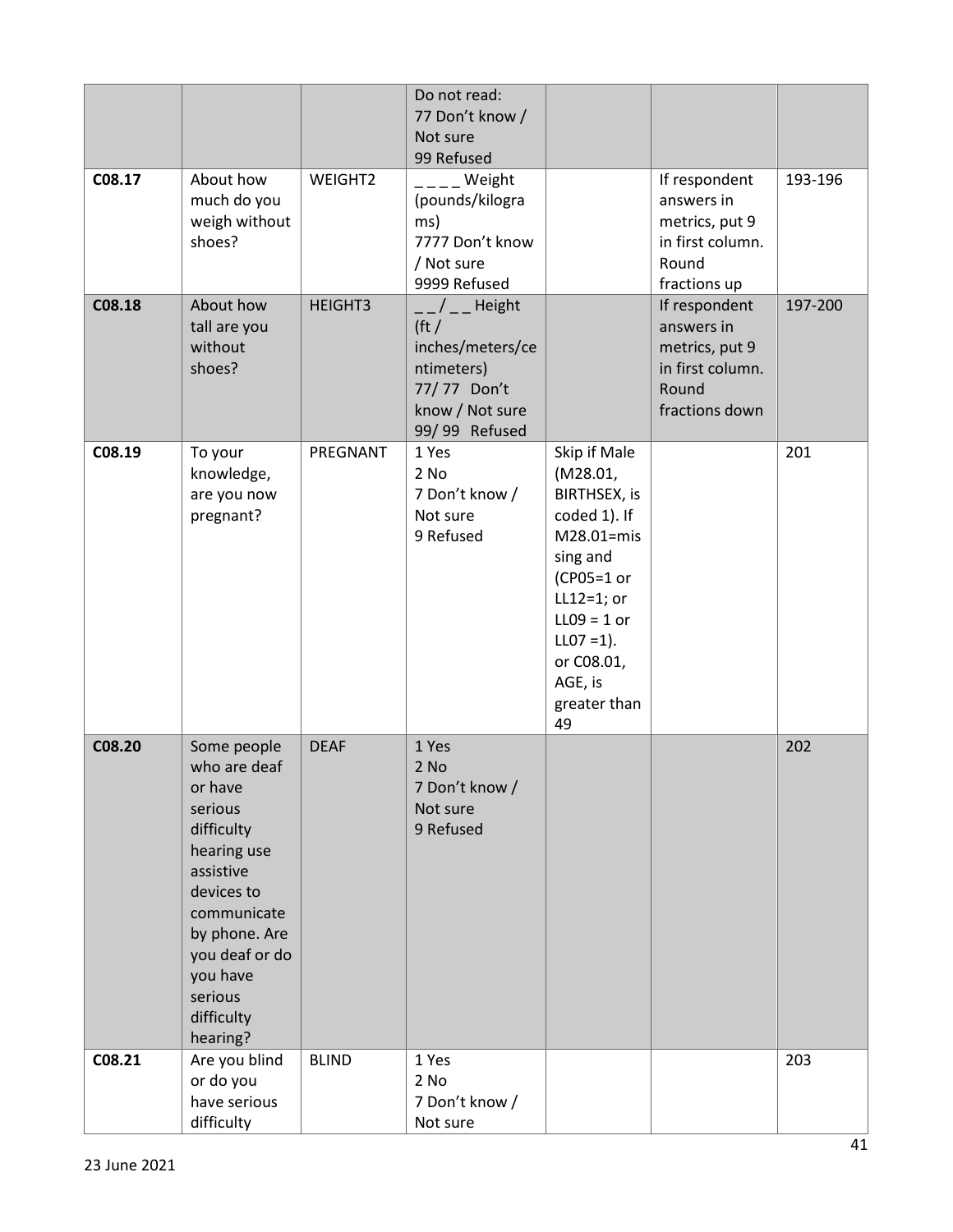|        | seeing, even<br>when wearing<br>glasses?                                                                                                                                           |                 | 9 Refused                                                  |  |     |
|--------|------------------------------------------------------------------------------------------------------------------------------------------------------------------------------------|-----------------|------------------------------------------------------------|--|-----|
| C08.22 | Because of a<br>physical,<br>mental, or<br>emotional<br>condition, do<br>you have<br>serious<br>difficulty<br>concentrating,<br>remembering,<br>or making<br>decisions?            | <b>DECIDE</b>   | 1 Yes<br>2 No<br>7 Don't know /<br>Not sure<br>9 Refused   |  | 204 |
| C08.23 | Do you have<br>serious<br>difficulty<br>walking or<br>climbing<br>stairs?                                                                                                          | <b>DIFFWALK</b> | 1 Yes<br>$2$ No<br>7 Don't know /<br>Not sure<br>9 Refused |  | 205 |
| C08.24 | Do you have<br>difficulty<br>dressing or<br>bathing?                                                                                                                               | <b>DIFFDRES</b> | 1 Yes<br>$2$ No<br>7 Don't know /<br>Not sure<br>9 Refused |  | 206 |
| C08.25 | Because of a<br>physical,<br>mental, or<br>emotional<br>condition, do<br>you have<br>difficulty<br>doing errands<br>alone such as<br>visiting a<br>doctor's office<br>or shopping? | <b>DIFFALON</b> | 1 Yes<br>2 No<br>7 Don't know /<br>Not sure<br>9 Refused   |  | 207 |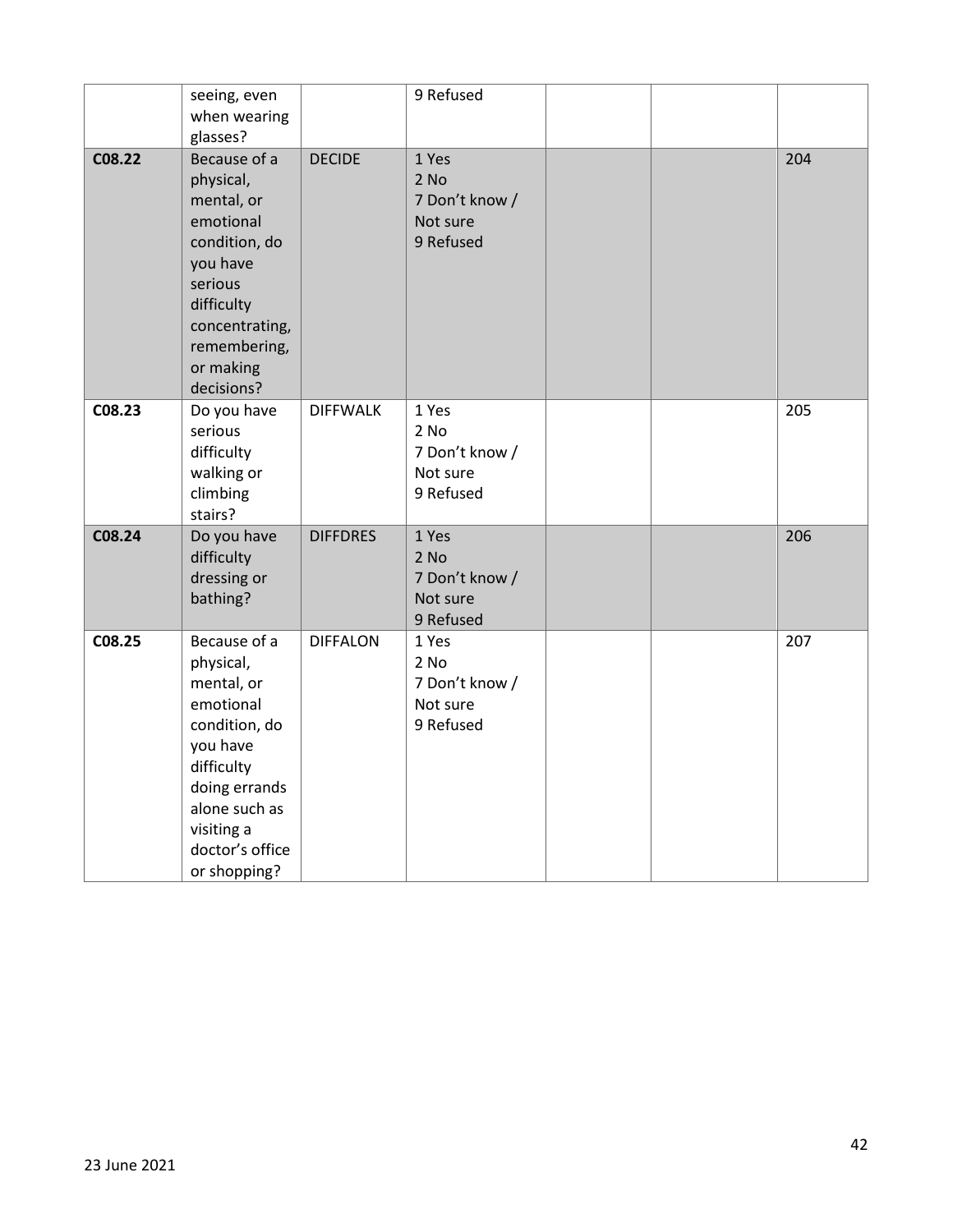#### Core Section 9: Tobacco Use

| <b>Question</b>                                                                       | <b>Question text</b>                                                                                                                          | Variable                                | <b>Responses</b>                                         | <b>SKIP INFO/</b>                                                                                                                                                                                                                          | <b>Interviewer</b> | Column(s) |
|---------------------------------------------------------------------------------------|-----------------------------------------------------------------------------------------------------------------------------------------------|-----------------------------------------|----------------------------------------------------------|--------------------------------------------------------------------------------------------------------------------------------------------------------------------------------------------------------------------------------------------|--------------------|-----------|
| <b>Number</b>                                                                         |                                                                                                                                               | names                                   | (DO NOT                                                  | <b>CATI Note</b>                                                                                                                                                                                                                           | Note (s)           |           |
|                                                                                       |                                                                                                                                               |                                         | <b>READ UNLESS</b>                                       |                                                                                                                                                                                                                                            |                    |           |
|                                                                                       |                                                                                                                                               |                                         | <b>OTHERWISE</b><br><b>NOTED)</b>                        |                                                                                                                                                                                                                                            |                    |           |
| C09.01<br>Have you<br>smoked at<br>least 100<br>cigarettes in<br>your entire<br>life? | SMOKE100                                                                                                                                      | 1 Yes                                   |                                                          | Do not include:<br>electronic<br>cigarettes (e-<br>cigarettes, njoy,<br>bluetip), herbal<br>cigarettes,<br>cigars, cigarillos,<br>little cigars,<br>pipes, bidis,<br>kreteks, water<br>pipes (hookahs)<br>or marijuana.<br>5 packs = $100$ | 208                |           |
|                                                                                       |                                                                                                                                               |                                         | 2 No<br>7 Don't<br>know/Not<br>Sure                      | Go to<br>C09.05                                                                                                                                                                                                                            | cigarettes         |           |
| C09.02<br>Do you now<br>smoke                                                         | SMOKDAY2                                                                                                                                      | 9 Refused<br>1 Every day<br>2 Some days |                                                          |                                                                                                                                                                                                                                            | 209                |           |
|                                                                                       | cigarettes<br>every day,<br>some days, or                                                                                                     |                                         | 3 Not at all                                             | Go to<br>C09.04                                                                                                                                                                                                                            |                    |           |
|                                                                                       | not at all?                                                                                                                                   |                                         | 7 Don't know<br>/ Not sure<br>9 Refused                  | Go to<br>C09.05                                                                                                                                                                                                                            |                    |           |
| C09.03                                                                                | During the<br>past 12<br>months, have<br>you stopped<br>smoking for<br>one day or<br>longer because<br>you were<br>trying to quit<br>smoking? | STOPSMK2                                | 1 Yes<br>2 No<br>7 Don't know<br>/ Not sure<br>9 Refused | Go to<br>C09.05 (skip<br>CO9.04)                                                                                                                                                                                                           |                    | 210       |
| C09.04                                                                                | How long has<br>it been since<br>you last<br>smoked a                                                                                         | LASTSMK2                                | Read if<br>necessary:<br>01 Within the<br>past month     |                                                                                                                                                                                                                                            |                    | 211-212   |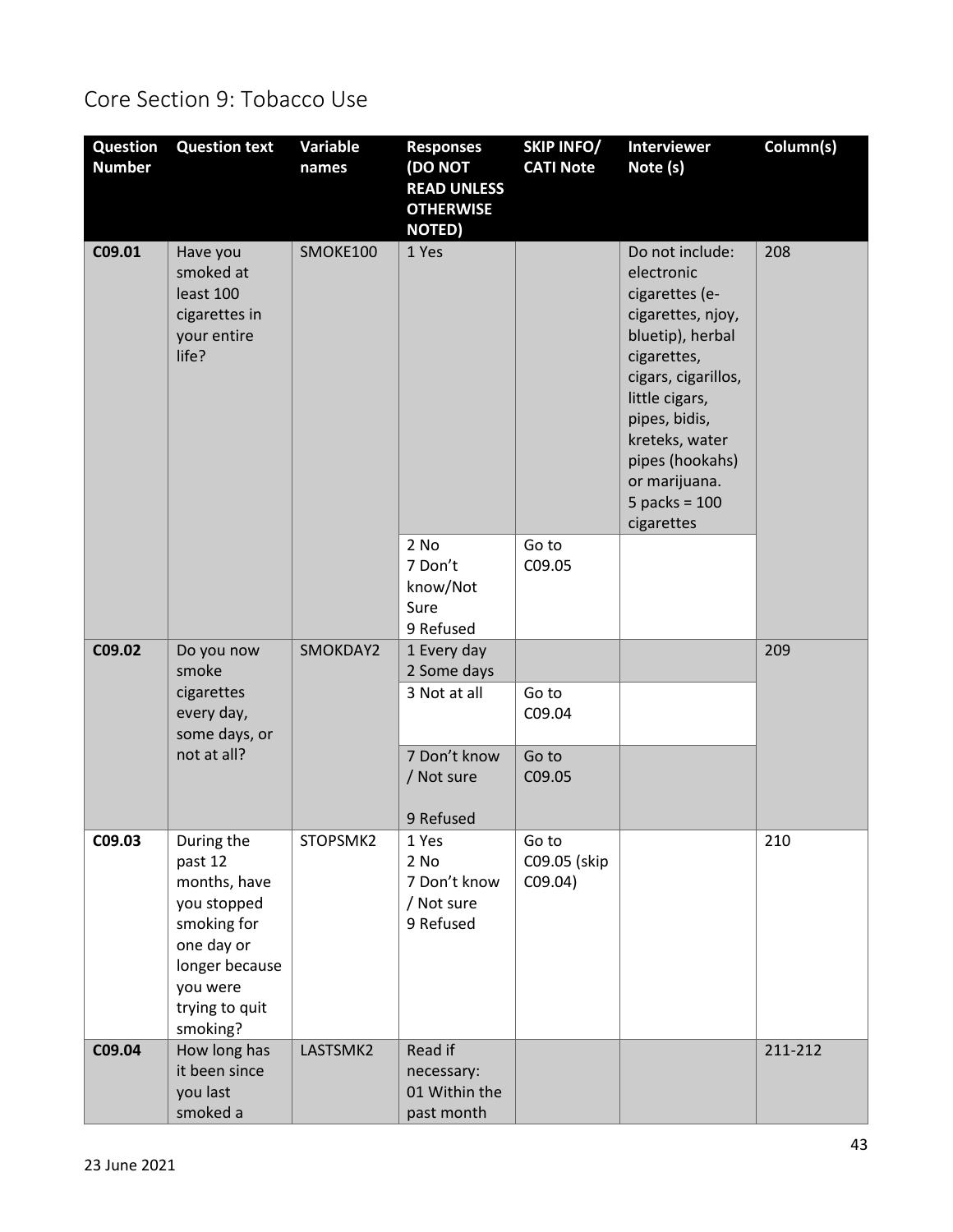|        | cigarette, even<br>one or two<br>puffs?                                                                        |         | (less than 1<br>month ago)<br>02 Within the<br>past 3 months<br>(1 month but<br>less than 3<br>months ago)<br>03 Within the<br>past 6 months<br>(3 months but<br>less than 6<br>months ago)<br>04 Within the<br>past year (6<br>months but<br>less than 1<br>year ago)<br>05 Within the<br>past 5 years<br>(1 year but<br>less than 5<br>years ago)<br>06 Within the<br>past 10 years<br>(5 years but<br>less than 10<br>years ago)<br>07 10 years or<br>more<br>08 Never<br>smoked<br>regularly<br>77 Don't<br>know / Not<br>sure<br>99 Refused |                                                                                                                                                                                      |     |
|--------|----------------------------------------------------------------------------------------------------------------|---------|--------------------------------------------------------------------------------------------------------------------------------------------------------------------------------------------------------------------------------------------------------------------------------------------------------------------------------------------------------------------------------------------------------------------------------------------------------------------------------------------------------------------------------------------------|--------------------------------------------------------------------------------------------------------------------------------------------------------------------------------------|-----|
| C09.05 | Do you<br>currently use<br>chewing<br>tobacco, snuff,<br>or snus every<br>day, some<br>days, or not at<br>all? | USENOW3 | 1 Every day<br>2 Some days<br>3 Not at all<br>7 Don't know<br>/ Not sure<br>9 Refused                                                                                                                                                                                                                                                                                                                                                                                                                                                            | Read if<br>necessary: Snus<br>(Swedish for<br>snuff) is a moist<br>smokeless<br>tobacco, usually<br>sold in small<br>pouches that are<br>placed under the<br>lip against the<br>gum. | 213 |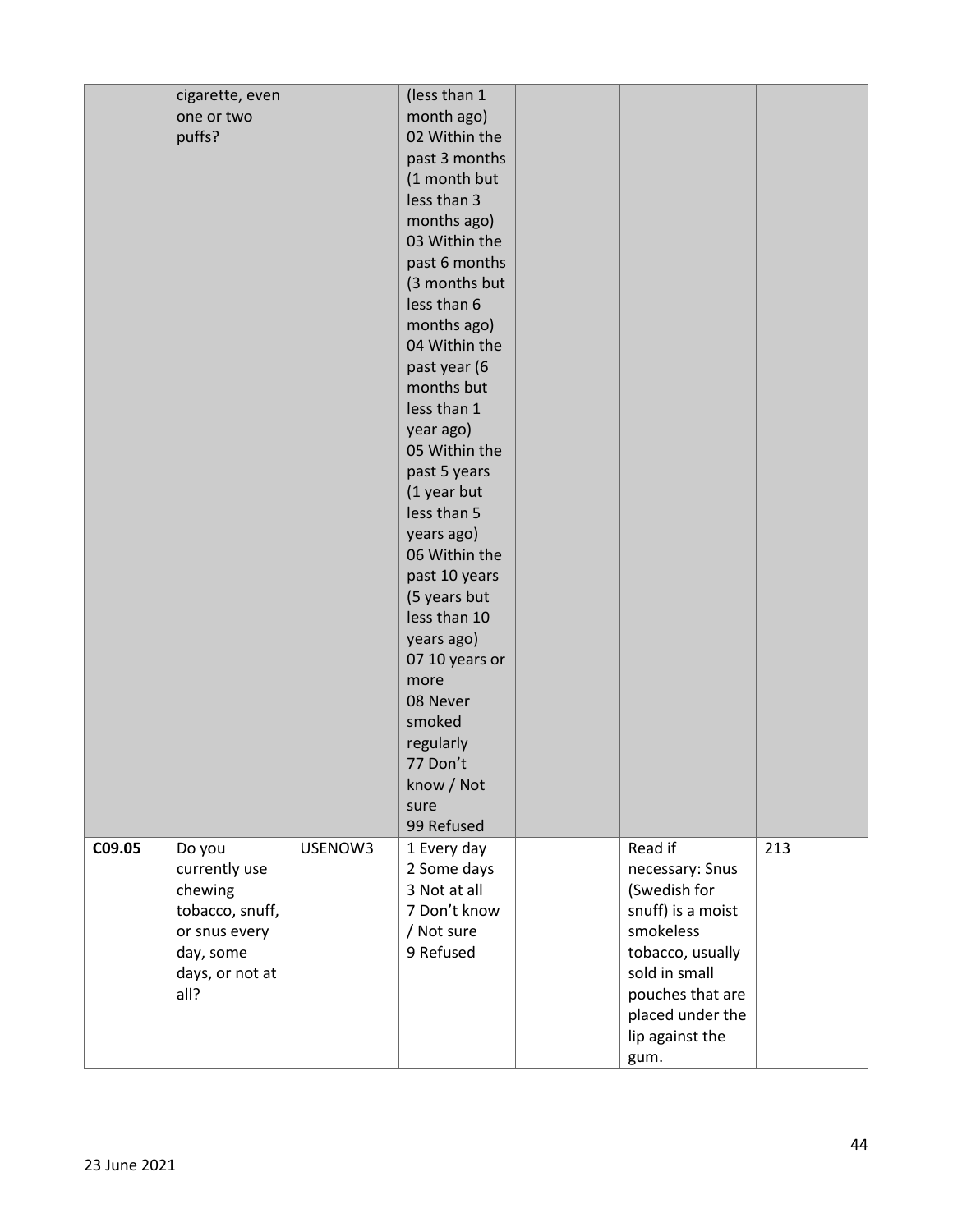### Core Section 10: Alcohol Consumption

| <b>Question</b> | <b>Question text</b>       | <b>Variable</b> | <b>Responses</b>   | <b>SKIP INFO/</b> | <b>Interviewer</b> | Column(s) |
|-----------------|----------------------------|-----------------|--------------------|-------------------|--------------------|-----------|
| <b>Number</b>   |                            | names           | <b>(DO NOT</b>     | <b>CATI Note</b>  | Note (s)           |           |
|                 |                            |                 | <b>READ UNLESS</b> |                   |                    |           |
|                 |                            |                 | <b>OTHERWISE</b>   |                   |                    |           |
|                 |                            |                 | <b>NOTED)</b>      |                   |                    |           |
| C10.01          | During the past            | ALCDAY5         | $1 -$ Days per     |                   | <b>INTERVIEWER</b> | 214-216   |
|                 | 30 days, how               |                 | week               |                   | NOTE:              |           |
|                 | many days per              |                 | $2 -$ Days in      |                   | One drink is       |           |
|                 | week or per                |                 | past 30 days       |                   | equivalent to a    |           |
|                 | month did you              |                 |                    |                   | 12-ounce beer,     |           |
|                 | have at least              |                 |                    |                   | a 5-ounce glass    |           |
|                 | one drink of               |                 |                    |                   | of wine, or a      |           |
|                 | any alcoholic              |                 |                    |                   | drink with one     |           |
|                 | beverage such              |                 |                    |                   | shot of liquor.    |           |
|                 | as beer, wine, a           |                 | 888 No drinks      | Go to next        |                    |           |
|                 | malt beverage              |                 | in past 30         | section           |                    |           |
|                 | or liquor?                 |                 | days<br>777 Don't  |                   |                    |           |
|                 |                            |                 | know / Not         |                   |                    |           |
|                 |                            |                 | sure               |                   |                    |           |
|                 |                            |                 | 999 Refused        |                   |                    |           |
| C10.02          | One drink is               | AVEDRNK2        | Number             |                   | Read if            | 217-218   |
|                 | equivalent to a            |                 | of drinks          |                   | necessary: A 40-   |           |
|                 | 12-ounce beer,             |                 | 77 Don't           |                   | ounce beer         |           |
|                 | a 5-ounce glass            |                 | know / Not         |                   | would count as     |           |
|                 | of wine, or a              |                 | sure               |                   | 3 drinks, or a     |           |
|                 | drink with one             |                 | 99 Refused         |                   | cocktail drink     |           |
|                 | shot of liquor.            |                 |                    |                   | with 2 shots       |           |
|                 | During the past            |                 |                    |                   | would count as     |           |
|                 | 30 days, on the            |                 |                    |                   | 2 drinks.          |           |
|                 | days when you              |                 |                    |                   |                    |           |
|                 | drank, about               |                 |                    |                   |                    |           |
|                 | how many<br>drinks did you |                 |                    |                   |                    |           |
|                 | drink on the               |                 |                    |                   |                    |           |
|                 | average?                   |                 |                    |                   |                    |           |
| C10.03          | Considering all            | DRNK3GE5        | __ Number          | CATI $X = 5$      |                    | 219-220   |
|                 | types of                   |                 | of times           | for men, X        |                    |           |
|                 | alcoholic                  |                 | 88 None            | $= 4$ for         |                    |           |
|                 | beverages, how             |                 | 77 Don't           | women             |                    |           |
|                 | many times                 |                 | know / Not         |                   |                    |           |
|                 | during the past            |                 | sure               |                   |                    |           |
|                 | 30 days did you            |                 | 99 Refused         |                   |                    |           |
|                 | have $X$ [CATI $X =$       |                 |                    |                   |                    |           |
|                 | 5 for men, $X = 4$         |                 |                    |                   |                    |           |
|                 | for women] or              |                 |                    |                   |                    |           |
|                 | more drinks on             |                 |                    |                   |                    |           |
|                 | an occasion?               |                 |                    |                   |                    |           |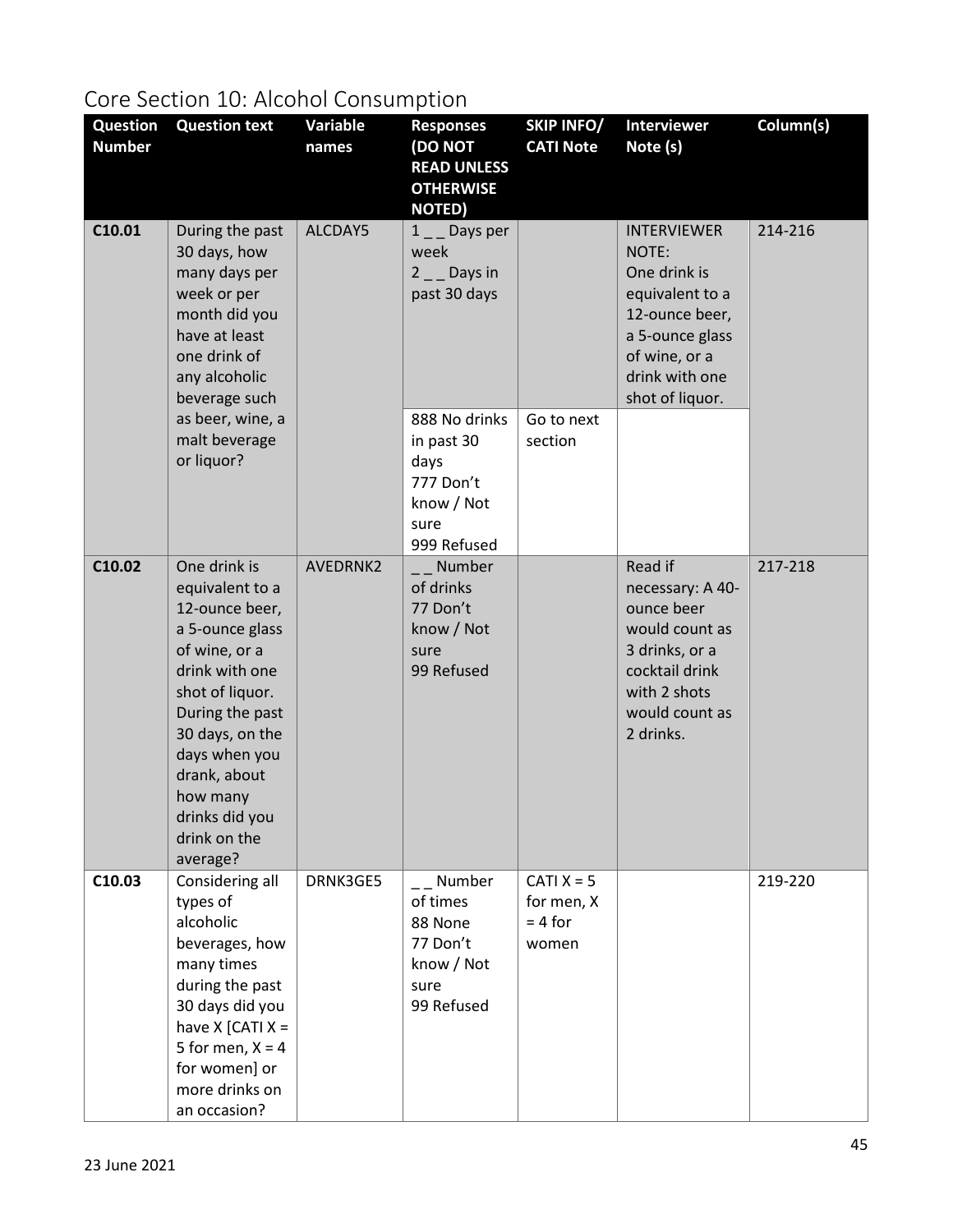| C <sub>10.04</sub> | During the past  | <b>MAXDRNKS</b> | Number     |  | 221-222 |
|--------------------|------------------|-----------------|------------|--|---------|
|                    | 30 days, what is |                 | of drinks  |  |         |
|                    | the largest      |                 | 77 Don't   |  |         |
|                    | number of        |                 | know / Not |  |         |
|                    | drinks you had   |                 | sure       |  |         |
|                    | on any           |                 | 99 Refused |  |         |
|                    | occasion?        |                 |            |  |         |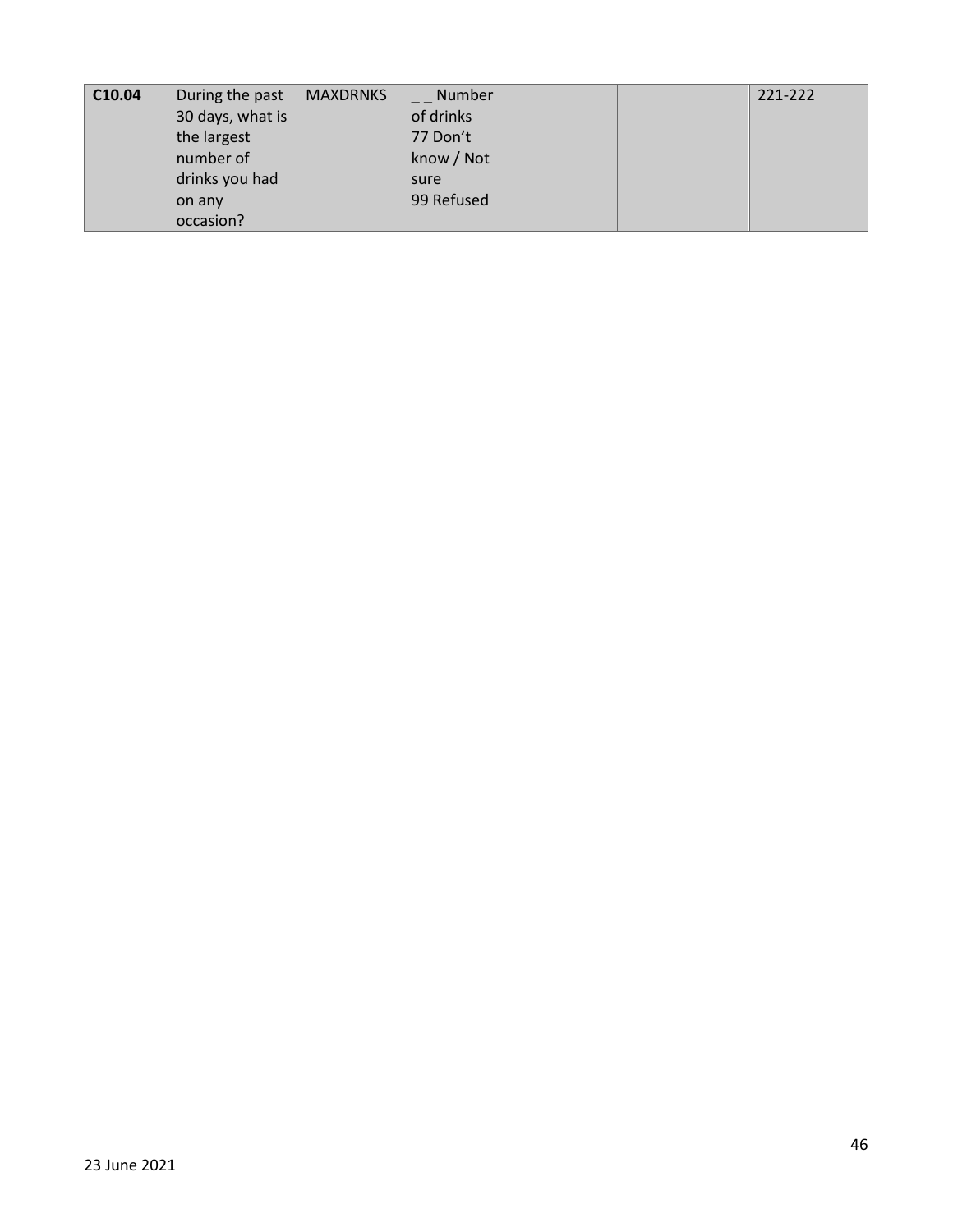## Core Section 11: Exercise (Physical Activity)

| <b>Question</b><br><b>Number</b> | <b>Question text</b>                                                                                                                                                                                                         | Variable<br>names | <b>Responses</b><br>(DO NOT<br><b>READ UNLESS</b><br><b>OTHERWISE</b><br><b>NOTED)</b>                            | <b>SKIP INFO/</b><br><b>CATI Note</b> | <b>Interviewer</b><br>Note (s)                                                                                                                                                                     | Column(s) |
|----------------------------------|------------------------------------------------------------------------------------------------------------------------------------------------------------------------------------------------------------------------------|-------------------|-------------------------------------------------------------------------------------------------------------------|---------------------------------------|----------------------------------------------------------------------------------------------------------------------------------------------------------------------------------------------------|-----------|
| C11.01                           | During the past<br>month, other<br>than your<br>regular job, did<br>you participate<br>in any physical<br>activities or<br>exercises such<br>as running,<br>calisthenics,<br>golf, gardening,<br>or walking for<br>exercise? | EXERANY2          | 1 Yes<br>$2$ No<br>7 Don't<br>know/Not<br>Sure<br>9 Refused                                                       | Go to C<br>11.08                      | If respondent<br>does not have a<br>regular job or is<br>retired, they<br>may count the<br>physical activity<br>or exercise they<br>spend the most<br>time doing in a<br>regular month.            | 223       |
| C11.02                           | What type of<br>physical activity<br>or exercise did<br>you spend the<br>most time doing<br>during the past<br>month?                                                                                                        | EXRACT11          | Specify<br>from Physical<br>Activity<br><b>Coding List</b><br>77 Don't<br>know/Not<br>Sure<br>99 Refused          | Go to<br>C11.08                       | See Physical<br><b>Activity Coding</b><br>List.<br>If the<br>respondent's<br>activity is not<br>included in the<br>physical activity<br>coding list,<br>choose the<br>option listed as<br>"other". | 224-225   |
| C11.03                           | How many<br>times per week<br>or per month<br>did you take<br>part in this<br>activity during<br>the past month?                                                                                                             | EXEROFT1          | $1$ <sub>_</sub> _Times<br>per week<br>$2$ __Times<br>per month<br>777 Don't<br>know / Not<br>sure<br>999 Refused |                                       |                                                                                                                                                                                                    | 226-228   |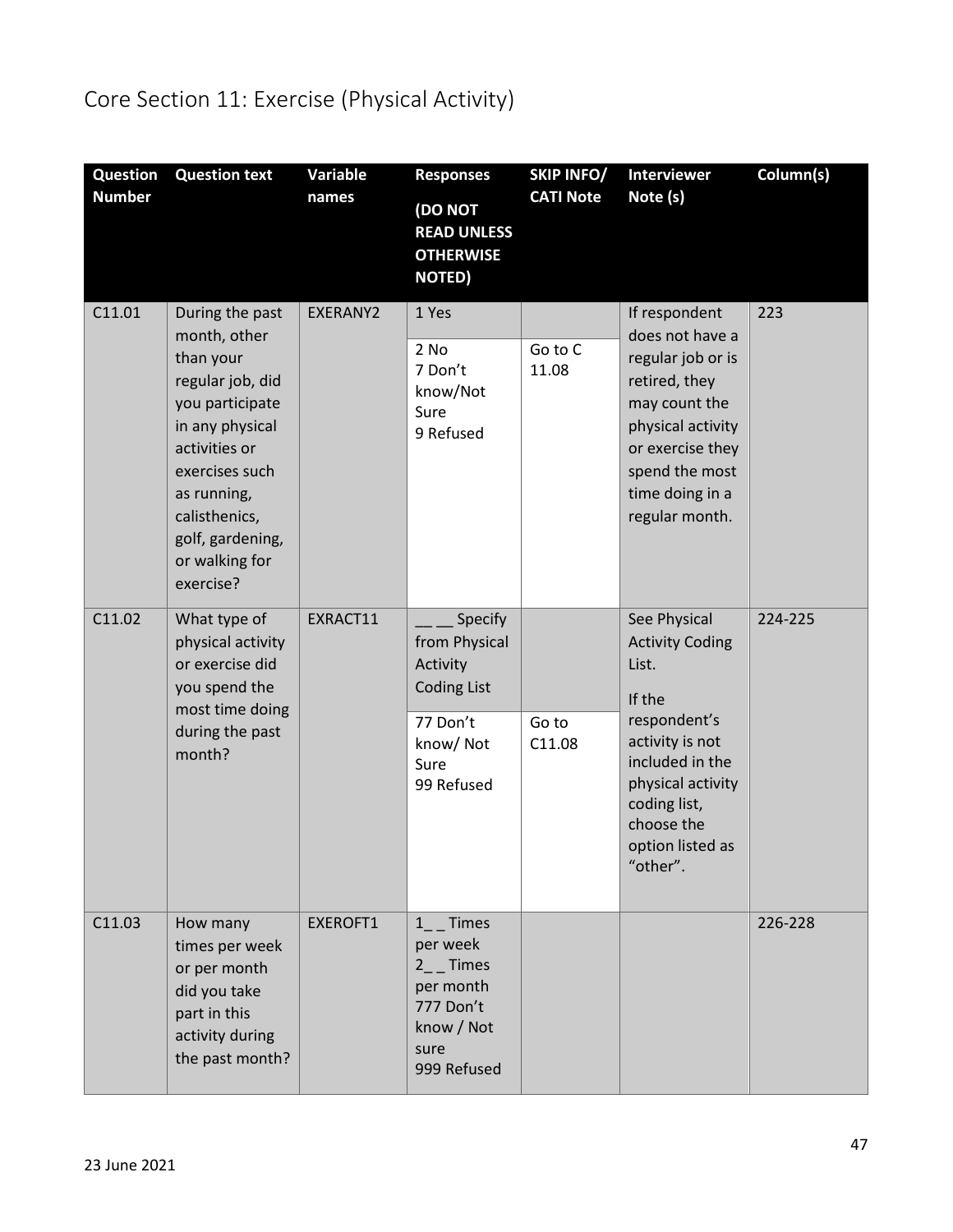| C11.04 | And when you<br>took part in this<br>activity, for how<br>many minutes<br>or hours did you<br>usually keep at<br>it?                                           | EXERHMM1        | Hours<br>and minutes<br>777 Don't<br>know / Not<br>sure<br>999 Refused                                                        |                 |                                                                                                                                                                                                    | 229-231 |
|--------|----------------------------------------------------------------------------------------------------------------------------------------------------------------|-----------------|-------------------------------------------------------------------------------------------------------------------------------|-----------------|----------------------------------------------------------------------------------------------------------------------------------------------------------------------------------------------------|---------|
| C11.05 | What other type<br>of physical<br>activity gave<br>you the next<br>most exercise<br>during the past<br>month?                                                  | EXRACT21        | Specify<br>from Physical<br><b>Activity List</b><br>88 No other<br>activity<br>77 Don't<br>know/Not<br>Sure<br>99 Refused     | Go to<br>C11.08 | See Physical<br><b>Activity Coding</b><br>List.<br>If the<br>respondent's<br>activity is not<br>included in the<br>physical activity<br>coding list,<br>choose the<br>option listed as<br>"other". | 232-233 |
| C11.06 | How many<br>times per week<br>or per month<br>did you take<br>part in this<br>activity during<br>the past month?                                               | EXEROFT2        | $1$ <sub>_</sub> _Times<br>per week<br>$2$ __Times<br>per month<br>777 Don't<br>know / Not<br>sure<br>999 Refused             |                 |                                                                                                                                                                                                    | 234-236 |
| C11.07 | And when you<br>took part in this<br>activity, for how<br>many minutes<br>or hours did you<br>usually keep at<br>it?                                           | EXERHMM2        | Hours<br>and minutes<br>777 Don't<br>know / Not<br>sure<br>999 Refused                                                        |                 |                                                                                                                                                                                                    | 237-239 |
| C11.08 | During the past<br>month, how<br>many times per<br>week or per<br>month did you<br>do physical<br>activities or<br>exercises to<br>strengthen your<br>muscles? | <b>STRENGTH</b> | $1$ <sub>_</sub> _Times<br>per week<br>$2$ _Times<br>per month<br>888 Never<br>777 Don't<br>know / Not<br>sure<br>999 Refused |                 | Do not count<br>aerobic<br>activities like<br>walking,<br>running, or<br>bicycling. Count<br>activities using<br>your own body<br>weight like<br>yoga, sit-ups or<br>push-ups and                  | 240-242 |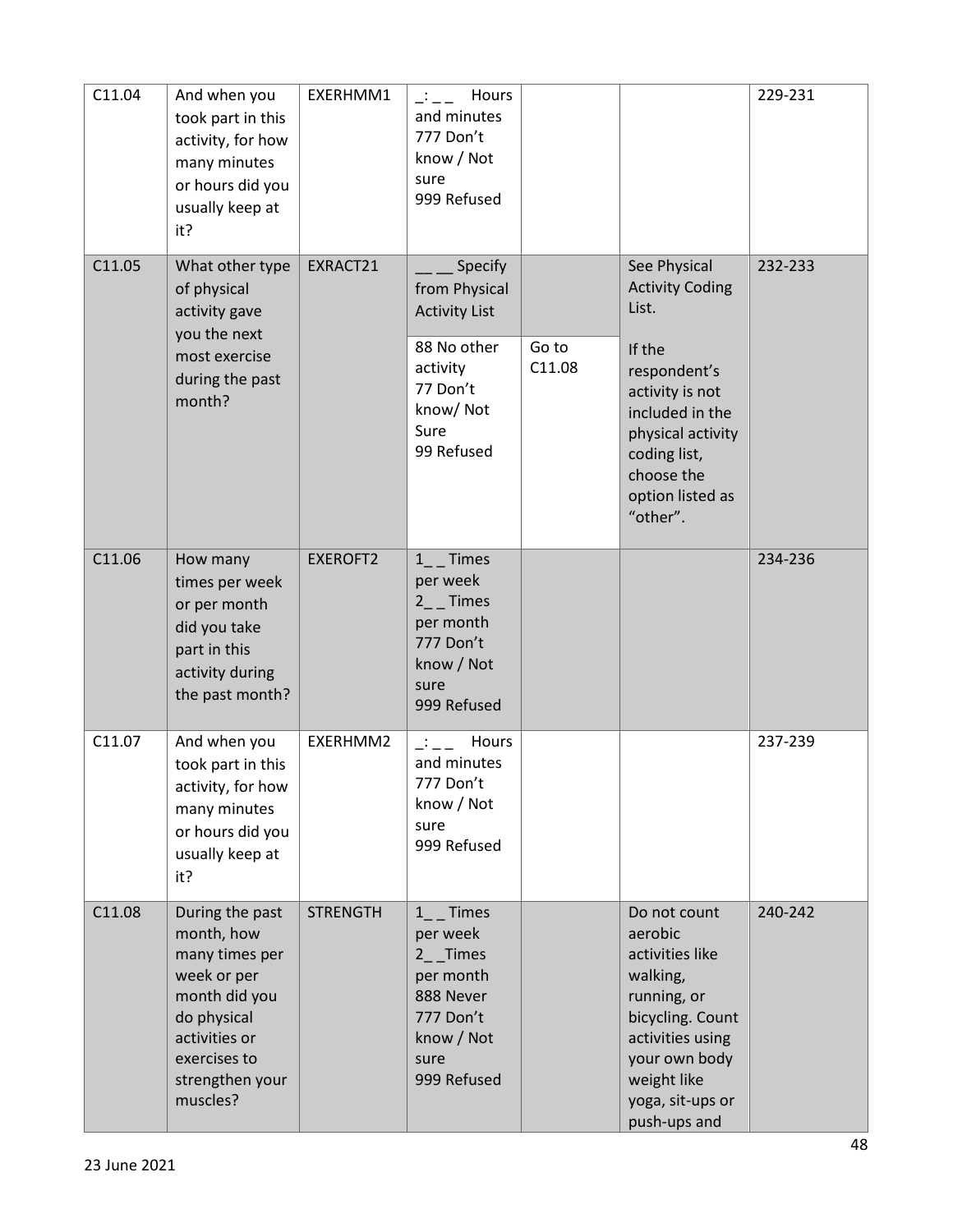|  |  | those using<br>weight |  |
|--|--|-----------------------|--|
|  |  | machines, free        |  |
|  |  | weights, or           |  |
|  |  | elastic bands.        |  |

# Core Section 12: Fruits and Vegetables

| <b>Question</b> | <b>Question text</b>                                                                                                                                                                                                                                                                          | Variable | <b>Responses</b>                                                                                                             | <b>SKIP INFO/</b> | <b>Interviewer</b>                                                                                                                                                                                                                                                                                                                                                                                                                                                                                                   | Column(s) |
|-----------------|-----------------------------------------------------------------------------------------------------------------------------------------------------------------------------------------------------------------------------------------------------------------------------------------------|----------|------------------------------------------------------------------------------------------------------------------------------|-------------------|----------------------------------------------------------------------------------------------------------------------------------------------------------------------------------------------------------------------------------------------------------------------------------------------------------------------------------------------------------------------------------------------------------------------------------------------------------------------------------------------------------------------|-----------|
| <b>Number</b>   |                                                                                                                                                                                                                                                                                               | names    | (DO NOT<br><b>READ UNLESS</b><br><b>OTHERWISE</b><br><b>NOTED)</b>                                                           | <b>CATI Note</b>  | Note (s)                                                                                                                                                                                                                                                                                                                                                                                                                                                                                                             |           |
| C12.01          | Now think about<br>the foods you<br>ate or drank<br>during the past<br>month, that is,<br>the past 30 days,<br>including meals<br>and snacks.<br>Not including<br>juices, how<br>often did you<br>eat fruit? You<br>can tell me<br>times per day,<br>times per week<br>or times per<br>month. | FRUIT2   | $1$ <sub>--</sub> Day<br>2 Week<br>3 Month<br>300 Less than<br>once a month<br>555 Never<br>777 Don't<br>Know<br>999 Refused |                   | If a respondent<br>indicates that<br>they consume a<br>food item every<br>day, then enter<br>the number of<br>times per day. If<br>the respondent<br>indicates that<br>they eat a food<br>less than daily,<br>then enter times<br>per week or time<br>per month. Do<br>not enter time<br>per day unless<br>the respondent<br>reports that<br>he/she<br>consumed that<br>food item each<br>day during the<br>past month.<br>Enter quantity in<br>times per day,<br>week, or month.<br>If respondent<br>gives a number | 243-245   |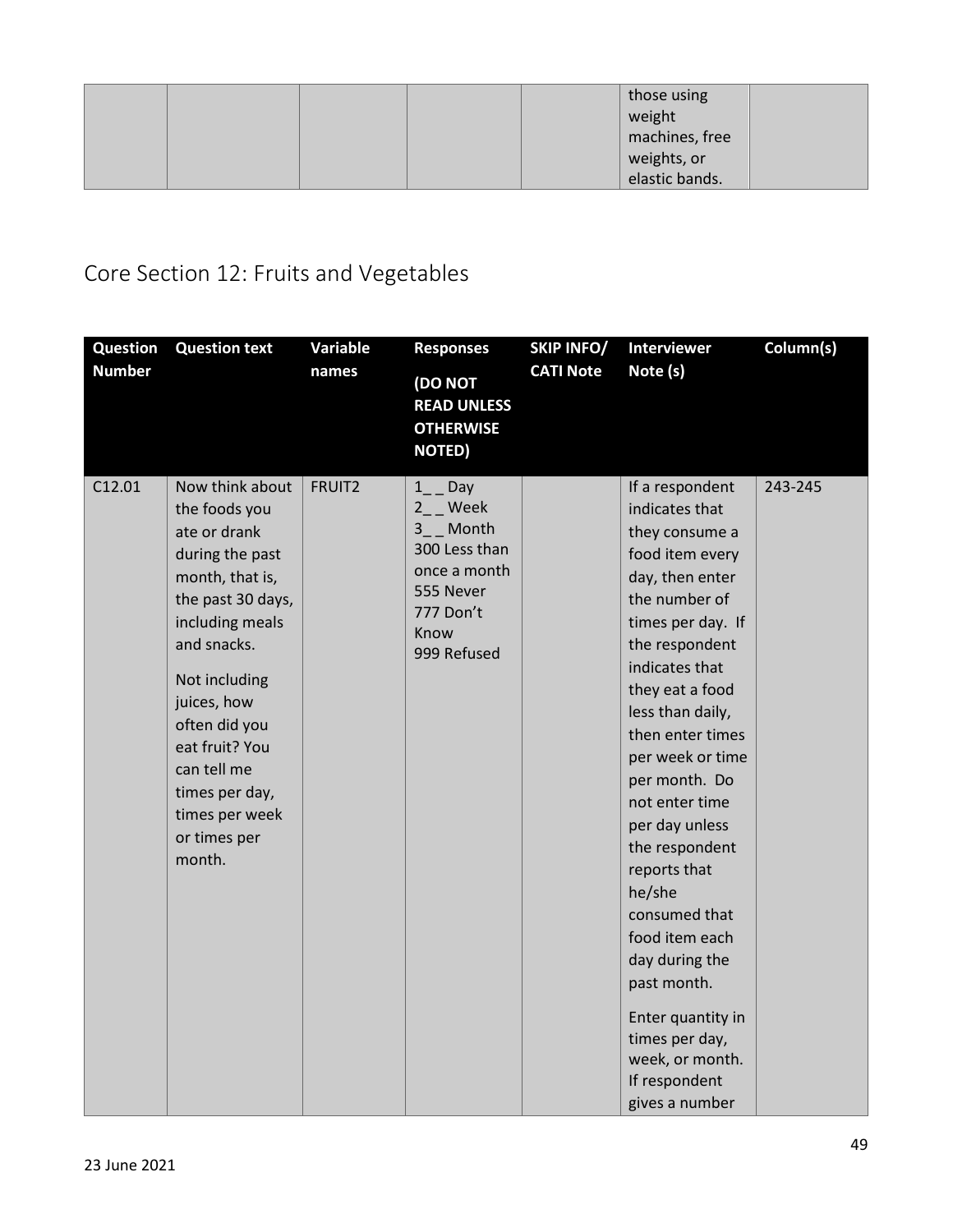|        |                                                                                                                                                                          |          |                                                                                                                                      | without a time<br>frame, ask "was<br>that per day,<br>week, or<br>month?"<br>Read if<br>respondent asks<br>what to include<br>or says 'I don't<br>know': include<br>fresh, frozen or<br>canned fruit. Do<br>not include dried<br>fruits.                                                                                                                                                                                                                                                                |         |
|--------|--------------------------------------------------------------------------------------------------------------------------------------------------------------------------|----------|--------------------------------------------------------------------------------------------------------------------------------------|---------------------------------------------------------------------------------------------------------------------------------------------------------------------------------------------------------------------------------------------------------------------------------------------------------------------------------------------------------------------------------------------------------------------------------------------------------------------------------------------------------|---------|
| C12.02 | Not including<br>fruit-flavored<br>drinks or fruit<br>juices with<br>added sugar,<br>how often did<br>you drink 100%<br>fruit juice such<br>as apple or<br>orange juice? | FRUITJU2 | $1$ <sub>_</sub> _ Day<br>$2_{-}$ Week<br>3_ Month<br>300 Less than<br>once a month<br>555 Never<br>777 Don't<br>Know<br>999 Refused | Read if<br>respondent asks<br>about examples<br>of fruit-flavored<br>drinks: "do not<br>include fruit-<br>flavored drinks<br>with added<br>sugar like<br>cranberry<br>cocktail, Hi-C,<br>lemonade, Kool-<br>Aid, Gatorade,<br>Tampico, and<br>sunny delight.<br>Include only<br>100% pure juices<br>or 100% juice<br>blends."<br>Enter quantity in<br>times per day,<br>week, or month.<br>If respondent<br>gives a number<br>without a time<br>frame, ask "Was<br>that per day,<br>week, or<br>month?" | 246-248 |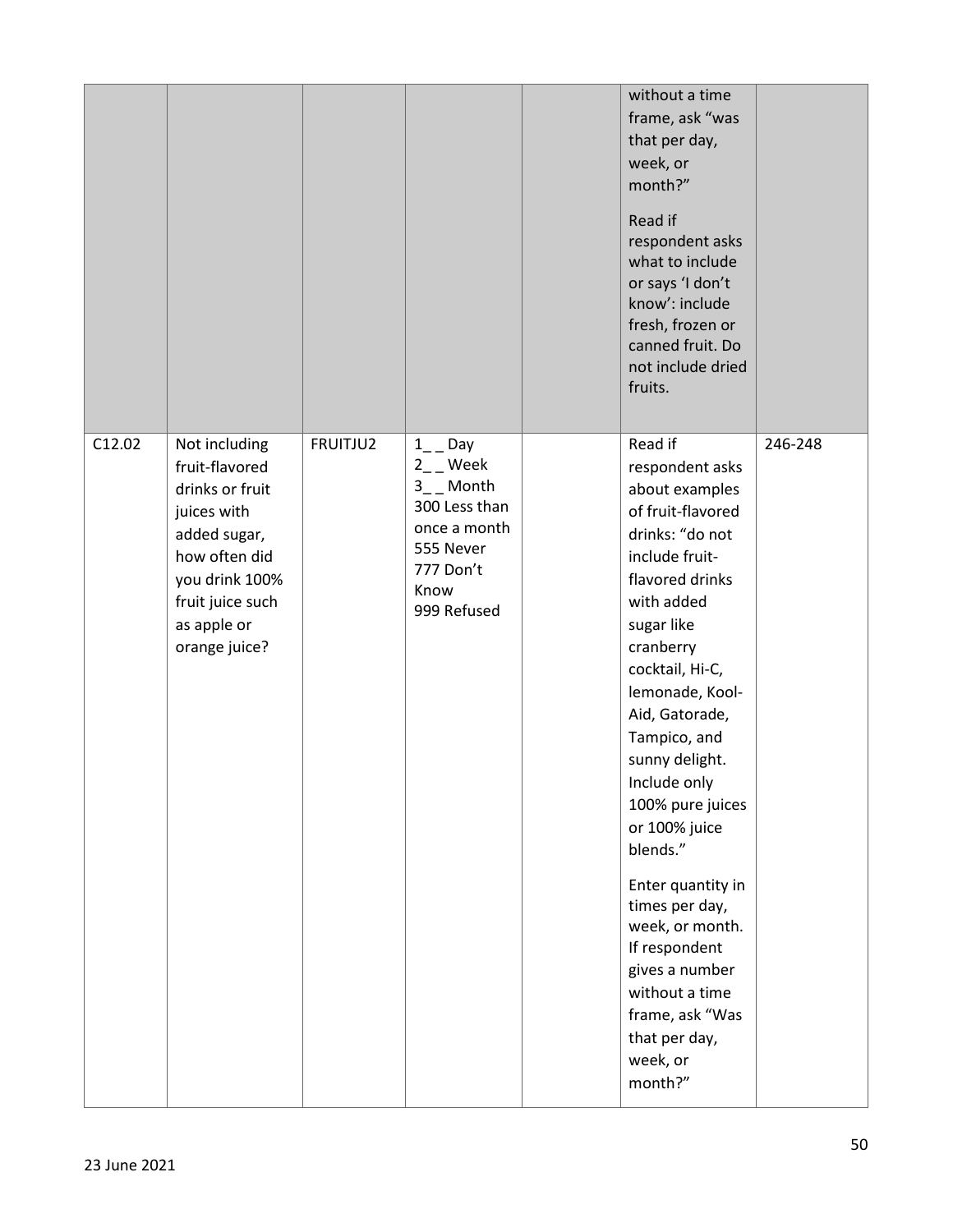| C12.03 | How often did<br>you eat a green<br>leafy or lettuce<br>salad, with or<br>without other<br>vegetables?                                                | <b>FVGREEN1</b> | $1$ <sub>_</sub> Day<br>2 Week<br>3_ Month<br>300 Less than<br>once a month<br>555 Never<br>777 Don't<br>Know<br>999 Refused               | Enter quantity in<br>times per day,<br>week, or month.<br>If respondent<br>gives a number<br>without a time<br>frame, ask "Was<br>that per day,<br>week, or<br>month?"<br>Read if<br>respondent asks<br>about spinach:<br>"Include spinach<br>salads."              | 249-251 |
|--------|-------------------------------------------------------------------------------------------------------------------------------------------------------|-----------------|--------------------------------------------------------------------------------------------------------------------------------------------|---------------------------------------------------------------------------------------------------------------------------------------------------------------------------------------------------------------------------------------------------------------------|---------|
| C12.04 | How often did<br>you eat any kind<br>of fried<br>potatoes,<br>including French<br>fries, home fries,<br>or hash browns?                               | FRENCHF1        | $1$ <sub>_</sub> Day<br>$2_{-}$ Week<br>3_ Month<br>300 Less than<br>once a month<br>555 Never<br>777 Don't<br>Know<br>999 Refused         | Enter quantity in<br>times per day,<br>week, or month.<br>If respondent<br>gives a number<br>without a time<br>frame, ask "Was<br>that per day,<br>week, or<br>month?"<br>Read if<br>respondent asks<br>about potato<br>chips: "Do not<br>include potato<br>chips." | 252-254 |
| C12.05 | How often did<br>you eat any<br>other kind of<br>potatoes, or<br>sweet potatoes,<br>such as baked,<br>boiled, mashed<br>potatoes, or<br>potato salad? | POTATOE1        | $1$ <sub>_</sub> Day<br>$2$ <sub>-</sub> Week<br>3 Month<br>300 Less than<br>once a month<br>555 Never<br>777 Don't<br>Know<br>999 Refused | Enter quantity in<br>times per day,<br>week, or month.<br>If respondent<br>gives a number<br>without a time<br>frame, ask "Was<br>that per day,<br>week, or<br>month?"<br>Read if<br>respondent asks<br>about what                                                  | 255-257 |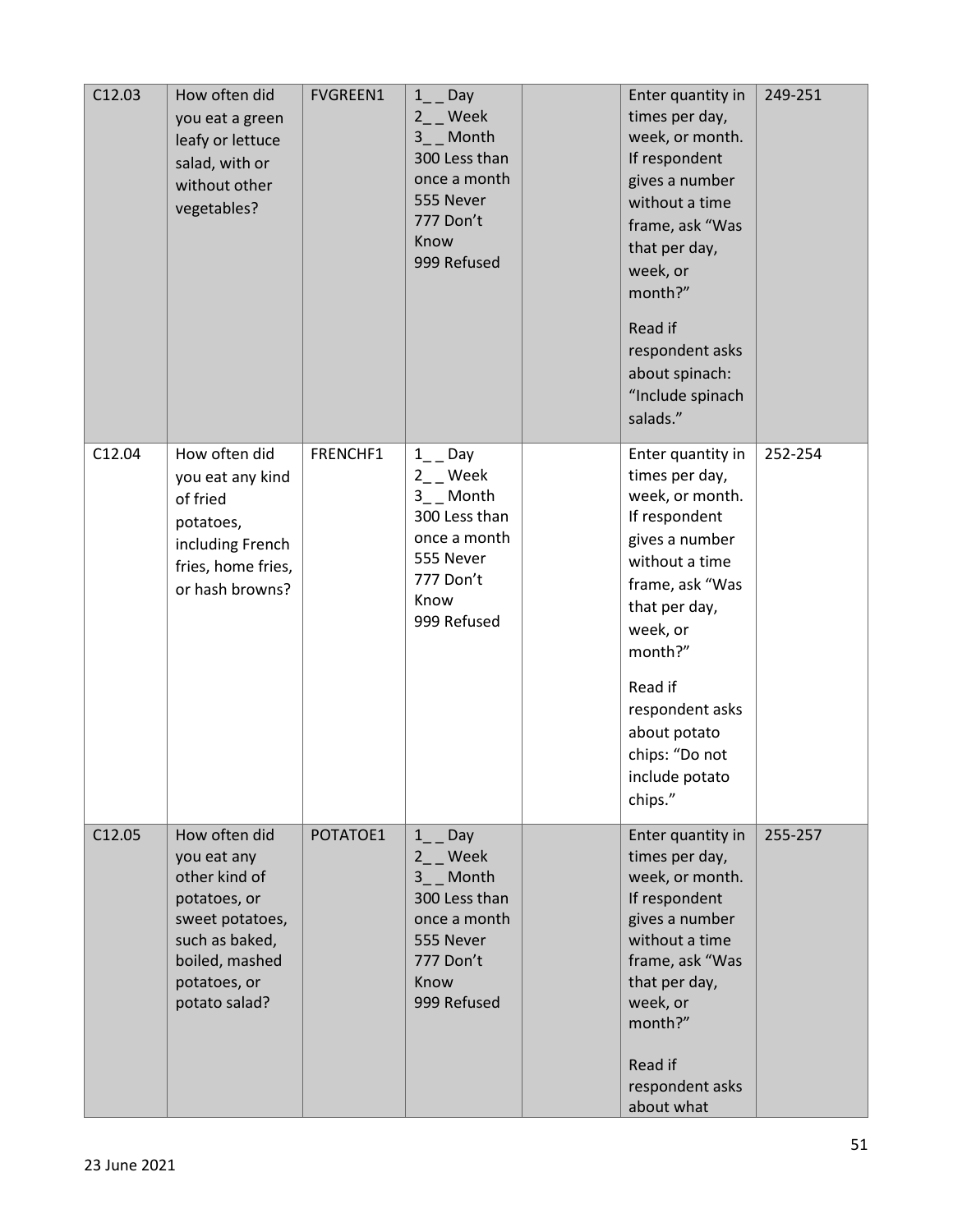|        |                                                                                                   |          |                                                                                                                                         | types of<br>potatoes to<br>include: "Include<br>all types of<br>potatoes except<br>fried. Include<br>potatoes au<br>gratin, scalloped<br>potatoes."                                                                                                                                                                                                                                                                                                |         |
|--------|---------------------------------------------------------------------------------------------------|----------|-----------------------------------------------------------------------------------------------------------------------------------------|----------------------------------------------------------------------------------------------------------------------------------------------------------------------------------------------------------------------------------------------------------------------------------------------------------------------------------------------------------------------------------------------------------------------------------------------------|---------|
| C12.06 | Not including<br>lettuce salads<br>and potatoes,<br>how often did<br>you eat other<br>vegetables? | VEGETAB2 | $1$ <sub>_</sub> Day<br>$2_{-}$ Week<br>$3_{-}$ Month<br>300 Less than<br>once a month<br>555 Never<br>777 Don't<br>Know<br>999 Refused | Enter quantity in<br>times per day,<br>week, or month.<br>If respondent<br>gives a number<br>without a time<br>frame, ask "Was<br>that per day,<br>week, or<br>month?"<br>Read if<br>respondent asks<br>about what to<br>include: "Include<br>tomatoes, green<br>beans, carrots,<br>corn, cabbage,<br>bean sprouts,<br>collard greens,<br>and broccoli.<br>Include raw,<br>cooked, canned,<br>or frozen<br>vegetables. Do<br>not include<br>rice." | 258-260 |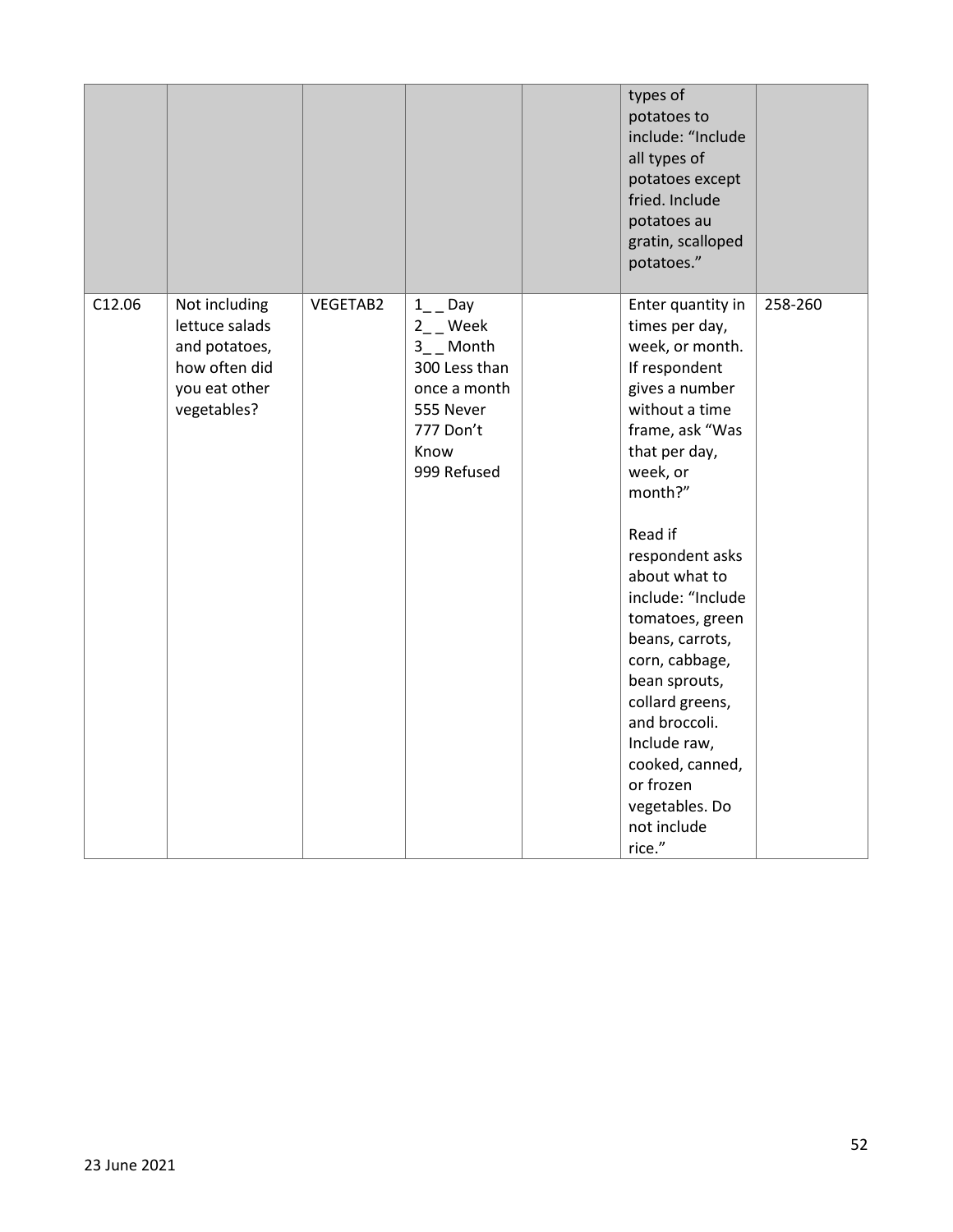### Core Section 13: Immunization

| <b>Question</b><br><b>Number</b> | <b>Question text</b>                                                                                                                                                       | Variable<br>names | <b>Responses</b><br>(DO NOT READ<br><b>UNLESS</b><br><b>OTHERWISE</b><br><b>NOTED)</b>                                                                                                                                                                          | <b>SKIP INFO/</b><br><b>CATI Note</b>                                                             | <b>Interviewer</b><br>Note (s)                                                                                                                                                                           | Column(s) |
|----------------------------------|----------------------------------------------------------------------------------------------------------------------------------------------------------------------------|-------------------|-----------------------------------------------------------------------------------------------------------------------------------------------------------------------------------------------------------------------------------------------------------------|---------------------------------------------------------------------------------------------------|----------------------------------------------------------------------------------------------------------------------------------------------------------------------------------------------------------|-----------|
| C13.01                           | During the<br>past 12<br>months, have<br>you had either<br>a flu vaccine<br>that was<br>sprayed in<br>your nose or a<br>flu shot<br>injected into<br>your arm?             | <b>FLUSHOT7</b>   | 1 Yes<br>2 No<br>7 Don't know /<br>Not sure<br>9 Refused                                                                                                                                                                                                        | Go to<br>C13.03                                                                                   | A new flu shot<br>came out in<br>2011 that injects<br>vaccine into the<br>skin with a very<br>small needle. It<br>is called Fluzone<br>Intradermal<br>vaccine. This is<br>also considered<br>a flu shot. | 261       |
| C13.02                           | During what<br>month and<br>year did you<br>receive your<br>most recent<br>flu vaccine<br>that was<br>sprayed in<br>your nose or<br>flu shot<br>injected into<br>your arm? | FLSHTMY3          | Month/Year<br>777777 Don't<br>know/ Not sure<br>999999 Refused                                                                                                                                                                                                  | Module on<br>Place of Flu<br>Shot<br>Vaccination<br>may be<br>inserted<br>after this<br>question. |                                                                                                                                                                                                          | 262-267   |
| C13.03                           | Have you<br>received a<br>tetanus shot in<br>the past 10<br>years?                                                                                                         | TETANUS1          | 1 Yes, received<br>Tdap<br>2 Yes, received<br>tetanus shot,<br>but not Tdap<br>3 Yes, received<br>tetanus shot but<br>not sure what<br>type<br>4 No, did not<br>receive any<br>tetanus shot in<br>the past 10<br>years<br>7 Don't<br>know/Not sure<br>9 Refused |                                                                                                   | If yes, ask: Was<br>this Tdap, the<br>tetanus shot<br>that also has<br>pertussis or<br>whooping cough<br>vaccine?                                                                                        | 268       |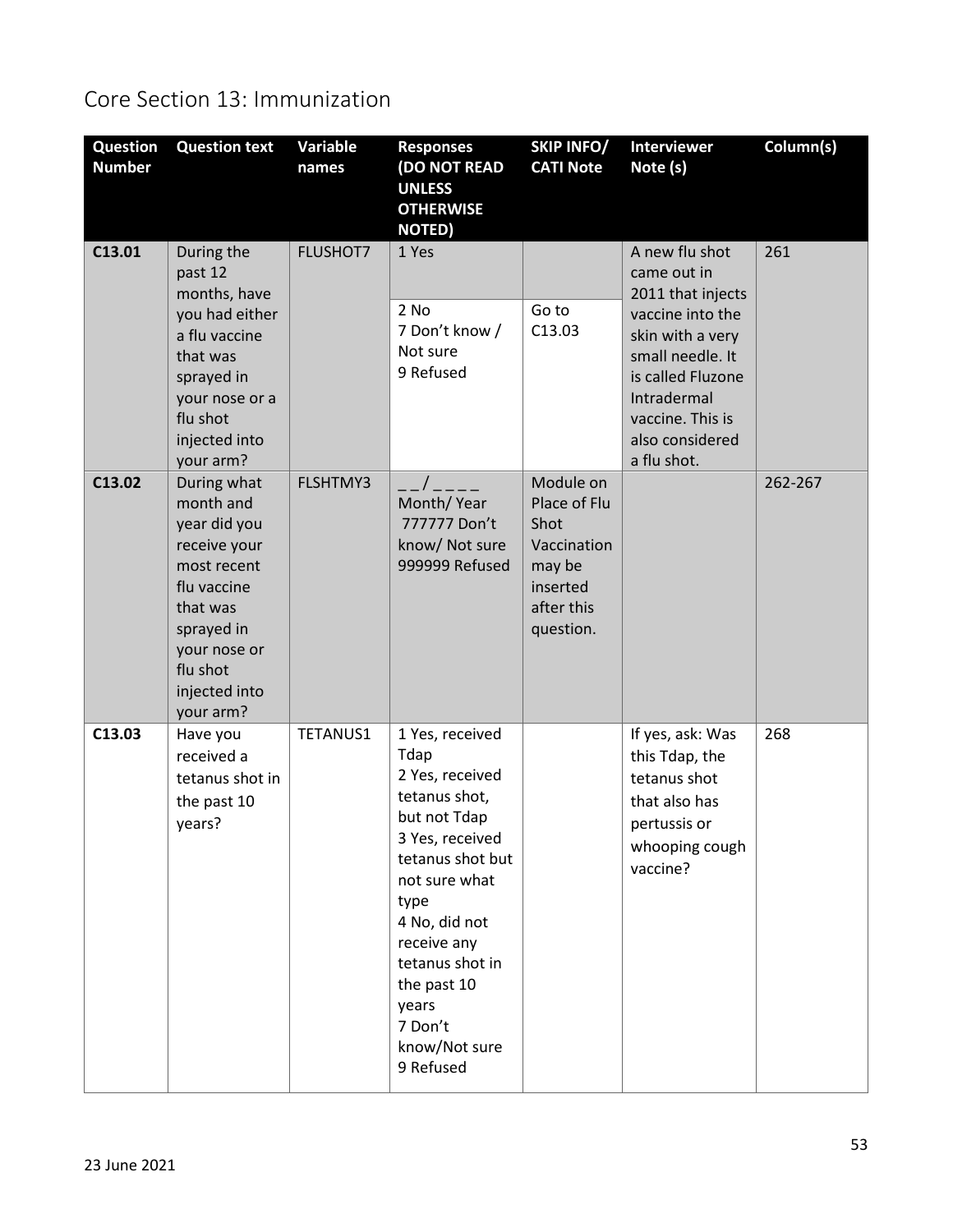| C13.04 | Have you ever | PNEUVAC4 | 1 Yes          | Read if         | 269 |
|--------|---------------|----------|----------------|-----------------|-----|
|        | had a         |          | $2$ No         | necessary:      |     |
|        | pneumonia     |          | 7 Don't know / | There are two   |     |
|        | shot also     |          | Not sure       | types of        |     |
|        | known as a    |          | 9 Refused      | pneumonia       |     |
|        | pneumococcal  |          |                | shots:          |     |
|        | vaccine?      |          |                | polysaccharide, |     |
|        |               |          |                | also known as   |     |
|        |               |          |                | Pneumovax, and  |     |
|        |               |          |                | conjugate, also |     |
|        |               |          |                | known as        |     |
|        |               |          |                | Prevnar.        |     |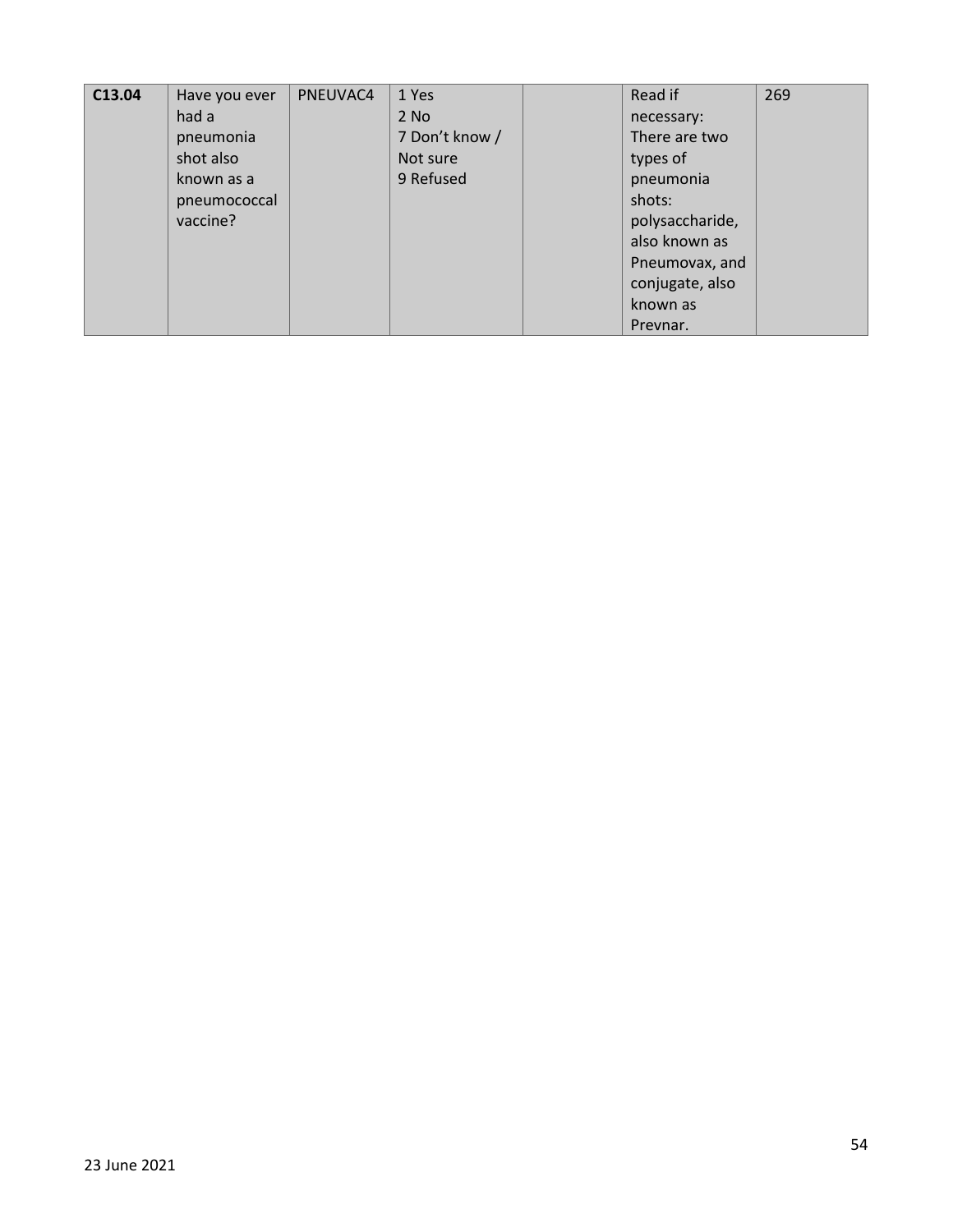### Core Section 14: H.I.V./AIDS

| <b>Question</b><br><b>Number</b> | <b>Question text</b>                                                                                                                                                                                                                                                                                                                                                                                                                                                                                                                                                                          | Variable<br>names | <b>Responses</b><br><b>(DO NOT</b><br><b>READ UNLESS</b><br><b>OTHERWISE</b><br><b>NOTED)</b> | <b>SKIP INFO/</b><br><b>CATI Note</b> | <b>Interviewer</b><br>Note (s) | Column(s) |
|----------------------------------|-----------------------------------------------------------------------------------------------------------------------------------------------------------------------------------------------------------------------------------------------------------------------------------------------------------------------------------------------------------------------------------------------------------------------------------------------------------------------------------------------------------------------------------------------------------------------------------------------|-------------------|-----------------------------------------------------------------------------------------------|---------------------------------------|--------------------------------|-----------|
| C14.01                           | The next few<br>questions are<br>about the<br>national health<br>problem of<br>H.I.V., the virus<br>that causes<br>AIDS. Please<br>remember that<br>your answers<br>are strictly<br>confidential<br>and that you<br>don't have to<br>answer every<br>question if you<br>do not want to.<br>Although we<br>will ask you<br>about testing,<br>we will not ask<br>you about the<br>results of any<br>test you may<br>have had.<br>Including fluid<br>testing from<br>your mouth,<br>but not<br>including tests<br>you may have<br>had for blood<br>donation, have<br>you ever been<br>tested for | HIVTST7           | 1 Yes<br>2 No<br>7 Don't<br>know/ not<br>sure<br>9 Refused                                    | Go to C14.03                          |                                | 270       |
|                                  | H.I.V?                                                                                                                                                                                                                                                                                                                                                                                                                                                                                                                                                                                        |                   |                                                                                               |                                       |                                |           |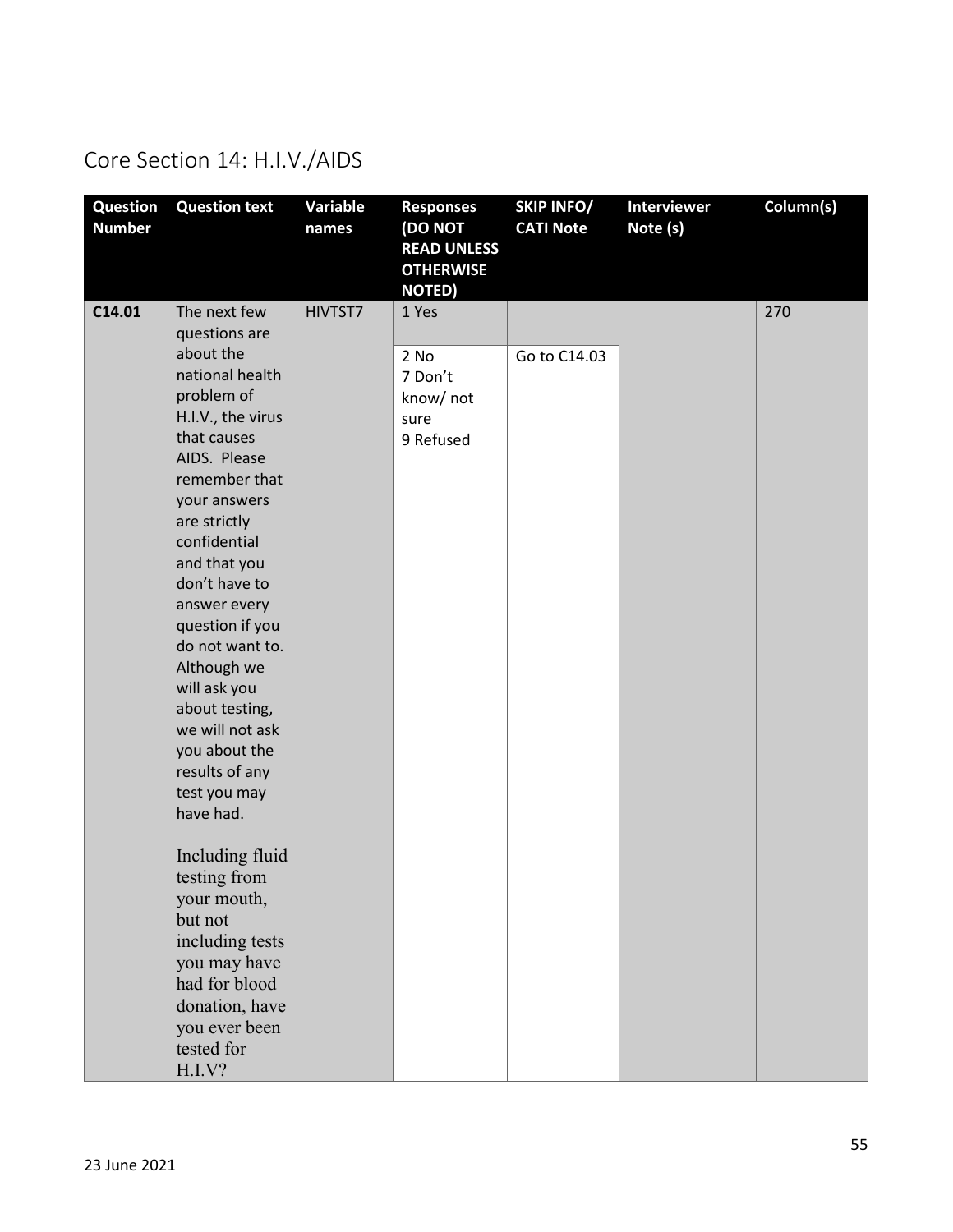| C14.02 | Not including<br>blood<br>donations, in<br>what month<br>and year was<br>your last H.I.V.<br>test?                                                                                                                                                                                                                                                                                                                                                                                                                                                                                                                   | HIVTSTD3        | Code month<br>and year<br>77/ 7777<br>Don't know /<br>Not sure<br>99/9999<br>Refused<br>1 Yes | If response is<br>before<br>January<br>1985, code<br>"777777". | <b>INTERVIEWER</b><br>NOTE: If the<br>respondent<br>remembers the<br>year but cannot<br>remember the<br>month, code the<br>first two digits<br>77 and the last<br>four digits for<br>the year. | 271-276<br>277 |
|--------|----------------------------------------------------------------------------------------------------------------------------------------------------------------------------------------------------------------------------------------------------------------------------------------------------------------------------------------------------------------------------------------------------------------------------------------------------------------------------------------------------------------------------------------------------------------------------------------------------------------------|-----------------|-----------------------------------------------------------------------------------------------|----------------------------------------------------------------|------------------------------------------------------------------------------------------------------------------------------------------------------------------------------------------------|----------------|
| C14.03 | I am going to<br>read you a list.<br>When I am<br>done, please<br>tell me if any of<br>the situations<br>apply to you.<br>You do not<br>need to tell me<br>which one.<br>You have<br>injected any<br>drug other than<br>those<br>prescribed for<br>you in the past<br>year.<br>You have been<br>treated for a<br>sexually<br>transmitted<br>disease or STD<br>in the past<br>year.<br>You have given<br>or received<br>money or drugs<br>in exchange for<br>sex in the past<br>year.<br>You had anal<br>sex without a<br>condom in the<br>past year.<br>You had four or<br>more sex<br>partners in the<br>past year. | <b>HIVRISK5</b> | 2 No<br>7 Don't know<br>/ Not sure<br>9 Refused                                               |                                                                |                                                                                                                                                                                                |                |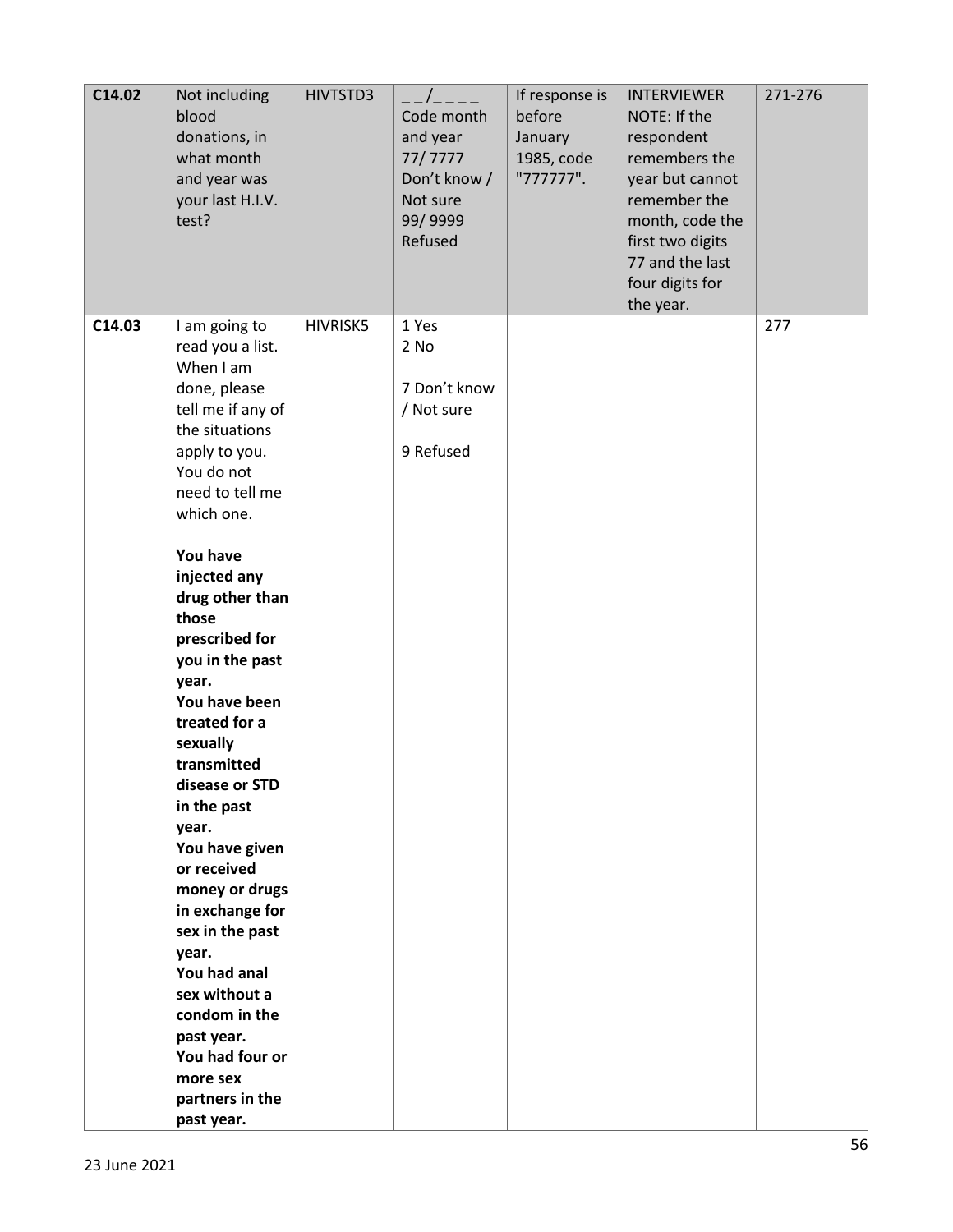| Do any of these<br>situations<br>apply to you? |  |  |  |
|------------------------------------------------|--|--|--|
| Do any of these<br>situations apply<br>to you? |  |  |  |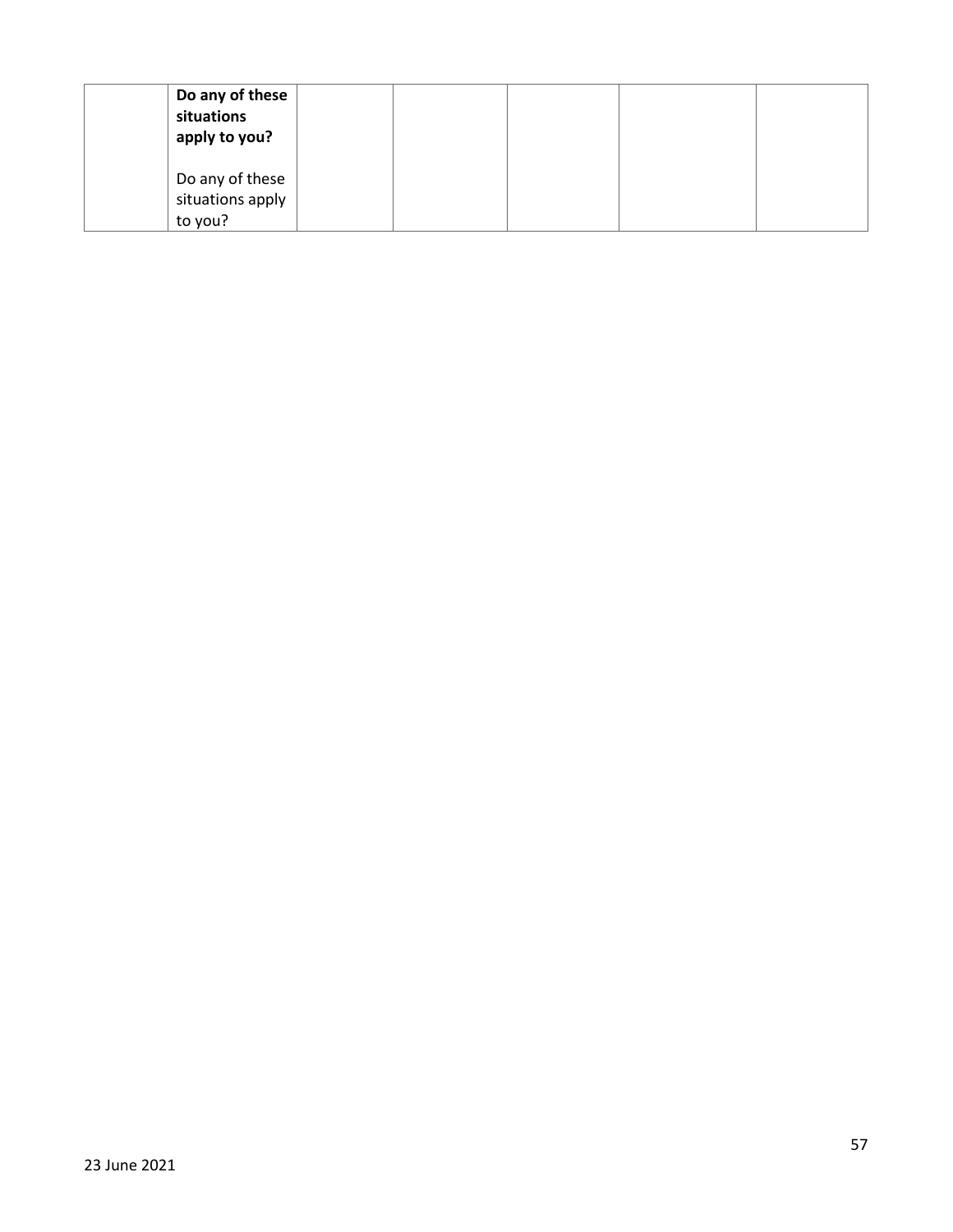## Closing Statement/ Transition to Modules

| <b>Read if necessary</b>                                                             | Read | <b>CATI</b> instructions<br>(not read)                                         |
|--------------------------------------------------------------------------------------|------|--------------------------------------------------------------------------------|
| That was my last question. Everyone's<br>answers will be combined to help us provide |      | Read if no optional modules follow, otherwise<br>continue to optional modules. |
| information about the health practices of                                            |      |                                                                                |
| people in this state. Thank you very much                                            |      |                                                                                |
| for your time and cooperation.                                                       |      |                                                                                |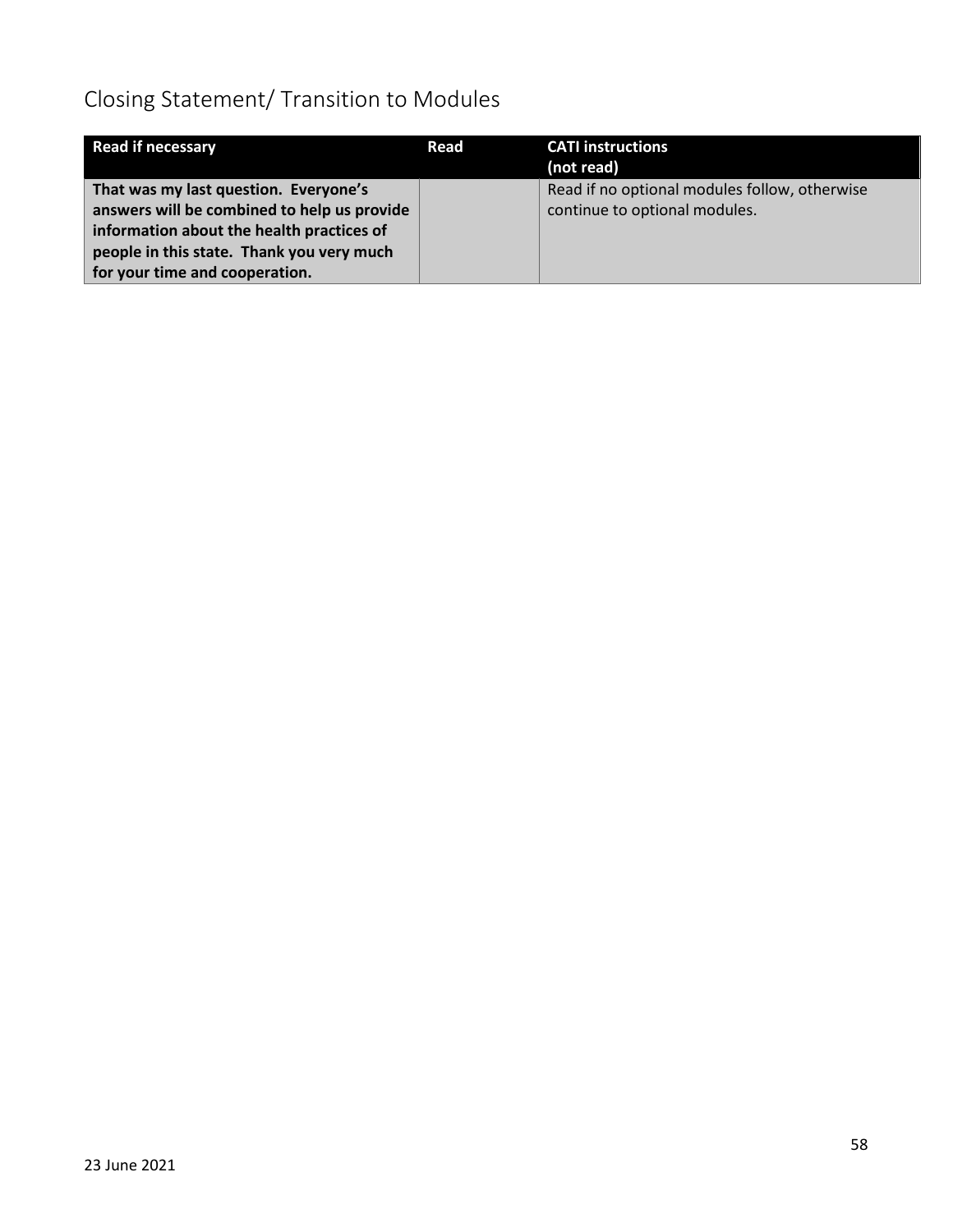# Module 21: Caregiver

| <b>Question</b><br><b>Question text</b><br>Variable<br><b>SKIP INFO/</b><br><b>Interviewer</b><br><b>Responses</b><br><b>Number</b><br>Note (s)<br><b>(DO NOT READ</b><br><b>CATI Note</b> | Column(s) |
|--------------------------------------------------------------------------------------------------------------------------------------------------------------------------------------------|-----------|
| names<br><b>UNLESS</b>                                                                                                                                                                     |           |
| <b>OTHERWISE</b>                                                                                                                                                                           |           |
| <b>NOTED)</b>                                                                                                                                                                              |           |
| M21.01<br>During the past<br>CAREGIV1<br>1 Yes<br>If caregiving                                                                                                                            | 383       |
| 30 days, did you<br>2 No<br>recipient has<br>Go to                                                                                                                                         |           |
| died in the<br>provide regular<br>7 Don't know/Not<br>M21.09<br>past 30 days,<br>care or                                                                                                   |           |
| sure<br>code 8 and<br>assistance to a                                                                                                                                                      |           |
| 8 Caregiving<br>Go to next<br>friend or family<br>say: I'm so<br>recipient died in<br>module                                                                                               |           |
| member who<br>sorry to hear<br>past 30 days                                                                                                                                                |           |
| has a health<br>of your loss<br>9 Refused<br>Go to                                                                                                                                         |           |
| problem or<br>M21.09                                                                                                                                                                       |           |
| disability?                                                                                                                                                                                |           |
| 01 Mother<br>If more than<br>M21.02<br>What is his or<br><b>CRGVREL3</b><br>02 Father<br>her relationship                                                                                  | 384-385   |
| one person,<br>03 Mother-in-law<br>to you?<br>say: Please                                                                                                                                  |           |
| 04 Father-in-law<br>refer to the                                                                                                                                                           |           |
| 05 Child<br>person to                                                                                                                                                                      |           |
| 06 Husband<br>whom you are                                                                                                                                                                 |           |
| 07 Wife<br>giving the most                                                                                                                                                                 |           |
| 08 Live-in partner<br>care.                                                                                                                                                                |           |
| 09 Brother or                                                                                                                                                                              |           |
| brother-in-law<br>10 Sister or sister-                                                                                                                                                     |           |
| in-law                                                                                                                                                                                     |           |
| 11 Grandmother                                                                                                                                                                             |           |
| 12 Grandfather                                                                                                                                                                             |           |
| 13 Grandchild                                                                                                                                                                              |           |
| 14 Other relative                                                                                                                                                                          |           |
| 15 Non-relative/                                                                                                                                                                           |           |
| Family friend<br>77 Don't                                                                                                                                                                  |           |
| know/Not sure                                                                                                                                                                              |           |
| 99 Refused                                                                                                                                                                                 |           |
| M21AGE<br><b>NOTE TO</b><br>What is the<br>What is the age<br>CRGVRAGE<br>__ Code age in                                                                                                   | 1265-     |
| years $[97 = 97$ and<br>of that person<br><b>PORTIA:</b><br>age of that                                                                                                                    | 1266      |
| older]<br>We have<br>you are caring<br>person you are                                                                                                                                      |           |
| for?<br>98 Don't<br>caring for?<br>permission<br>know/Not sure<br>from CDC to                                                                                                              |           |
|                                                                                                                                                                                            |           |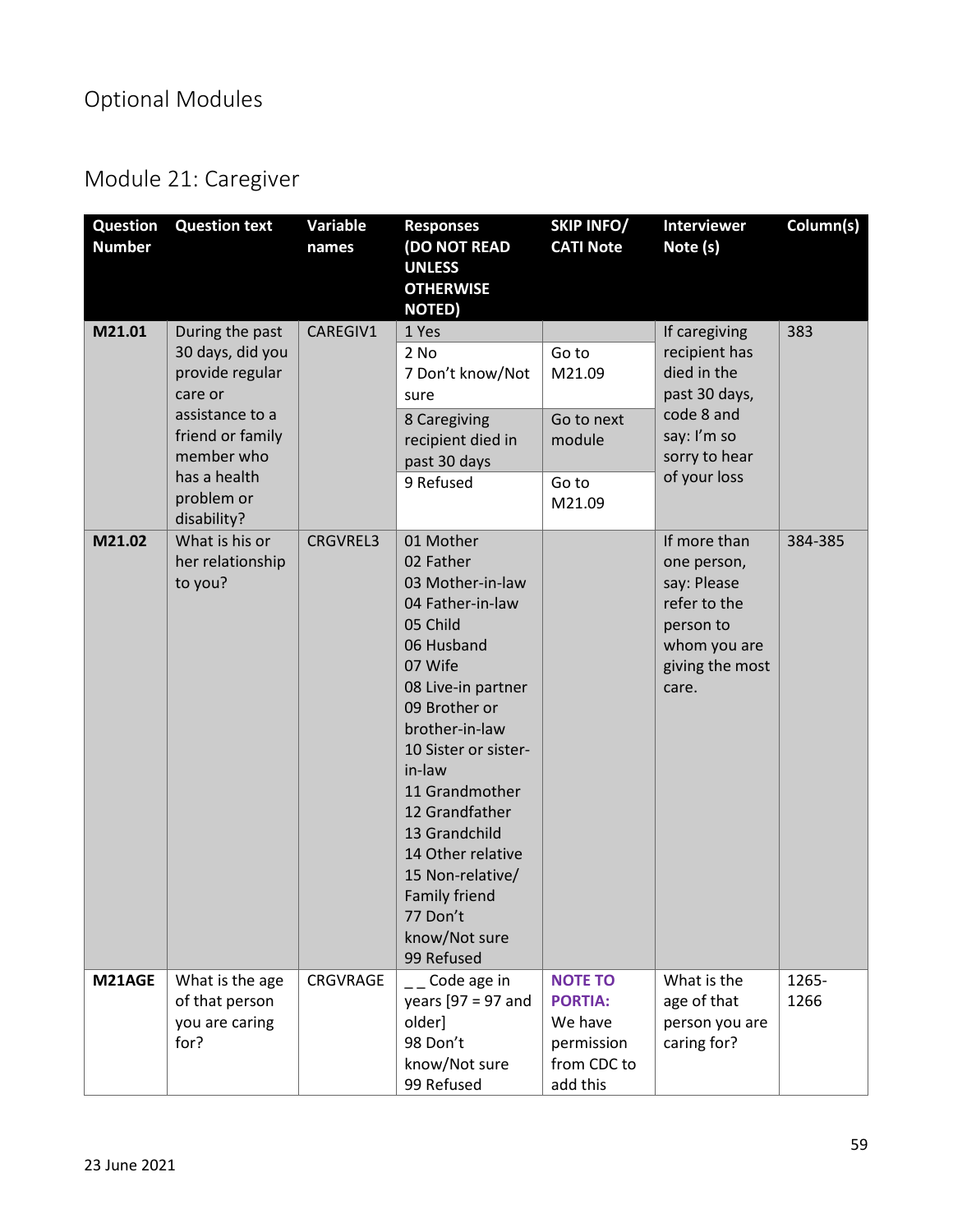|        |                                                                                                                        |          |                                                                                                                                                                                                                                                                                              | question                                                                                                                                                |         |
|--------|------------------------------------------------------------------------------------------------------------------------|----------|----------------------------------------------------------------------------------------------------------------------------------------------------------------------------------------------------------------------------------------------------------------------------------------------|---------------------------------------------------------------------------------------------------------------------------------------------------------|---------|
|        |                                                                                                                        |          |                                                                                                                                                                                                                                                                                              | here                                                                                                                                                    |         |
|        |                                                                                                                        |          |                                                                                                                                                                                                                                                                                              |                                                                                                                                                         |         |
| M21.03 | For how long<br>you have<br>provided care<br>for that person?                                                          | CRGVLNG1 | Read if necessary:<br>1 Less than 30<br>days<br>21 month to less<br>than 6 months<br>36 months to less<br>than 2 years<br>4 2 years to less<br>than 5 years<br>5 More than 5<br>years<br>Do not read:<br>7 Don't Know/<br>Not Sure<br>9 Refused                                              |                                                                                                                                                         | 386     |
| M21.04 | In an average<br>week, how<br>many hours do<br>you provide<br>care or<br>assistance?                                   | CRGVHRS1 | Read if necessary:<br>1 Up to 8 hours<br>per week<br>29 to 19 hours<br>per week<br>3 20 to 39 hours<br>per week<br>4 40 hours or<br>more<br>Do not read:<br>7 Don't know/Not<br>sure<br>9 Refused                                                                                            |                                                                                                                                                         | 387     |
| M21.05 | What is the<br>main health<br>problem, long-<br>term illness, or<br>disability that<br>the person you<br>care for has? | CRGVPRB3 | 01 Arthritis/<br>rheumatism<br>02 Asthma<br>03 Cancer<br>04 Chronic<br>respiratory<br>conditions such as<br>emphysema or<br><b>COPD</b><br>05 Alzheimer's<br>disease, dementia<br>or other cognitive<br>impairment<br>disorder<br>06 Developmental<br>disabilities such as<br>autism, Down's | If $M21.05 = 5$<br>(Alzheimer's<br>disease,<br>dementia or<br>other<br>cognitive<br>impairment<br>disorder), go<br>to M21.07.<br>Otherwise,<br>continue | 388-389 |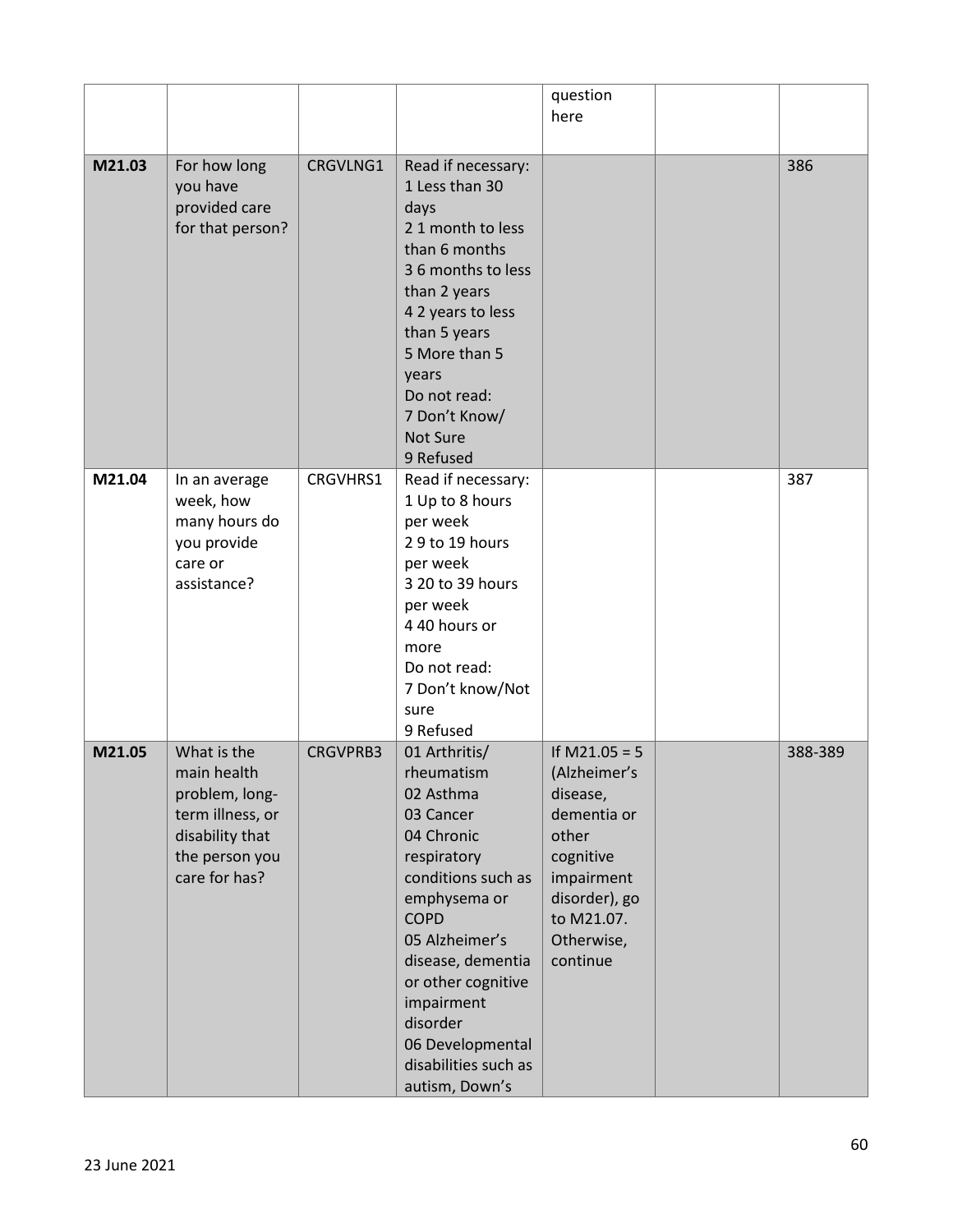|        |                                                                                                                                                  |          | Syndrome, and<br>spina bifida<br>07 Diabetes<br>08 Heart disease,<br>hypertension,<br>stroke<br>09 Human<br>Immunodeficiency<br><b>Virus Infection</b><br>(H.I.V.)<br>10 Mental<br>illnesses, such as<br>anxiety,<br>depression, or<br>schizophrenia<br>11 Other organ<br>failure or diseases<br>such as kidney or<br>liver problems<br>12 Substance<br>abuse or addiction<br>disorders<br>13 Injuries,<br>including broken<br>bones<br>14 Old age/<br>infirmity/frailty<br>15 Other<br>77 Don't<br>know/Not sure<br>99 Refused |  |     |
|--------|--------------------------------------------------------------------------------------------------------------------------------------------------|----------|---------------------------------------------------------------------------------------------------------------------------------------------------------------------------------------------------------------------------------------------------------------------------------------------------------------------------------------------------------------------------------------------------------------------------------------------------------------------------------------------------------------------------------|--|-----|
| M21.06 | Does the person<br>you care for<br>also have<br>Alzheimer's<br>disease,<br>dementia or<br>other cognitive<br>impairment<br>disorder?             | CRGVALZD | 1 Yes<br>2 No<br>7 Don't know/ Not<br>sure<br>9 Refused                                                                                                                                                                                                                                                                                                                                                                                                                                                                         |  | 390 |
| M21.07 | In the past 30<br>days, did you<br>provide care for<br>this person by<br>managing<br>personal care<br>such as giving<br>medications,<br>feeding, | CRGVPER1 | 1 Yes<br>2 No<br>7 Don't know/ not<br>sure<br>9 Refused                                                                                                                                                                                                                                                                                                                                                                                                                                                                         |  | 391 |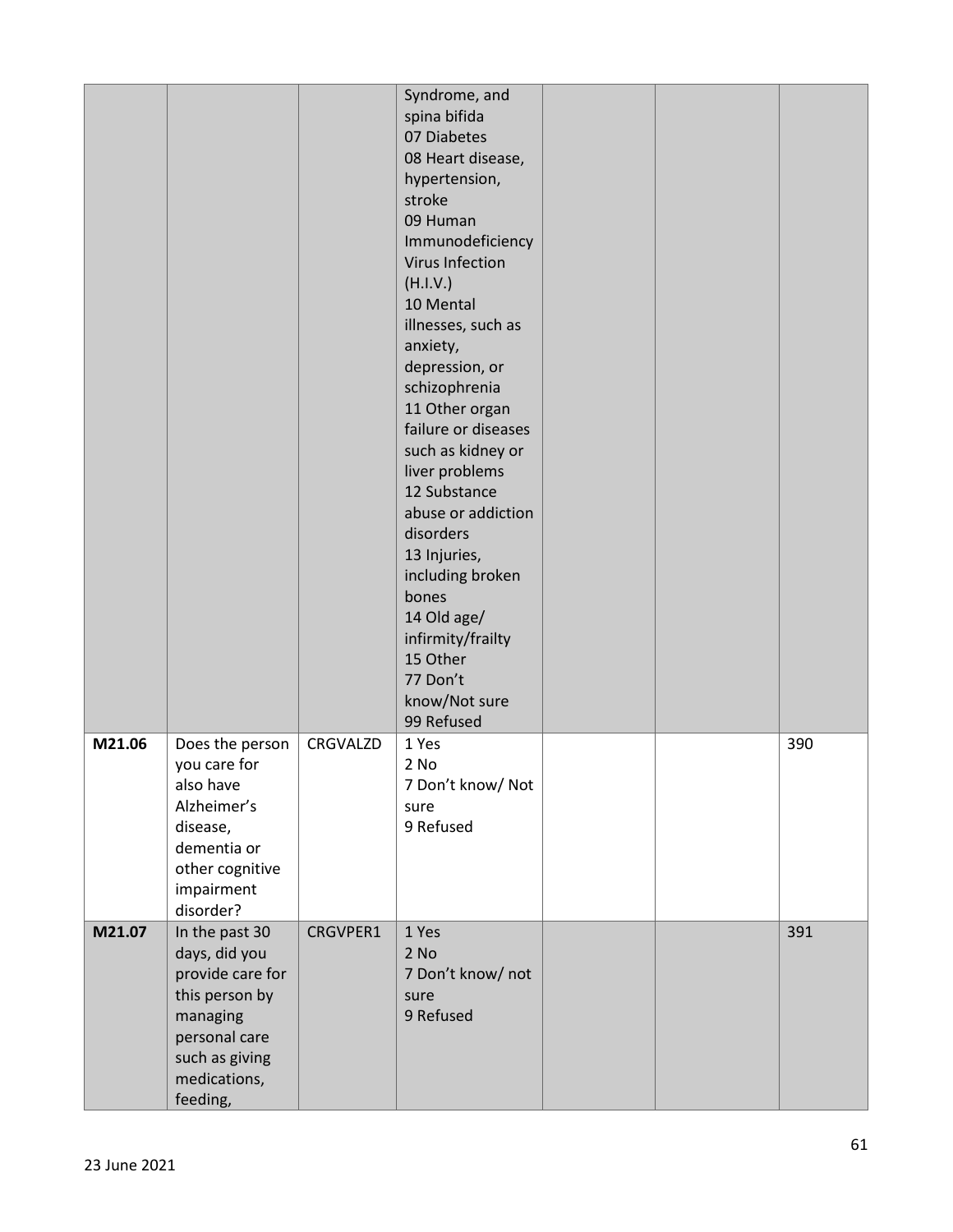|        | dressing, or<br>bathing?                                                                                                                                                     |                 |                                                           |                                               |     |
|--------|------------------------------------------------------------------------------------------------------------------------------------------------------------------------------|-----------------|-----------------------------------------------------------|-----------------------------------------------|-----|
| M21.08 | In the past 30<br>days, did you<br>provide care for<br>this person by<br>managing<br>household tasks<br>such as<br>cleaning,<br>managing<br>money, or<br>preparing<br>meals? | CRGVHOU1        | 1 Yes<br>2 No<br>7 Don't know/ not<br>sure<br>9 Refused   |                                               | 392 |
| M21.09 | In the next 2<br>years, do you<br>expect to<br>provide care or<br>assistance to a<br>friend or family<br>member who<br>has a health<br>problem or<br>disability?             | <b>CRGVEXPT</b> | 1 Yes<br>$2$ No<br>7 Don't know/ not<br>sure<br>9 Refused | If $M21.01 = 1$<br>or 8, go to<br>next module | 393 |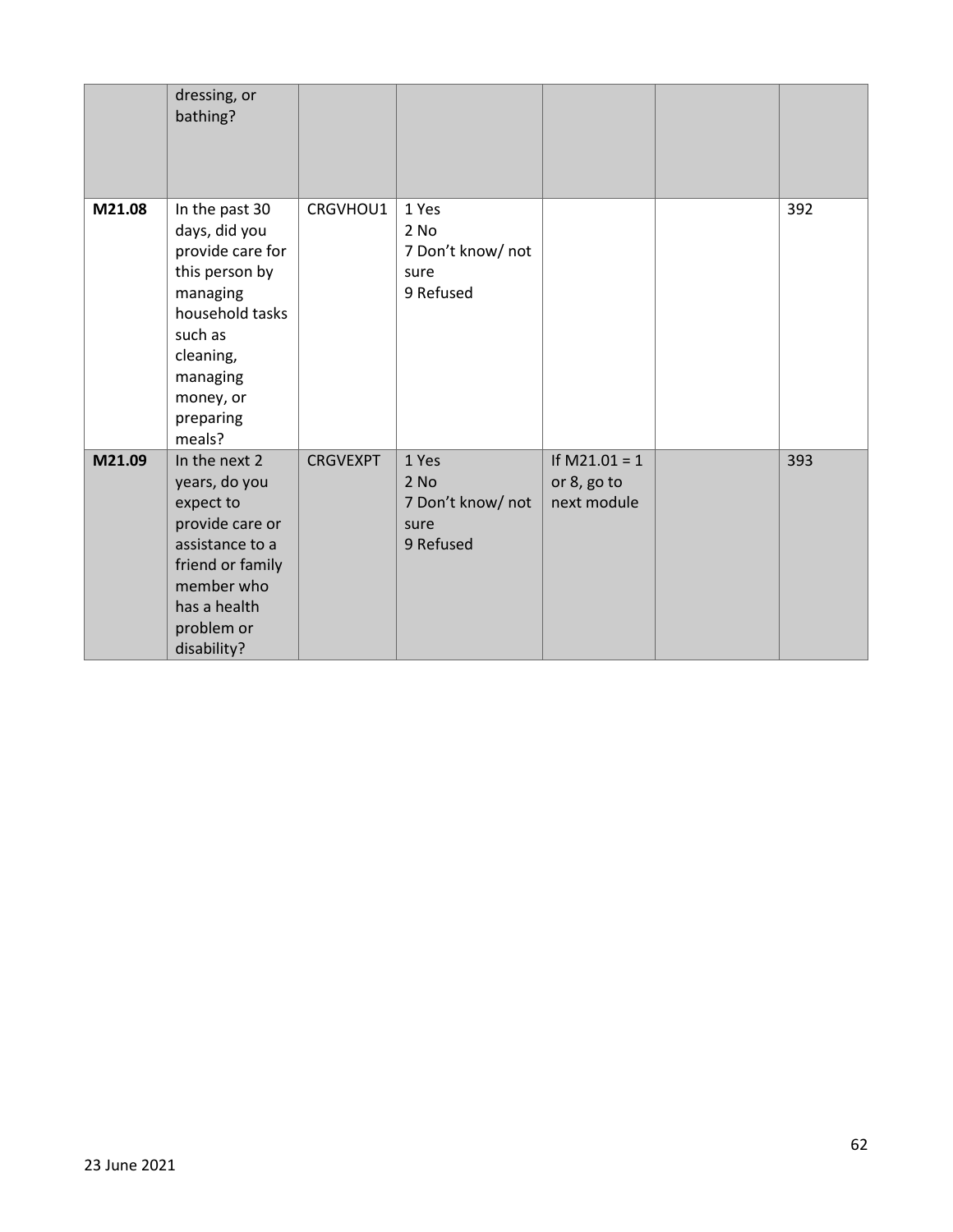## Module 23: Family Planning

| <b>Question</b><br><b>Number</b> | <b>Question</b><br>text                                                                                                              | Variable<br>names | <b>Responses</b><br><b>(DO NOT READ</b>                                                                                                              | <b>SKIP INFO/</b><br><b>CATI Note</b>                                                                                                                                                                                                                                                                                                                               | <b>Interviewer</b><br>Note (s)                                                                                                                                 | Column(s) |
|----------------------------------|--------------------------------------------------------------------------------------------------------------------------------------|-------------------|------------------------------------------------------------------------------------------------------------------------------------------------------|---------------------------------------------------------------------------------------------------------------------------------------------------------------------------------------------------------------------------------------------------------------------------------------------------------------------------------------------------------------------|----------------------------------------------------------------------------------------------------------------------------------------------------------------|-----------|
|                                  |                                                                                                                                      |                   | <b>UNLESS</b><br><b>OTHERWISE</b><br><b>NOTED)</b>                                                                                                   |                                                                                                                                                                                                                                                                                                                                                                     |                                                                                                                                                                |           |
| M23.01                           | The last time<br>you had sex<br>with a man,<br>did you or<br>your partner<br>do anything<br>to keep you<br>from getting<br>pregnant? | PFPPRVN3          | 1 Yes<br>2 No<br>3 No partner/ not<br>sexually active<br>4 Same sex partner<br>7 Don't know / Not<br>sure                                            | If respondent<br>is female and<br>greater than<br>49 years of<br>age, is<br>pregnant, or<br>if respondent<br>is male, go to<br>the next<br>module.<br><b>NOTE TO</b><br><b>PORTIA:</b><br>We removed<br>hysterectomy<br>skip info<br>from CDC<br>original<br>because we<br>did not ask<br>that<br>question.<br>Continue<br>Go to<br>M23.03<br>Go to next<br>section |                                                                                                                                                                | 405       |
| M23.02                           |                                                                                                                                      | TYPCNTR8          | 9 Refused<br>Read if necessary:                                                                                                                      | Go to next                                                                                                                                                                                                                                                                                                                                                          |                                                                                                                                                                | 406-407   |
|                                  | The last time<br>you had sex<br>with a man,<br>what did<br>you or your<br>partner do<br>to keep you<br>from getting<br>pregnant?     |                   | 01 Female<br>sterilization (ex.<br>Tubal ligation,<br>Essure, Adiana)<br>02 Male<br>sterilization<br>(vasectomy)<br>03 Contraceptive<br>implant (ex. | module                                                                                                                                                                                                                                                                                                                                                              | If respondent<br>reports using<br>more than one<br>method, please<br>code the<br>method that<br>occurs first on<br>the list.<br>If respondent<br>reports using |           |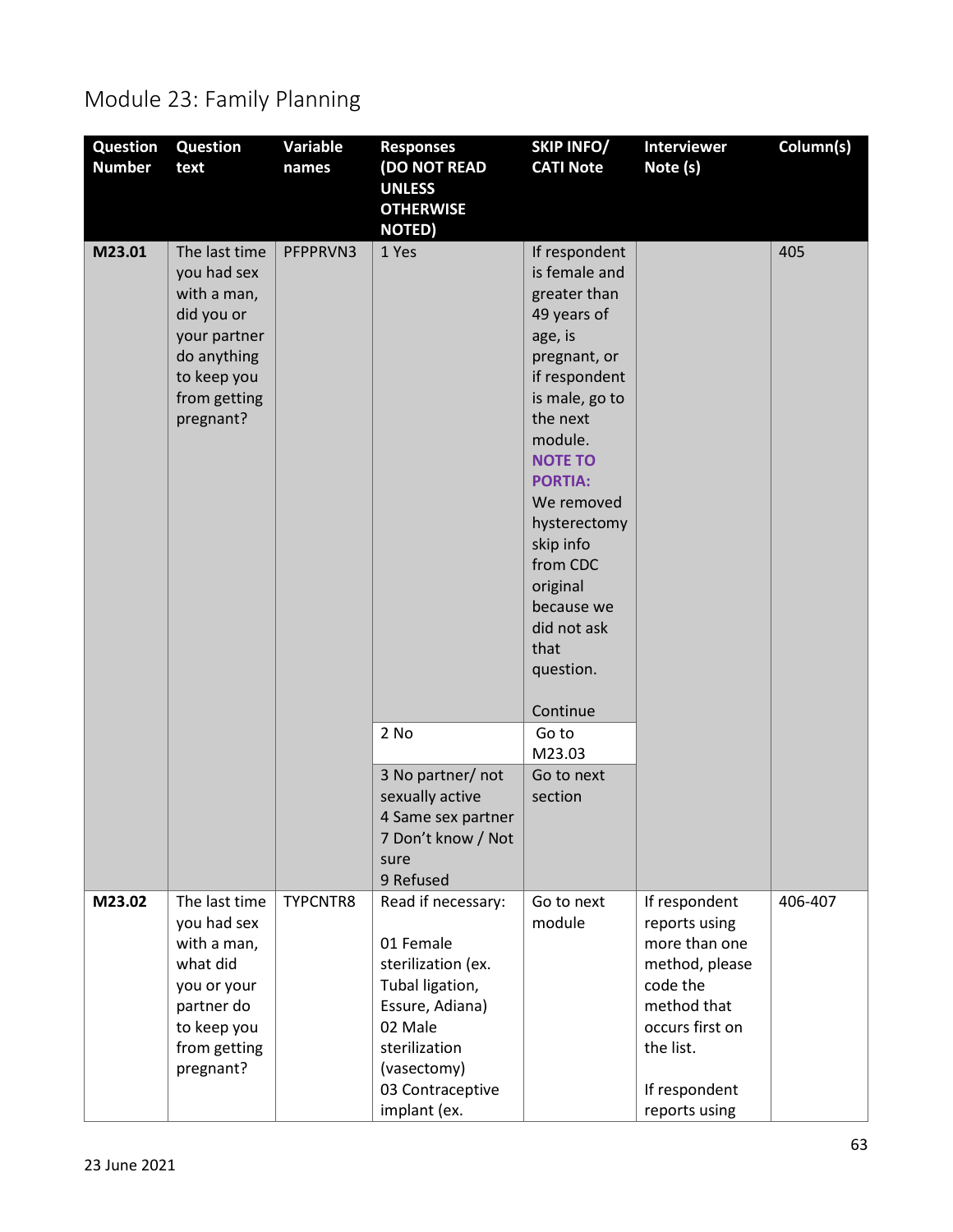|        |             |          | Nexplanon,           | "condoms,"        |         |
|--------|-------------|----------|----------------------|-------------------|---------|
|        |             |          | Jadelle, Sino        | probe to          |         |
|        |             |          | Implant, Implanon)   | determine if      |         |
|        |             |          | 04 IUD,              | "female           |         |
|        |             |          | Levonorgestrel       | condoms" or       |         |
|        |             |          | (LNG) or other       | "male             |         |
|        |             |          | hormonal (ex.        | condoms."         |         |
|        |             |          | Mirena, Skyla,       |                   |         |
|        |             |          | Liletta, Kylena)     | If respondent     |         |
|        |             |          | 05 IUD, Copper-      | reports using an  |         |
|        |             |          | bearing (ex.         | "I.U.D." probe to |         |
|        |             |          | ParaGard)            | determine if      |         |
|        |             |          | 06 IUD, type         | "levonorgestrel   |         |
|        |             |          | unknown              | I.U.D." or        |         |
|        |             |          | 07 Shots (ex.        | "copper-bearing   |         |
|        |             |          | Depo-Provera or      | I.U.D.'           |         |
|        |             |          | DMPA)                |                   |         |
|        |             |          | 08 Birth control     | If respondent     |         |
|        |             |          | pills, any kind      | reports "other    |         |
|        |             |          | 09 Contraceptive     | method," ask      |         |
|        |             |          | patch (ex. Ortho     | respondent to     |         |
|        |             |          | Evra, Xulane)        | "please specific" |         |
|        |             |          | 10 Contraceptive     | and ensure that   |         |
|        |             |          | ring (ex. NuvaRing)  | their response    |         |
|        |             |          | 11 Male condoms      | does not fit into |         |
|        |             |          | 12 Diaphragm,        | another           |         |
|        |             |          | cervical cap,        | category. If      |         |
|        |             |          | sponge               | response does     |         |
|        |             |          | 13 Female            | fit into another  |         |
|        |             |          | condoms              | category, please  |         |
|        |             |          | 14 Not having sex    | mark              |         |
|        |             |          | at certain times     | appropriately.    |         |
|        |             |          | (rhythm or natural   |                   |         |
|        |             |          | family planning)     |                   |         |
|        |             |          | 15 Withdrawal (or    |                   |         |
|        |             |          | pulling out)         |                   |         |
|        |             |          | 16 Foam, jelly,      |                   |         |
|        |             |          | film, or cream       |                   |         |
|        |             |          | 17 Emergency         |                   |         |
|        |             |          | contraception        |                   |         |
|        |             |          | (morning after pill) |                   |         |
|        |             |          | 18 Other method      |                   |         |
|        |             |          | Do not read:         |                   |         |
|        |             |          | 77 Don't know/       |                   |         |
|        |             |          | Not sure             |                   |         |
|        |             |          | 99 Refused           |                   |         |
|        |             |          |                      |                   |         |
|        |             |          |                      |                   |         |
| M23.03 | Some        | NOBCUSE7 | Read if necessary:   | If respondent     | 408-409 |
|        | reasons for |          |                      | reports "other    |         |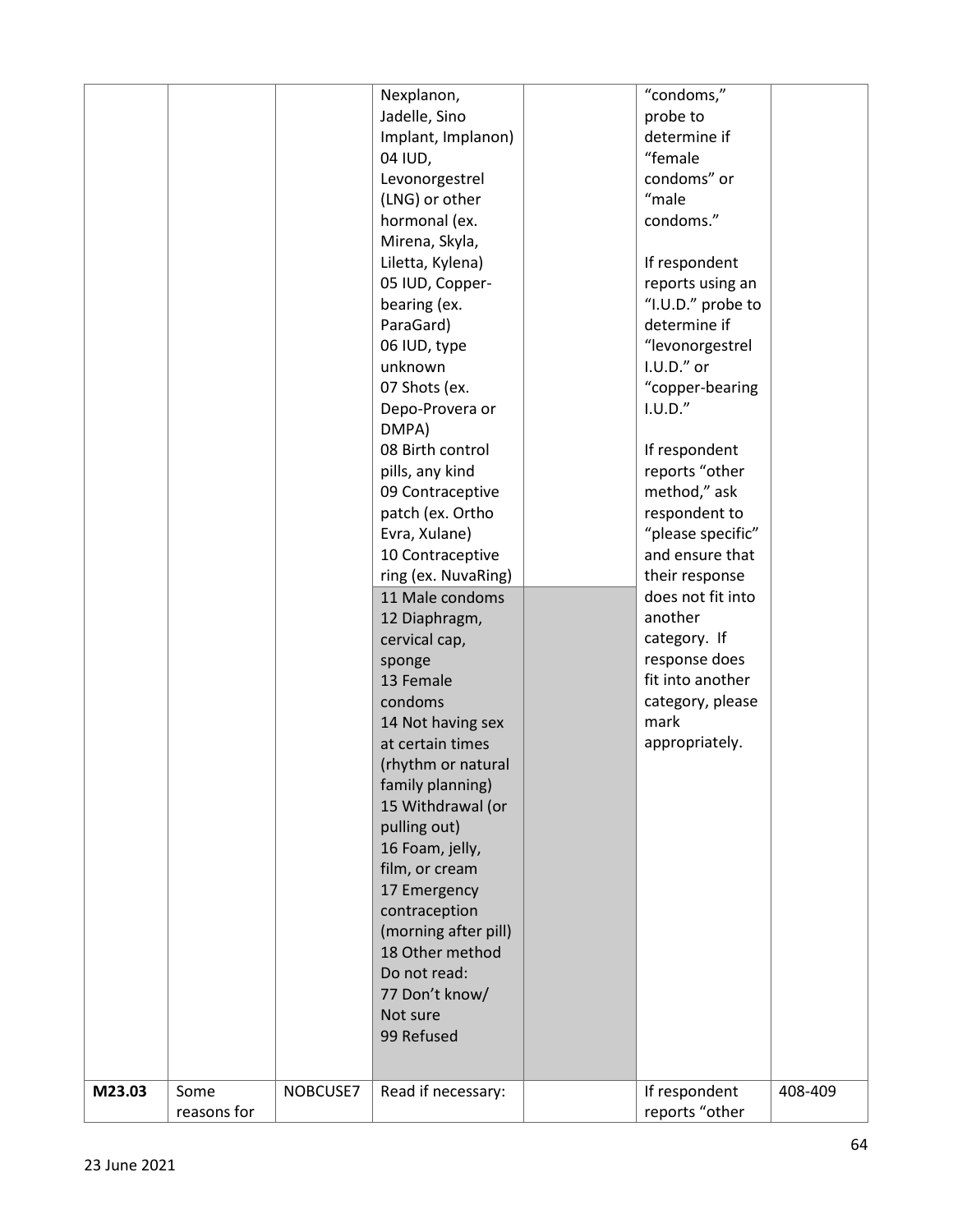| not doing     | 01 You didn't think  | reason," ask      |  |
|---------------|----------------------|-------------------|--|
| anything to   | you were going to    | respondent to     |  |
| keep you      | have sex/no          | "please specify"  |  |
| from getting  | regular partner      | and ensure that   |  |
| pregnant      | 02 You just didn't   | their response    |  |
| the last time | think about it       | does not fit into |  |
| you had sex   | 03 Don't care if     | another           |  |
| might         | you get pregnant     | category. If      |  |
| include       | 04 You want a        | response does     |  |
| wanting a     | pregnancy            | fit into another  |  |
| pregnancy,    | 05 You or your       | category, please  |  |
| not being     | partner don't want   | mark              |  |
| able to pay   | to use birth control | appropriately.    |  |
| for birth     | 06 You or your       |                   |  |
| control, or   | partner don't like   |                   |  |
| not thinking  | birth control/side   |                   |  |
| that you can  | effects              |                   |  |
| get           | 07 You couldn't      |                   |  |
| pregnant.     | pay for birth        |                   |  |
| What was      | control              |                   |  |
| your main     | 08 You had a         |                   |  |
| reason for    | problem getting      |                   |  |
| not using a   | birth control when   |                   |  |
| method to     | you needed it        |                   |  |
| prevent       | 09 Religious         |                   |  |
| pregnancy     | reasons              |                   |  |
| the last time | 10 Lapse in use of   |                   |  |
| you had sex   | a method             |                   |  |
| with a man?   | 11 Don't think you   |                   |  |
|               | or your partner      |                   |  |
|               | can get pregnant     |                   |  |
|               | (infertile or too    |                   |  |
|               | old)                 |                   |  |
|               | 12 You had tubes     |                   |  |
|               | tied (sterilization) |                   |  |
|               | 13 You had a         |                   |  |
|               | hysterectomy         |                   |  |
|               | 14 Your partner      |                   |  |
|               | had a vasectomy      |                   |  |
|               | (sterilization       |                   |  |
|               | 15 You are           |                   |  |
|               | currently breast-    |                   |  |
|               | feeding              |                   |  |
|               | 16 You just had a    |                   |  |
|               | baby/postpartum      |                   |  |
|               | 17 You are           |                   |  |
|               | pregnant now         |                   |  |
|               | 18 Same sex          |                   |  |
|               | partner              |                   |  |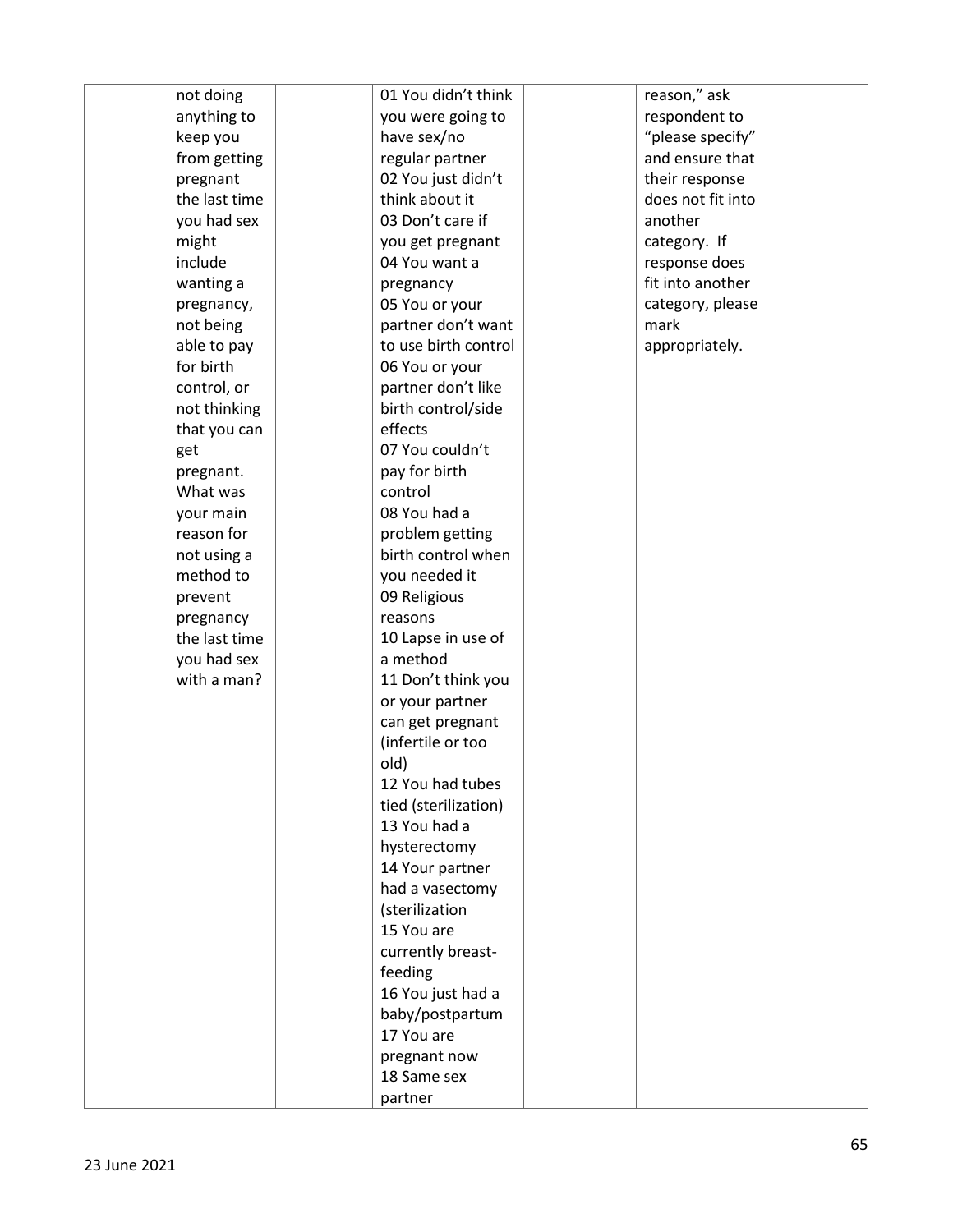|      | 19 Other reasons  |  |  |
|------|-------------------|--|--|
|      | Do not read:      |  |  |
|      | 77 Don't know/Not |  |  |
| sure |                   |  |  |
|      | 99 Refused        |  |  |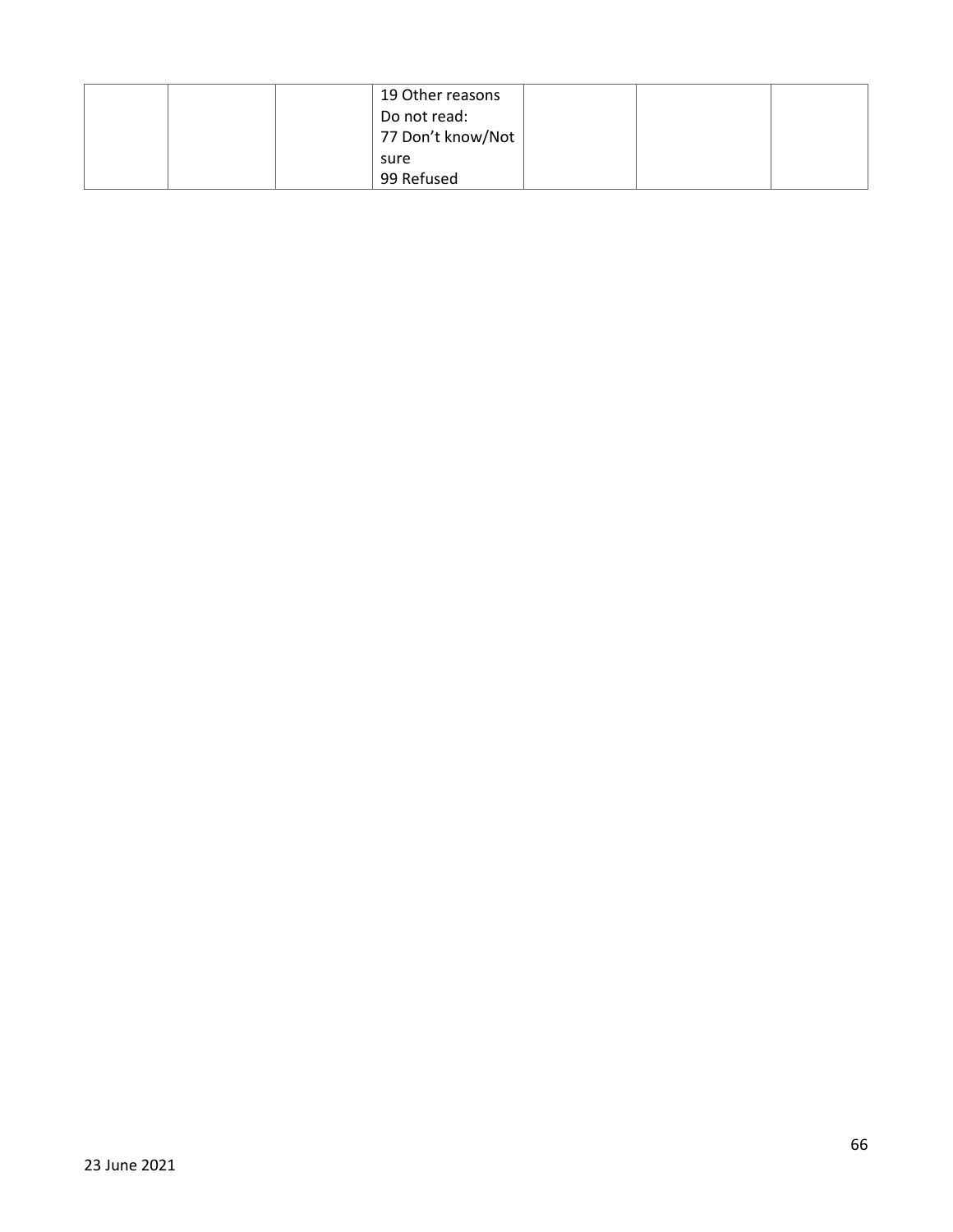### Module 30: Random Child Selection

| <b>Question</b> | <b>Question text</b>           | Variable | <b>Responses</b>                                                   | <b>SKIP INFO/ CATI</b>             | <b>Interviewer</b> | Column(s) |
|-----------------|--------------------------------|----------|--------------------------------------------------------------------|------------------------------------|--------------------|-----------|
| <b>Number</b>   |                                | names    | (DO NOT READ<br><b>UNLESS</b><br><b>OTHERWISE</b><br><b>NOTED)</b> | <b>Note</b>                        | Note (s)           |           |
| Intro text      | If $CO8.15 > 1$                |          |                                                                    | If $CO8.15 = 88$ ,                 |                    |           |
| and             | and C08.15                     |          |                                                                    | or 99 (No                          |                    |           |
| screening       | does not                       |          |                                                                    | children under                     |                    |           |
|                 | equal 88 or                    |          |                                                                    | age 18 in the                      |                    |           |
|                 | 99,                            |          |                                                                    | household, or                      |                    |           |
|                 | Interviewer                    |          |                                                                    | Refused), go to                    |                    |           |
|                 | please read:                   |          |                                                                    | next module.                       |                    |           |
|                 | Previously,                    |          |                                                                    | <b>CATI</b>                        |                    |           |
|                 | you indicated<br>there was one |          |                                                                    | <b>INSTRUCTION:</b>                |                    |           |
|                 | child age 17                   |          |                                                                    | <b>RANDOMLY</b>                    |                    |           |
|                 | or younger in                  |          |                                                                    | <b>SELECT ONE OF</b>               |                    |           |
|                 | your                           |          |                                                                    | THE CHILDREN.                      |                    |           |
|                 | household. I                   |          |                                                                    | This is the Xth                    |                    |           |
|                 | would like to                  |          |                                                                    | child. Please                      |                    |           |
|                 | ask you some                   |          |                                                                    | substitute Xth                     |                    |           |
|                 | questions                      |          |                                                                    | child's number                     |                    |           |
|                 | about that                     |          |                                                                    | in all questions                   |                    |           |
|                 | child.                         |          |                                                                    | below.                             |                    |           |
|                 |                                |          |                                                                    | <b>INTERVIEWER</b>                 |                    |           |
|                 | If $C08.15$ is $>1$            |          |                                                                    | <b>PLEASE READ: I</b>              |                    |           |
|                 | and C08.15                     |          |                                                                    | have some                          |                    |           |
|                 | does not                       |          |                                                                    | additional                         |                    |           |
|                 | equal 88 or                    |          |                                                                    | questions about                    |                    |           |
|                 | 99,<br>Interviewer             |          |                                                                    | one specific<br>child. The child I |                    |           |
|                 | please read:                   |          |                                                                    | will be referring                  |                    |           |
|                 | Previously,                    |          |                                                                    | to is the Xth                      |                    |           |
|                 | you indicated                  |          |                                                                    | [CATI: please fill                 |                    |           |
|                 | there were                     |          |                                                                    | in correct                         |                    |           |
|                 | [number]                       |          |                                                                    | number] child in                   |                    |           |
|                 | children age                   |          |                                                                    | your household.                    |                    |           |
|                 | 17 or younger                  |          |                                                                    | All following                      |                    |           |
|                 | in your                        |          |                                                                    | questions about                    |                    |           |
|                 | household.                     |          |                                                                    | children will be                   |                    |           |
|                 | Think about                    |          |                                                                    | about the Xth                      |                    |           |
|                 | those                          |          |                                                                    | [CATI: please fill                 |                    |           |
|                 | [number]                       |          |                                                                    | in] child.                         |                    |           |
|                 | children in                    |          |                                                                    |                                    |                    |           |
|                 | order of their                 |          |                                                                    |                                    |                    |           |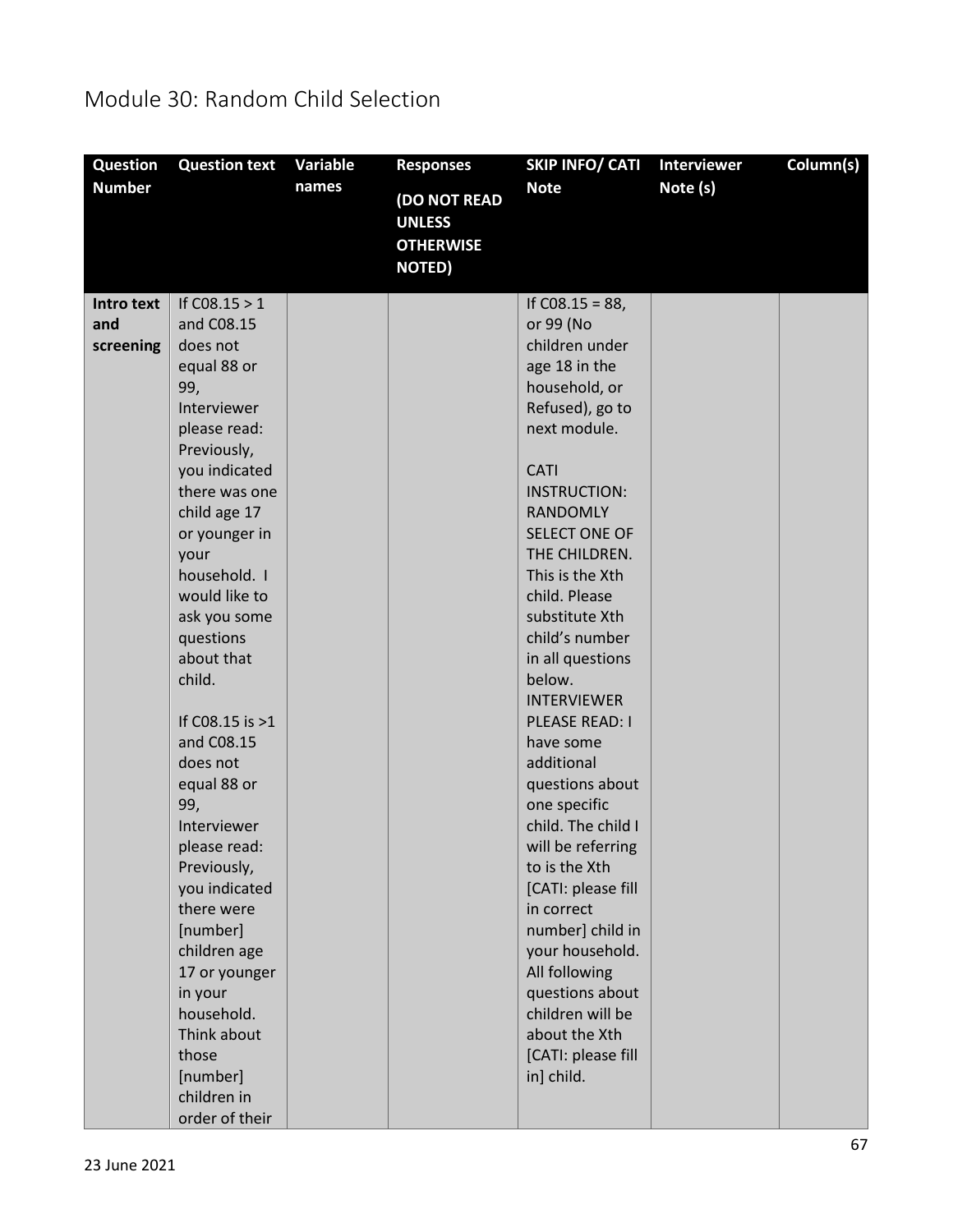|        | birth, from<br>oldest to<br>youngest.<br>The oldest<br>child is the<br>first child and<br>the youngest<br>child is the<br>last. Please<br>include<br>children with<br>the same<br>birth date,<br>including<br>twins, in the<br>order of their<br>birth. |                 |                                                                                                                                                                                                                                            |                                                                        |                                                             |         |
|--------|---------------------------------------------------------------------------------------------------------------------------------------------------------------------------------------------------------------------------------------------------------|-----------------|--------------------------------------------------------------------------------------------------------------------------------------------------------------------------------------------------------------------------------------------|------------------------------------------------------------------------|-------------------------------------------------------------|---------|
| M30.01 | What is the<br>birth month<br>and year of<br>the [Xth]<br>child?                                                                                                                                                                                        | <b>RCSBIRTH</b> | Code month<br>and year<br>77/ 7777 Don't<br>know / Not sure<br>99/9999<br>Refused                                                                                                                                                          |                                                                        |                                                             | 624-629 |
| M30.02 | Is the child a<br>boy or a girl?                                                                                                                                                                                                                        | <b>RCSGENDR</b> | 1 Boy<br>2 Girl<br>9 Refused                                                                                                                                                                                                               |                                                                        |                                                             | 630     |
| M30.03 | Is the child<br>Hispanic,<br>Latino/a, or<br>Spanish<br>origin?                                                                                                                                                                                         | RCHISLA1        | Read if<br>response is yes:<br>1 Mexican,<br>Mexican<br>American,<br>Chicano/a<br>2 Puerto Rican<br>3 Cuban<br>4 Another<br>Hispanic,<br>Latino/a, or<br>Spanish origin<br>Do not read:<br>5 No<br>7 Don't know /<br>Not sure<br>9 Refused |                                                                        | If yes, ask: Are<br>they                                    | 631-634 |
| M30.04 | Which one or<br>more of the<br>following<br>would you say                                                                                                                                                                                               | RCSRACE1        | 10 White<br>20 Black or<br>African<br>American                                                                                                                                                                                             | [CATI NOTE: If<br>more than one<br>response to<br>M30.04;<br>continue. | Select all that<br>apply<br>If 40 (Asian) or<br>50 (Pacific | 635-662 |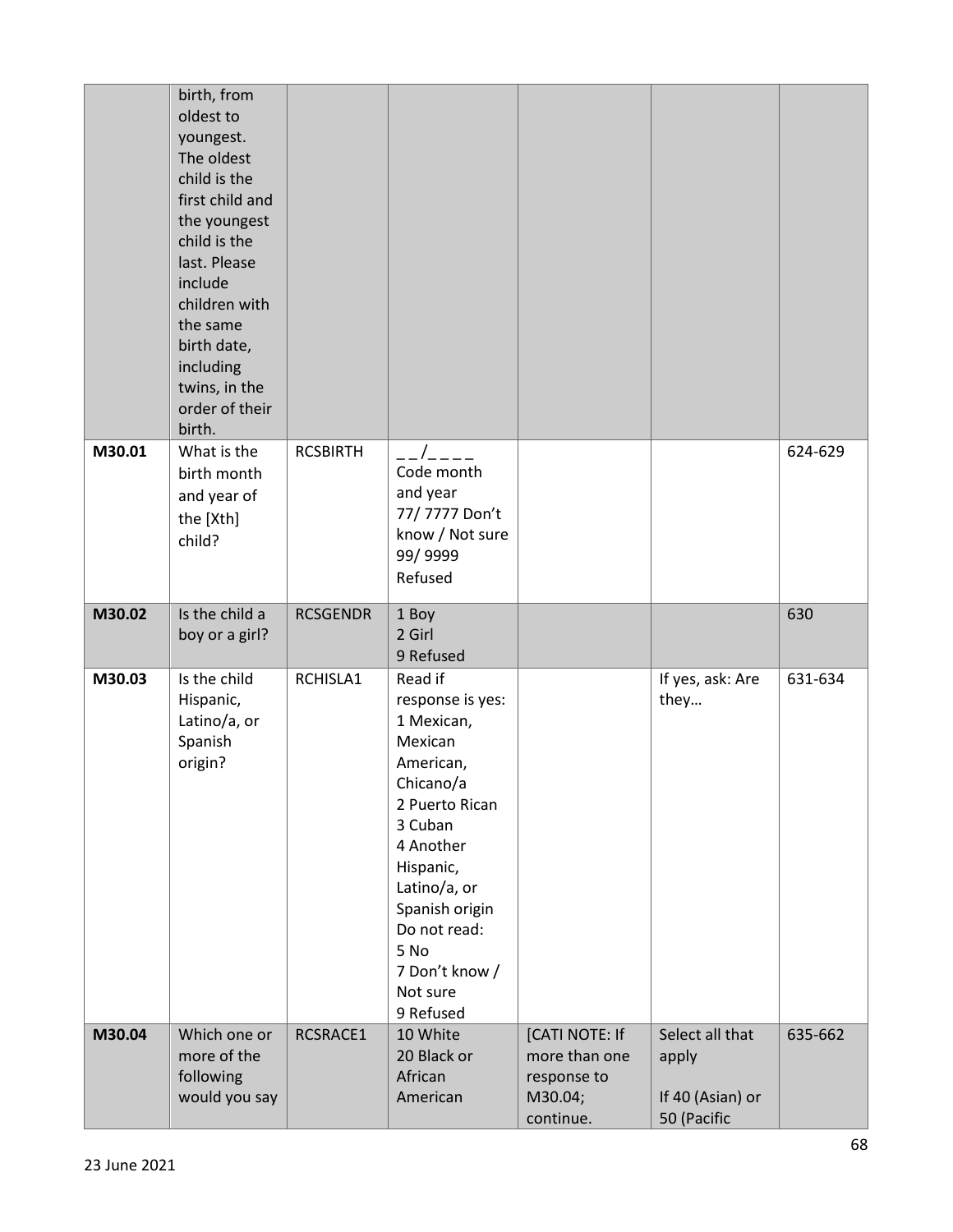|        | is the race of |          | 30 American                         | Otherwise, go to | Islander) is     |         |
|--------|----------------|----------|-------------------------------------|------------------|------------------|---------|
|        | the child?     |          | Indian or Alaska                    | M30.06.]         | selected read    |         |
|        |                |          | <b>Native</b>                       |                  | and code         |         |
|        |                |          | 40 Asian                            |                  | subcategories    |         |
|        |                |          | 41 Asian Indian                     |                  | underneath       |         |
|        |                |          | 42 Chinese                          |                  | major heading.   |         |
|        |                |          | 43 Filipino                         |                  |                  |         |
|        |                |          | 44 Japanese                         |                  |                  |         |
|        |                |          | 45 Korean                           |                  |                  |         |
|        |                |          | 46 Vietnamese                       |                  |                  |         |
|        |                |          | 47 Other Asian                      |                  |                  |         |
|        |                |          | <b>50 Pacific</b>                   |                  |                  |         |
|        |                |          | <b>Islander</b>                     |                  |                  |         |
|        |                |          | 51 Native                           |                  |                  |         |
|        |                |          | Hawaiian                            |                  |                  |         |
|        |                |          | 52 Guamanian                        |                  |                  |         |
|        |                |          | or Chamorro                         |                  |                  |         |
|        |                |          | 53 Samoan                           |                  |                  |         |
|        |                |          | 54 Other Pacific                    |                  |                  |         |
|        |                |          | Islander                            |                  |                  |         |
|        |                |          | Do not read:                        |                  |                  |         |
|        |                |          | 60 Other                            |                  |                  |         |
|        |                |          | 77 Don't know /                     |                  |                  |         |
|        |                |          | Not sure                            |                  |                  |         |
|        |                |          | 99 Refused                          |                  |                  |         |
| M30.05 | Which one of   | RCSBRAC2 | 10 White                            |                  | If 40 (Asian) or | 663-664 |
|        | these groups   |          | 20 Black or                         |                  | 50 (Pacific      |         |
|        | would you say  |          | African                             |                  | Islander) is     |         |
|        | best           |          | American                            |                  | selected read    |         |
|        | represents     |          | 30 American                         |                  | and code         |         |
|        | the child's    |          | Indian or Alaska                    |                  | subcategories    |         |
|        | race?          |          | Native                              |                  | underneath       |         |
|        |                |          | 40 Asian                            |                  | major heading.   |         |
|        |                |          | 41 Asian Indian                     |                  |                  |         |
|        |                |          | 42 Chinese                          |                  |                  |         |
|        |                |          | 43 Filipino                         |                  |                  |         |
|        |                |          | 44 Japanese                         |                  |                  |         |
|        |                |          | 45 Korean                           |                  |                  |         |
|        |                |          | 46 Vietnamese                       |                  |                  |         |
|        |                |          | 47 Other Asian<br><b>50 Pacific</b> |                  |                  |         |
|        |                |          | <b>Islander</b>                     |                  |                  |         |
|        |                |          | 51 Native                           |                  |                  |         |
|        |                |          | Hawaiian                            |                  |                  |         |
|        |                |          |                                     |                  |                  |         |
|        |                |          |                                     |                  |                  |         |
|        |                |          | 52 Guamanian                        |                  |                  |         |
|        |                |          | or Chamorro                         |                  |                  |         |
|        |                |          | 53 Samoan                           |                  |                  |         |
|        |                |          | 54 Other Pacific<br>Islander        |                  |                  |         |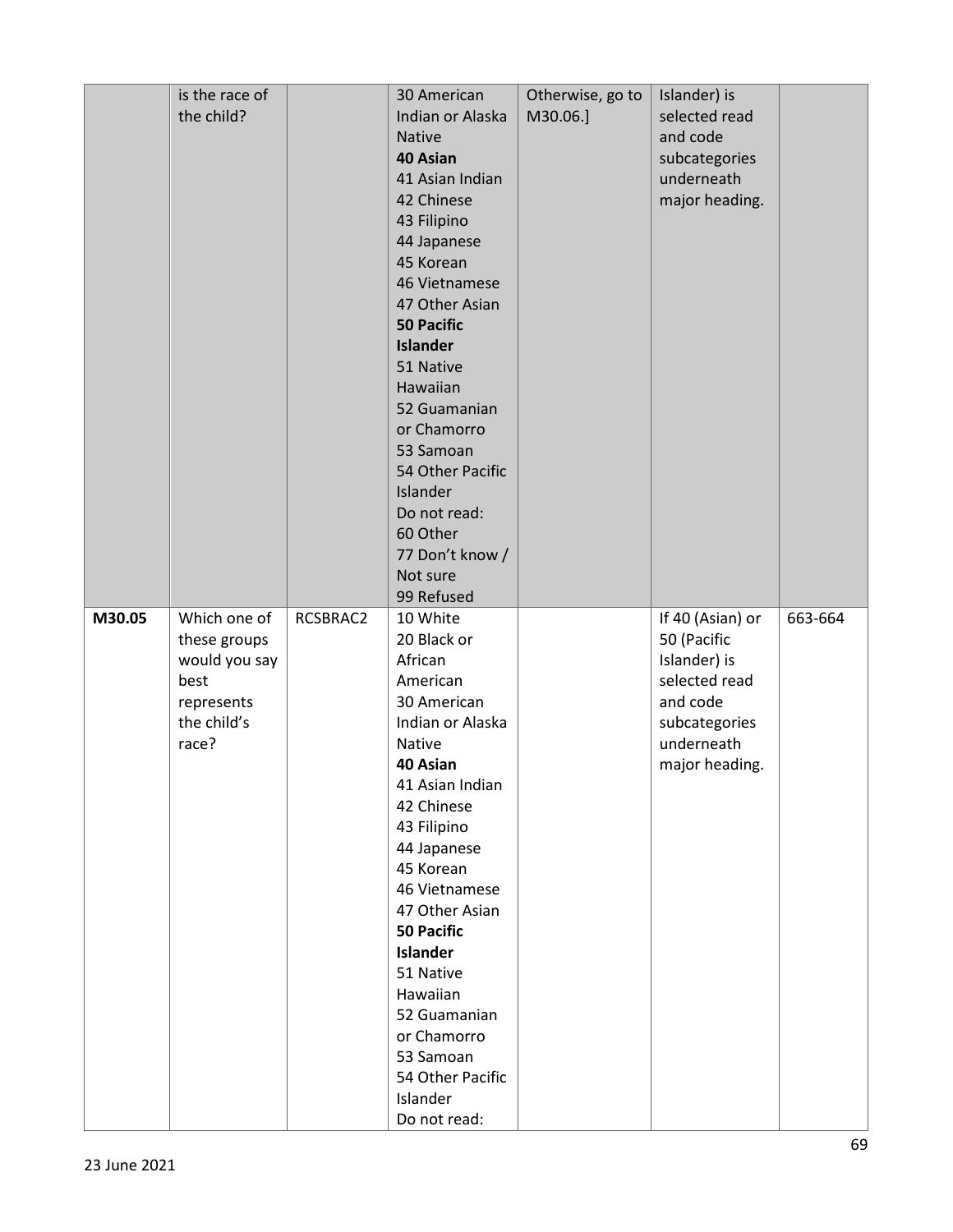|        |                                                      |          | 60 Other<br>88 No<br>additional<br>choices<br>77 Don't know<br>/ Not sure<br>99 Refused                                                                                                                                                                                                                                    |  |     |
|--------|------------------------------------------------------|----------|----------------------------------------------------------------------------------------------------------------------------------------------------------------------------------------------------------------------------------------------------------------------------------------------------------------------------|--|-----|
| M30.06 | How are you<br>related to the<br>child? Are you<br>a | RCSRLTN2 | Please read:<br>1 Parent<br>(include<br>biologic, step,<br>or adoptive<br>parent)<br>2 Grandparent<br>3 Foster parent<br>or guardian<br>4 Sibling<br>(include<br>biologic, step,<br>and adoptive<br>sibling)<br>5 Other relative<br>6 Not related in<br>any way<br>Do not read:<br>7 Don't know /<br>Not sure<br>9 Refused |  | 665 |

### Module 31: Childhood Asthma Prevalence

| <b>Question</b><br><b>Number</b> | <b>Question text</b>                                                                        | Variable<br>names | <b>Responses</b><br>(DO NOT<br><b>READ UNLESS</b><br><b>OTHERWISE</b><br><b>NOTED)</b> | SKIP INFO/ CATI Interviewer<br><b>Note</b>                                                                              | Note (s) | Column(s) |
|----------------------------------|---------------------------------------------------------------------------------------------|-------------------|----------------------------------------------------------------------------------------|-------------------------------------------------------------------------------------------------------------------------|----------|-----------|
| M31.01                           | The next two<br>questions are<br>about the Xth<br>child.<br>Has a doctor,<br>nurse or other | CASTHDX2          | 1 Yes                                                                                  | If response to<br>$C08.15 = 88$<br>(None) or 99<br>(Refused), go to<br>next module.<br>Fill in correct<br>[Xth] number. |          | 666       |
|                                  | health<br>professional<br>EVER said that                                                    |                   | $2$ No<br>7 Don't know/<br>not sure<br>9 Refused                                       | Go to next<br>module                                                                                                    |          |           |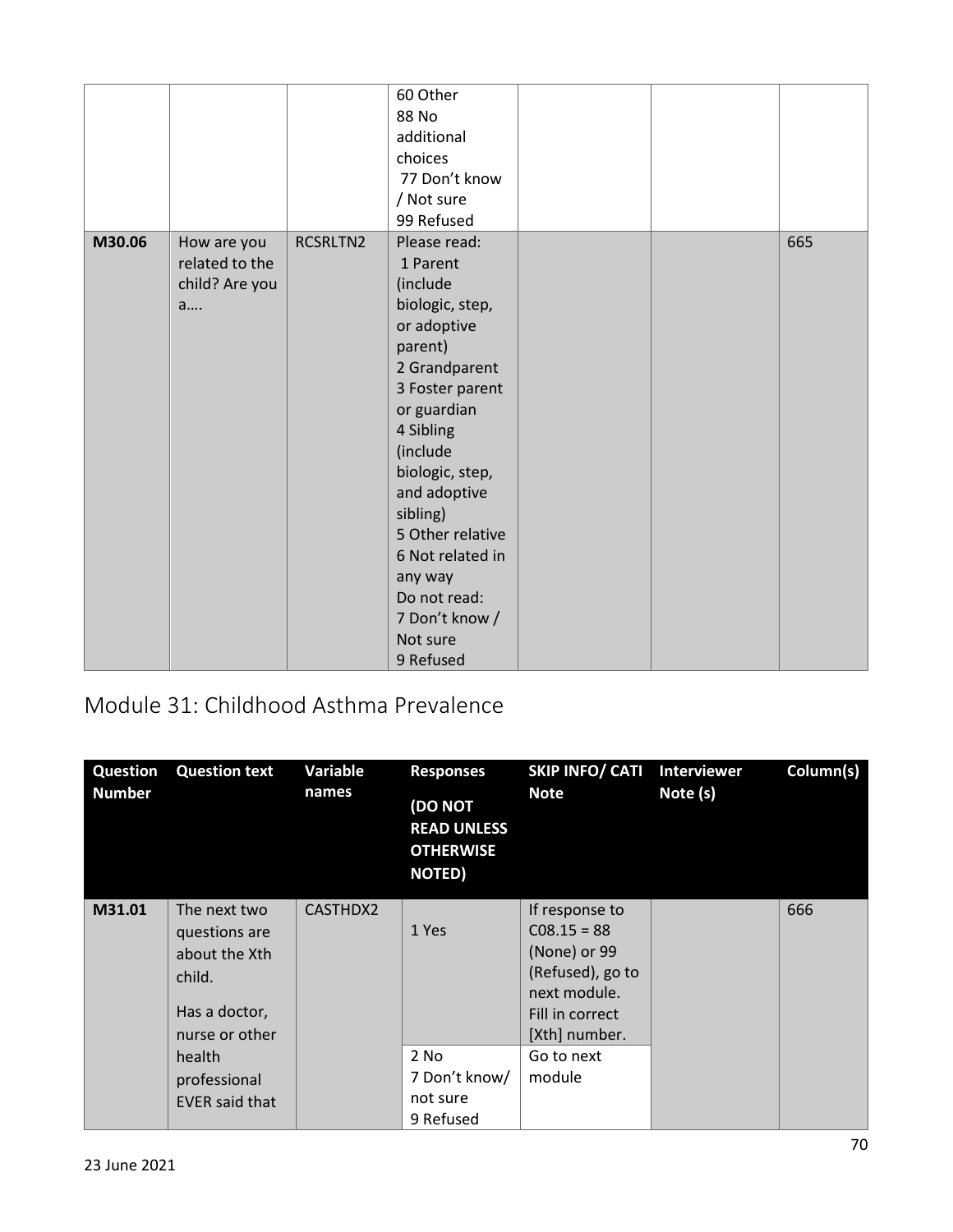|        | the child has<br>asthma?                |                      |                                                           |  |     |
|--------|-----------------------------------------|----------------------|-----------------------------------------------------------|--|-----|
| M31.02 | Does the child<br>still have<br>asthma? | CASTHNO <sub>2</sub> | 1 Yes<br>$2$ No<br>7 Don't know/<br>not sure<br>9 Refused |  | 667 |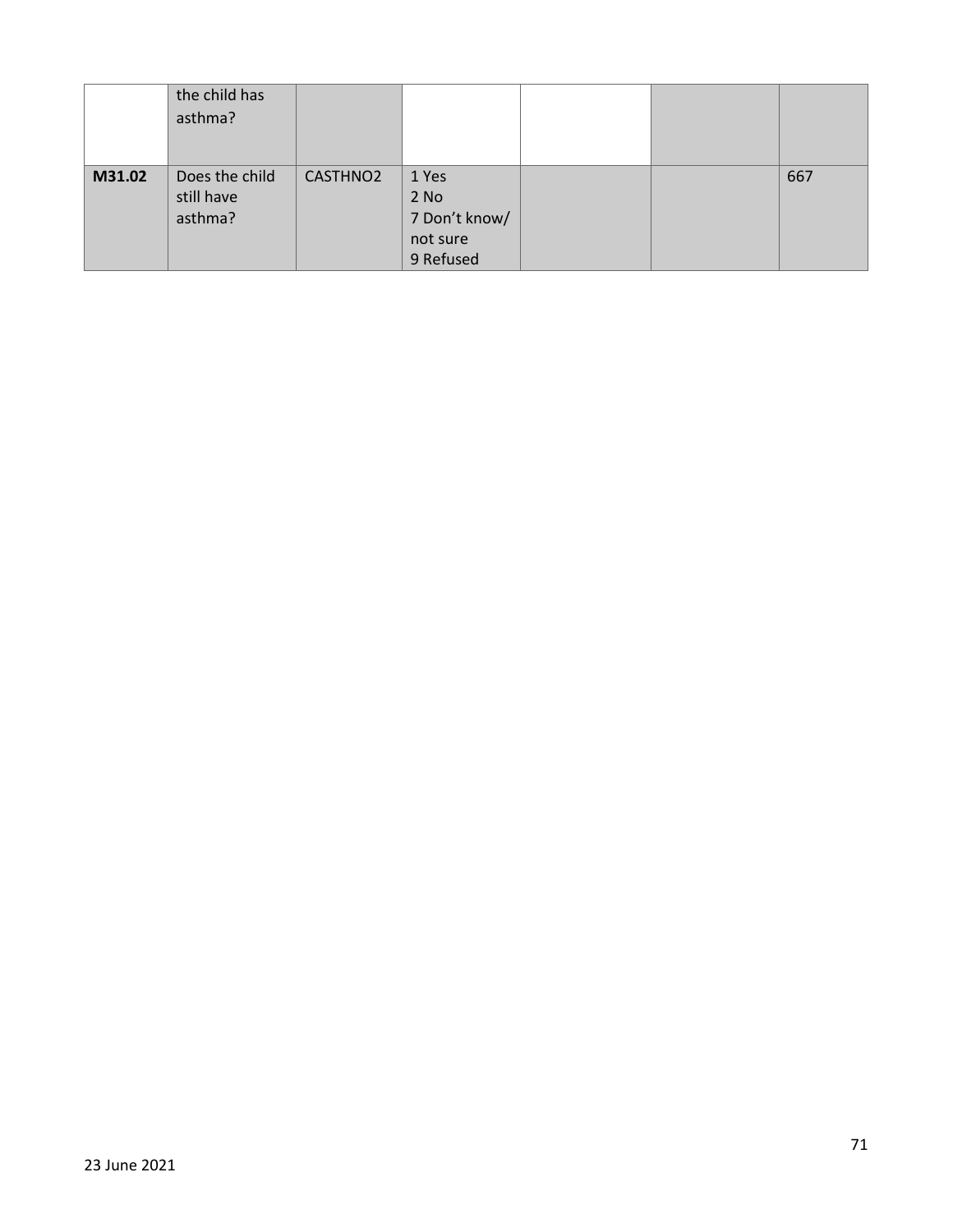### State Added Questions

Traumatic Brain Injury Prevention (among adults with children) (Injury Prevention Program)

| Question      | <b>Question text</b>                                                                                                          | <b>Variable Names</b> | <b>Responses</b>                                                             | <b>SKIP INFO/</b>                                                                                                                                                                                                                                                                                                                                                                                                                                                | <b>Interviewer</b> | Column(s) |
|---------------|-------------------------------------------------------------------------------------------------------------------------------|-----------------------|------------------------------------------------------------------------------|------------------------------------------------------------------------------------------------------------------------------------------------------------------------------------------------------------------------------------------------------------------------------------------------------------------------------------------------------------------------------------------------------------------------------------------------------------------|--------------------|-----------|
| <b>Number</b> |                                                                                                                               |                       | (DO NOT<br><b>READ</b><br><b>UNLESS</b><br><b>OTHERWISE</b><br><b>NOTED)</b> | <b>CATI Note</b>                                                                                                                                                                                                                                                                                                                                                                                                                                                 | Note (s)           |           |
| <b>Text</b>   | The next three<br>questions are about<br>the Xth child and<br>ask about middle or<br>high school sports-<br>related injuries. |                       |                                                                              | If C08.15,<br><b>CHILDREN is</b><br>88 or 99 (no<br>children<br>under age<br>18 in the<br>household,<br>or Refused),<br>go to next<br>section<br>"Health<br>Care<br>Access"<br><b>NOTE TO</b><br><b>PORTIA:</b><br>Fill in<br>correct<br>[X <sub>th</sub> ]<br>number<br>child.<br>If C08.15,<br>CHILDREN =<br>1, question<br>text should<br>read:<br>"The next<br>three<br>questions<br>are about<br>your child<br>and ask<br>about<br>middle or<br>high school |                    |           |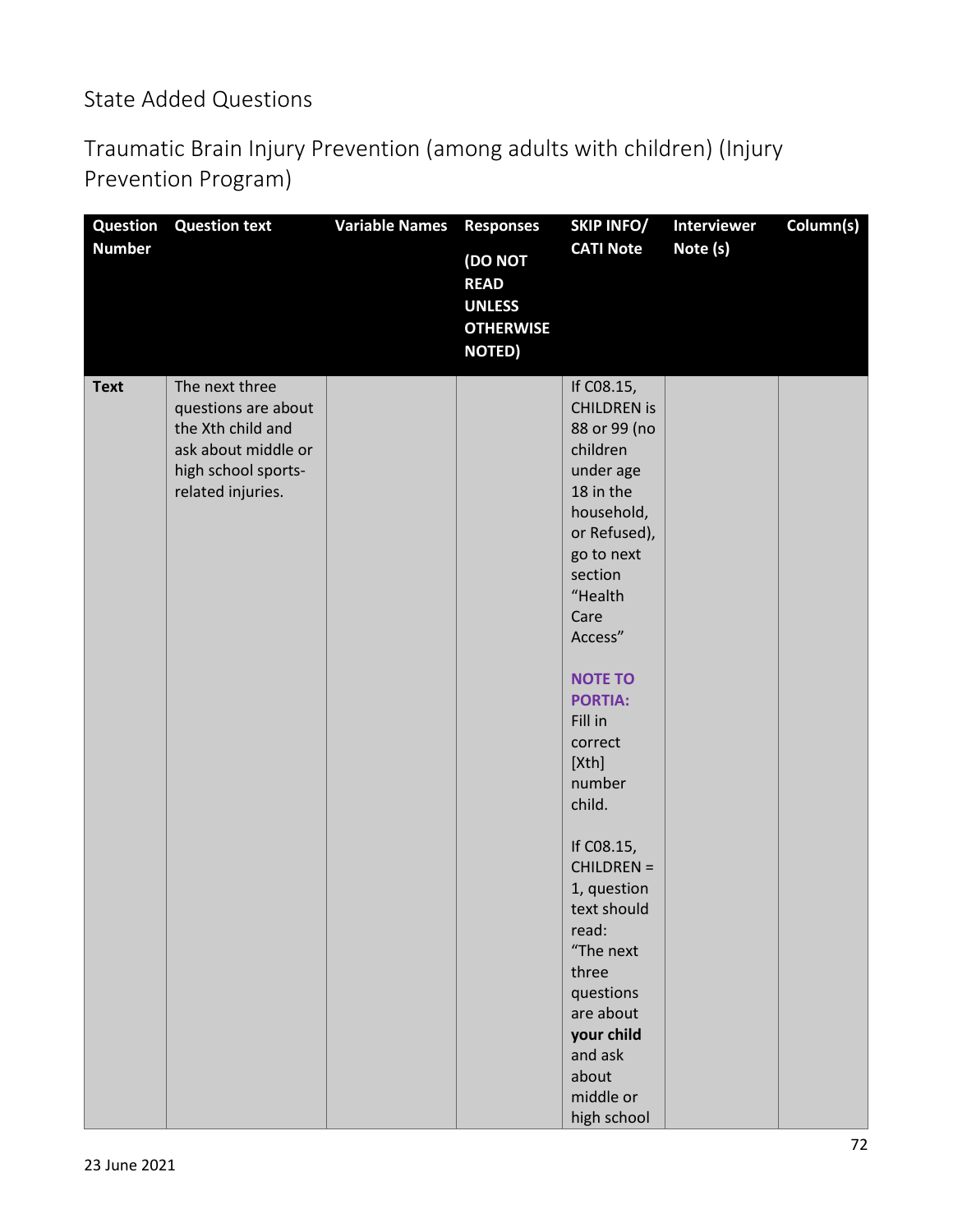|        |                                                                                                                                                                                                                                                                                                                                                                                          |            |                                                | sports-<br>related<br>injuries."                                                                                                                                                                                                                                                                                                                               |                                                                                        |     |
|--------|------------------------------------------------------------------------------------------------------------------------------------------------------------------------------------------------------------------------------------------------------------------------------------------------------------------------------------------------------------------------------------------|------------|------------------------------------------------|----------------------------------------------------------------------------------------------------------------------------------------------------------------------------------------------------------------------------------------------------------------------------------------------------------------------------------------------------------------|----------------------------------------------------------------------------------------|-----|
| S02.01 | Has your Xth child<br>ever received an<br>injury or blow to the<br>head that resulted<br>in symptoms of a<br>concussion as a<br>result of playing<br>middle or high<br>school-organized<br>sports either in<br>competition or<br>during practice?<br>Symptoms can<br>include: memory<br>loss, confusion, loss<br>of<br>consciousness/being<br>knocked out, blurry<br>vision, and nausea. | CNCSSNCHLD | 1 Yes<br>2 No<br>7 Don't<br>Know / Not<br>Sure | If C08.15,<br>CHILDREN $\geq$<br>1 (children<br>under age<br>18 in<br>household),<br>continue.<br>If C08.15,<br>$CHILDREN =$<br>1, question<br>text should<br>read:<br>"Has your<br>child ever<br>received an<br>injury"<br><b>NOTE TO</b><br><b>PORTIA:</b><br>If response<br>is 1,<br>continue<br>Skip to<br>SO2.03,<br>CNCSSNED<br>if response<br>is 2 or 7 | <b>INTERVIEWER</b><br>NOTE: Please<br>read<br>response<br>options 1, 2,<br>$3$ and $4$ | 904 |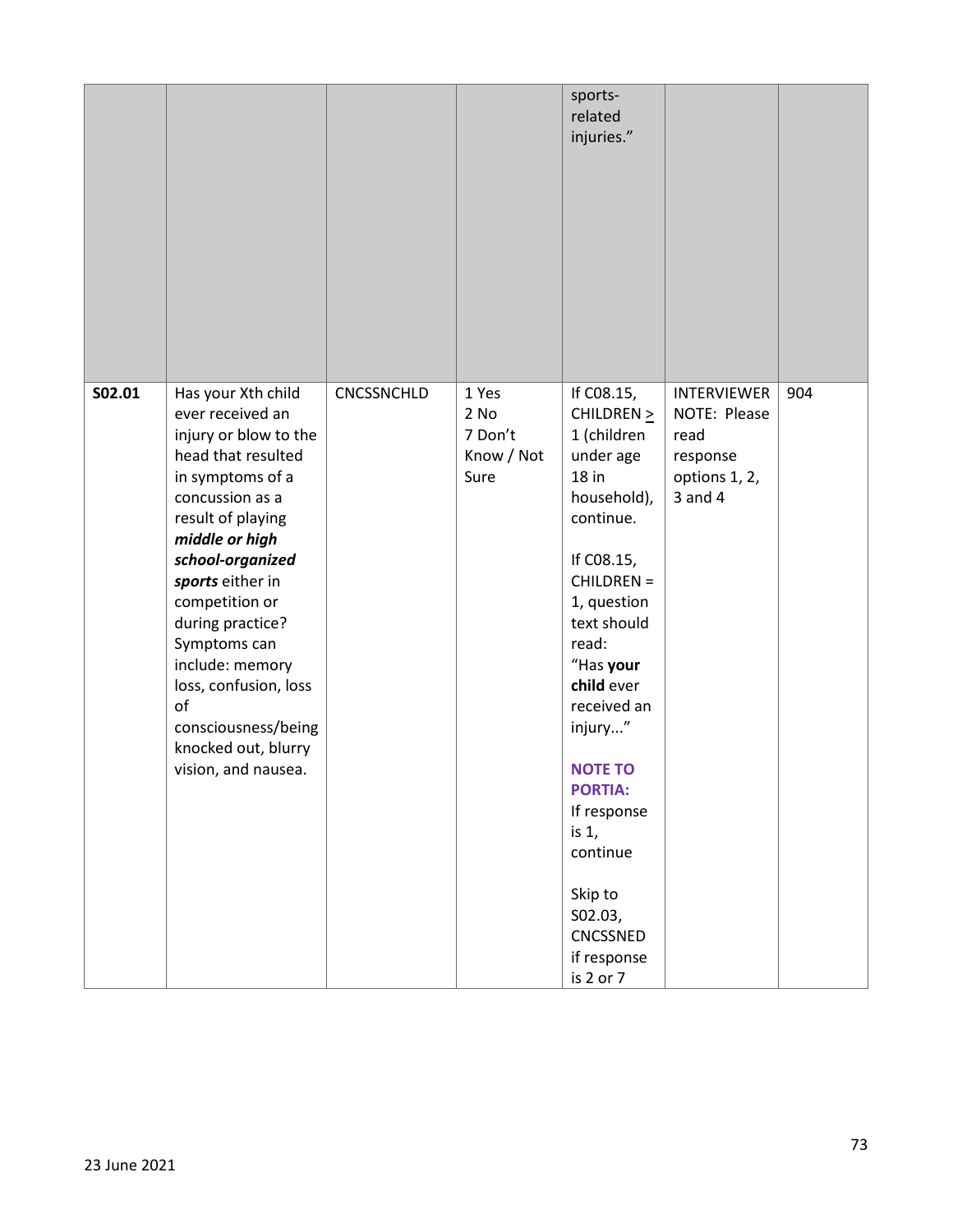|        |                                                                                                                                                                                                    |              | 3 No, my<br>child does<br>not<br>participate<br>in middle or<br>high school<br>organized<br>sports<br>4 No, my<br>child is not<br>in middle or<br>high school                                                                                                                                                                                                                                                                                                                                         | <b>NOTE TO</b><br><b>PORTIA:</b><br>Skip to next<br>section<br>"Health<br>Care<br>Access" if<br>response is<br>3, 4, or 9                      |                                       |         |
|--------|----------------------------------------------------------------------------------------------------------------------------------------------------------------------------------------------------|--------------|-------------------------------------------------------------------------------------------------------------------------------------------------------------------------------------------------------------------------------------------------------------------------------------------------------------------------------------------------------------------------------------------------------------------------------------------------------------------------------------------------------|------------------------------------------------------------------------------------------------------------------------------------------------|---------------------------------------|---------|
| S02.02 | When your Xth child<br>had those<br>concussion<br>symptoms while<br>participating in<br>school-organized<br>sport activities,<br>which of the<br>following<br>happened? (Select<br>all that apply) | CNCSSNCHLDFU | 9 Refused<br>Please read:<br>01 The head<br>injury was<br>not<br>reported,<br>and the<br>child<br>continued to<br>play<br>02 Reported<br>the injury to<br>a coach<br>03 Reported<br>the injury to<br>an athletic<br>trainer<br>04 Child<br>seen by a<br>doctor<br>05 Child<br>received<br>cognitive<br>testing<br>06 Child<br>followed a<br>structured<br>progression<br>of activities<br>and<br>treatment<br>for return to<br>sports<br>Do not read:<br>77 Don't<br>know / Not<br>Sure<br>99 Refused | <b>NOTE TO</b><br><b>PORTIA:</b><br>Do not<br>allow<br>response 01<br>to be<br>chosen if<br>any<br>responses<br>from 02-06<br>are<br>selected. | Allow/record<br>multiple<br>responses | 905-916 |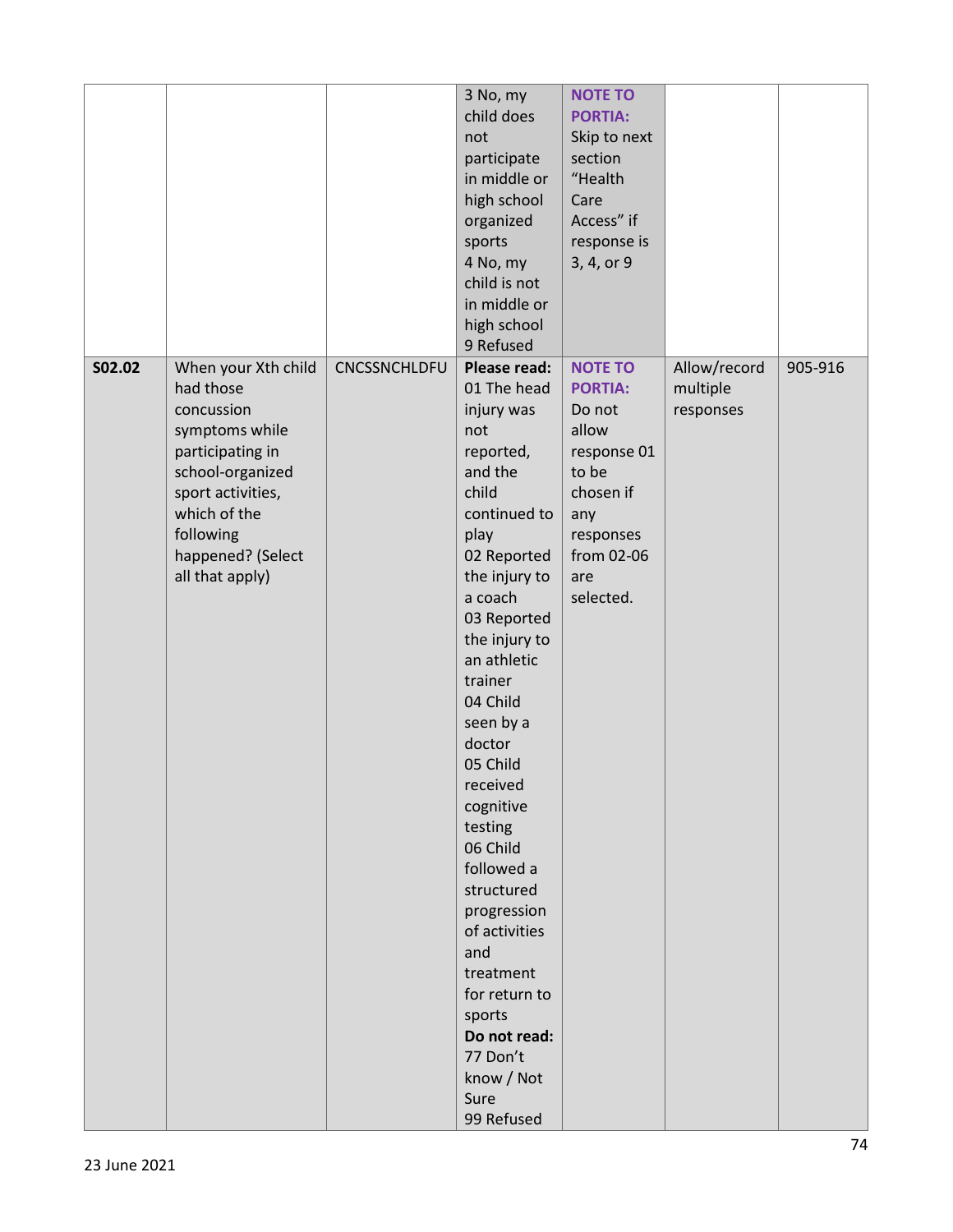| S02.03 | Who in your family   | CNCSSNED | Please read: | <b>NOTE TO</b> | Allow/record | 917-922 |
|--------|----------------------|----------|--------------|----------------|--------------|---------|
|        | receives concussion  |          | 1 No one in  | <b>PORTIA:</b> | multiple     |         |
|        | education provided   |          | the family   | Do not         | responses    |         |
|        | by child X's school? |          | received     | allow          |              |         |
|        | (Select all that     |          | education    | response 1     |              |         |
|        | apply)               |          | 2 Child X    | to be          |              |         |
|        |                      |          | 3 Student    | chosen if      |              |         |
|        |                      |          | sibling of   | any            |              |         |
|        |                      |          | Child X      | responses      |              |         |
|        |                      |          | 4 Self       | from $2-6$     |              |         |
|        |                      |          | 5 Other      | are            |              |         |
|        |                      |          | parent /     | selected.      |              |         |
|        |                      |          | Guardian     |                |              |         |
|        |                      |          | 6 Other      |                |              |         |
|        |                      |          | person       |                |              |         |
|        |                      |          | Do not read: |                |              |         |
|        |                      |          | 7 Don't      |                |              |         |
|        |                      |          | know / Not   |                |              |         |
|        |                      |          | sure         |                |              |         |
|        |                      |          | 9 Refused    |                |              |         |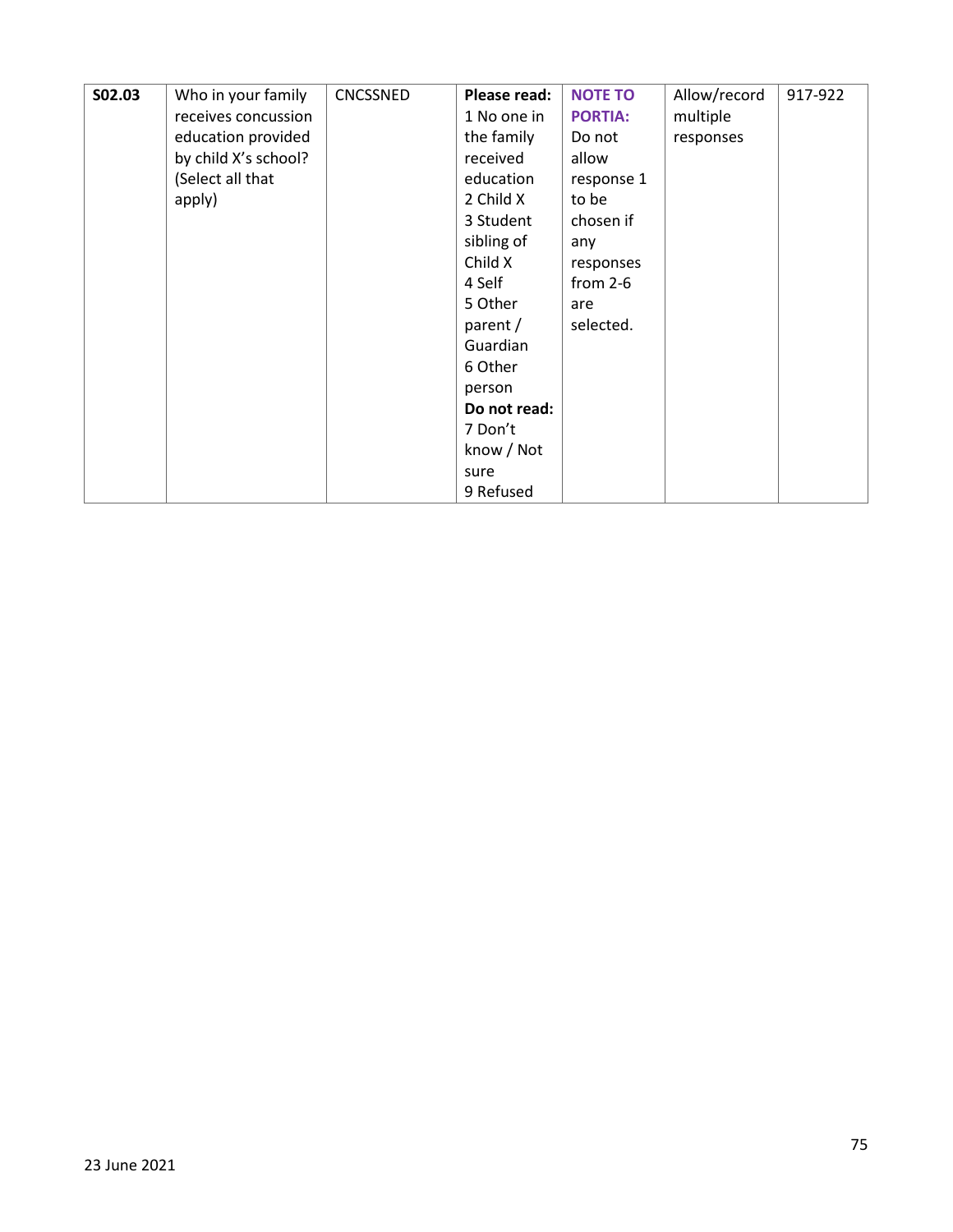## Health Care Access

| <b>Question</b> | <b>Question text</b>                                                                          | Variable     | <b>Responses</b>                                                                                                                                                                             | <b>SKIP INFO/</b>                                                                    | <b>Interviewer Note</b>                                                                                                                                                                                                                                                                                                                                                                                                                    | Column(s) |
|-----------------|-----------------------------------------------------------------------------------------------|--------------|----------------------------------------------------------------------------------------------------------------------------------------------------------------------------------------------|--------------------------------------------------------------------------------------|--------------------------------------------------------------------------------------------------------------------------------------------------------------------------------------------------------------------------------------------------------------------------------------------------------------------------------------------------------------------------------------------------------------------------------------------|-----------|
| <b>Number</b>   |                                                                                               | <b>Names</b> | <b>(DO NOT READ</b><br><b>UNLESS</b><br><b>OTHERWISE</b><br><b>NOTED)</b>                                                                                                                    | <b>CATI Note</b>                                                                     | (s)                                                                                                                                                                                                                                                                                                                                                                                                                                        |           |
| <b>Text</b>     | We would like to<br>ask you a few<br>questions about<br>your health<br>insurance.             |              |                                                                                                                                                                                              |                                                                                      |                                                                                                                                                                                                                                                                                                                                                                                                                                            |           |
| S03.01          | What is the<br>primary source<br>of your health<br>care coverage?<br>Is it?                   | <b>HCSRC</b> | Please read:<br>01 Through<br>current or former<br>employer<br>02 By purchasing it<br>on your own<br>03 Medicare<br>04 Medicaid<br>Do not read:<br>77 Don't know /<br>Not sure<br>99 Refused | <b>NOTE TO</b><br><b>PORTIA:</b><br>Ask if<br>C03.01,<br>HLTHPLN1<br>is <sub>1</sub> | If the respondent<br>indicates that they<br>purchased health<br>insurance through<br>the Health<br>Insurance<br>Marketplace (name<br>of state<br>Marketplace), ask if<br>it was a private<br>health insurance<br>plan purchased on<br>their own or by a<br>family member<br>(private) or if they<br>received Medicaid<br>(state plan)? If<br>purchased on their<br>own (or by a family<br>member), select<br>02, if Medicaid<br>select 04. | 923-924   |
| S03.02          | Which health<br>plan provides<br>your primary<br>source of health<br>care coverage?<br>Is it? | <b>HCPLN</b> | Please read:<br>01 HMSA<br>02 Kaiser<br>03 University<br><b>Health Alliance</b><br>(UHA)<br>04 HMAA<br>05 Aloha Care<br>06 Ohana Health<br>Plan<br>07 United Health<br>Care<br>08 Aetna      | <b>NOTE TO</b><br><b>PORTIA:</b><br>Ask if<br>C03.01,<br>HLTHPLN1<br>is <sub>1</sub> |                                                                                                                                                                                                                                                                                                                                                                                                                                            | 925-926   |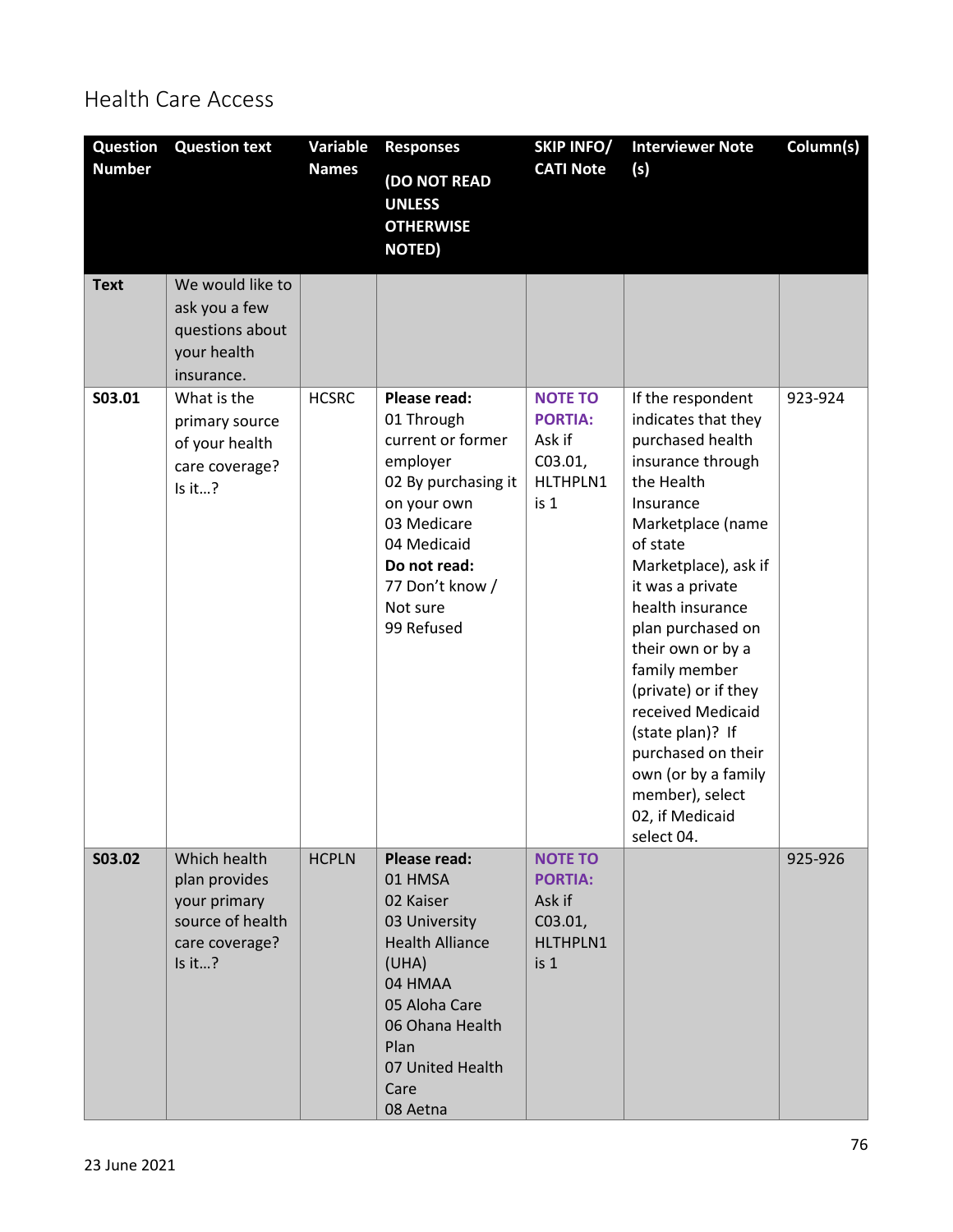|  | 09 TRICARE or    |  |  |
|--|------------------|--|--|
|  | <b>CHAMPVA</b>   |  |  |
|  | (Formerly called |  |  |
|  | CHAMPUS)         |  |  |
|  | 10 Other         |  |  |
|  | Do not read:     |  |  |
|  | 77 Don't know /  |  |  |
|  | Not sure         |  |  |
|  | 99 Refused       |  |  |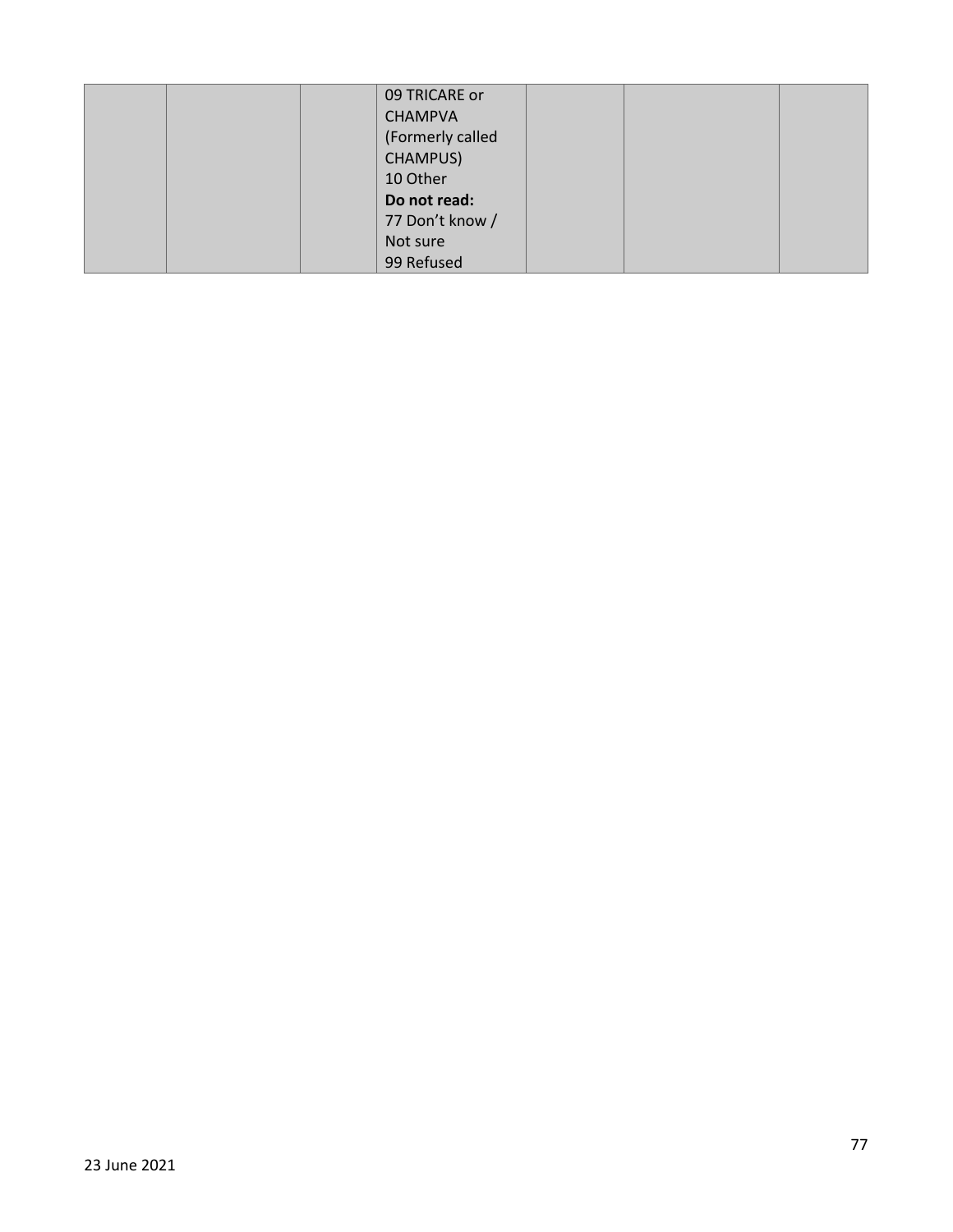| <b>Question</b> | <b>Question text</b>                                                                                                                                                                                                                                                                                                        | Variable         | <b>Responses</b>                                                                                                                                          | <b>SKIP INFO/</b> | <b>Interviewer</b> | Column(s) |
|-----------------|-----------------------------------------------------------------------------------------------------------------------------------------------------------------------------------------------------------------------------------------------------------------------------------------------------------------------------|------------------|-----------------------------------------------------------------------------------------------------------------------------------------------------------|-------------------|--------------------|-----------|
| <b>Number</b>   |                                                                                                                                                                                                                                                                                                                             | <b>Names</b>     | (DO NOT READ<br><b>UNLESS OTHERWISE</b><br><b>NOTED)</b>                                                                                                  | <b>CATI Note</b>  | Note (s)           |           |
| <b>Text</b>     | Now I will ask<br>about support<br>for health<br>services in your<br>community.                                                                                                                                                                                                                                             |                  |                                                                                                                                                           |                   |                    |           |
| S04.01          | Has a doctor,<br>nurse, or other<br>health<br>professional<br>ever given you<br>information<br>about available<br>community-<br>based services<br>to support your<br>health or basic<br>needs such as<br>support<br>groups, classes,<br>counselors,<br>community<br>recreation<br>programs or<br>faith-based<br>activities? | <b>CMMTYINFO</b> | 1 Yes<br>2 No<br>Do not read:<br>7 Don't know / Not<br>sure<br>9 Refused                                                                                  | Ask<br>everyone   |                    | 927       |
| S04.02          | Has a doctor,<br>nurse, or other<br>health<br>professional<br>ever arranged<br>services to help<br>manage your<br>health<br>condition AT<br>HOME or to<br>help you with<br>basic needs like<br>housing, health<br>insurance,                                                                                                | <b>HMESVCS</b>   | 1 Yes<br>$2$ No<br>3 I have never needed<br>help to manage my<br>health or with basic<br>needs<br>Do not read:<br>7 Don't know / Not<br>sure<br>9 Refused | Ask<br>everyone   |                    | 928       |

# Community Health Workers (Heart Disease & Stroke Program)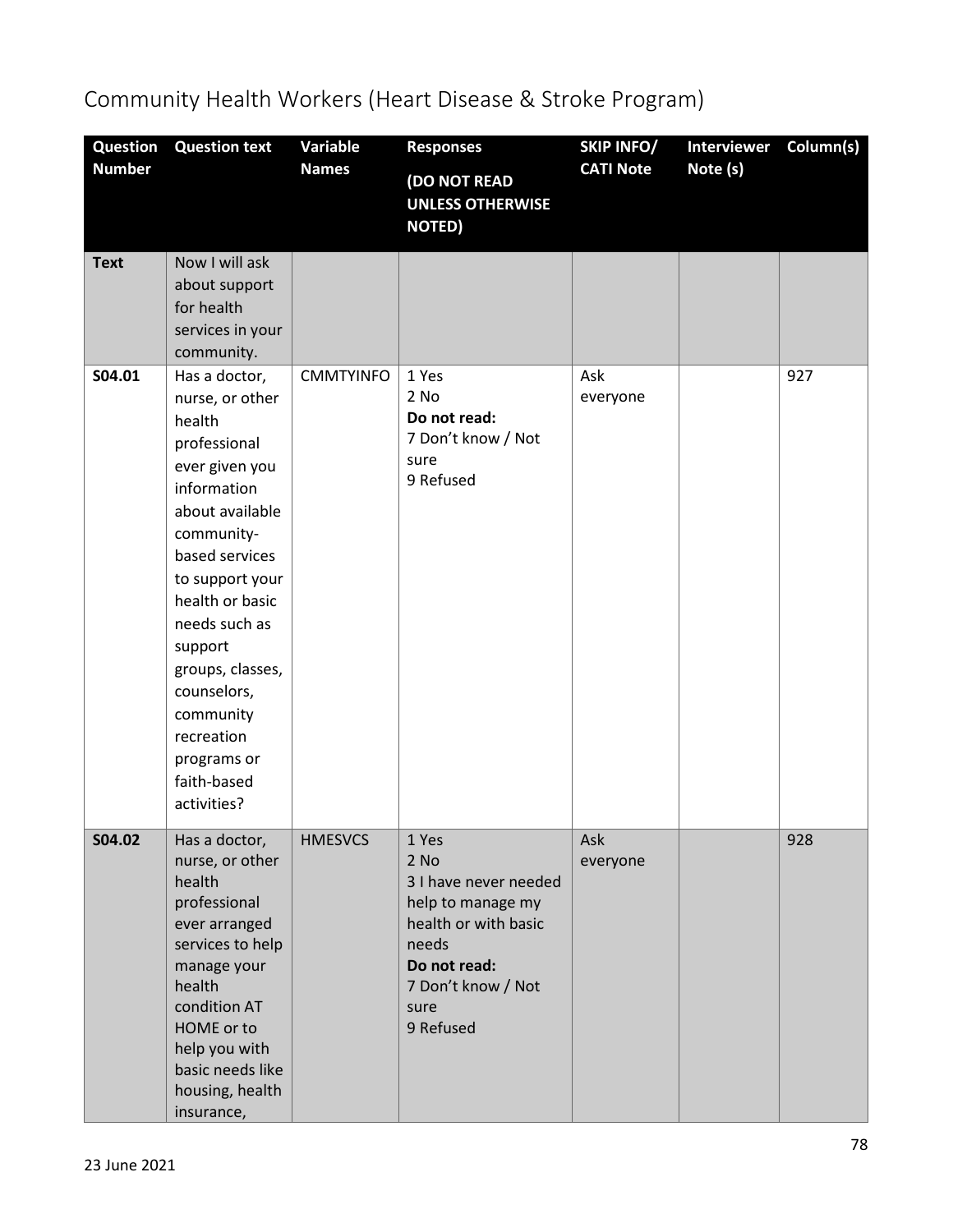| food, or        |  |  |  |
|-----------------|--|--|--|
| transportation? |  |  |  |
|                 |  |  |  |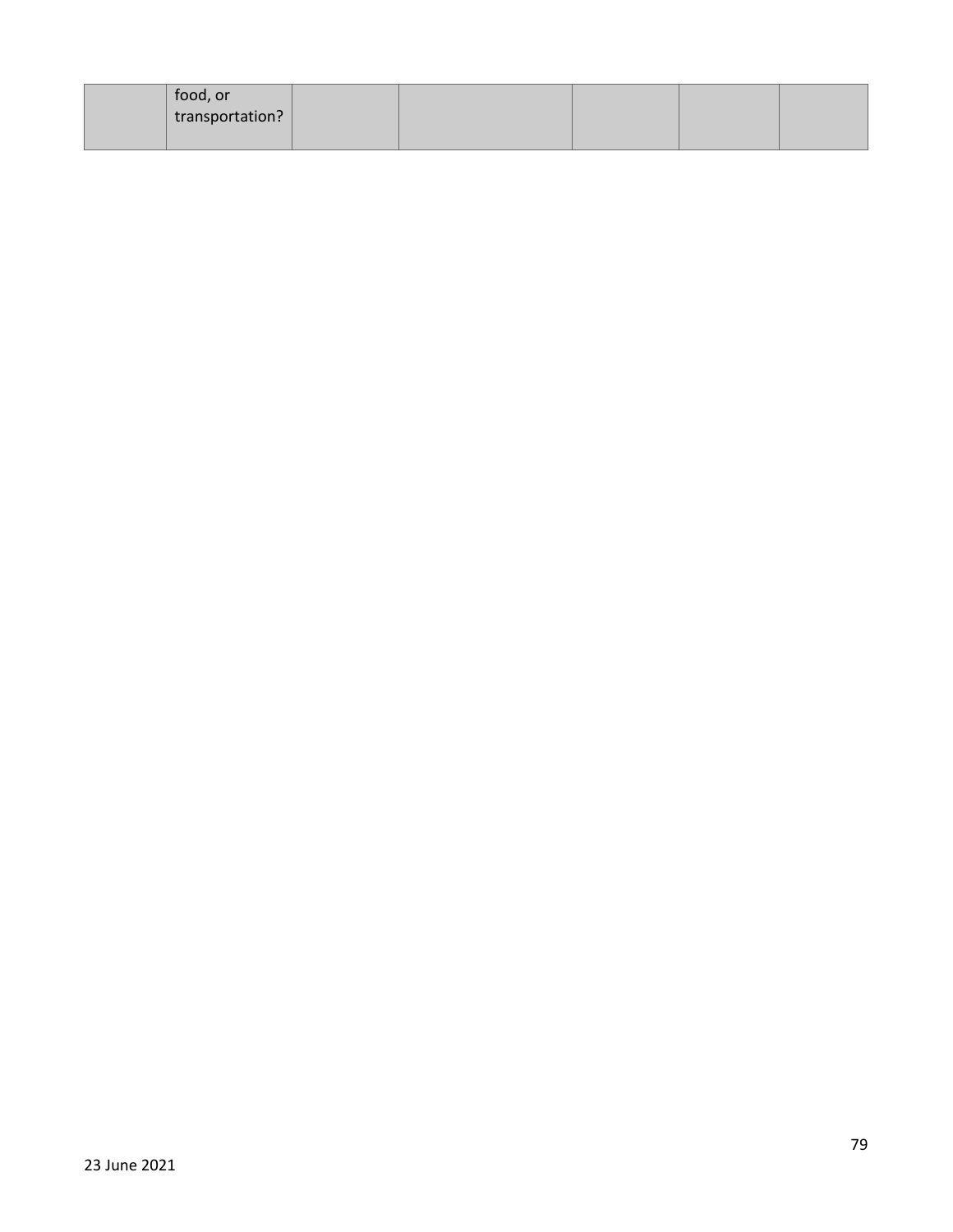| <b>Question</b> | <b>Question text</b>                                                                                                             | Variable          | <b>Responses</b>                                                                                                                                                                                                                                                                                                                                                               | <b>SKIP</b>                         | <b>Interviewer</b> | Column(s) |
|-----------------|----------------------------------------------------------------------------------------------------------------------------------|-------------------|--------------------------------------------------------------------------------------------------------------------------------------------------------------------------------------------------------------------------------------------------------------------------------------------------------------------------------------------------------------------------------|-------------------------------------|--------------------|-----------|
| <b>Number</b>   |                                                                                                                                  | <b>Names</b>      | (DO NOT READ<br><b>UNLESS OTHERWISE</b><br><b>NOTED)</b>                                                                                                                                                                                                                                                                                                                       | INFO/<br><b>CATI</b><br><b>Note</b> | Note (s)           |           |
| <b>Text</b>     | Next, we would<br>like to ask you<br>some questions<br>about car safety.                                                         |                   |                                                                                                                                                                                                                                                                                                                                                                                |                                     |                    |           |
| S05.01          | How often do you<br>wear a seat belt<br>when riding in the<br>back seat of a car<br>driven by<br>someone else?                   | <b>IPSTBLT</b>    | Please read:<br>1 Always<br>2 Nearly always<br>3 Sometimes<br>4 Almost never<br>5 Never<br>Do not read:<br>7 Don't know / Not<br>Sure<br>9 Refused                                                                                                                                                                                                                             | Ask<br>everyone                     |                    | 929       |
| S05.02          | Which individuals<br>are required<br>under Hawaii's law<br>to wear a seat belt<br>when riding a car?                             | <b>IPSTBLTLW</b>  | Please read:<br>1 Driver only<br>2 Driver and front seat<br>passenger<br>3 Driver, front seat<br>passenger, passengers<br>in the back seat under<br>the age of 18<br>4 Driver, and all<br>passengers regardless<br>of age or where they<br>are seated<br>5 None, no occupants<br>are required to wear<br>seat belts<br>Do not read:<br>7 Don't know / Not<br>sure<br>9 Refused | Ask<br>everyone                     |                    | 930       |
| S05.03          | Have you seen,<br>heard or read any<br>messages about<br>wearing a seat<br>belt when riding in<br>the back seat of a<br>vehicle? | <b>IPSTBLTMSG</b> | Please read:<br>1 Yes<br>2 No<br>3 Unsure (I am not<br>sure if I have seen any<br>messages about using<br>a seat belt in the back<br>seat of a vehicle).                                                                                                                                                                                                                       | Ask<br>everyone                     |                    | 931       |

# Riding Safety in a Car (Injury Prevention Program)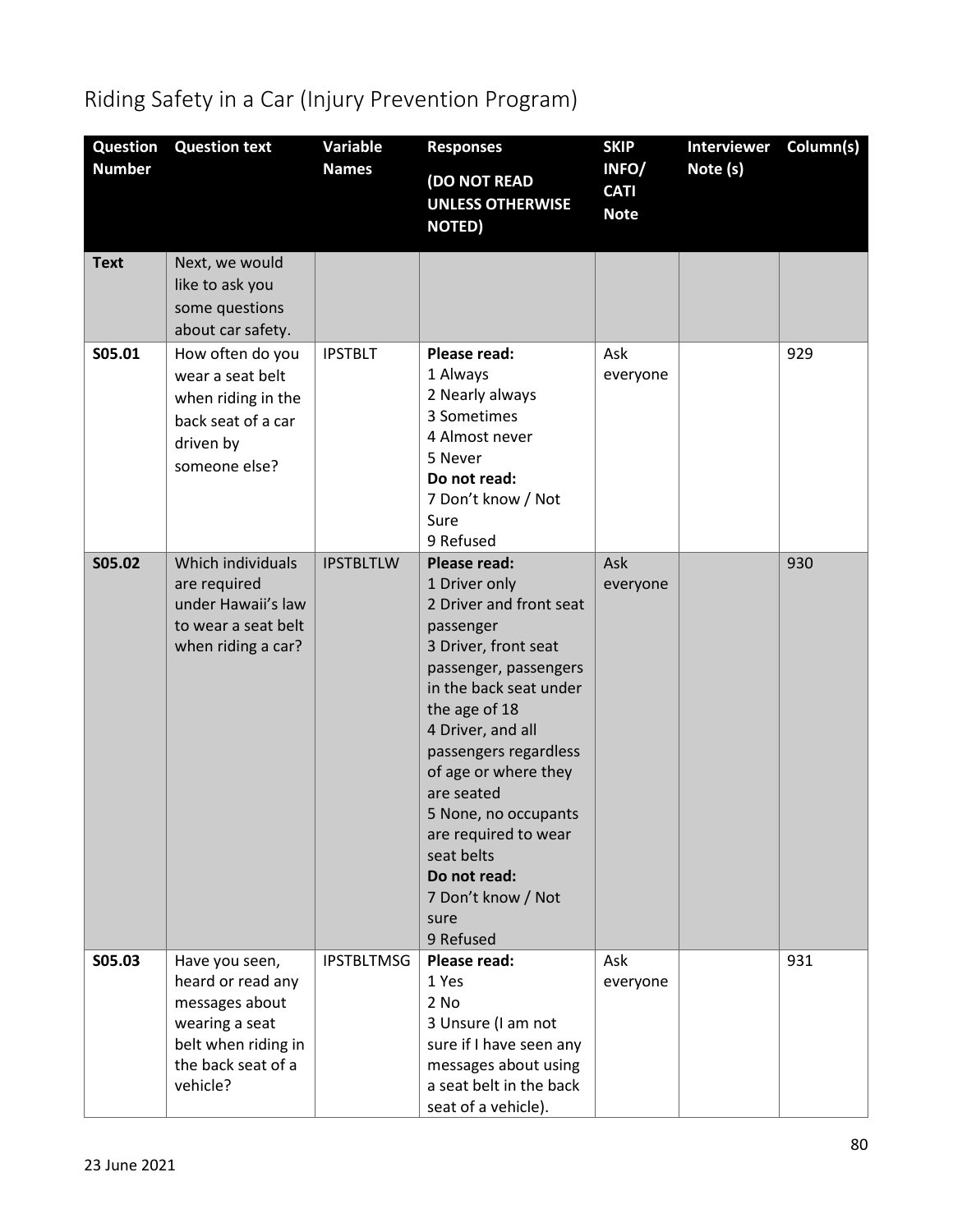|  | Do not read:<br>9 Refused |  |  |
|--|---------------------------|--|--|
|  |                           |  |  |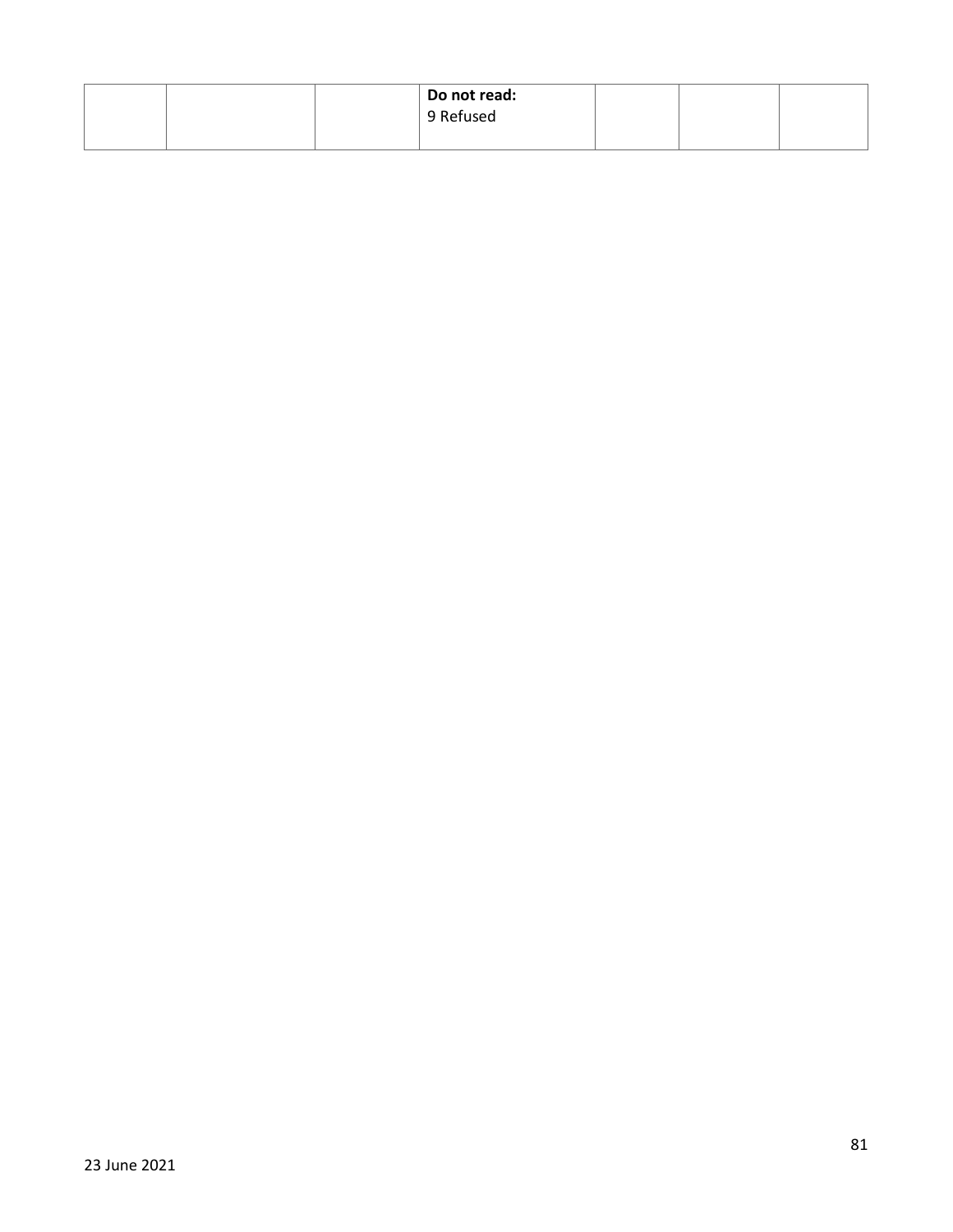| <b>Question</b> | <b>Question text</b>                                                                                                                                                                                                                  | <b>Variable</b>    | <b>Responses</b>                                                                                                                                                                                            | <b>SKIP</b>                                                                                                                                                                                                                     | <b>Interviewer</b>                    | Column(s) |
|-----------------|---------------------------------------------------------------------------------------------------------------------------------------------------------------------------------------------------------------------------------------|--------------------|-------------------------------------------------------------------------------------------------------------------------------------------------------------------------------------------------------------|---------------------------------------------------------------------------------------------------------------------------------------------------------------------------------------------------------------------------------|---------------------------------------|-----------|
| <b>Number</b>   |                                                                                                                                                                                                                                       | <b>Names</b>       | (DO NOT<br><b>READ UNLESS</b><br><b>OTHERWISE</b><br><b>NOTED)</b>                                                                                                                                          | INFO/<br><b>CATI Note</b>                                                                                                                                                                                                       | Note (s)                              |           |
| <b>Text</b>     | The following<br>questions are about<br>recreational water<br>use.                                                                                                                                                                    |                    |                                                                                                                                                                                                             |                                                                                                                                                                                                                                 |                                       |           |
| S06.01          | How many days did<br>you engage in<br>recreational<br>activities in the<br>ocean in Hawaii in<br>the past 30 days?                                                                                                                    | <b>IPOCNACTFRQ</b> | _ _ Number of<br>days<br>77 Don't<br>know / Not<br>Sure<br>99 Refused<br>88 None                                                                                                                            | Ask<br>everyone<br><b>NOTE TO</b><br><b>PORTIA:</b><br>If<br>response<br>is XX<br>Number of<br>days, 77<br>or 99,<br>continue<br><b>NOTE TO</b><br><b>PORTIA:</b><br>Skip to<br>S06.03,<br><b>IPSWM if</b><br>response<br>is 88 |                                       | 932-933   |
| S06.02          | We are going to<br>read a short list of<br>ocean activities.<br>Please tell us if you<br>engaged in any of<br>those activities<br>during the past 30<br>days. Did you go<br>in.<br>the ocean in Hawaii<br>during the past 30<br>days? | <b>IPOCNACTTYP</b> | Please read:<br>1 Snorkeling<br>2 Swimming<br>3 Surfing<br>4 Boogie<br>boarding or<br>body<br>boarding<br>5 Free diving<br>6 Standup<br>paddling<br>Do not read:<br>7 Don't know<br>/ Not sure<br>9 Refused |                                                                                                                                                                                                                                 | Allow/record<br>multiple<br>responses | 934-939   |

# Drowning Prevention (Injury Prevention Program)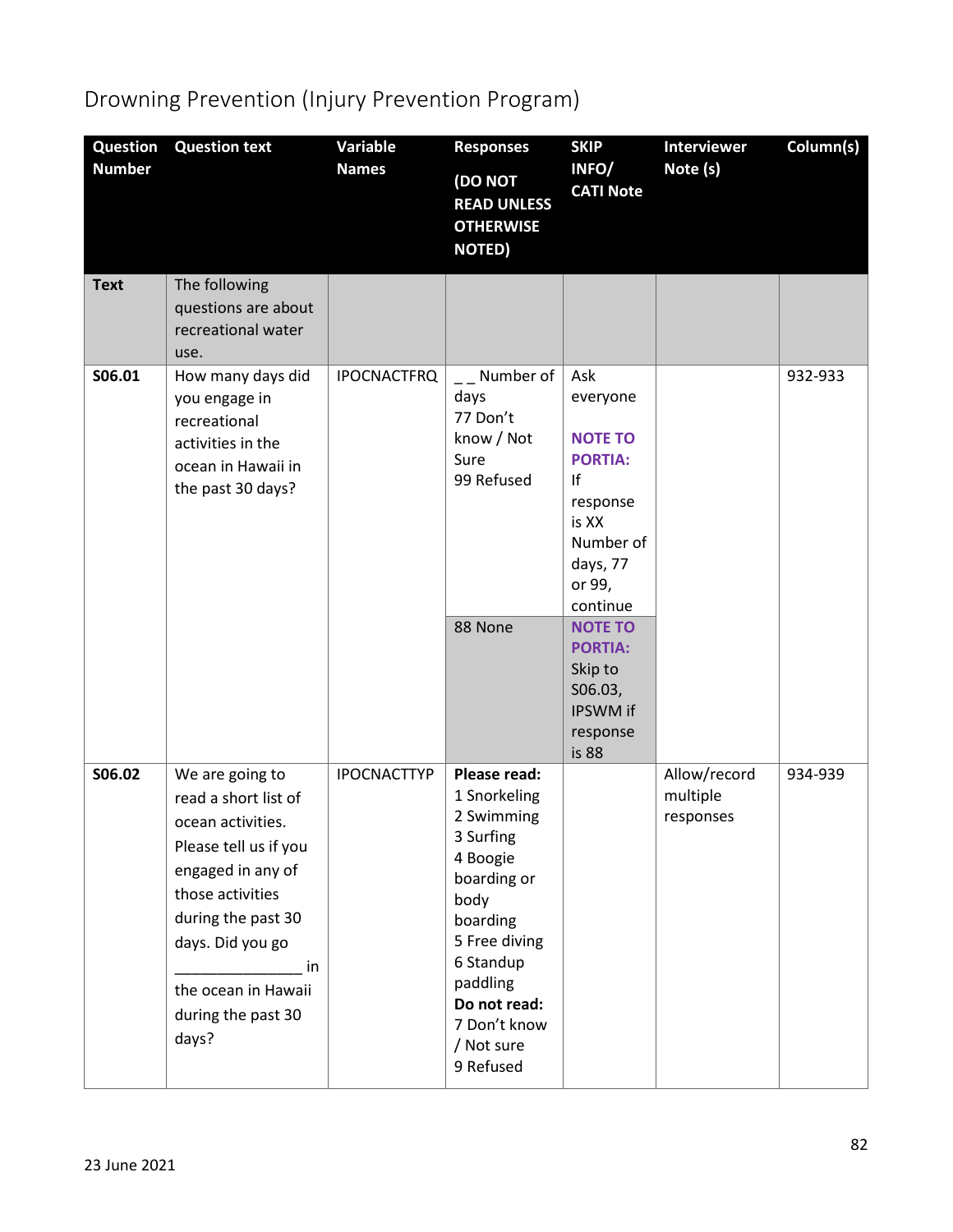| S06.03 | Can you swim at       | <b>IPSWM</b> | 1 Yes        | Ask      | This question  | 940 |
|--------|-----------------------|--------------|--------------|----------|----------------|-----|
|        | least 25 yards (or 75 |              | $2$ No       | everyone | applies to any |     |
|        | feet)? That is about  |              | Do not read: |          | swimming       |     |
|        | the usual length of a |              | 7 Don't know |          | style or       |     |
|        | public swimming       |              | / Not sure   |          | technique,     |     |
|        | pool.                 |              | 9 Refused    |          | including      |     |
|        |                       |              |              |          | doggy          |     |
|        |                       |              |              |          | paddling, that |     |
|        |                       |              |              |          | gets the       |     |
|        |                       |              |              |          | respondent     |     |
|        |                       |              |              |          | from one end   |     |
|        |                       |              |              |          | of the pool to |     |
|        |                       |              |              |          | the other end. |     |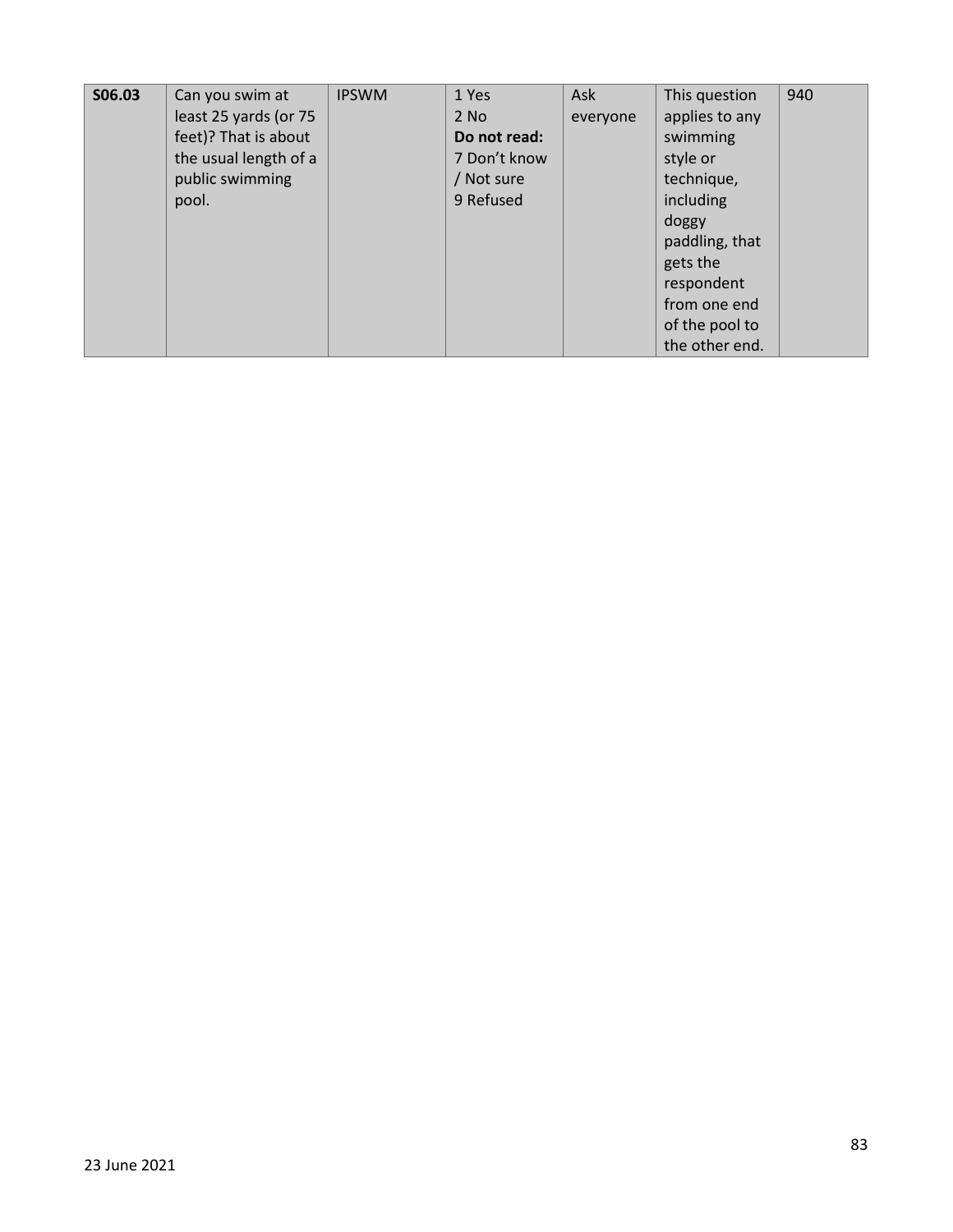| Physical Activity, Weight, and Food Security (UH OPHS, SNAP-ED Program) |  |  |  |
|-------------------------------------------------------------------------|--|--|--|
|-------------------------------------------------------------------------|--|--|--|

| <b>Question</b> | <b>Question text</b>                                                                                                                                                         | Variable           | <b>Responses</b>                                                                                                                                         | <b>SKIP</b>                         | <b>Interviewer</b> | Column(s) |
|-----------------|------------------------------------------------------------------------------------------------------------------------------------------------------------------------------|--------------------|----------------------------------------------------------------------------------------------------------------------------------------------------------|-------------------------------------|--------------------|-----------|
| <b>Number</b>   |                                                                                                                                                                              | <b>Names</b>       | <b>(DO NOT</b><br><b>READ</b><br><b>UNLESS</b><br><b>OTHERWISE</b><br><b>NOTED)</b>                                                                      | INFO/<br><b>CATI</b><br><b>Note</b> | Note (s)           |           |
| <b>Text</b>     | The next set of<br>questions ask about<br>your physical activity,<br>weight, and Nutrition<br>Assistance Programs.                                                           |                    |                                                                                                                                                          |                                     |                    |           |
| S07.01          | Over your lifetime, how<br>much have you<br>participated in hula,<br>including during school,<br>with friends and family,<br>or in a halau?                                  | PAEVRHULA          | Please read:<br>1 Never<br>2 Almost<br>never<br>3 Sometimes<br>4 Often<br>5 Very often<br>Do not read:<br>7 Don't know<br>/ Not Sure<br>9 Refused        | Ask<br>everyone                     |                    | 941       |
| S07.02          | Over your lifetime, how<br>much have you<br>participated in<br>outrigger canoe<br>paddling, including<br>during school, with<br>friends and family, or as<br>part of a club? | <b>PAOTRGGRFRQ</b> | <b>Please read:</b><br>1 Never<br>2 Almost<br>never<br>3 Sometimes<br>4 Often<br>5 Very often<br>Do not read:<br>7 Don't know<br>/ Not Sure<br>9 Refused | Ask<br>everyone                     |                    | 942       |
| S07.03          | Over your lifetime, how<br>much have you<br>engaged in<br>spearfishing?                                                                                                      | SPEARFISH          | Please read:<br>1 Never<br>2 Almost<br>never<br>3 Sometimes<br>4 Often<br>5 Very often<br>Do not read:<br>7 Don't know<br>/ Not Sure<br>9 Refused        | Ask<br>everyone                     |                    | 943       |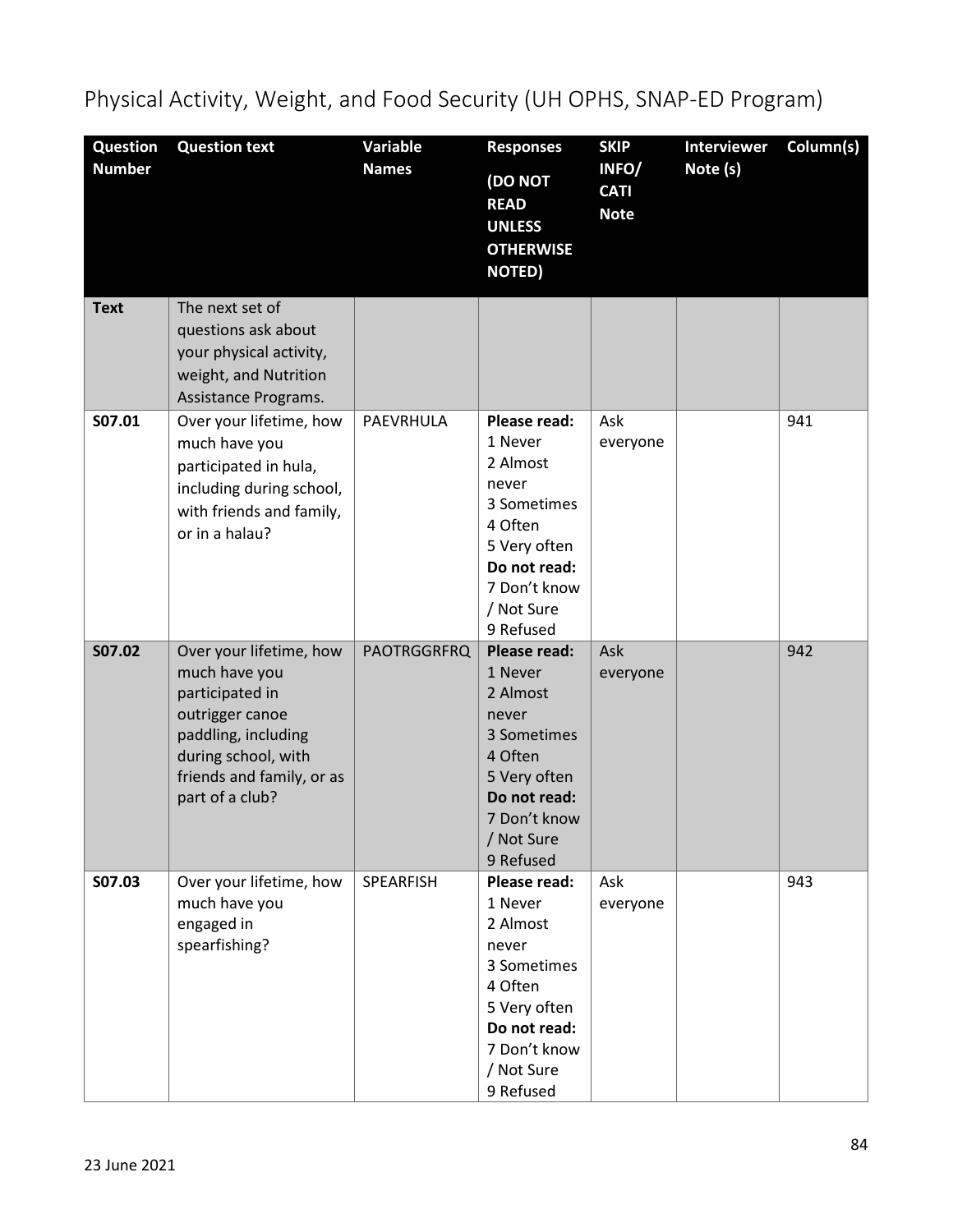| S07.04 | In the past 12 months,        | SNAP12MO   | 1 Yes        | Ask      | 944 |
|--------|-------------------------------|------------|--------------|----------|-----|
|        | did you or any member         |            | $2$ No       | everyone |     |
|        | of your household             |            | Do not read: |          |     |
|        | receive benefits from         |            | 7 Don't know |          |     |
|        | the Food Stamp                |            | / Not sure   |          |     |
|        | Program or SNAP (the          |            | 9 Refused    |          |     |
|        | <b>Supplemental Nutrition</b> |            |              |          |     |
|        | <b>Assistance Program)?</b>   |            |              |          |     |
|        | Do not include WIC, the       |            |              |          |     |
|        | School Lunch Program,         |            |              |          |     |
|        | or assistance from food       |            |              |          |     |
|        | banks.                        |            |              |          |     |
|        |                               |            |              |          |     |
| S07.05 | In the past 12 months,        | FREEFD12MO | 1 Yes        | Ask      | 945 |
|        | did you get free food         |            | 2 No         | everyone |     |
|        | from a food pantry,           |            | Do not read: |          |     |
|        | church, soup kitchen or       |            | 7 Don't know |          |     |
|        | shelter?                      |            | / Not sure   |          |     |
|        |                               |            | 9 Refused    |          |     |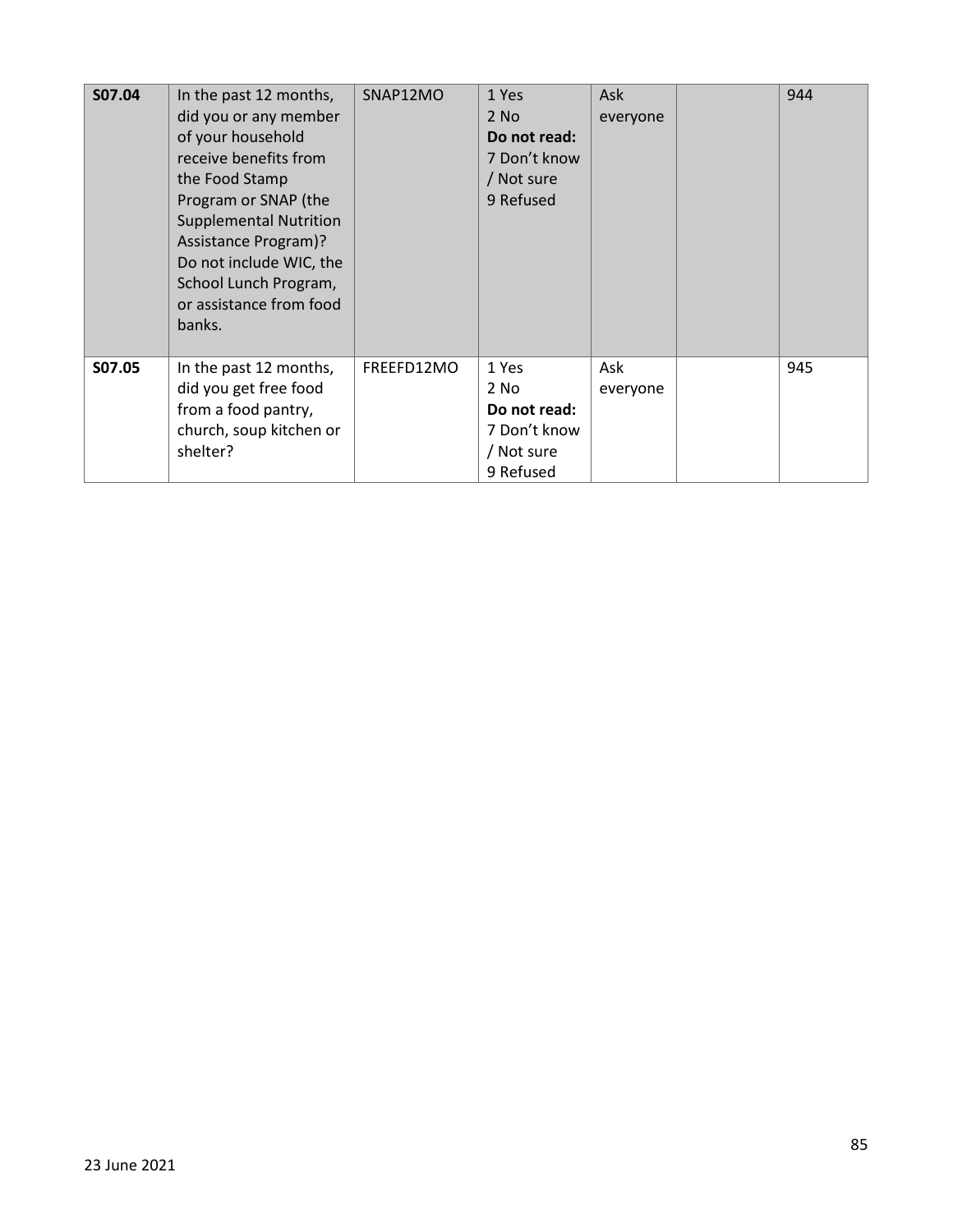# Sugar Sweetened Beverages

| Question      | <b>Question text</b>                                                                                                                                                                                                                                                                                                                                                | Variable     | <b>Responses</b>                                                                                                                                                                                                                                                                                                                                    | <b>SKIP</b>                         | <b>Interviewer</b> | Column(s) |
|---------------|---------------------------------------------------------------------------------------------------------------------------------------------------------------------------------------------------------------------------------------------------------------------------------------------------------------------------------------------------------------------|--------------|-----------------------------------------------------------------------------------------------------------------------------------------------------------------------------------------------------------------------------------------------------------------------------------------------------------------------------------------------------|-------------------------------------|--------------------|-----------|
| <b>Number</b> |                                                                                                                                                                                                                                                                                                                                                                     | <b>Names</b> | <b>(DO NOT READ</b><br><b>UNLESS</b><br><b>OTHERWISE</b><br><b>NOTED)</b>                                                                                                                                                                                                                                                                           | INFO/<br><b>CATI</b><br><b>Note</b> | Note (s)           |           |
| <b>Text</b>   | Now think about the<br>about the sugar<br>sweetened beverages<br>you drank.                                                                                                                                                                                                                                                                                         |              |                                                                                                                                                                                                                                                                                                                                                     |                                     |                    |           |
| S08.01        | During the past 30 days,<br>how often did you drink<br>regular soda or pop that<br>contains sugar? Do not<br>include diet soda or diet<br>pop.                                                                                                                                                                                                                      | SSBSUGR2     | Times per<br>$1\degree$<br>day<br>$2 \quad - \quad -$<br>Times per<br>week<br>$3 \quad -$<br>Times per<br>month<br>Do not read:<br>888<br>None<br>777<br>Don't know<br>/ Not sure<br>Refused<br>999                                                                                                                                                 | Ask<br>everyone                     |                    | 946-948   |
| S08.02        | During the past 30 days,<br>how often did you drink<br>sugar-sweetened fruit<br>drinks (such as<br>Hawaiian Sun, Aloha<br>Maid, Kool-aid™ and<br>lemonade), sweet tea,<br>and sports or energy<br>drinks (such as<br>Gatorade <sup>™</sup> and Red<br>Bull <sup>™</sup> )? Do not include<br>100% fruit juice, diet<br>drinks, or artificially<br>sweetened drinks. | SSBFRUT3     | Please read: You<br>can answer times<br>per day, week, or<br>month: for<br>example, twice a<br>day, once a week,<br>and so forth.<br>Times per<br>$1 \quad - \quad$<br>day<br>Times per<br>$2 \quad - \quad -$<br>week<br>3 <sub>__</sub> __ Times per<br>month<br>Do not read:<br>None<br>888<br>Don't know<br>777<br>/ Not sure<br>Refused<br>999 | Ask<br>everyone                     |                    | 949-951   |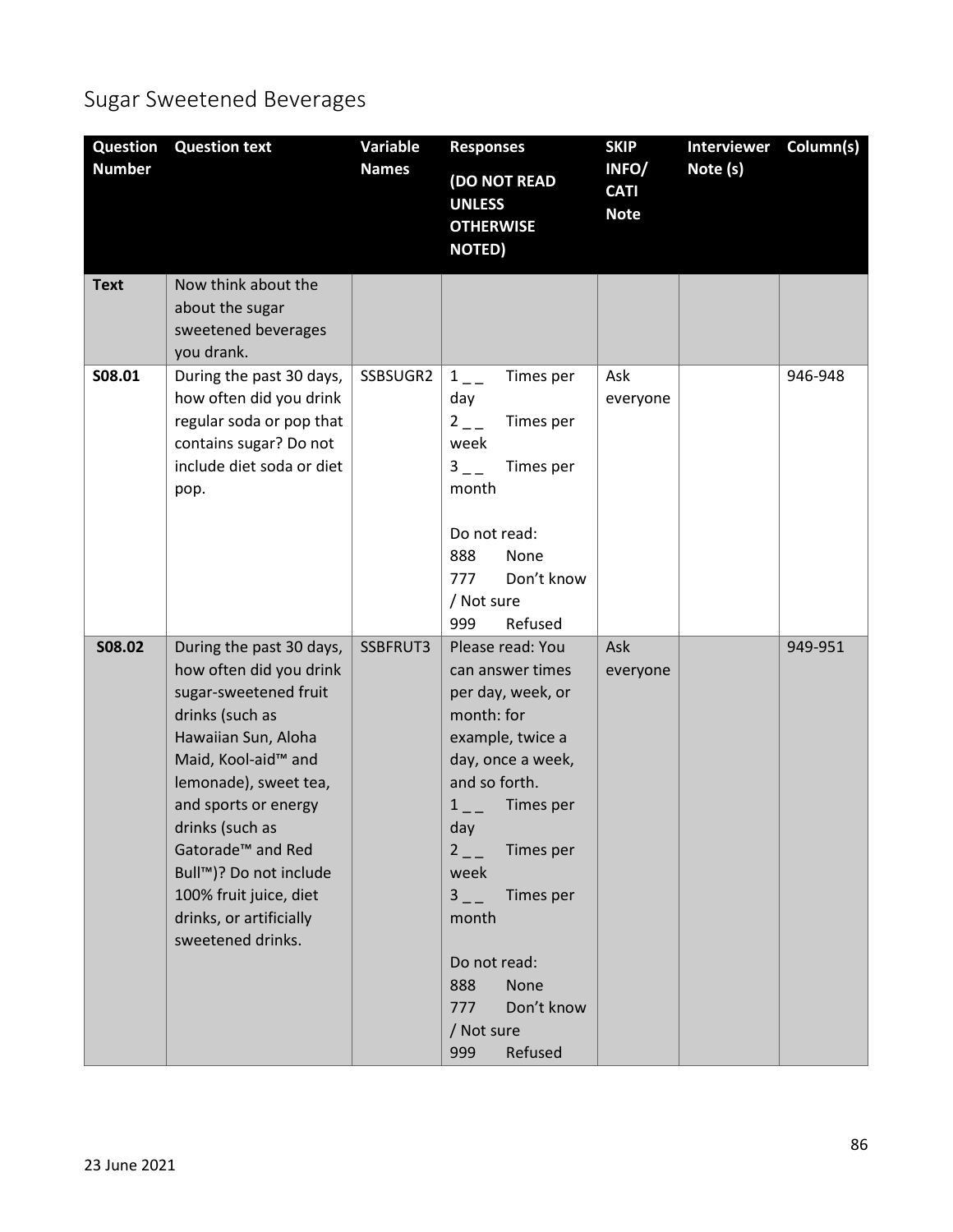## Prescribed Medication

| <b>Question</b><br><b>Number</b> | <b>Question text</b>                                                      | <b>Variable Names</b> | <b>Responses</b><br>(DO NOT READ UNLESS<br><b>OTHERWISE NOTED)</b> | <b>SKIP</b><br>INFO/<br><b>CATI</b><br><b>Note</b> | <b>Interviewer</b><br>Note (s) | Column<br>(s) |
|----------------------------------|---------------------------------------------------------------------------|-----------------------|--------------------------------------------------------------------|----------------------------------------------------|--------------------------------|---------------|
| <b>Text</b>                      | The following<br>questions ask<br>about your<br>prescribed<br>medication. |                       |                                                                    |                                                    |                                |               |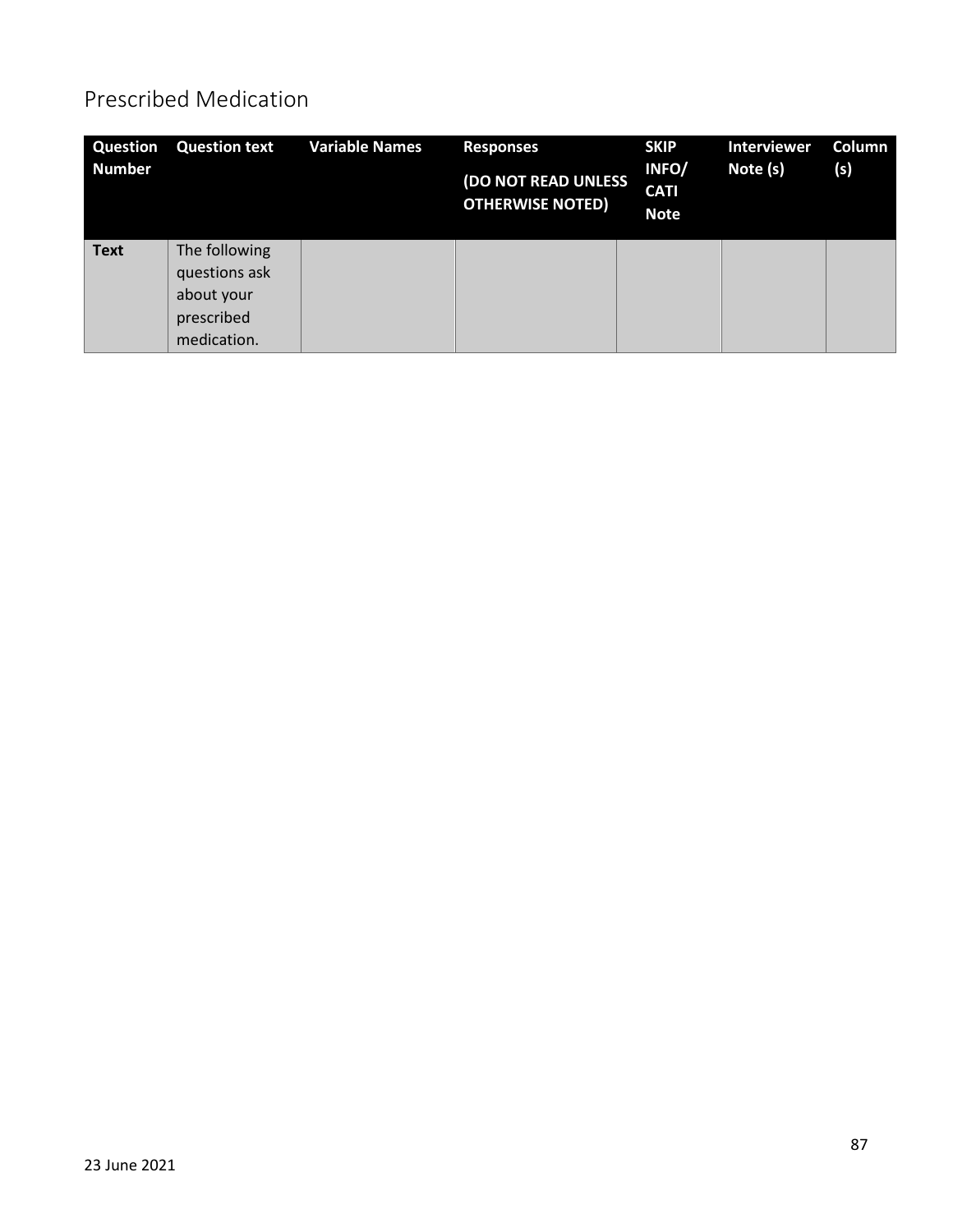| S09.01<br>Ask<br><b>IPPAINRXTYP</b><br>01 Butorphanol<br>In the past year, | Do not read    | $952 -$ |
|----------------------------------------------------------------------------|----------------|---------|
| Tartrate<br>everyone<br>what                                               | responses      | 963     |
| 02 Carisoprodol<br>prescription                                            | Allow/         |         |
| 03 Celebrex<br><b>NOTE TO</b><br>pain                                      | record         |         |
| 04 Codeine<br><b>PORTIA:</b><br>medications                                | multiple       |         |
| 05 Darvocet<br>If<br>were prescribed                                       | responses      |         |
| 06 Darvon<br>response                                                      | (maximum       |         |
| to you by a<br>07 Demerol<br>is 01-46,                                     | number of      |         |
| doctor? This<br>08 Dilaudid<br>continue                                    | $responents =$ |         |
| includes drugs<br>09 Duragesic                                             | 6)             |         |
| like<br>10 Embeda<br>If                                                    |                |         |
| Hydrocodone,<br>11 Fentanyl<br>response                                    | "Anything      |         |
| Vicodin,<br>12 Fentora<br>is 46                                            | else?" See     |         |
| Oxycodone and<br>13 Gabapentin<br>(Other),                                 | list of 46     |         |
| Tylenol with<br>14 Hydrocodone<br>then                                     | medications    |         |
| 15 Hydromorphone<br>record<br>codeine.                                     |                |         |
| 16 Ibuprofen / Motrin<br>specified                                         | If response    |         |
| 17 Kadian<br>answer                                                        | is 46          |         |
| 18 Levorphanol<br>in:                                                      | (Other), it    |         |
| 19 Lortab<br><b>IPPAINRX</b>                                               | must be        |         |
| 20 Lorcet<br><b>TYPOTH</b>                                                 | specified      |         |
| 21 Meperidine<br>$(964 -$                                                  |                |         |
| 22 Methadone<br>991)                                                       |                |         |
| 23 Morphine                                                                |                |         |
| 24 Naproxen                                                                |                |         |
| 25 Narcan                                                                  |                |         |
| 26 Neurontin                                                               |                |         |
| 27 Opium Tincture                                                          |                |         |
| 28 Oxycodone                                                               |                |         |
| 29 Oxycontin                                                               |                |         |
| 30 Pentazocine                                                             |                |         |
| 31 Percocet                                                                |                |         |
| 32 Percodan                                                                |                |         |
| 33 Propoxyphene                                                            |                |         |
| 34 Roxicet                                                                 |                |         |
| 35 Soma                                                                    |                |         |
| 36 Stadol                                                                  |                |         |
| 37 Suboxone                                                                |                |         |
| 38 Subutex                                                                 |                |         |
| 39 Toradol                                                                 |                |         |
| 40 Tramadol                                                                |                |         |
| 41 Tylenol with                                                            |                |         |
| codeine (Tylenol #3)                                                       |                |         |
| 42 Tylox                                                                   |                |         |
| 43 Ultram (Ultram ER)                                                      |                |         |
| 44 Ultracet                                                                |                |         |
| 45 Vicodin                                                                 |                |         |
| 46 Other (specify_)                                                        |                |         |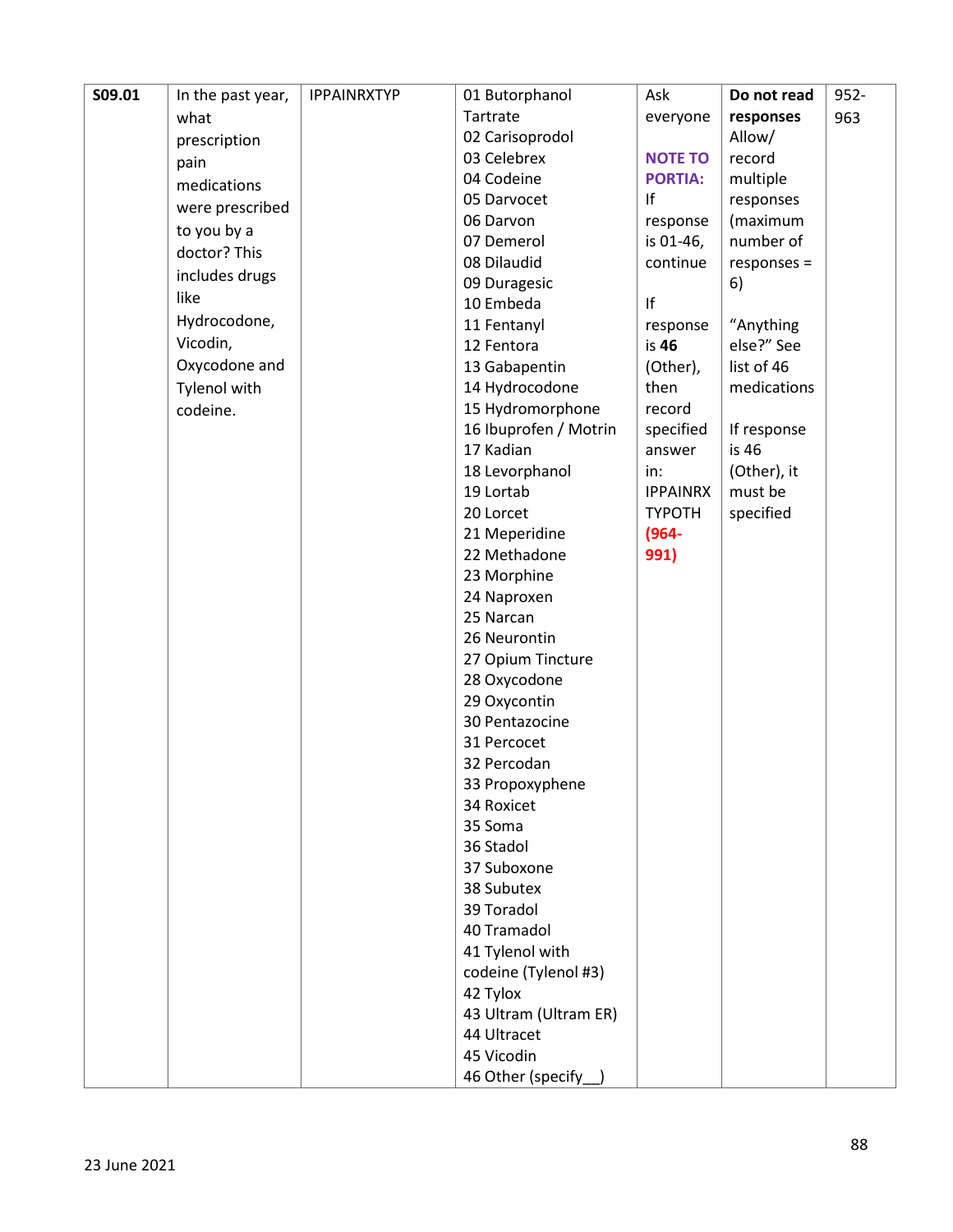|        |                                                                                                                       |                    | 88 'None' or 'Nothing'<br>or 'I did not take pain<br>prescription<br>medication in the past<br>year' or 'Never take<br>prescription pain<br>medication'<br>77 Don't Know / Not<br>Sure<br>99 Refused | <b>NOTE TO</b><br><b>PORTIA:</b><br>$\sf l\sf f$<br>response<br>is 88, 77<br>or 99,<br>skip to<br>next<br>section |                                                                                                                                   |      |
|--------|-----------------------------------------------------------------------------------------------------------------------|--------------------|------------------------------------------------------------------------------------------------------------------------------------------------------------------------------------------------------|-------------------------------------------------------------------------------------------------------------------|-----------------------------------------------------------------------------------------------------------------------------------|------|
| S09.02 | How long have                                                                                                         | <b>IPPAINRXDUR</b> | $1\_\_$ days                                                                                                                                                                                         |                                                                                                                   | If answer is                                                                                                                      | 992- |
|        | you been taking<br>prescription<br>pain<br>medication?<br>(Alternatively:<br>How long did<br>you take<br>prescription |                    | $2 -$ weeks<br>$3 -$ months<br>$4 -$ years<br>Do Not Read:<br>777 Don't know / Not<br>sure<br>999 Refused                                                                                            |                                                                                                                   | 33 days,<br>code as 133.<br>If answer is<br>2 weeks,<br>code as 202.<br>If answer is<br>4 months,<br>code as 304.<br>If answer is | 994  |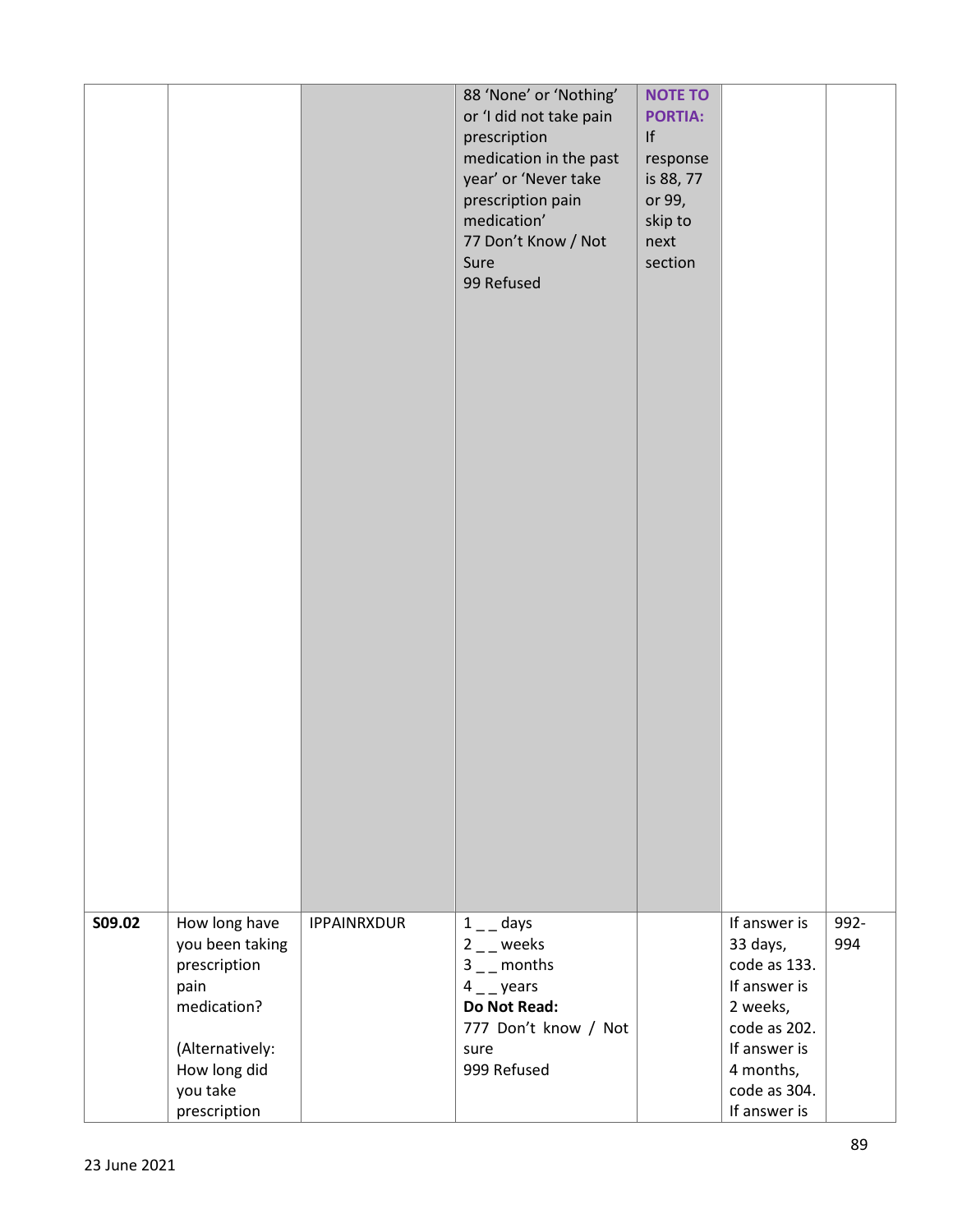|        | pain<br>medication?)                                                                                             |                    |                                                                                                                                                                                                                                                                                                                                                                                                                                                                                                                                                                     | one year,<br>code as 401.<br>If<br>respondent<br>gives a<br>number<br>without a<br>time frame,<br>ask "was<br>that days,<br>weeks,<br>months, or<br>years?" |              |
|--------|------------------------------------------------------------------------------------------------------------------|--------------------|---------------------------------------------------------------------------------------------------------------------------------------------------------------------------------------------------------------------------------------------------------------------------------------------------------------------------------------------------------------------------------------------------------------------------------------------------------------------------------------------------------------------------------------------------------------------|-------------------------------------------------------------------------------------------------------------------------------------------------------------|--------------|
| S09.03 | The last time<br>you used pain<br>medication that<br>was prescribed<br>to you, what<br>were the main<br>reasons? | <b>IPPAINRXRSN</b> | Please read if<br>necessary:<br>01 Pain related to<br>cancer<br>02 Post-surgical<br>care/medical care<br>03 Back pain, short<br>term<br>04 Back pain, long term<br>05 Joint pain, short<br>term<br>06 Joint pain, long term<br>07 Carpal tunnel<br>syndrome<br>08 Arthritis<br>09 Work-related injury<br>10 Other injury causing<br>short term pain<br>11 Other injury causing<br>long term pain<br>12 Other physical<br>conditions causing pain<br>13 To prevent or<br>relieve withdrawal<br>symptoms<br>Do not read:<br>77 Don't know / Not<br>sure<br>99 Refused | Allow/<br>record<br>multiple<br>responses                                                                                                                   | 995-<br>1020 |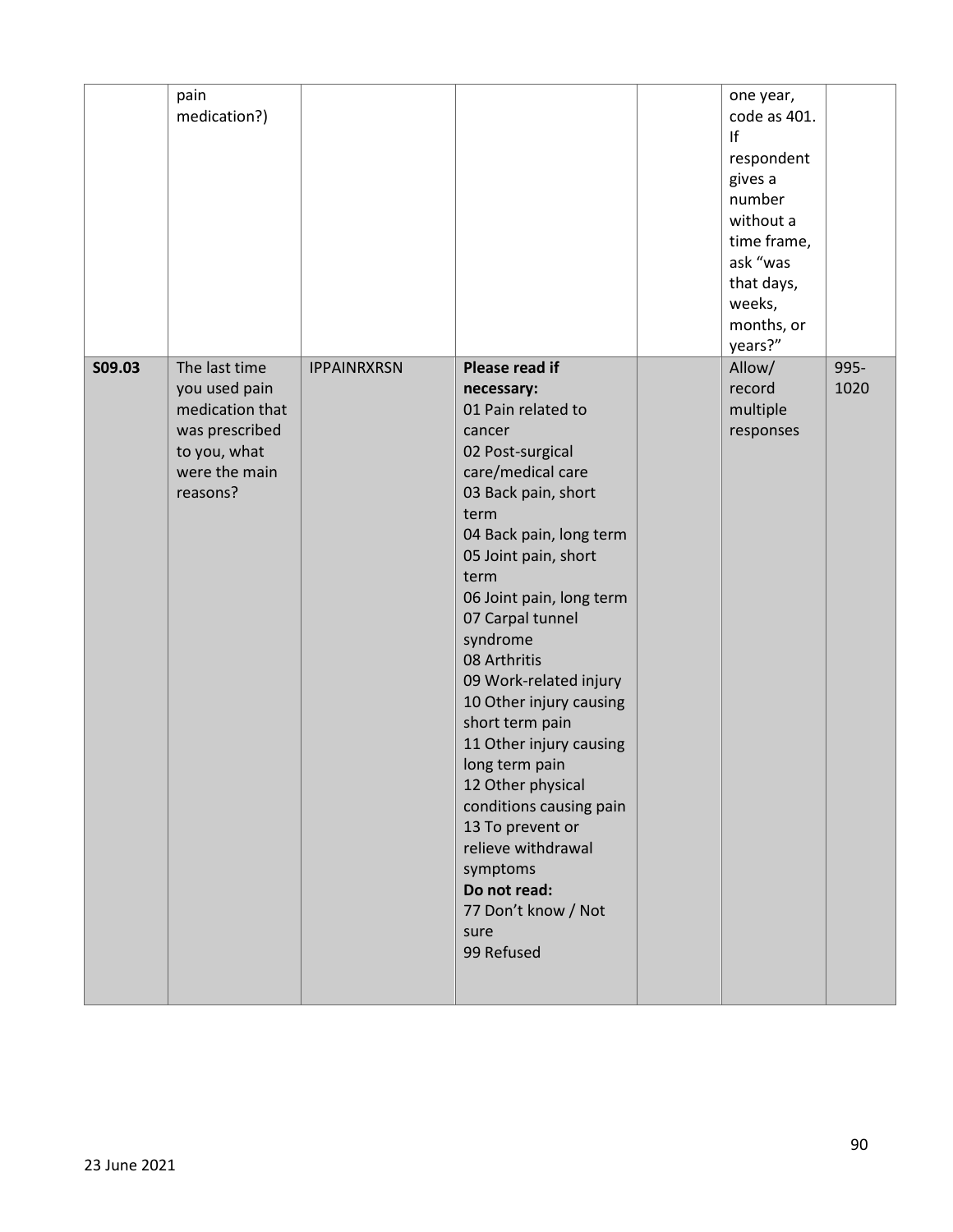| S09.04 | Are you<br>currently unable<br>to acquire<br>sufficient<br>prescription<br>opioids to<br>address your<br>chronic pain<br>issues, either in<br>terms of the<br>frequency or | IPPAINRXINSUF       | 1 Yes<br>2 No<br>Do not read:<br>7 Don't know / Not<br>sure<br>9 Refused                                                                                                                                                                                                                                                                                                                                                                                                                                                      |                                                                                                                                                                                  |                                                                                                          | 1021          |
|--------|----------------------------------------------------------------------------------------------------------------------------------------------------------------------------|---------------------|-------------------------------------------------------------------------------------------------------------------------------------------------------------------------------------------------------------------------------------------------------------------------------------------------------------------------------------------------------------------------------------------------------------------------------------------------------------------------------------------------------------------------------|----------------------------------------------------------------------------------------------------------------------------------------------------------------------------------|----------------------------------------------------------------------------------------------------------|---------------|
|        | amount of the<br>prescription?                                                                                                                                             |                     |                                                                                                                                                                                                                                                                                                                                                                                                                                                                                                                               |                                                                                                                                                                                  |                                                                                                          |               |
| S09.05 | What<br>alternative<br>pain<br>management<br>options have<br>you considered<br>to ongoing use<br>of prescription<br>opioids?                                               | <b>IPPAINRXALT</b>  | Please read if<br>necessary:<br>01 Medical marijuana<br>02 Buprenorphine<br>03 Naltrexone<br>04 Medically Assisted<br>Treatment<br>05 Opioids not<br>prescribed to me<br>06 Herbal remedies<br>07 Acupuncture<br>08 Other dietary<br>supplements<br>09 Chiropractic<br>treatment and massage<br>10 Therapeutic touch<br>and Reiki healing<br>11 Yoga<br>12 Other mind-body<br>therapies<br>13<br>Psychotherapy/behavio<br>ral modification<br>14 Other (specify)<br>Do not read:<br>77 Don't know / Not<br>sure<br>99 Refused | <b>NOTE TO</b><br><b>PORTIA:</b><br>If<br>response<br>is 14<br>(Other)<br>then<br>record<br>specified<br>answer<br>in:<br><b>IPPAINRX</b><br><b>ALTOTH</b><br>$(1050 -$<br>1077) | Allow/<br>record<br>multiple<br>responses<br>If response<br>is 14<br>(Other), it<br>must be<br>specified | 1022-<br>1049 |
| S09.06 | In the past year,<br>have you had<br>any pain<br>medication left                                                                                                           | <b>IPPNRXLFTOVR</b> | 1 Yes<br>$2$ No<br>7 Don't Know/ Not sure<br>9 Refused                                                                                                                                                                                                                                                                                                                                                                                                                                                                        | <b>NOTE TO</b><br><b>PORTIA:</b><br>If<br>response                                                                                                                               |                                                                                                          | 1078          |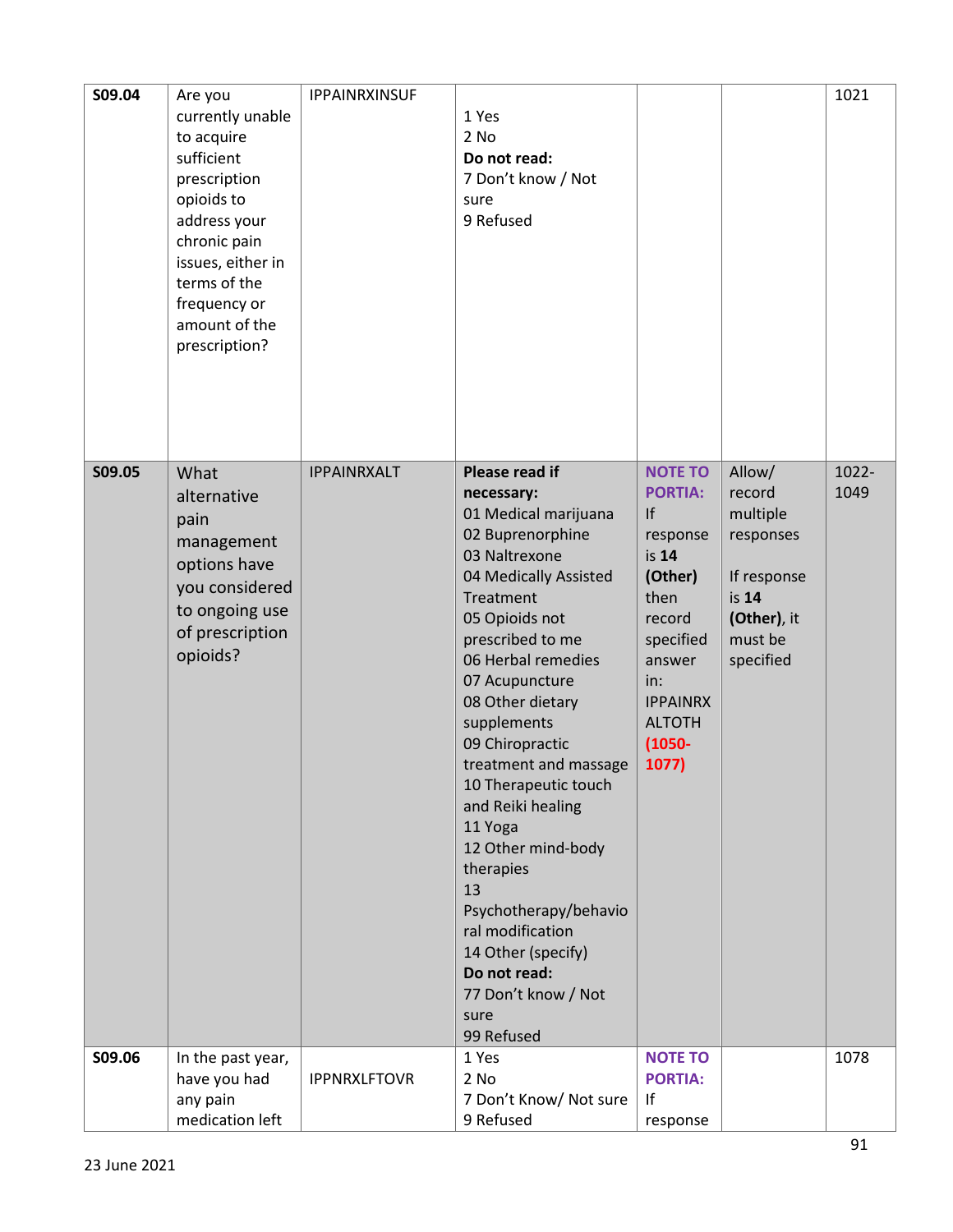|        | over from a<br>prescription?                                                    |                        |                                                                                                                                                                                                                                                                                                            | is 2, 7, 9<br>go to<br>S09.08. |                                                                                                                                                                                                                                                              |      |
|--------|---------------------------------------------------------------------------------|------------------------|------------------------------------------------------------------------------------------------------------------------------------------------------------------------------------------------------------------------------------------------------------------------------------------------------------|--------------------------------|--------------------------------------------------------------------------------------------------------------------------------------------------------------------------------------------------------------------------------------------------------------|------|
| S09.07 | What did you do<br>with the<br>leftover<br>prescription<br>pain<br>medication?  | <b>IPPNRXLFTOVRDSP</b> | 1 Kept it<br>2 Used it for another<br>unrelated pain/other<br>purpose<br>3 Disposed of it in<br>trash/rubbish/flushed<br>it<br>4 Brought it to a drug<br>take-back location/bin<br>5 Brought it to<br>pharmacist/medical<br>provider<br>6 Gave it to someone<br>else<br>7 Don't know/not sure<br>9 Refused |                                |                                                                                                                                                                                                                                                              | 1079 |
| S09.08 | How long has it<br>been since you<br>used any<br>prescription<br>pain reliever? | <b>IPPNRXHWLNG</b>     | Read only if necessary<br>1 Currently taking (in<br>the past 30 days)<br>2 More than 30 days<br>ago but within the past<br>12 months<br>3 More than 12 months<br>ago<br>4 Never<br>7 Don't know/Not sure<br>9 Refused                                                                                      |                                | Pain<br>relievers<br>include<br>Codeine,<br>morphine,<br>Lortab,<br>Vicodin,<br>Tylenol #3,<br>Percocet,<br>OxyContin,<br>Xanax,<br>Valium,<br>Ativan.<br>We only<br>want to<br>know about<br>medication<br>that is not<br>available<br>over the<br>counter. | 1080 |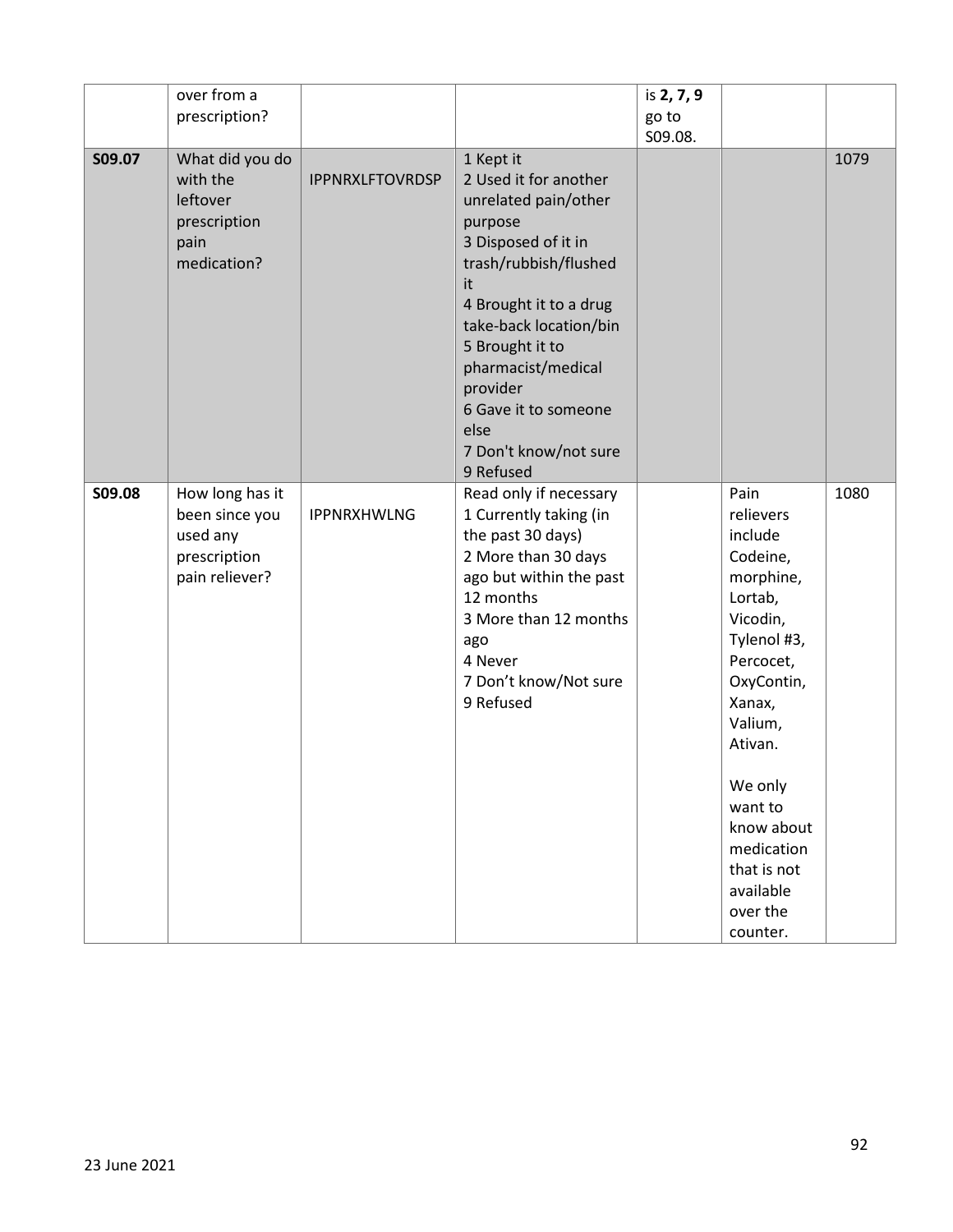# E-Cigarettes and Cigars (TPEP)

| <b>Question</b> | <b>Question text</b> | <b>Variable</b> | <b>Responses</b> | <b>SKIP INFO/</b> | <b>Interviewer</b>              | Column(s) |
|-----------------|----------------------|-----------------|------------------|-------------------|---------------------------------|-----------|
| <b>Number</b>   |                      | <b>Names</b>    | (DO NOT READ     | <b>CATI Note</b>  | Note (s)                        |           |
|                 |                      |                 | <b>UNLESS</b>    |                   |                                 |           |
|                 |                      |                 | <b>OTHERWISE</b> |                   |                                 |           |
|                 |                      |                 | <b>NOTED)</b>    |                   |                                 |           |
| S10.01          | Have you ever        | <b>ECIGARET</b> | 1 Yes            |                   | Read if                         | 1081      |
|                 | used an e-           |                 | 2 No             | <b>NOTE TO</b>    | necessary:                      |           |
|                 | cigarette or         |                 | 7 Don't          | <b>PORTIA:</b>    | Electronic                      |           |
|                 | other                |                 | know/Not sure    | Go to S10.03      | cigarettes (e-                  |           |
|                 | electronic           |                 | 9 Refused        |                   | cigarettes) and                 |           |
|                 | vaping               |                 |                  |                   | other electronic                |           |
|                 | product, even        |                 |                  |                   | vaping products                 |           |
|                 | just one time,       |                 |                  |                   | include                         |           |
|                 | in your entire       |                 |                  |                   | electronic                      |           |
|                 | life?                |                 |                  |                   | hookahs (e-                     |           |
|                 |                      |                 |                  |                   | hookahs), vape                  |           |
|                 |                      |                 |                  |                   | pens, e-cigars,                 |           |
|                 |                      |                 |                  |                   | and others.                     |           |
|                 |                      |                 |                  |                   | These products                  |           |
|                 |                      |                 |                  |                   | are battery-                    |           |
|                 |                      |                 |                  |                   | powered and                     |           |
|                 |                      |                 |                  |                   | usually contain<br>nicotine and |           |
|                 |                      |                 |                  |                   | flavors such as                 |           |
|                 |                      |                 |                  |                   |                                 |           |
|                 |                      |                 |                  |                   | fruit, mint, or<br>candy.       |           |
|                 |                      |                 |                  |                   |                                 |           |
|                 |                      |                 |                  |                   | Interviewer                     |           |
|                 |                      |                 |                  |                   | note: These                     |           |
|                 |                      |                 |                  |                   | questions                       |           |
|                 |                      |                 |                  |                   | concern                         |           |
|                 |                      |                 |                  |                   | electronic                      |           |
|                 |                      |                 |                  |                   | vaping products                 |           |
|                 |                      |                 |                  |                   | for nicotine use.               |           |
|                 |                      |                 |                  |                   | The use of                      |           |
|                 |                      |                 |                  |                   | electronic                      |           |
|                 |                      |                 |                  |                   | vaping products                 |           |
|                 |                      |                 |                  |                   | for marijuana                   |           |
|                 |                      |                 |                  |                   | use is not                      |           |
|                 |                      |                 |                  |                   | included in                     |           |
|                 |                      |                 |                  |                   | these questions.                |           |
| S10.02          | Do you now           | <b>ECIGNOW</b>  | 1 Every day      |                   | Interviewer                     | 1082      |
|                 | use e-               |                 | 2 Some days      |                   | note: These                     |           |
|                 | cigarettes or        |                 | 3 Not at all     |                   | questions                       |           |
|                 | other                |                 | 7 Don't know /   |                   | concern                         |           |
|                 | electronic           |                 | Not sure         |                   | electronic                      |           |
|                 | vaping               |                 | 9 Refused        |                   | vaping products                 |           |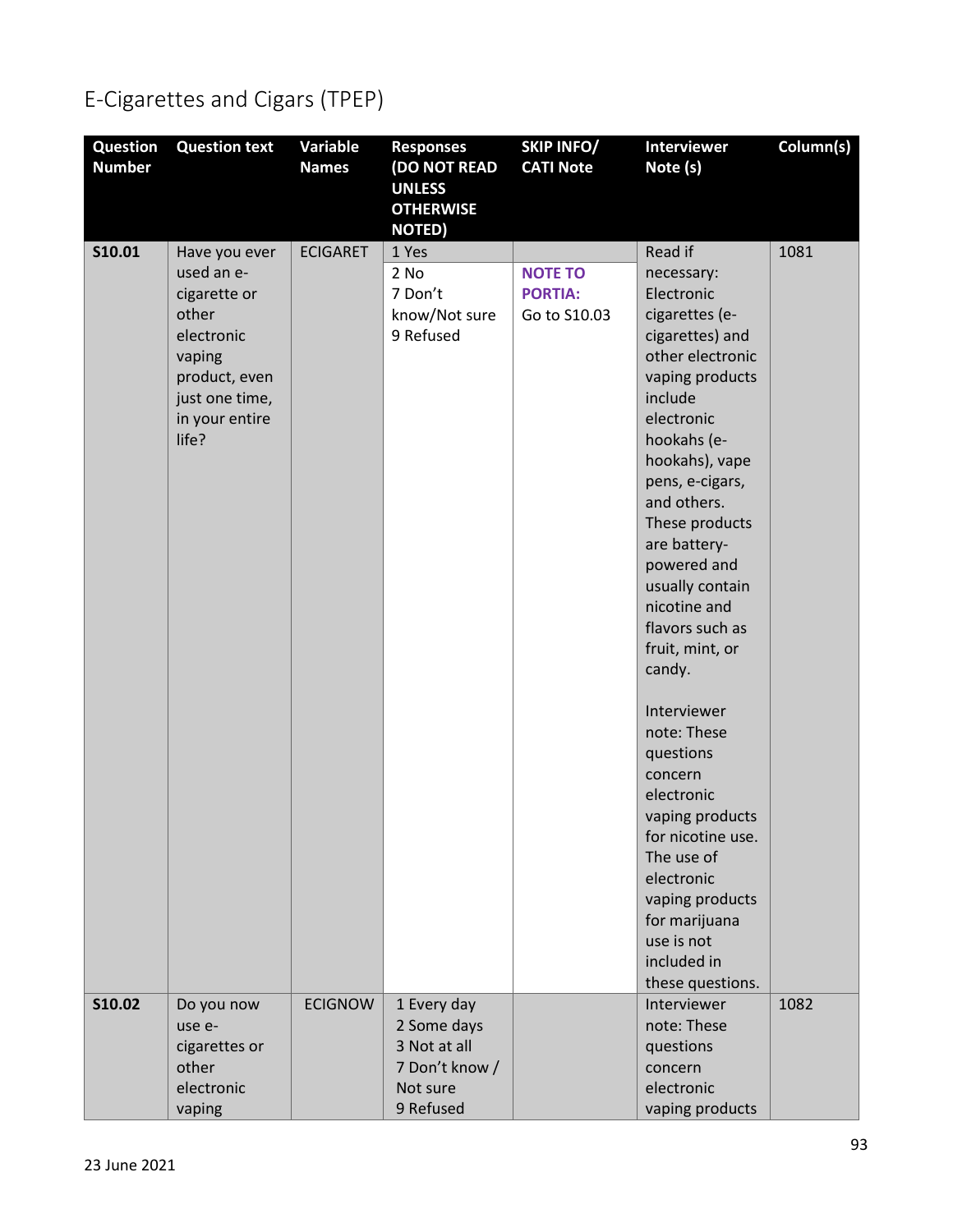|        | products every<br>day, some<br>days, or not at<br>all?                            |               |                                                                                       | for nicotine use.<br>The use of<br>electronic<br>vaping products<br>for marijuana<br>use is not<br>included in<br>these questions. |      |
|--------|-----------------------------------------------------------------------------------|---------------|---------------------------------------------------------------------------------------|------------------------------------------------------------------------------------------------------------------------------------|------|
| S10.03 | Do you<br>currently<br>smoke cigars<br>every day,<br>some days, or<br>not at all? | <b>CIGARS</b> | 1 Every day<br>2 Some days<br>3 Not at all<br>7 Don't know /<br>Not sure<br>9 Refused |                                                                                                                                    | 1083 |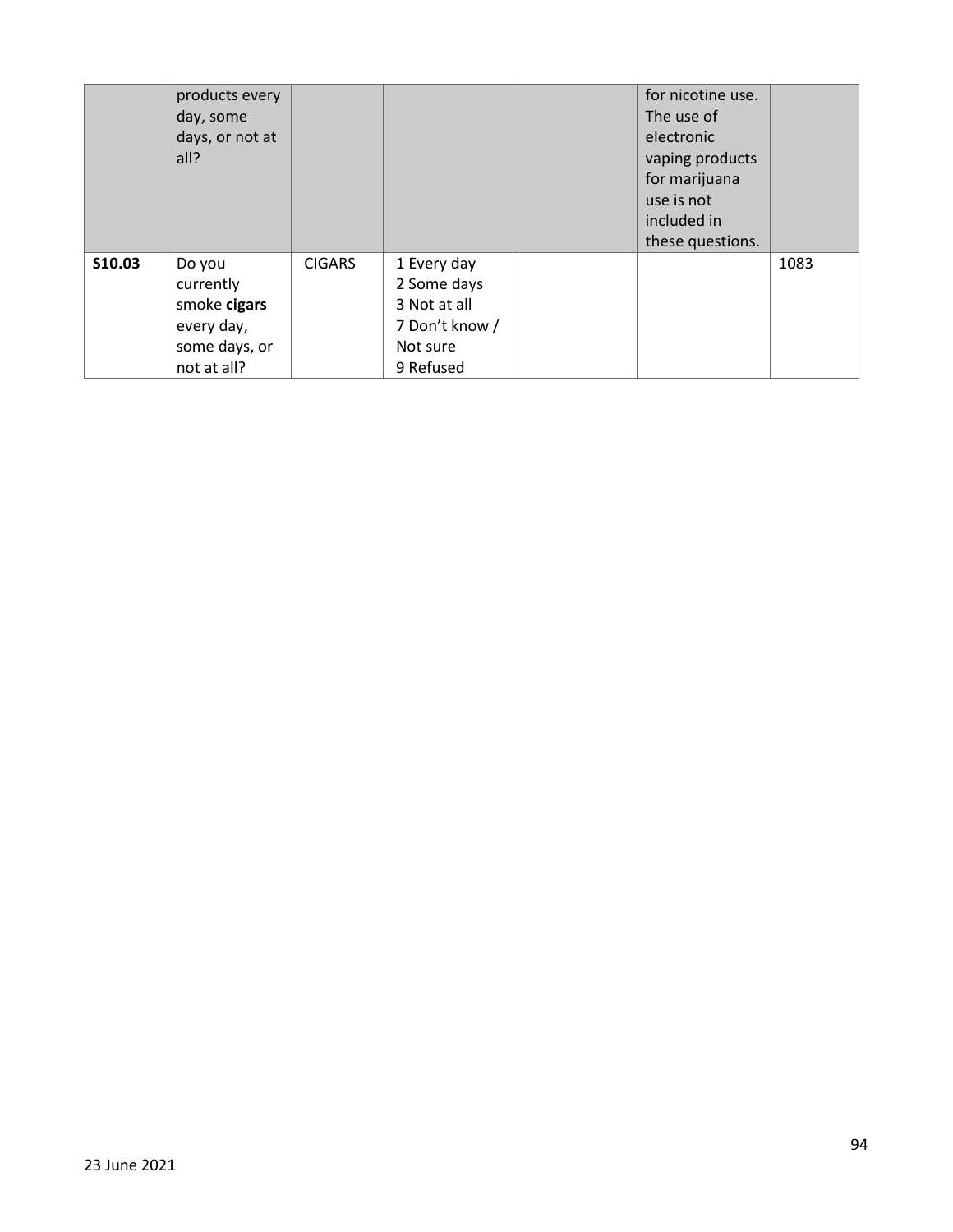Tobacco

|                                  | <b>Question text</b>                                                                                                                                                                           | Variable         | <b>Responses</b>                                                                                                                                                                      | <b>SKIP INFO/</b>                                                                                                            | <b>Interviewer</b>                                                                                                                                                               | Column(s)     |
|----------------------------------|------------------------------------------------------------------------------------------------------------------------------------------------------------------------------------------------|------------------|---------------------------------------------------------------------------------------------------------------------------------------------------------------------------------------|------------------------------------------------------------------------------------------------------------------------------|----------------------------------------------------------------------------------------------------------------------------------------------------------------------------------|---------------|
| <b>Question</b><br><b>Number</b> |                                                                                                                                                                                                | <b>Names</b>     | (DO NOT READ<br><b>UNLESS</b><br><b>OTHERWISE</b><br><b>NOTED)</b>                                                                                                                    | <b>CATI Note</b>                                                                                                             | Note (s)                                                                                                                                                                         |               |
| <b>Text</b>                      | The following<br>questions deal<br>with issues<br>related to<br>smoking.                                                                                                                       |                  |                                                                                                                                                                                       |                                                                                                                              |                                                                                                                                                                                  |               |
| S11.01                           | During the past<br>12 months, did<br>any doctor,<br>dentist, nurse<br>or other health<br>professional<br>ask if you<br>smoke<br>cigarettes or<br>use any other<br>tobacco<br>product?          | <b>TOBHPASK</b>  | 1 Yes<br>2 No, they did<br>not ask<br>3 No, I did not<br>see any health<br>professionals<br>during the past<br>12 months<br>Do not read<br>7 Don't know /<br>Not sure<br>9 Refused    | Ask<br>Everyone                                                                                                              | If 2 then<br>probe: "No,<br>they did not<br>ask (code 2)"<br>or "No, you<br>did not see<br>any health<br>professionals<br>during the<br>past 12<br>months (code<br>3)''          | 1084          |
| S11.02                           | During the past<br>12 months, did<br>a doctor,<br>dentist, nurse,<br>or other health<br>professional<br>advise you to<br>quit smoking<br>cigarettes or<br>use any other<br>tobacco<br>product? | <b>TOBHPADV</b>  | 1 Yes<br>2 No, they did<br>not advise<br>3 No, I did not<br>see any health<br>professionals<br>during the past<br>12 months<br>Do not read<br>7 Don't know /<br>Not sure<br>9 Refused | <b>NOTE TO</b><br><b>PORTIA: Ask</b><br>if C09.01,<br>SMOKE100<br>is 1 AND<br>current<br>smokers<br>$(C09.02 = 1)$<br>or 2). | If 2 then<br>probe: "No,<br>they did not<br>advise (code<br>$2)''$ or "No,<br>you did not<br>see any<br>health<br>professionals<br>during the<br>past 12<br>months (code<br>3)'' | 1085          |
| S11.03                           | When you were<br>trying to quit<br>smoking, did<br>you use any of<br>the following<br>methods?                                                                                                 | <b>TOBQTMTHD</b> | Please read:<br>1 Telephone<br>quitline<br>2 Smoking<br>cessation class,<br>program or<br>support group<br>3 One-on-one<br>counseling from a                                          | <b>NOTE TO</b><br><b>PORTIA:</b><br>Ask if<br>C09.01,<br>SMOKE100<br>is 1 AND<br>C09.03,<br>STOPSMK2<br>is 1 OR<br>C09.04,   | Read<br>responses.<br>Allow/record<br>multiple<br>responses.                                                                                                                     | 1086-<br>1091 |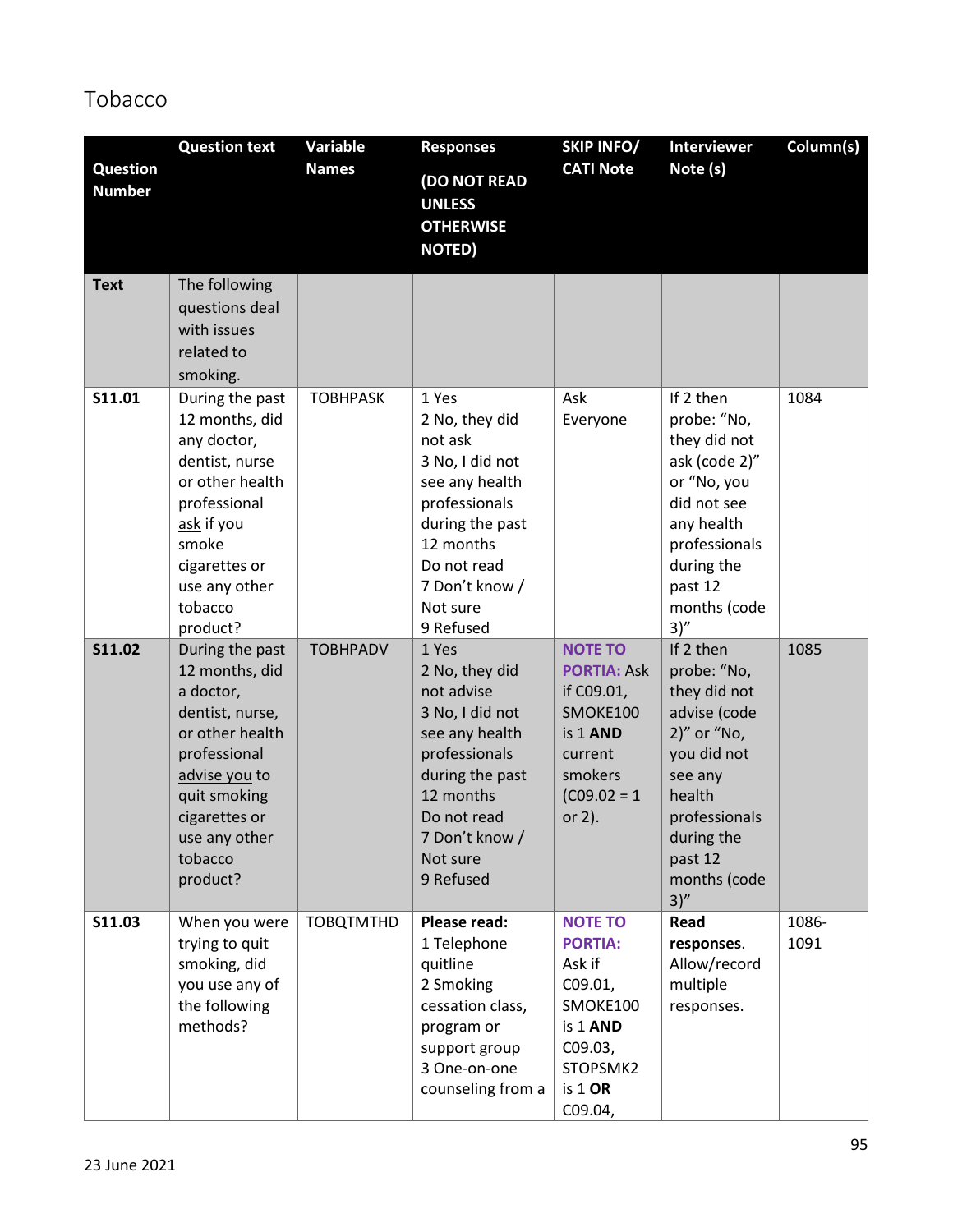|             |                                                                                                                                                                                                                                                                         |                | health<br>professional<br>4 A nicotine<br>replacement<br>therapy (such as<br>gum, patch,<br>lozenge, etc.)<br>5 A medication<br>(such as Zyban or<br>Chantix)<br>Do not read:<br>6 None or cold<br>turkey<br>7 Don't Know /<br>Not sure<br>9 Refused | LASTSMK2,<br>is 01,02,03,<br>or 04                                                                                                     |      |
|-------------|-------------------------------------------------------------------------------------------------------------------------------------------------------------------------------------------------------------------------------------------------------------------------|----------------|------------------------------------------------------------------------------------------------------------------------------------------------------------------------------------------------------------------------------------------------------|----------------------------------------------------------------------------------------------------------------------------------------|------|
| S11.04      | Do you know<br>about the<br>Hawaii Tobacco<br>Quitline?                                                                                                                                                                                                                 | <b>TOBQTLN</b> | 1 Yes<br>2 No<br>Do not read:<br>7 Don't Know /<br>Not sure<br>9 Refused                                                                                                                                                                             | Ask<br>everyone                                                                                                                        | 1092 |
| <b>Text</b> | You've told us<br>that you have<br>smoked in the<br>past or are<br>currently<br>smoking. The<br>next question is<br>about<br>screening for<br>lung cancer.                                                                                                              |                |                                                                                                                                                                                                                                                      | <b>NOTE TO</b><br><b>PORTIA:</b><br>If C08.01,<br>AGE > 54<br>and $< 81$<br>AND C09.01,<br>SMOKE100<br>is $1,$<br>continue             |      |
| S11.05      | During a CT or<br>CAT scan, you<br>lie flat on your<br>back on a table.<br>While you hold<br>your breath,<br>the table<br>moves through<br>a donut shaped<br>x-ray machine<br>while the scan<br>is done. In the<br>last 12 months,<br>did you have a<br>CT or CAT scan? | CTSAN12MO      | Please read if<br>necessary:<br>1 Yes, to check<br>for lung cancer<br>2 No (did not<br>have a CT scan)<br>3 Had a CT scan,<br>but for some<br>other reason<br>Do not read:<br>7 Don't know/not<br>sure<br>9 Refused                                  | <b>NOTE TO</b><br><b>PORTIA:</b><br>Ask if<br>C08.01, AGE<br>$> 54$ and $<$<br><b>81 AND</b><br>C09.01,<br>SMOKE100<br>is <sub>1</sub> | 1093 |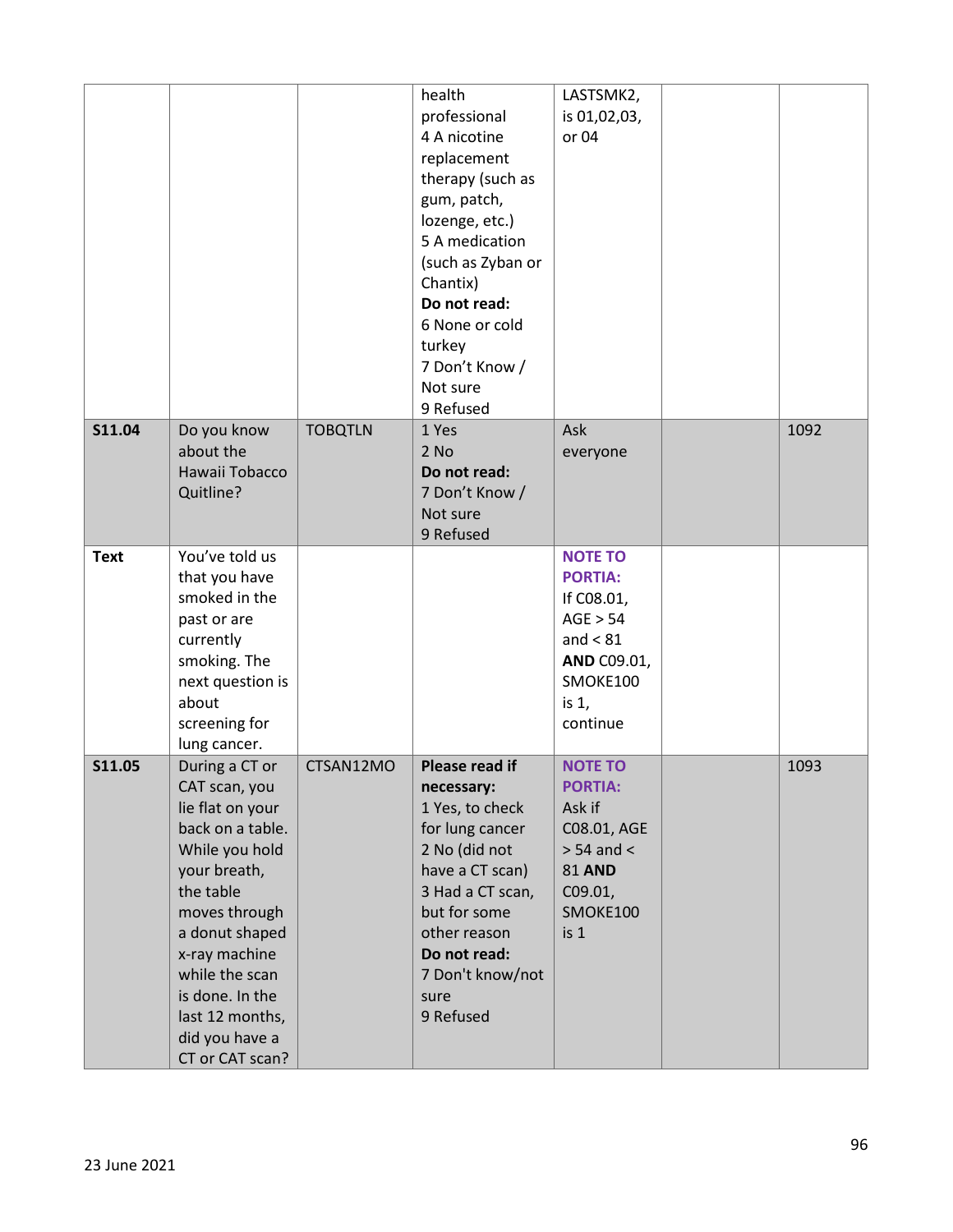## Chronic Disease

### Diabetes

| <b>Question</b> | <b>Question text</b>                                                                                                                                                                                                                                                                                                                                                                                                                     | <b>Variable Names</b> | <b>Responses</b>                                                                                                                                                                                                                                                                                                     | <b>SKIP INFO/</b>                                                                                                                     | <b>Interviewer</b> | Column(s) |
|-----------------|------------------------------------------------------------------------------------------------------------------------------------------------------------------------------------------------------------------------------------------------------------------------------------------------------------------------------------------------------------------------------------------------------------------------------------------|-----------------------|----------------------------------------------------------------------------------------------------------------------------------------------------------------------------------------------------------------------------------------------------------------------------------------------------------------------|---------------------------------------------------------------------------------------------------------------------------------------|--------------------|-----------|
| <b>Number</b>   |                                                                                                                                                                                                                                                                                                                                                                                                                                          |                       | (DO NOT<br><b>READ UNLESS</b><br><b>OTHERWISE</b><br><b>NOTED)</b>                                                                                                                                                                                                                                                   | <b>CATI Note</b>                                                                                                                      | Note (s)           |           |
| <b>Text</b>     | Now, we would                                                                                                                                                                                                                                                                                                                                                                                                                            |                       |                                                                                                                                                                                                                                                                                                                      |                                                                                                                                       |                    |           |
|                 | like to ask you                                                                                                                                                                                                                                                                                                                                                                                                                          |                       |                                                                                                                                                                                                                                                                                                                      |                                                                                                                                       |                    |           |
|                 | about diabetes.                                                                                                                                                                                                                                                                                                                                                                                                                          |                       |                                                                                                                                                                                                                                                                                                                      |                                                                                                                                       |                    |           |
| <b>S12.01</b>   | You have told us<br>that you have<br>diabetes/pre-<br>diabetes. A self-<br>management<br>plan may<br>document a plan<br>to change your<br>eating habits,<br>manage your<br>weight, increase<br>your exercise, or<br>monitor your<br>blood glucose.<br>Has a doctor or<br>other health<br>professional<br><b>EVER</b> worked<br>with you to<br>create a self-<br>management<br>plan to help<br>control your<br>diabetes/pre-<br>diabetes? | <b>DIABSLFMGTPLN</b>  | Please read:<br>1 Yes, I have a<br>plan and have<br>made changes<br>2 Yes, I have a<br>plan and have<br>not made<br>changes<br>3 No, I do not<br>have a plan<br>and have<br>made changes<br>4 No, I do not<br>have a plan<br>and have not<br>made changes<br>Do not read:<br>7 Don't Know /<br>Not sure<br>9 Refused | <b>NOTE TO</b><br><b>PORTIA:</b><br>Ask if<br>C06.11,<br><b>DIABETE3</b> is<br>1 or 4<br>or<br>M01.02,<br>PREDIAB1 is<br>$\mathbf{1}$ |                    | 1094      |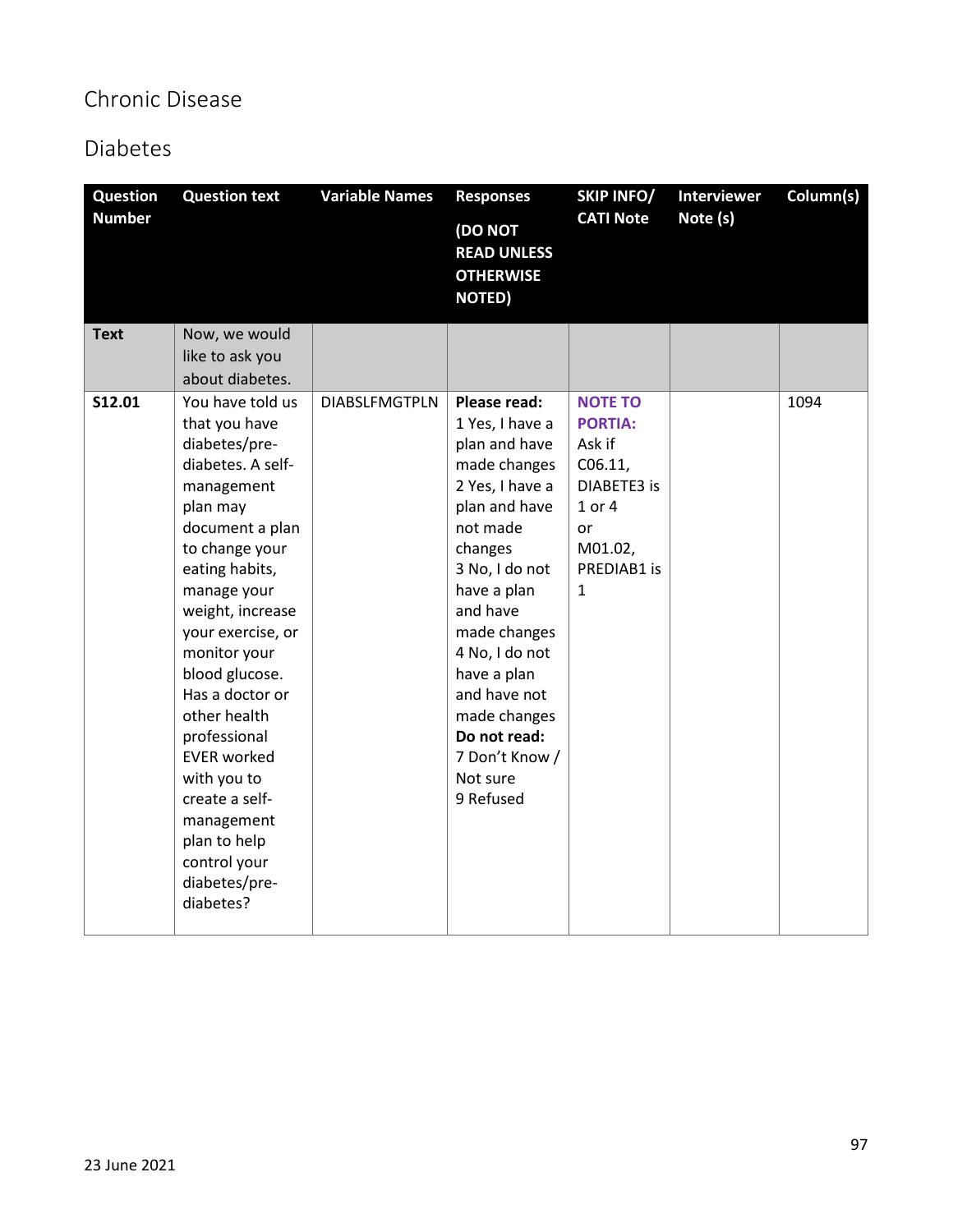## Hypertension

| <b>Question</b> | <b>Question text</b>                                                                                                                                                                                                                                                                                                                                      |                  | <b>Responses</b>                                                                                                                                                                                                                                                                                                        | <b>SKIP INFO/</b>                                                                                           | <b>Interviewer</b> | Column(s) |
|-----------------|-----------------------------------------------------------------------------------------------------------------------------------------------------------------------------------------------------------------------------------------------------------------------------------------------------------------------------------------------------------|------------------|-------------------------------------------------------------------------------------------------------------------------------------------------------------------------------------------------------------------------------------------------------------------------------------------------------------------------|-------------------------------------------------------------------------------------------------------------|--------------------|-----------|
| <b>Number</b>   |                                                                                                                                                                                                                                                                                                                                                           |                  | (DO NOT READ<br><b>UNLESS</b><br><b>OTHERWISE</b><br><b>NOTED)</b>                                                                                                                                                                                                                                                      | <b>CATI Note</b>                                                                                            | Note (s)           |           |
| <b>Text</b>     | The next few<br>questions ask<br>about high<br>blood pressure.                                                                                                                                                                                                                                                                                            |                  |                                                                                                                                                                                                                                                                                                                         |                                                                                                             |                    |           |
| S13.01          | A self-<br>management<br>plan documents<br>a plan to change<br>your eating<br>habits, reduce<br>salt intake,<br>increase<br>exercise, or<br>reduce alcohol<br>use. Has a<br>doctor or other<br>health<br>professional<br><b>EVER</b> worked<br>with you to<br>create a self-<br>management<br>plan to help<br>lower or control<br>your blood<br>pressure? | HBPSLFMGTPLN     | Please read:<br>1 Yes, I have a<br>plan and have<br>made changes<br>2 Yes, I have a<br>plan, but I have<br>not made<br>changes<br>3 No, I do not<br>have a plan but<br>have made<br>changes<br>4 No, I do not<br>have a plan<br>and have not<br>made changes<br>Do not read:<br>7 Don't Know /<br>Not Sure<br>9 Refused | <b>NOTE TO</b><br><b>PORTIA:</b><br>Ask if C04.01,<br>BPHIGH4 is 1.<br>Otherwise,<br>go to next<br>section. |                    | 1095      |
| S13.02          | Has your doctor,<br>nurse, or other<br>health<br>professional<br><b>EVER ADVISED</b><br>you to take your<br>blood pressure<br>at home?                                                                                                                                                                                                                    | <b>HBPMSRHME</b> | 1 Yes<br>2 No<br>Do not read:<br>7 Don't know /<br>Not sure<br>9 Refused                                                                                                                                                                                                                                                |                                                                                                             |                    | 1096      |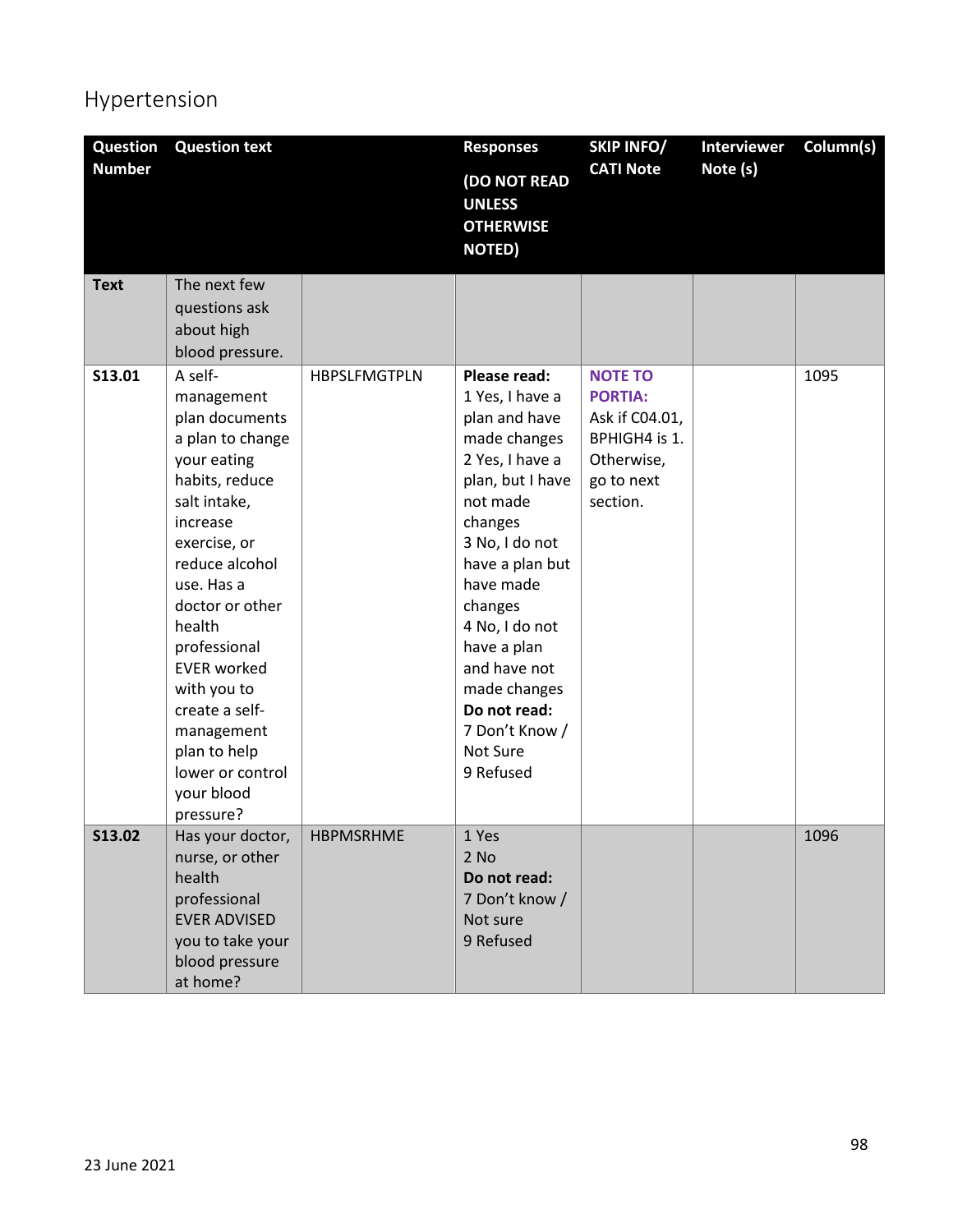# Cancer

| <b>Question</b> | <b>Question text</b>                                                                                                                                                                                                                                                                                                         | <b>Variable Names</b>  | <b>Responses</b>                                                         | <b>SKIP INFO/</b> | <b>Interviewer</b> | Column(s) |
|-----------------|------------------------------------------------------------------------------------------------------------------------------------------------------------------------------------------------------------------------------------------------------------------------------------------------------------------------------|------------------------|--------------------------------------------------------------------------|-------------------|--------------------|-----------|
| <b>Number</b>   |                                                                                                                                                                                                                                                                                                                              |                        | (DO NOT READ<br><b>UNLESS</b><br><b>OTHERWISE</b><br><b>NOTED)</b>       | <b>CATI Note</b>  | Note (s)           |           |
| <b>Text</b>     | We would like<br>to ask you<br>questions about<br>genetic testing<br>for cancer risk.<br>That is testing<br>your blood to<br>see if you carry<br>genes which<br>may predict a<br>greater chance<br>of developing<br>cancer in the<br>future. This<br>does NOT<br>include tests to<br>determine if you<br>have cancer<br>now. |                        |                                                                          |                   |                    |           |
| S14.01          | Has a doctor,<br>nurse, or other<br>health<br>professional<br><b>EVER</b> advised<br>you to see a<br>genetic<br>counselor to<br>assess your<br>personal risk of<br>cancer, or to<br>discuss genetic<br>testing for<br>cancer risk<br>assessment?                                                                             | ADVGENTSTCNCR          | 1 Yes<br>2 No<br>Do not read:<br>7 Don't Know /<br>Not Sure<br>9 Refused | Ask<br>everyone   |                    | 1097      |
| S14.02          | Do you have any<br>blood relatives<br>such as parents,                                                                                                                                                                                                                                                                       | <b>BRSTCNCRFMLYHST</b> | 1 Yes<br>$2$ No<br>Do not read:                                          | Ask<br>everyone   |                    | 1098      |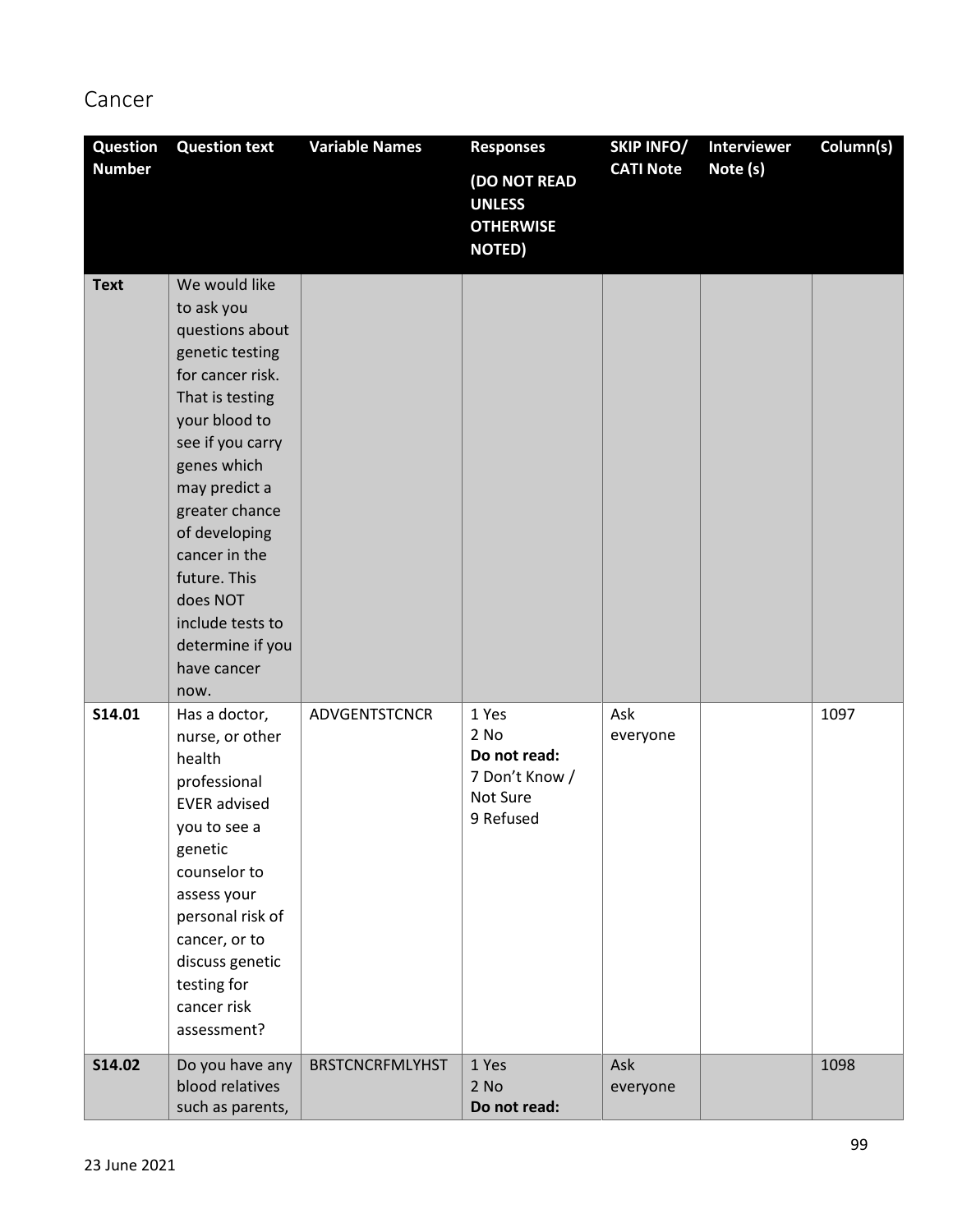| S14.03      | siblings,<br>children, and<br>grandparents<br>who have been<br>diagnosed with<br>breast, ovarian,<br>or colorectal<br>cancer?<br>During the past<br>12 months, how<br>many times<br>have you had a | SNBRNFRQ12M           | 7 Don't Know /<br>Not Sure<br>9 Refused<br>Do not read:<br>Enter number (0-<br>$365)$ _ _ _<br>777 Don't know /                                                                                                                                            | Ask<br>everyone                                                                                                                                              |                                                                                                                                  | 1099-<br>1101 |
|-------------|----------------------------------------------------------------------------------------------------------------------------------------------------------------------------------------------------|-----------------------|------------------------------------------------------------------------------------------------------------------------------------------------------------------------------------------------------------------------------------------------------------|--------------------------------------------------------------------------------------------------------------------------------------------------------------|----------------------------------------------------------------------------------------------------------------------------------|---------------|
| S14.04      | sunburn?<br>Has a doctor,<br>nurse, or other                                                                                                                                                       | <b>PRSTCNCRRSKTLK</b> | Not sure<br>999 Refused<br>1 Yes<br>$2$ No                                                                                                                                                                                                                 | <b>NOTE TO</b><br><b>PORTIA:</b>                                                                                                                             |                                                                                                                                  | 1102          |
|             | health<br>professional<br><b>EVER talked</b><br>with you about<br>prostate cancer<br>risk?                                                                                                         |                       | Do not read:<br>7 Don't Know /<br>Not Sure<br>9 Refused                                                                                                                                                                                                    | Ask if<br>M28.01,<br><b>BIRTHSEX</b><br>is $1$ (male)<br><b>AND</b><br>C08.01,<br>AGE > 39<br>(age 40<br>and older)                                          |                                                                                                                                  |               |
| <b>Text</b> | You've told us<br>that you have<br>had cancer. I<br>would like to<br>ask you a few<br>more questions<br>about your<br>cancer.                                                                      |                       |                                                                                                                                                                                                                                                            |                                                                                                                                                              |                                                                                                                                  |               |
| S14.05      | What type of<br>cancer was it?                                                                                                                                                                     | CNCRTYP1              | <b>Breast</b><br>01 Breast cancer<br>Female<br>reproductive<br>(Gynecologic)<br>02 Cervical<br>cancer (cancer of<br>the cervix)<br>03 Endometrial<br>cancer (cancer of<br>the uterus)<br>04 Ovarian<br>cancer (cancer of<br>the ovary)<br><b>Head/Neck</b> | <b>NOTE TO</b><br><b>PORTIA:</b><br>Ask if<br>C06.06,<br><b>CHCSCNCR</b><br>is 1 (skin<br>cancer) or<br>C06.07,<br><b>CHCOCNCR</b><br>is 1 (other<br>cancer) | Please read<br>list only if<br>respondent<br>needs<br>prompting<br>for cancer<br>type (i.e.,<br>name of<br>cancer) [1-<br>$30$ : | 1103-<br>1104 |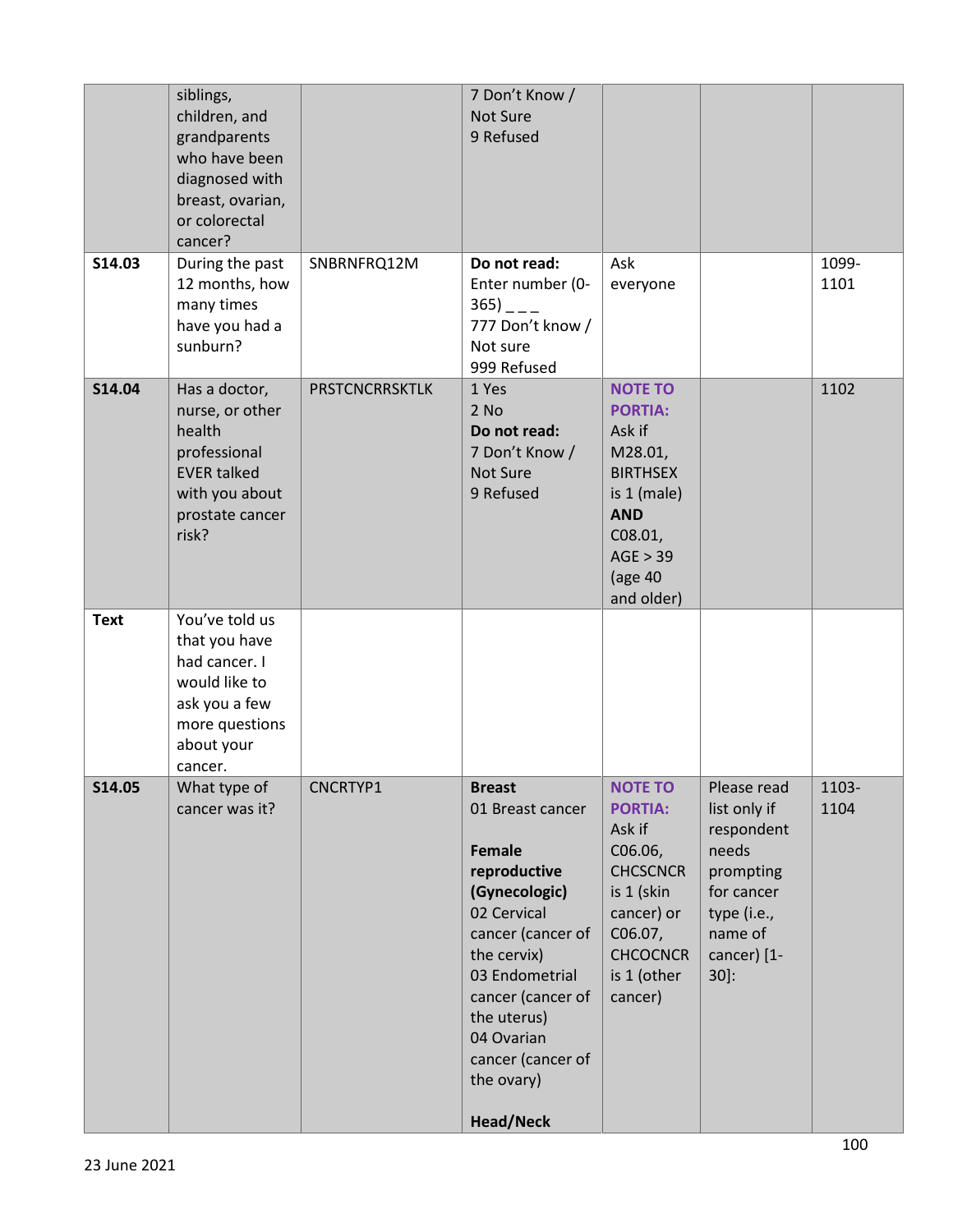|  | 05 Head and        |  |  |
|--|--------------------|--|--|
|  | neck cancer        |  |  |
|  | 06 Oral cancer     |  |  |
|  | 07 Pharyngeal      |  |  |
|  |                    |  |  |
|  | (throat) cancer    |  |  |
|  | 08 Thyroid         |  |  |
|  | 09 Larynx          |  |  |
|  |                    |  |  |
|  | Gastrointestinal   |  |  |
|  |                    |  |  |
|  |                    |  |  |
|  | 10 Colon           |  |  |
|  | (intestine) cancer |  |  |
|  | 11 Esophageal      |  |  |
|  | (esophagus)        |  |  |
|  | 12 Liver cancer    |  |  |
|  |                    |  |  |
|  | 13 Pancreatic      |  |  |
|  | (pancreas) cancer  |  |  |
|  | 14 Rectal          |  |  |
|  | (rectum) cancer    |  |  |
|  | 15 Stomach         |  |  |
|  |                    |  |  |
|  |                    |  |  |
|  | Leukemia/Lymp      |  |  |
|  | homa (lymph        |  |  |
|  | nodes and bone     |  |  |
|  | marrow)            |  |  |
|  | 16 Hodgkin's       |  |  |
|  |                    |  |  |
|  | Lymphoma           |  |  |
|  | (Hodgkin's         |  |  |
|  | disease)           |  |  |
|  | 17 Leukemia        |  |  |
|  | (blood) cancer     |  |  |
|  | 18 Non-            |  |  |
|  |                    |  |  |
|  | Hodgkin's          |  |  |
|  | Lymphoma           |  |  |
|  |                    |  |  |
|  | <b>Male</b>        |  |  |
|  | reproductive       |  |  |
|  | 19 Prostate        |  |  |
|  | cancer             |  |  |
|  |                    |  |  |
|  | 20 Testicular      |  |  |
|  | cancer             |  |  |
|  |                    |  |  |
|  | <b>Skin</b>        |  |  |
|  | 21 Melanoma        |  |  |
|  | 22 Other skin      |  |  |
|  |                    |  |  |
|  | cancer             |  |  |
|  |                    |  |  |
|  | <b>Thoracic</b>    |  |  |
|  | 23 Heart           |  |  |
|  | 24 Lung            |  |  |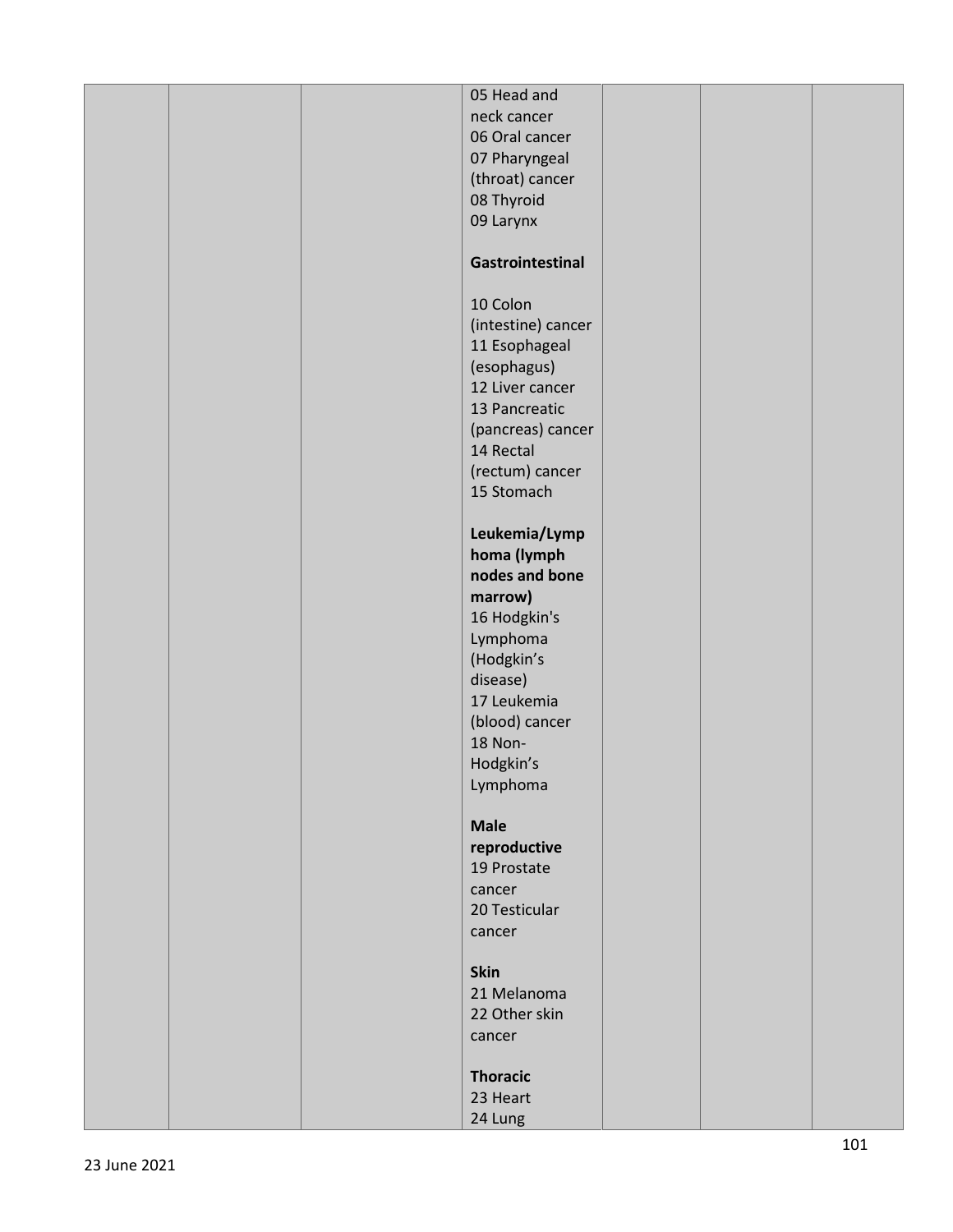|        |                                                                                                                                                                                                                                                                                                                                                              |             | <b>Urinary cancer:</b><br>25 Bladder<br>cancer<br>26 Renal (kidney)<br>cancer<br><b>Others</b><br>27 Bone<br>28 Brain<br>29<br>Neuroblastoma<br>30 Other<br>Do not read:<br>77 Don't know /<br>Not sure<br>99 Refused |                                                                                                                                                                                                   |                                                                                                                                                                                                                  |      |
|--------|--------------------------------------------------------------------------------------------------------------------------------------------------------------------------------------------------------------------------------------------------------------------------------------------------------------------------------------------------------------|-------------|-----------------------------------------------------------------------------------------------------------------------------------------------------------------------------------------------------------------------|---------------------------------------------------------------------------------------------------------------------------------------------------------------------------------------------------|------------------------------------------------------------------------------------------------------------------------------------------------------------------------------------------------------------------|------|
| S14.06 | A Treatment<br>Summary is a<br>document that<br>details the<br>cancer<br>treatments a<br>patient has<br>received, to<br>include when<br>and where<br>these<br>treatments<br>were received.<br>Did any doctor,<br>nurse, or other<br>health<br>professional<br>EVER give you a<br>written<br>summary of all<br>the cancer<br>treatments that<br>you received? | CNCRTXSUM   | 1 Yes<br>2 No<br>Do not read:<br>7 Don't Know /<br>Not Sure<br>9 Refused                                                                                                                                              | <b>NOTE TO</b><br><b>PORTIA:</b><br>Ask if<br>C06.06,<br><b>CHCSCNCR</b><br>is 1 (skin<br>cancer) or<br>C06.07,<br><b>CHCOCNCR</b><br>is 1 (other<br>cancer) or<br>CNCRTYP1<br>is not 77 or<br>99 | Read only if<br>necessary: By<br>'other<br>healthcare<br>professional',<br>we mean a<br>nurse<br>practitioner,<br>a physician's<br>assistant,<br>social<br>worker, or<br>some other<br>licensed<br>professional. | 1105 |
| S14.07 | A survivorship<br>care plan is a<br>coordinated<br>plan to help<br>cancer survivors<br>and their<br>healthcare team<br>coordinate their<br>future care.                                                                                                                                                                                                      | CNCRCAREPLN | 1 Yes<br>2 No<br>Do not read:<br>7 Don't Know /<br>Not Sure<br>9 Refused                                                                                                                                              | <b>NOTE TO</b><br><b>PORTIA:</b><br>Ask if<br>C06.06,<br><b>CHCSCNCR</b><br>is 1 (skin<br>cancer) or<br>C06.07,<br><b>CHCOCNCR</b>                                                                | If necessary<br>read the<br>following for<br>more<br>information<br>on<br>survivorship<br>care plans:<br>The plan                                                                                                | 1106 |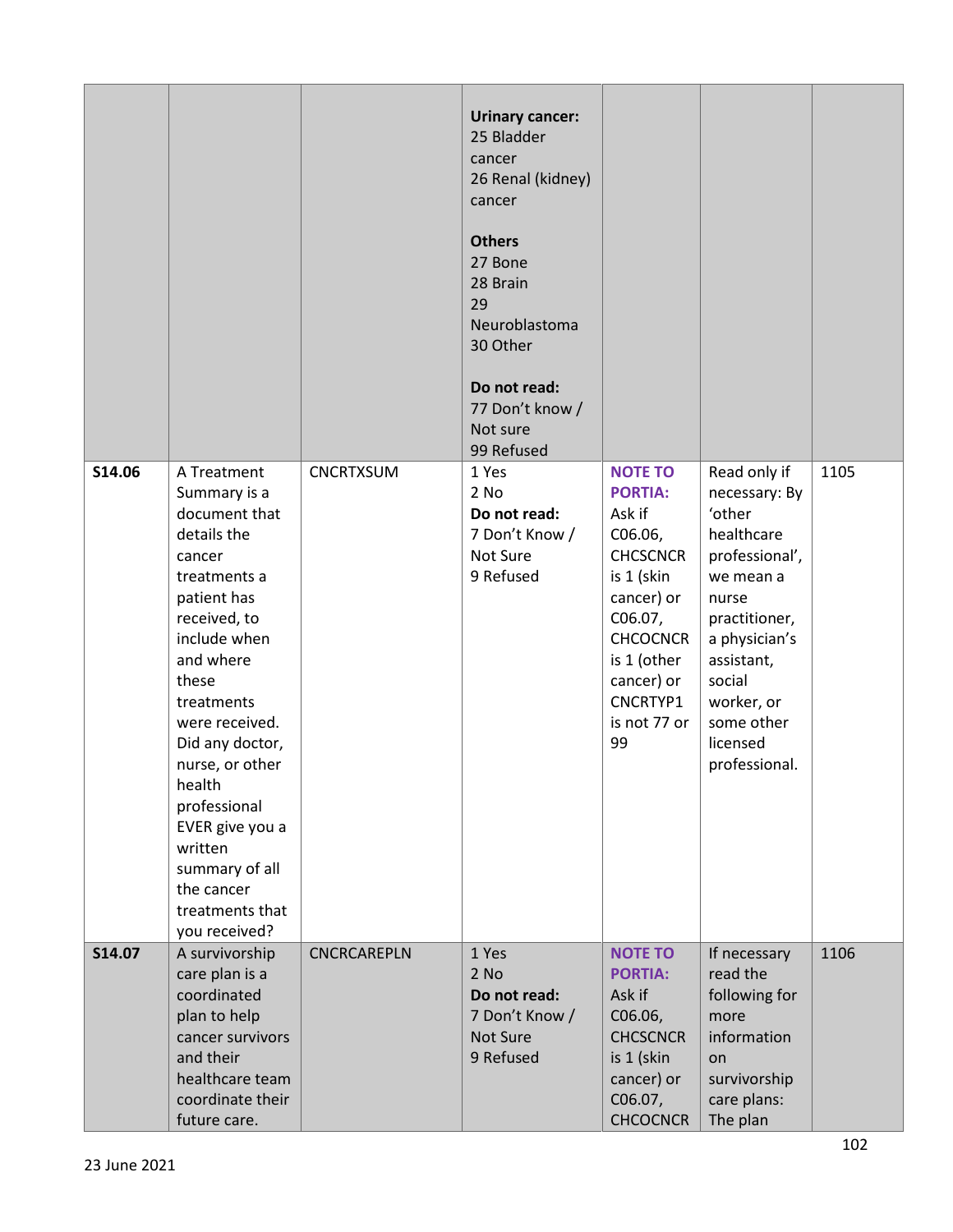|        | Were you<br>provided a<br>survivorship<br>care plan upon<br>completion of<br>treatment?                                                                                                                                                 |                |                                                                            | is 1 (other<br>cancer)<br>or<br>CNCRTYPE1<br>is not 77 or<br>99 | includes a<br>summary of<br>all<br>treatments<br>received and<br>support<br>services used<br>as well as a<br>detailed plan<br>for ongoing<br>care,<br>including<br>follow-up<br>schedules for<br>physician<br>visits and<br>diagnostic<br>testing,<br>recommenda<br>tions for a<br>healthy<br>lifestyle, and<br>recommenda<br>tions for<br>early<br>detection<br>and<br>management<br>of treatment-<br>related<br>effects and<br>other health<br>problems<br>including<br>psychosocial |      |
|--------|-----------------------------------------------------------------------------------------------------------------------------------------------------------------------------------------------------------------------------------------|----------------|----------------------------------------------------------------------------|-----------------------------------------------------------------|----------------------------------------------------------------------------------------------------------------------------------------------------------------------------------------------------------------------------------------------------------------------------------------------------------------------------------------------------------------------------------------------------------------------------------------------------------------------------------------|------|
| S14.08 | An Advance<br><b>Health Care</b><br>Directive is a<br>document that<br>allows you to<br>appoint<br>someone to<br>make health<br>care decisions<br>on your behalf<br>and/or to leave<br>instructions<br>about the kind<br>of health care | ADVHLTHCAREDIR | 1 Yes<br>$2$ No<br>Do not read:<br>7 Don't Know /<br>Not Sure<br>9 Refused | Ask<br>everyone                                                 | effects.                                                                                                                                                                                                                                                                                                                                                                                                                                                                               | 1107 |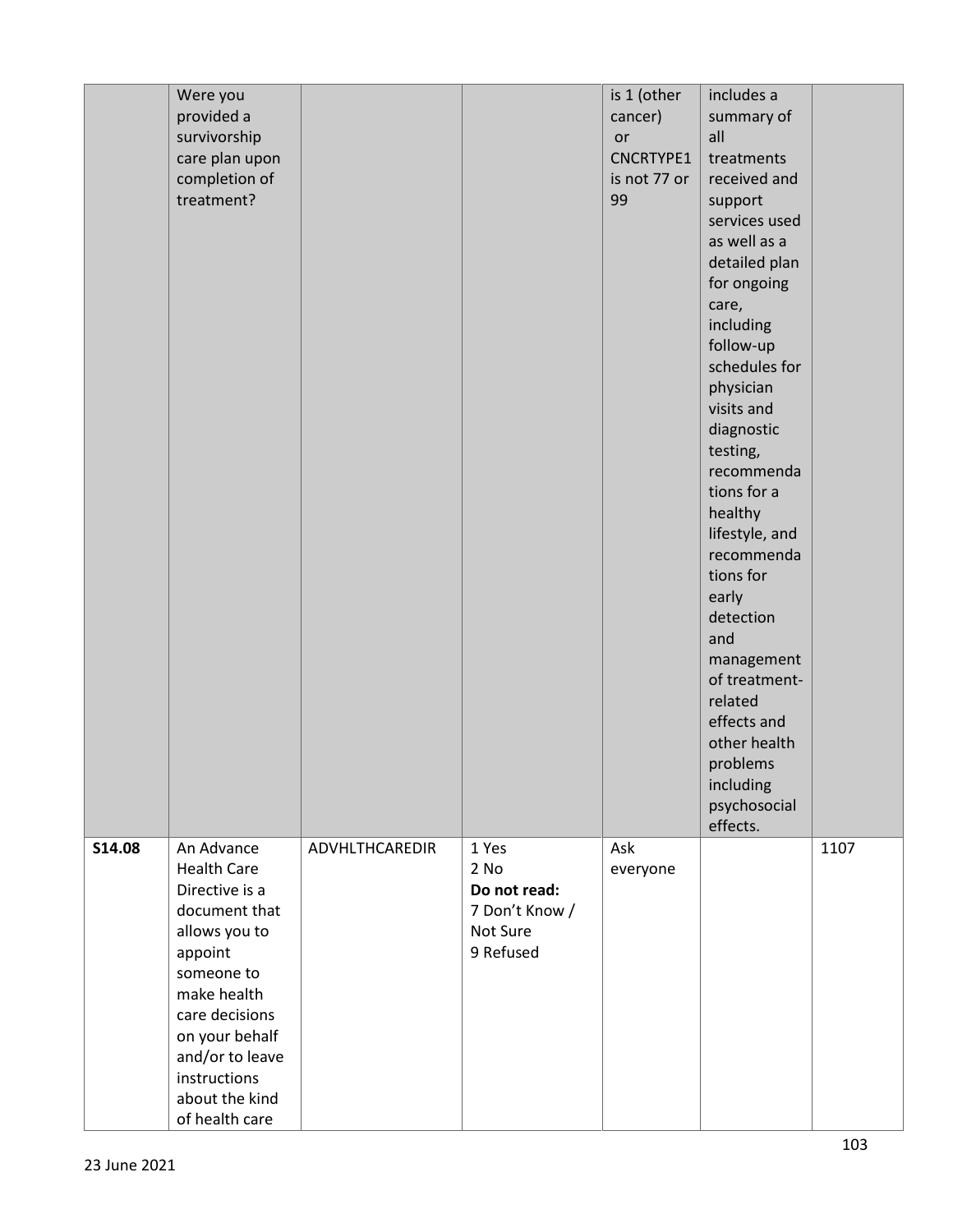| you want or        |  |  |  |
|--------------------|--|--|--|
| don't want. This   |  |  |  |
| document is        |  |  |  |
| used to guide      |  |  |  |
| decisions about    |  |  |  |
| your health care   |  |  |  |
| in the event       |  |  |  |
| that you           |  |  |  |
| become very ill    |  |  |  |
| and cannot         |  |  |  |
| decide for         |  |  |  |
| yourself. The      |  |  |  |
| document is        |  |  |  |
| sometimes          |  |  |  |
| called a Living    |  |  |  |
| Will or Health     |  |  |  |
| Care Power of      |  |  |  |
| Attorney. Have     |  |  |  |
| you completed      |  |  |  |
| an Advance         |  |  |  |
| <b>Health Care</b> |  |  |  |
| Directive?         |  |  |  |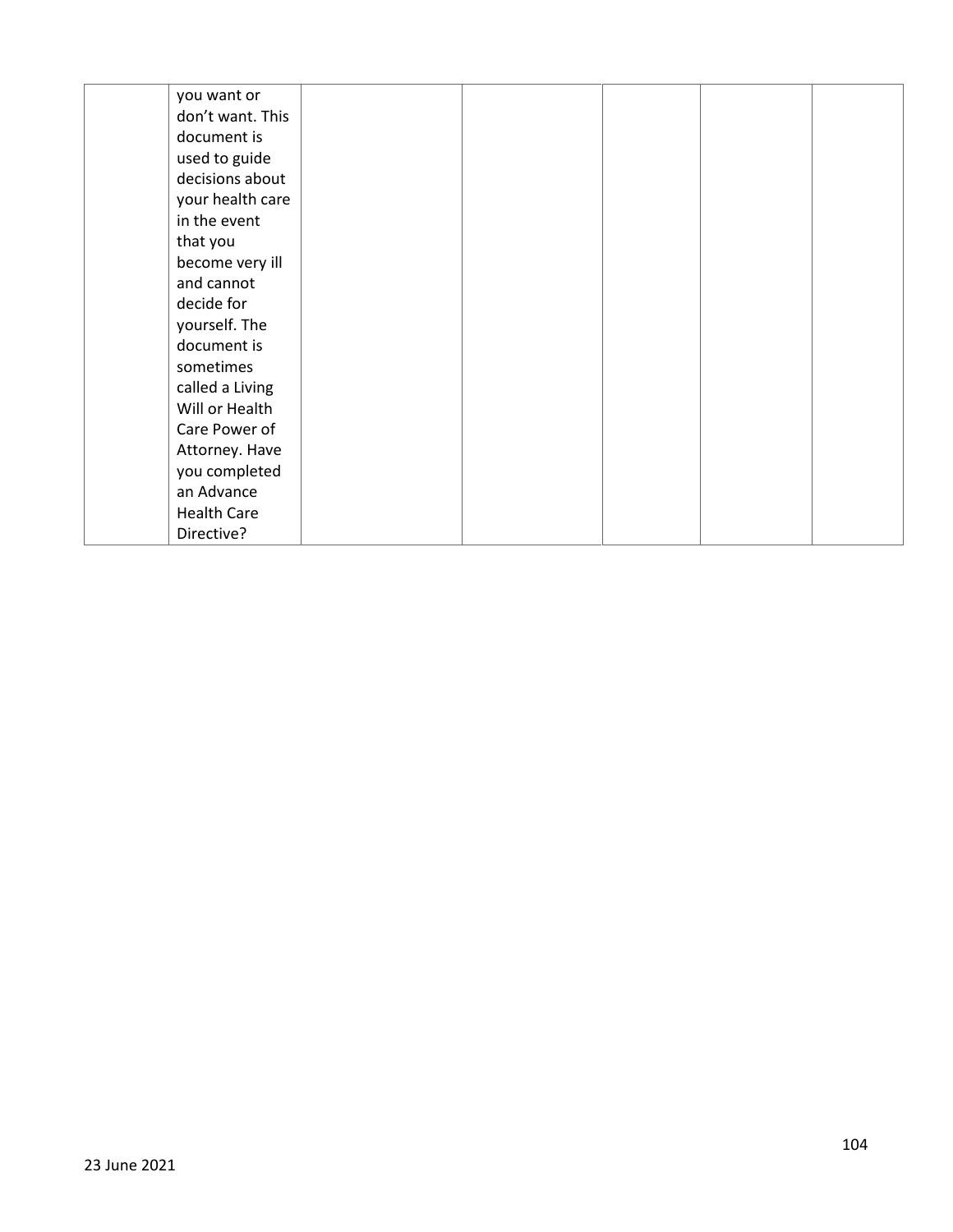## Hepatitis B Virus Risk and Vaccination

| <b>Question</b> | <b>Question text</b>                                                                                                                                                                                                                                                                                                                                                                                                                                                                    | Variable        | <b>Responses</b>                                                         | <b>SKIP INFO/</b> | <b>Interviewer</b>                                                             | Column(s) |
|-----------------|-----------------------------------------------------------------------------------------------------------------------------------------------------------------------------------------------------------------------------------------------------------------------------------------------------------------------------------------------------------------------------------------------------------------------------------------------------------------------------------------|-----------------|--------------------------------------------------------------------------|-------------------|--------------------------------------------------------------------------------|-----------|
| <b>Number</b>   |                                                                                                                                                                                                                                                                                                                                                                                                                                                                                         | <b>Names</b>    | (DO NOT READ<br><b>UNLESS</b><br><b>OTHERWISE</b><br><b>NOTED)</b>       | <b>CATI Note</b>  | Note (s)                                                                       |           |
| <b>Text</b>     | The next few<br>questions are<br>about the<br>Hepatitis-B virus<br>which can cause<br>cancer as well as<br>other health<br>problems. Please<br>remember that<br>your answers are<br>confidential.                                                                                                                                                                                                                                                                                       |                 |                                                                          |                   |                                                                                |           |
| S15.01          | I am going to read<br>you a list. When I<br>am done reading<br>the entire list,<br>please tell me if<br>any of the<br>situations apply to<br>you. You do not<br>need to tell me<br>which ones.<br>• You are a health<br>care or public<br>safety worker who<br>has been exposed<br>to hepatitis B-<br>infected blood or<br>bodily fluids<br>• I have ever<br>received<br>hemodialysis<br>• You live in the<br>same house with<br>someone who has<br>been diagnosed<br>with Hepatitis B. | <b>HEPBRISK</b> | 1 Yes<br>2 No<br>Do not read:<br>7 Don't Know /<br>Not Sure<br>9 Refused | Ask<br>everyone   | Do not<br>read: If<br>respondent<br>is female<br>Had sex<br>with other<br>men. | 1108      |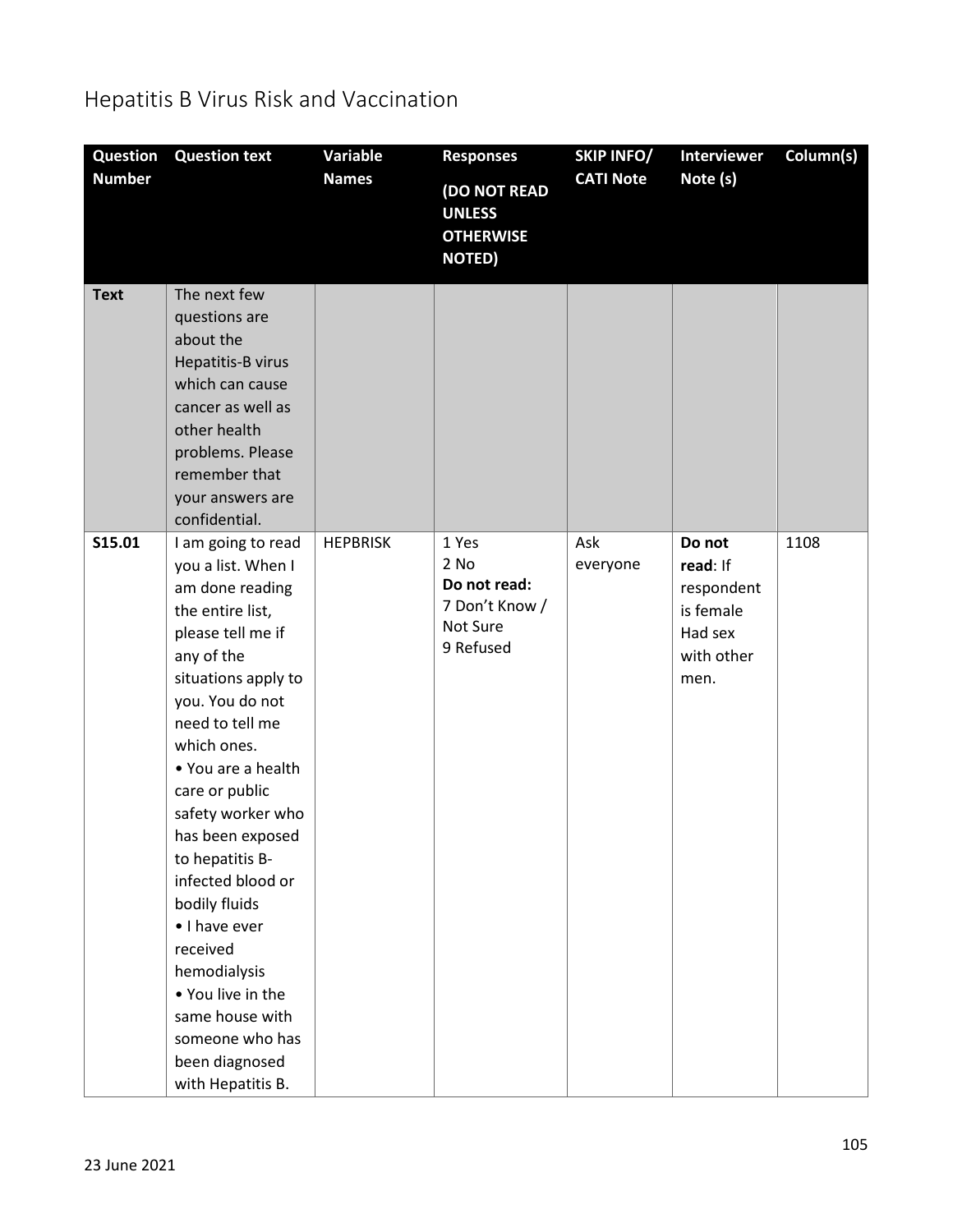|        | • You have used<br>intravenous drugs<br>or shared injection<br>equipment in the<br>past year.<br>• You have<br>engaged in any of<br>the following<br>sexual activities in<br>the past year:<br>• [INTERVIEWER<br>NOTE: DO NOT<br><b>READ: IF</b><br><b>RESPONDENT IS</b><br>FEMALE] Had sex<br>with other men.<br>• Had anal sex<br>without a condom.<br>• Had four or<br>more sex partners. |                |                                                                                                      |                 |                                                                                              |      |
|--------|----------------------------------------------------------------------------------------------------------------------------------------------------------------------------------------------------------------------------------------------------------------------------------------------------------------------------------------------------------------------------------------------|----------------|------------------------------------------------------------------------------------------------------|-----------------|----------------------------------------------------------------------------------------------|------|
| S15.02 | • Exchanged sex<br>for drugs or<br>money.<br>• You or a partner<br>have been<br>diagnosed with or<br>treated for an STD.<br>Do any of these<br>situations apply to<br>you?<br>Hepatitis B vaccine<br>is given in three<br>separate doses<br>and has been<br>recommended for<br>all newborn<br>infants since 1991.                                                                            | <b>HEPBVAC</b> | 1 Yes, at least 3<br>doses<br>2 Less than 3<br>doses<br>3 No doses<br>Do not read:<br>7 Don't know / | Ask<br>everyone | (If Yes)<br>Inquire if<br>respondent<br>received full<br>3 doses or<br>less than 3<br>doses. | 1109 |
|        | Have you EVER<br>received the 3-<br>dose series of the<br>hepatitis B<br>vaccine?                                                                                                                                                                                                                                                                                                            |                | Not sure<br>9 Refused                                                                                |                 |                                                                                              |      |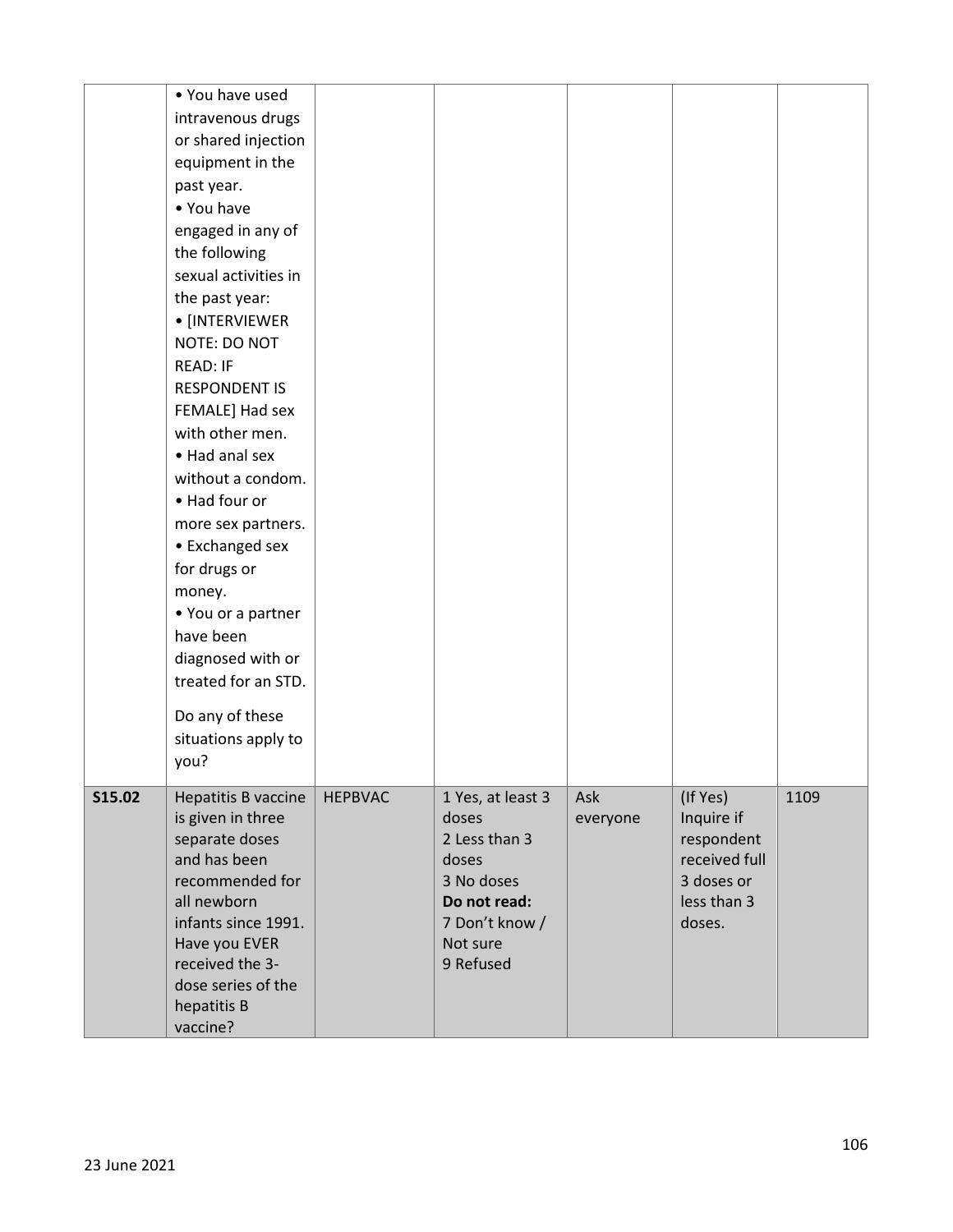## Built Environment

| <b>Question</b> | <b>Variable Names</b><br><b>Question text</b>                                                                                                                                            |                  | <b>Responses</b>                                                                                                                                                         | <b>SKIP</b>               | <b>Interviewer</b>                                                                                           | Column(s)        |
|-----------------|------------------------------------------------------------------------------------------------------------------------------------------------------------------------------------------|------------------|--------------------------------------------------------------------------------------------------------------------------------------------------------------------------|---------------------------|--------------------------------------------------------------------------------------------------------------|------------------|
| <b>Number</b>   |                                                                                                                                                                                          |                  | (DO NOT<br><b>READ</b><br><b>UNLESS</b><br><b>OTHERWISE</b><br><b>NOTED)</b>                                                                                             | INFO/<br><b>CATI Note</b> | Note (s)                                                                                                     |                  |
| <b>Text</b>     | Now think<br>about the<br>neighborhood<br>you live in.                                                                                                                                   |                  |                                                                                                                                                                          |                           |                                                                                                              |                  |
| S16.01          | Does your<br>neighborhood<br>have sidewalks,<br>bike lanes,<br>paths, or trails<br>for walking or<br>bicycling?                                                                          | <b>PAWLKBKLN</b> | 1 Yes<br>$2$ No<br>Do not read:<br>7 Don't<br>know / Not<br>Sure<br>9 Refused                                                                                            | Ask<br>everyone           |                                                                                                              | 1110             |
| S16.02          | During the past<br>30 days, how<br>many days per<br>week or per<br>month did you<br>walk or ride a<br>bicycle around<br>your<br>neighborhood<br>for at least 10<br>minutes at a<br>time? | PAWLKBKFRQ30D    | $1 -$ times<br>per week<br>$2 -$ times<br>per month<br>888 No<br>walking or<br>bicycling<br>during the<br>past 30 days<br>777 Don't<br>know / Not<br>sure<br>999 Refused | Ask<br>everyone           | If respondent<br>gives a number<br>without a time<br>frame, ask "was<br>that days per<br>week, or<br>month?" | $1111 -$<br>1113 |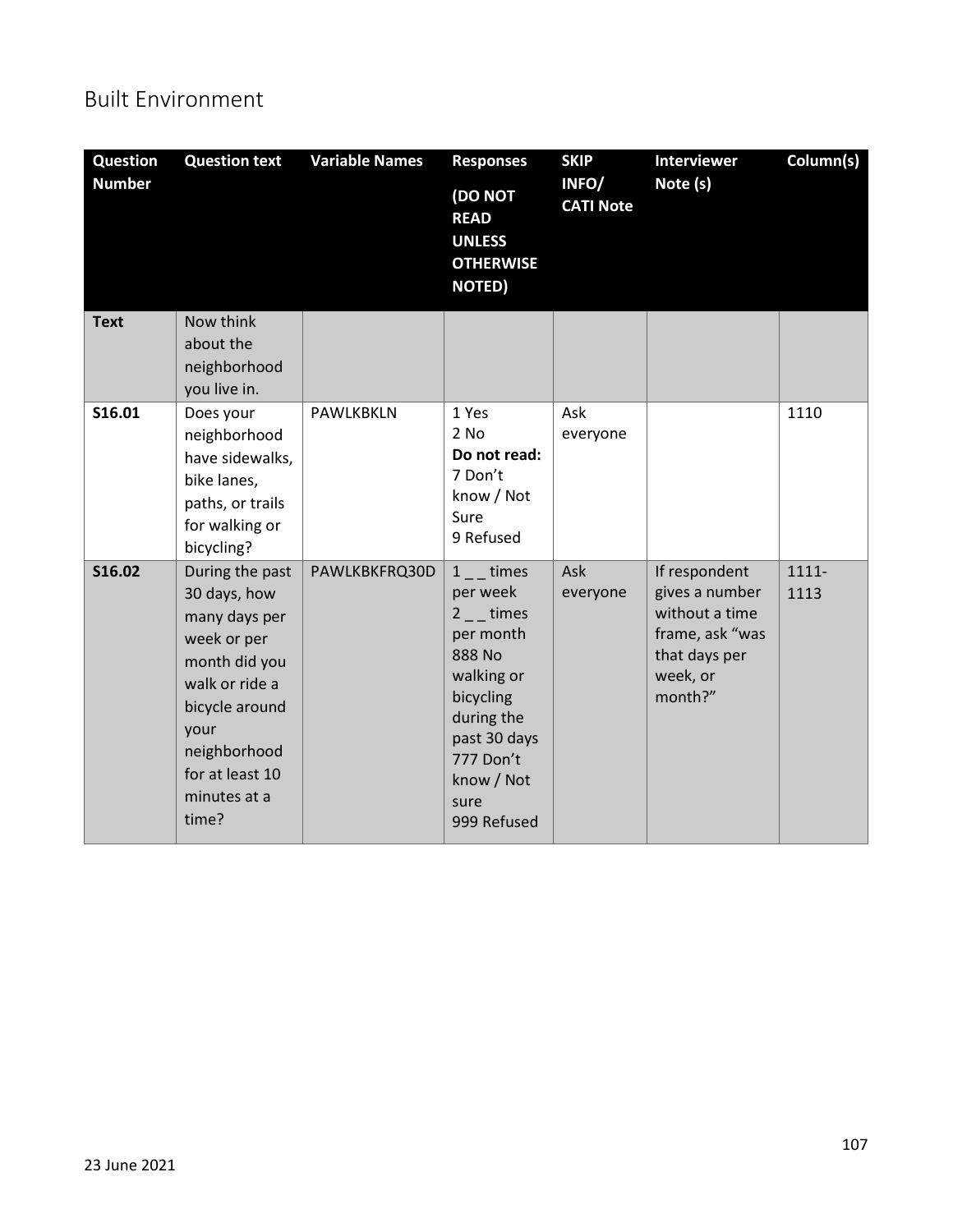| <b>Question</b><br><b>Number</b> | <b>Question text</b>                                                                                                                                                                                                                                                                                             | <b>Variable Names</b> | <b>Responses</b>                                                                                         | <b>SKIP</b><br>INFO/<br><b>CATI Note</b>                                                                                                                                                                                      | <b>Interviewer</b><br>Note (s)                                                                                                                                        | Column(s)     |
|----------------------------------|------------------------------------------------------------------------------------------------------------------------------------------------------------------------------------------------------------------------------------------------------------------------------------------------------------------|-----------------------|----------------------------------------------------------------------------------------------------------|-------------------------------------------------------------------------------------------------------------------------------------------------------------------------------------------------------------------------------|-----------------------------------------------------------------------------------------------------------------------------------------------------------------------|---------------|
|                                  |                                                                                                                                                                                                                                                                                                                  |                       | (DO NOT<br><b>READ UNLESS</b><br><b>OTHERWISE</b><br><b>NOTED)</b>                                       |                                                                                                                                                                                                                               |                                                                                                                                                                       |               |
| <b>Text</b>                      | Next, I will ask<br>about recent<br>falls. By a fall, we<br>mean when a<br>person<br>unintentionally<br>comes to rest on<br>the ground or<br>another lower<br>level.                                                                                                                                             |                       |                                                                                                          |                                                                                                                                                                                                                               |                                                                                                                                                                       |               |
| S17.01                           | In the past 12<br>months, how<br>many times have<br>you fallen?                                                                                                                                                                                                                                                  | FALL12MN              | _ _ Number of<br>times<br>$[76 = 76$ or<br>more]<br>88 None<br>77 Don't know<br>/ Not sure<br>99 Refused | Skip if<br>Section<br>C08.01,<br>AGE,<br>coded 18-<br>44<br>Go to<br>S17.04                                                                                                                                                   | Read if<br>necessary: By a<br>fall, we mean<br>when a person<br>unintentionally<br>comes to rest<br>on the ground<br>or another<br>lower level.                       | 1114-<br>1115 |
| S17.02                           | Did this fall cause<br>an injury that<br>limited your<br>regular activities<br>for at least a day<br>or caused you to<br>go to see a<br>doctor?<br>How many of<br>these falls caused<br>an injury that<br>limited your<br>regular activities<br>for at least a day<br>or caused you to<br>go to see a<br>doctor? | FALLINJ3              | _ _ Number of<br>falls<br>$76 = 76$ or<br>more]<br>88 None<br>77 Don't know<br>/ Not sure<br>99 Refused  | If<br>$S17.01=1$<br>ask first<br>version of<br>question,<br>if S17.01><br>1 ask<br>second<br>version.<br>If only one<br>fall from<br>S17.01<br>and<br>response<br>is Yes<br>(caused<br>an injury);<br>code 01. If<br>response | Read if<br>necessary: By<br>an injury, we<br>mean the fall<br>caused you to<br>limit your<br>regular<br>activities for at<br>least a day or<br>to go see a<br>doctor. | 1116-<br>1117 |

# Falls and Injury (Injury Prevention)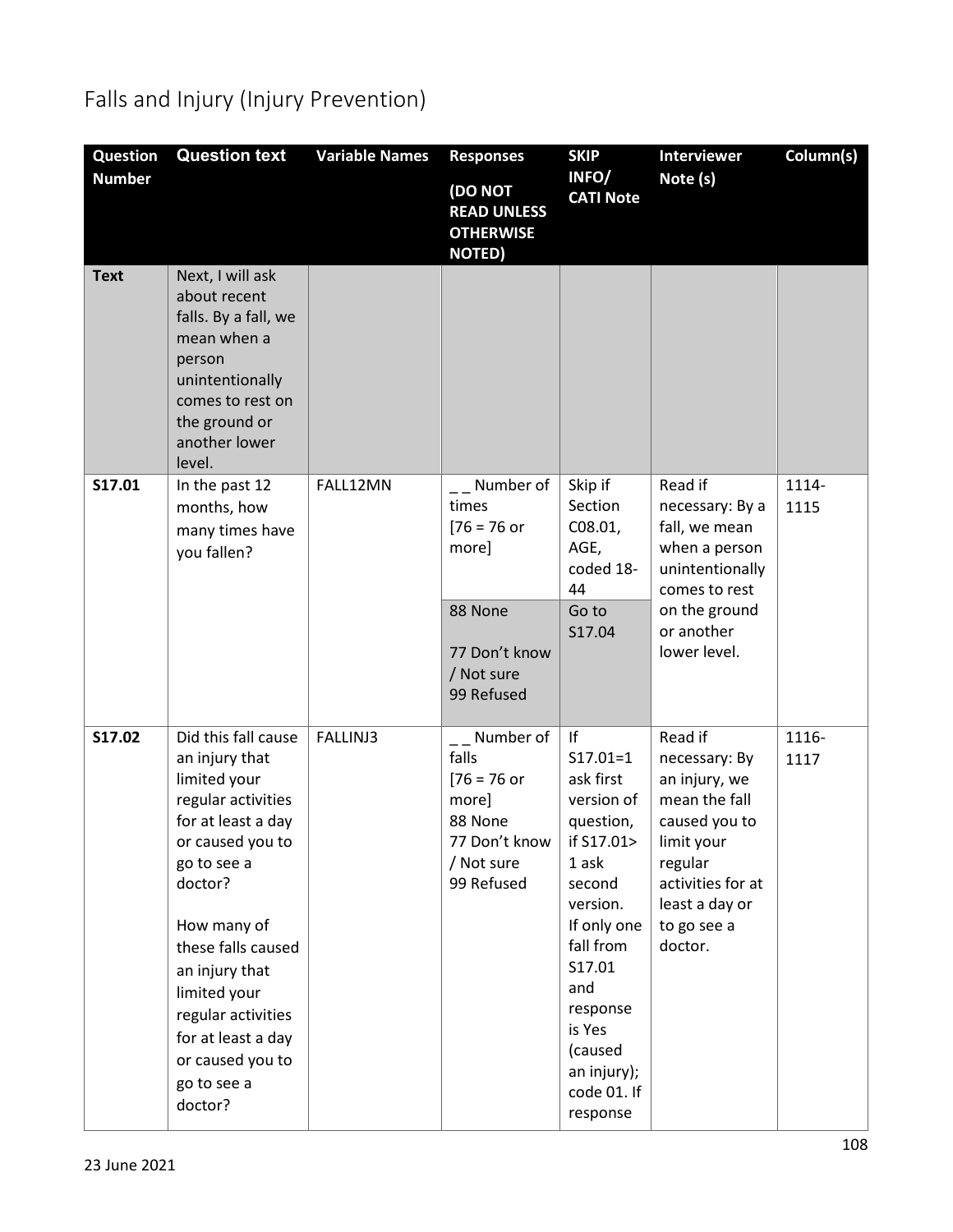|        |                                                                                                                           |                       |                                                                                                                                                                                                                                                                                                                                        | is No,<br>code 88.                                                                                                                                                                                             |                                       |               |
|--------|---------------------------------------------------------------------------------------------------------------------------|-----------------------|----------------------------------------------------------------------------------------------------------------------------------------------------------------------------------------------------------------------------------------------------------------------------------------------------------------------------------------|----------------------------------------------------------------------------------------------------------------------------------------------------------------------------------------------------------------|---------------------------------------|---------------|
|        |                                                                                                                           |                       |                                                                                                                                                                                                                                                                                                                                        |                                                                                                                                                                                                                |                                       |               |
| S17.03 | Where did you<br>receive<br>treatment for the<br>most serious<br>injury you<br>suffered as a<br>result of a fall?         | <b>IPFALLINJTXLOC</b> | Please read if<br>necessary:<br>01 At home<br>02 Treated by<br>ambulance<br>personnel/91<br>1 responder<br>03 Private<br>doctor of<br>HMO office<br>04 Clinic<br>05 Health<br>center<br>06 Emergency<br>department<br>07 Hospital<br>inpatient<br>08<br>Somewhere<br>else<br>Do not read:<br>77 Don't know<br>/ Not sure<br>99 Refused | <b>NOTE TO</b><br><b>PORTIA:</b><br>Skip if<br>S17.02,<br>FALLINJ3<br>is 88, 77<br>or 99                                                                                                                       |                                       | 1118-<br>1119 |
| S17.04 | In the past 30<br>days, have you<br>seen, heard, or<br>read any<br>information on<br>preventing falls<br>for the elderly? | IPFALLINFO30D         | 1 Yes<br>2 No<br>Do not read:<br>7 Don't know<br>/ Not Sure<br>9 Refused                                                                                                                                                                                                                                                               | Ask<br>everyone<br><b>NOTE TO</b><br><b>PORTIA:</b><br>If<br>response<br>is $1,$<br>continue<br><b>NOTE TO</b><br><b>PORTIA:</b><br>Skip to<br>S17.06,<br><b>IPFALLACT</b><br>, if<br>response<br>is 2, 7 or 9 |                                       | 1120          |
| S17.05 | Do you recall the<br>source of that<br>information?                                                                       | <b>IPFALLINFOSRC</b>  | Please read:<br>01 Internet<br>02 Television<br>03 Radio<br>04 Newspaper                                                                                                                                                                                                                                                               | <b>NOTE TO</b><br><b>PORTIA:</b><br>Ask if<br>S17.04,                                                                                                                                                          | Allow/record<br>multiple<br>responses | 1121-<br>1140 |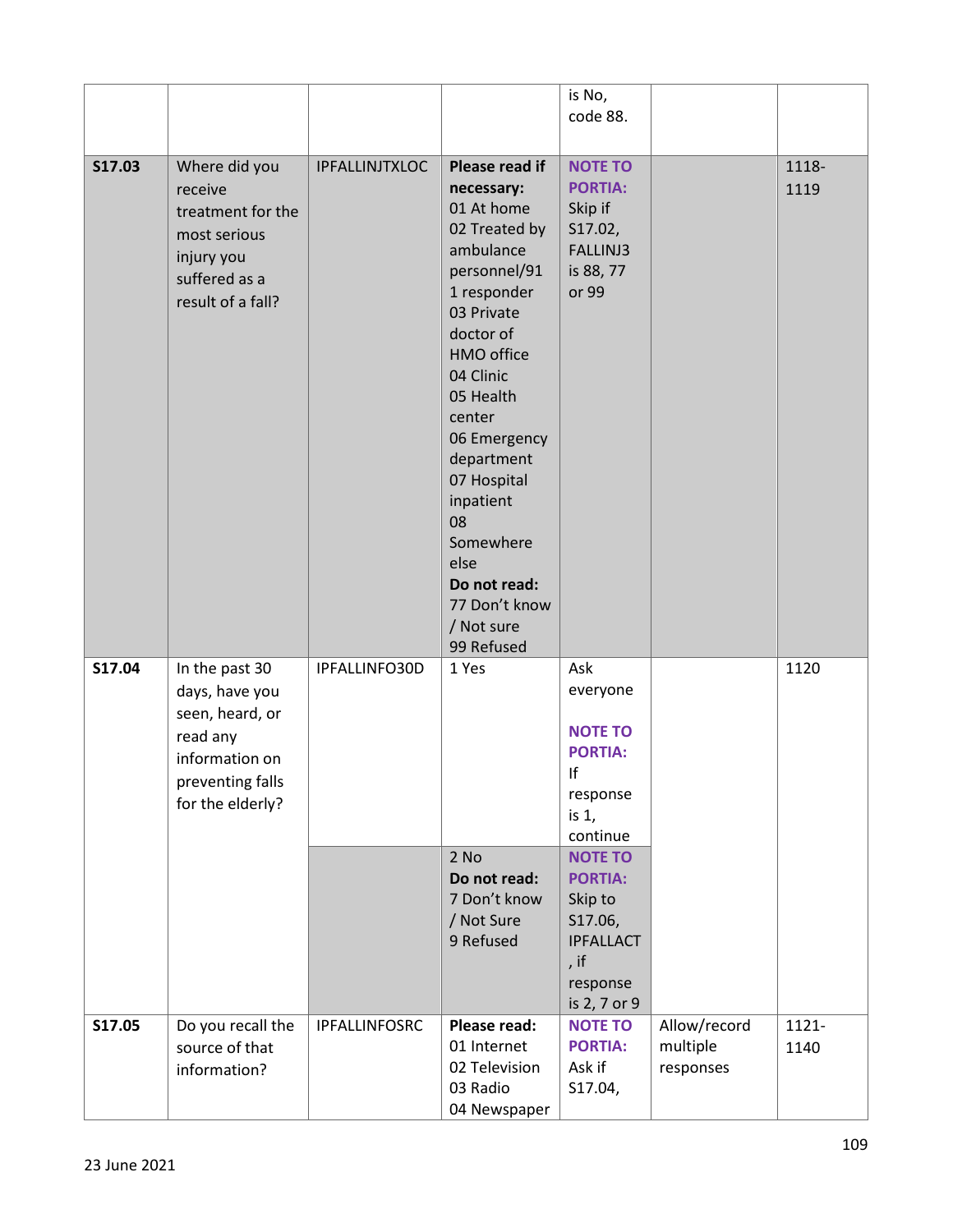|        |                                                                              |                  | 05 Magazines<br>06 Printed<br>materials<br>from<br>stores/pharm<br>acies<br>07<br>Information<br>from health<br>care provider<br>such as doctor<br>08 Family<br>member<br>09 Friend<br>/acquaintance<br>10 Other<br>(specify)<br>Do not read:<br>77 Don't know<br>/ Not sure<br>99 Refused                                                                                                              | <b>IPFALLINF</b><br>030D is 1<br>If $10$<br>(Other),<br>then<br>record<br>specified<br>answer in:<br><b>IPFALLINF</b><br><b>OSRCOTH</b><br>$(1141 -$<br>1168)                | If response is<br>10 (Other), it<br>must be<br>specified                                                                      |               |
|--------|------------------------------------------------------------------------------|------------------|---------------------------------------------------------------------------------------------------------------------------------------------------------------------------------------------------------------------------------------------------------------------------------------------------------------------------------------------------------------------------------------------------------|------------------------------------------------------------------------------------------------------------------------------------------------------------------------------|-------------------------------------------------------------------------------------------------------------------------------|---------------|
| S17.06 | What are some<br>actions seniors<br>can do to reduce<br>their risk of falls? | <b>IPFALLACT</b> | Do not read:<br>01 Have their<br>vision<br>regularly<br>checked<br>02 Reduce<br>clutter/trippin<br>g and slipping<br>hazards in and<br>outside their<br>home<br>03 Exercise<br>regularly/mai<br>ntain good<br>physical<br>condition<br>04<br>Review/chang<br>e their<br>prescription<br>medicines<br>with guidance<br>from their<br>doctor or<br>pharmacist<br>05 Ensure<br>adequate<br>lighting in and | Ask<br>everyone<br><b>NOTE TO</b><br><b>PORTIA:</b><br><b>If 08</b><br>(Other),<br>record<br>specified<br>answer in:<br><b>IPFALLACT</b><br><b>OTH</b><br>$(1185 -$<br>1212) | Do not read<br>responses<br>Allow/record<br>multiple<br>responses<br>If response is<br>08 (Other), it<br>must be<br>specified | 1169-<br>1184 |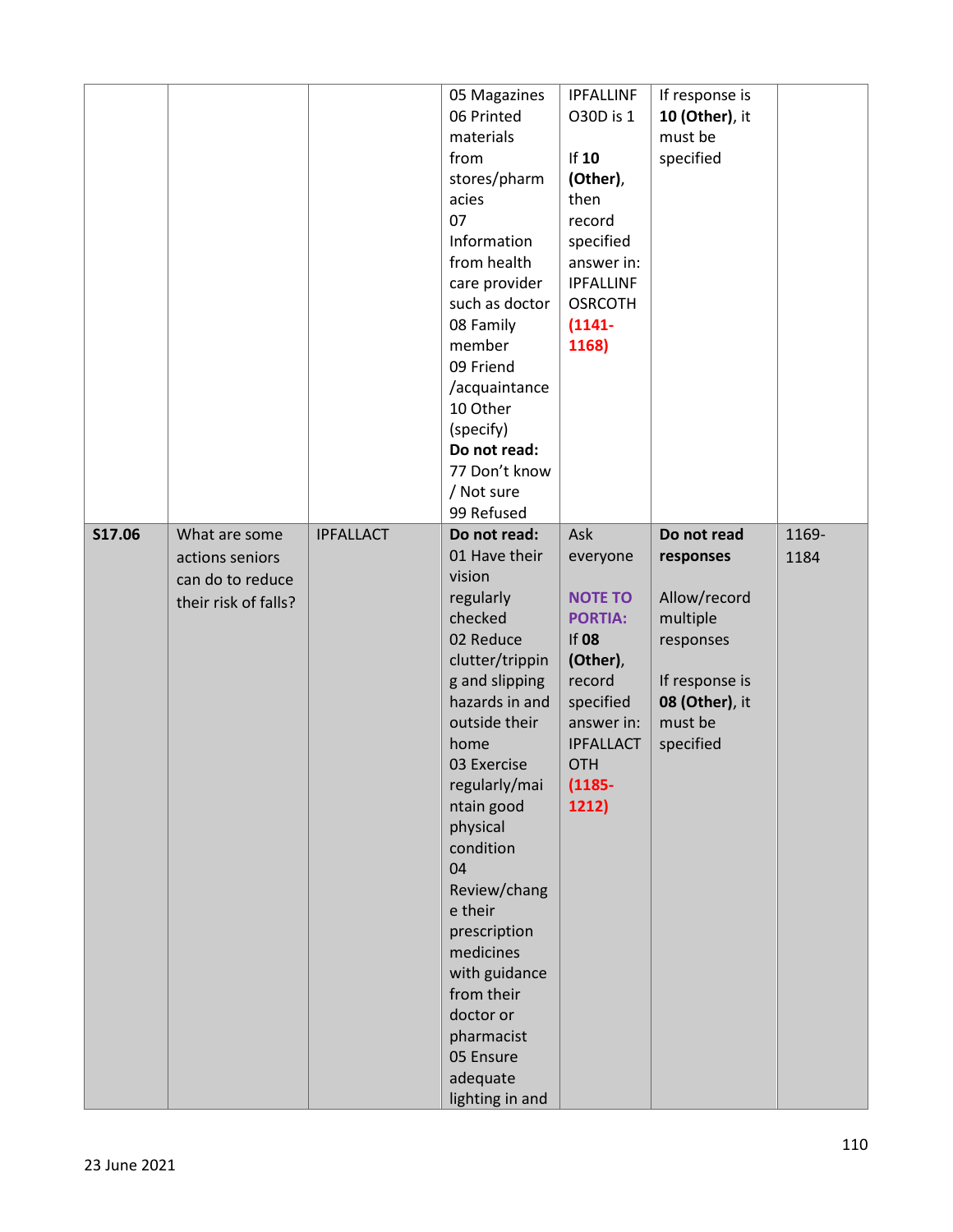|  | outside their    |  |  |
|--|------------------|--|--|
|  | home             |  |  |
|  | 06 Install       |  |  |
|  | home safety      |  |  |
|  | features such    |  |  |
|  | as shower        |  |  |
|  | grab bars,       |  |  |
|  | hand rails, etc. |  |  |
|  | 07 Consult       |  |  |
|  | their            |  |  |
|  | physicians for   |  |  |
|  | general fall     |  |  |
|  | prevention       |  |  |
|  | advice           |  |  |
|  | 08 Other         |  |  |
|  | (specify)        |  |  |
|  | 77 Don't know    |  |  |
|  | / Not sure       |  |  |
|  | 99 Refused       |  |  |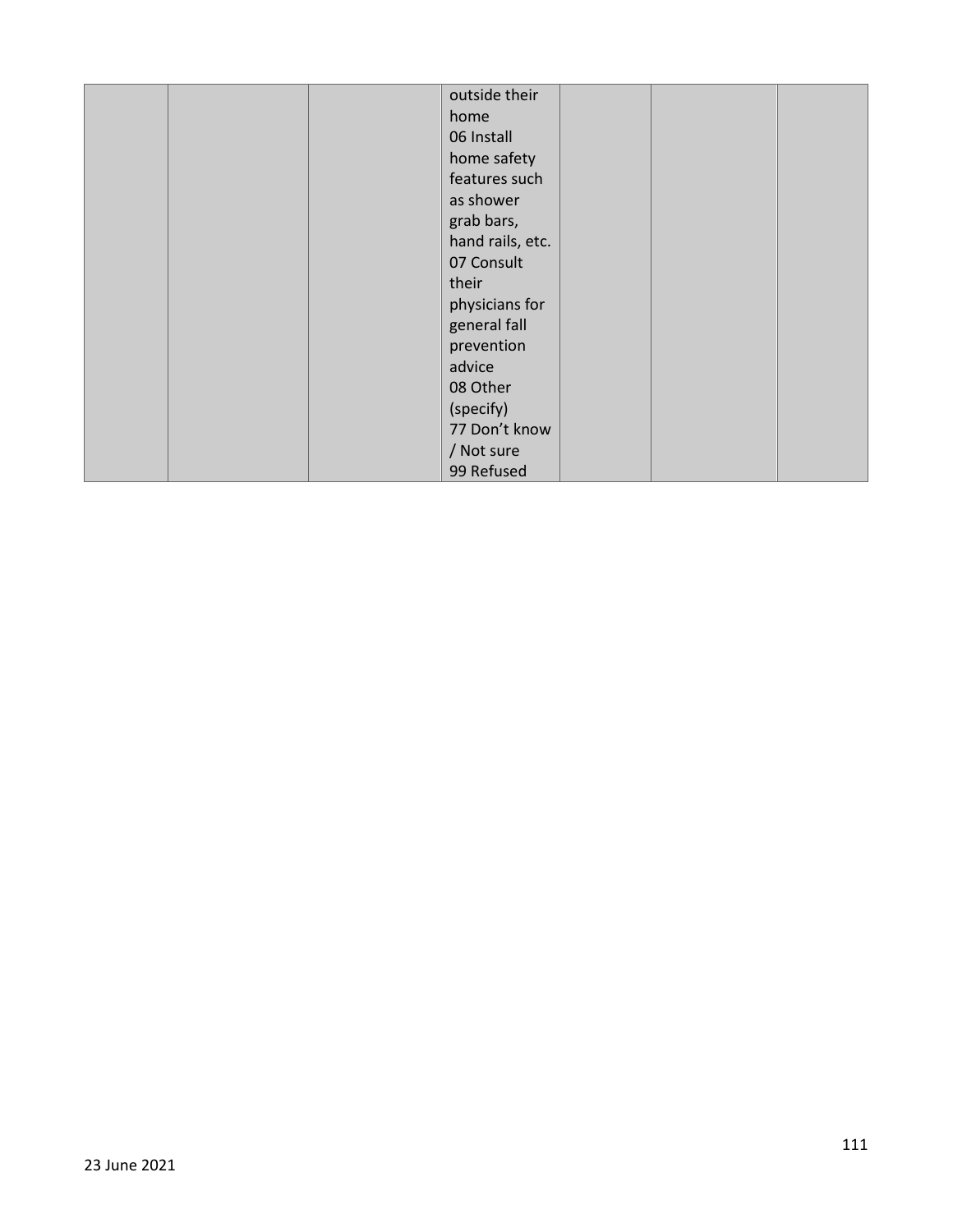## Add-on Survey (Hawaii Tobacco Quitline)

| <b>Question</b> | <b>Question text</b>                                                                                                                                                                                     | Variable         | <b>Responses</b>                                                                                                              | <b>SKIP INFO/</b>                                                                                                                                       | <b>Interviewer</b>                                                                                                                                | Column(s)     |
|-----------------|----------------------------------------------------------------------------------------------------------------------------------------------------------------------------------------------------------|------------------|-------------------------------------------------------------------------------------------------------------------------------|---------------------------------------------------------------------------------------------------------------------------------------------------------|---------------------------------------------------------------------------------------------------------------------------------------------------|---------------|
| <b>Number</b>   |                                                                                                                                                                                                          | <b>Names</b>     | (DO NOT READ UNLESS<br><b>OTHERWISE NOTED)</b>                                                                                | <b>CATI Note</b>                                                                                                                                        | Note (s)                                                                                                                                          |               |
| <b>Text</b>     | Previously, we<br>asked if you<br>ever heard<br>about the<br>Hawaii<br>Tobacco<br>Quitline. We<br>would like to<br>ask some<br>follow-up<br>questions<br>regarding the<br>Hawaii<br>Tobacco<br>Quitline. |                  |                                                                                                                               |                                                                                                                                                         |                                                                                                                                                   |               |
| Add01           | Have you ever<br>recommended<br>the Hawaii<br>Tobacco<br>Quitline to a<br>friend/relative/<br>co-worker,<br>etc.?                                                                                        | HQTLEVRREC       | 1 Yes<br>2 No<br>Do not read:<br>7 Don't know / Not Sure<br>9 Refused                                                         | <b>NOTE TO</b><br><b>PORTIA:</b><br>Ask only if<br>S11.04,<br><b>TOBQTLN is</b><br>1.<br>Otherwise,<br>go to next<br>question.                          |                                                                                                                                                   | 1213          |
| Add02           | Have you ever<br>seen or heard<br>a Hawaii<br>Tobacco<br>Quitline ad?                                                                                                                                    | HQTLSEENAD       | 1 Yes<br>2 No<br>Do not read:<br>7 Don't know / Not Sure<br>9 Refused                                                         | <b>NOTE TO</b><br><b>PORTIA:</b><br>Emphasize<br>"ad". This is<br>different<br>from S11.04.<br>If Add02 is 2,<br>7, or 9 then<br>go to next<br>section. | <b>This</b><br>question is<br>different<br>from S11.04<br>which only<br>asks if<br>respondent<br>knows<br>about<br>Hawaii<br>Tobacco<br>Quitline. | 1214          |
| Add03           | Please tell me<br>what you<br>remember<br>seeing or<br>hearing in a<br>Hawaii                                                                                                                            | <b>HQTLADREM</b> | 01 Lesbian/Transgender<br>person talking about<br>taking control of their<br>smoking and being<br>stronger than<br>cigarettes |                                                                                                                                                         | Do not read<br>response<br>options.<br>Select all<br>responses<br>that contain                                                                    | 1215-<br>1238 |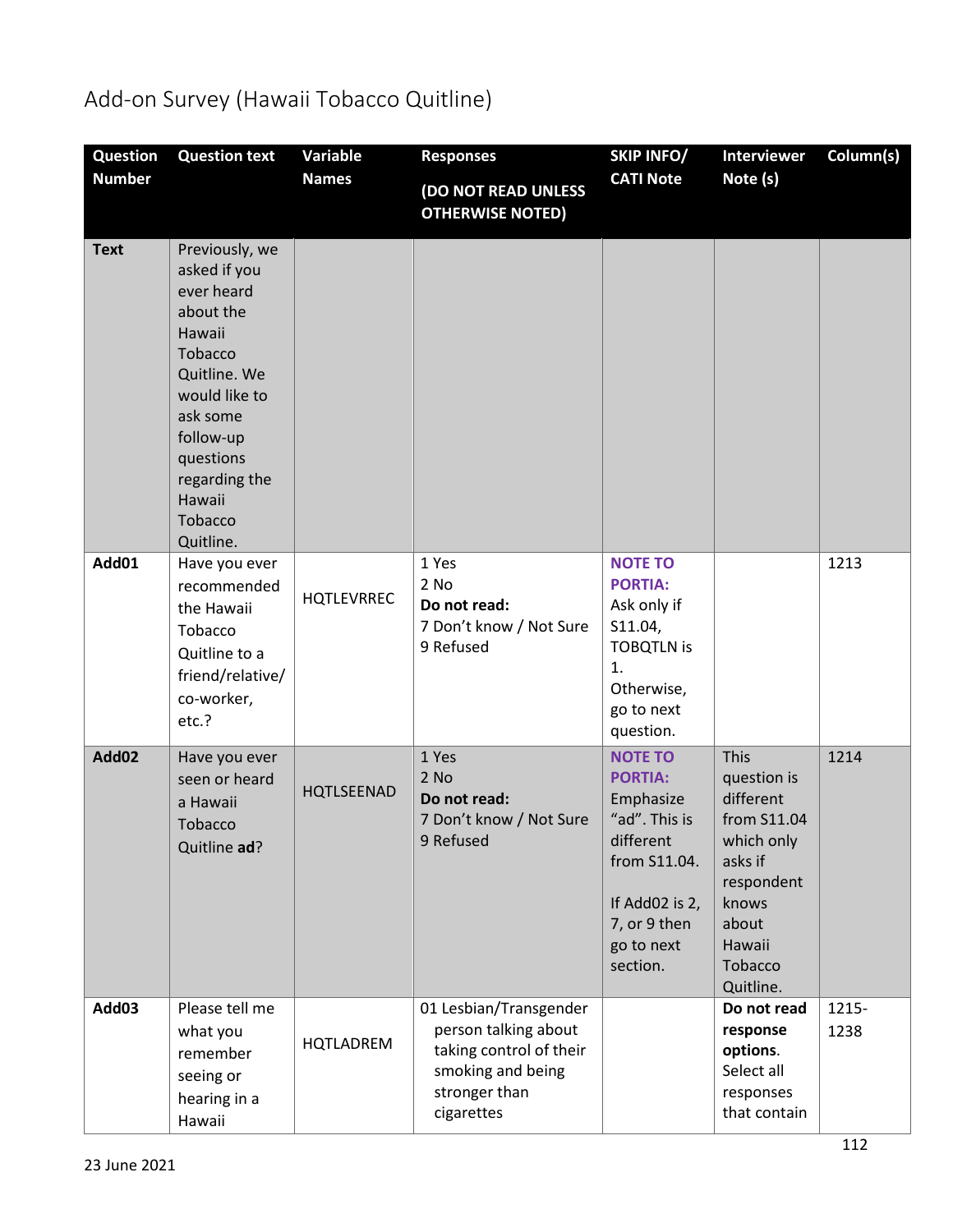|       | Tobacco        |             | 02 Lesbian/Transgender  | phrases       |       |
|-------|----------------|-------------|-------------------------|---------------|-------|
|       | Quitline ad?   |             | couple talking about    | respondent    |       |
|       |                |             | quitting smoking        | mentions.     |       |
|       |                |             | 03 Daughter looking for | Continue to   |       |
|       |                |             | her mom while doing     | probe for     |       |
|       |                |             | different activities or | multiple      |       |
|       |                |             | Mom disappearing        |               |       |
|       |                |             |                         | responses.    |       |
|       |                |             | 04 Ticking clock or guy |               |       |
|       |                |             | being controlled by     |               |       |
|       |                |             | cigarettes throughout   |               |       |
|       |                |             | the day                 |               |       |
|       |                |             | 05 Lady w/phone         |               |       |
|       |                |             | looking at her kids or  |               |       |
|       |                |             | talking about her kids  |               |       |
|       |                |             | 06 Lady folding laundry |               |       |
|       |                |             | or talking about        |               |       |
|       |                |             | always putting others   |               |       |
|       |                |             | first                   |               |       |
|       |                |             | 07 Guy in gym on the    |               |       |
|       |                |             | punching bag or         |               |       |
|       |                |             | talking about being     |               |       |
|       |                |             | stronger than           |               |       |
|       |                |             | cigarettes              |               |       |
|       |                |             | 08 Girl spearfishing/on |               |       |
|       |                |             | beach or talking about  |               |       |
|       |                |             |                         |               |       |
|       |                |             | doing this for herself  |               |       |
|       |                |             | 09 Lady talking about   |               |       |
|       |                |             | her dad dying from      |               |       |
|       |                |             | cancer                  |               |       |
|       |                |             | 10 Guy talking about    |               |       |
|       |                |             | quitting smoking for    |               |       |
|       |                |             | his family              |               |       |
|       |                |             | 11 Guy/lady talking     |               |       |
|       |                |             | about health issues     |               |       |
|       |                |             | (hole in neck, jaw      |               |       |
|       |                |             | missing, oxygen tank,   |               |       |
|       |                |             | funny voice, etc.)      |               |       |
|       |                |             | 12 Other                |               |       |
|       |                |             | 77 Don't know/Not sure  |               |       |
|       |                |             | 99 Refused              |               |       |
|       |                |             |                         |               |       |
| Add04 | Still thinking |             | 01 Lesbian/Transgender  | <b>Read</b>   | 1239- |
|       | about Hawaii   |             | person talking about    | responses     | 1258  |
|       |                | HQTLADRECLL | taking control of their | from the list |       |
|       | Tobacco        |             | smoking and being       | below and     |       |
|       | Quitline ads,  |             | stronger than           | select        |       |
|       | do you recall  |             |                         |               |       |
|       | seeing or      |             | cigarettes              | response if   |       |
|       | hearing an ad  |             | 02                      | respondent    |       |
|       | that featured  |             | Lesbian/Transgender     | describes     |       |
|       |                |             |                         | any of the    |       |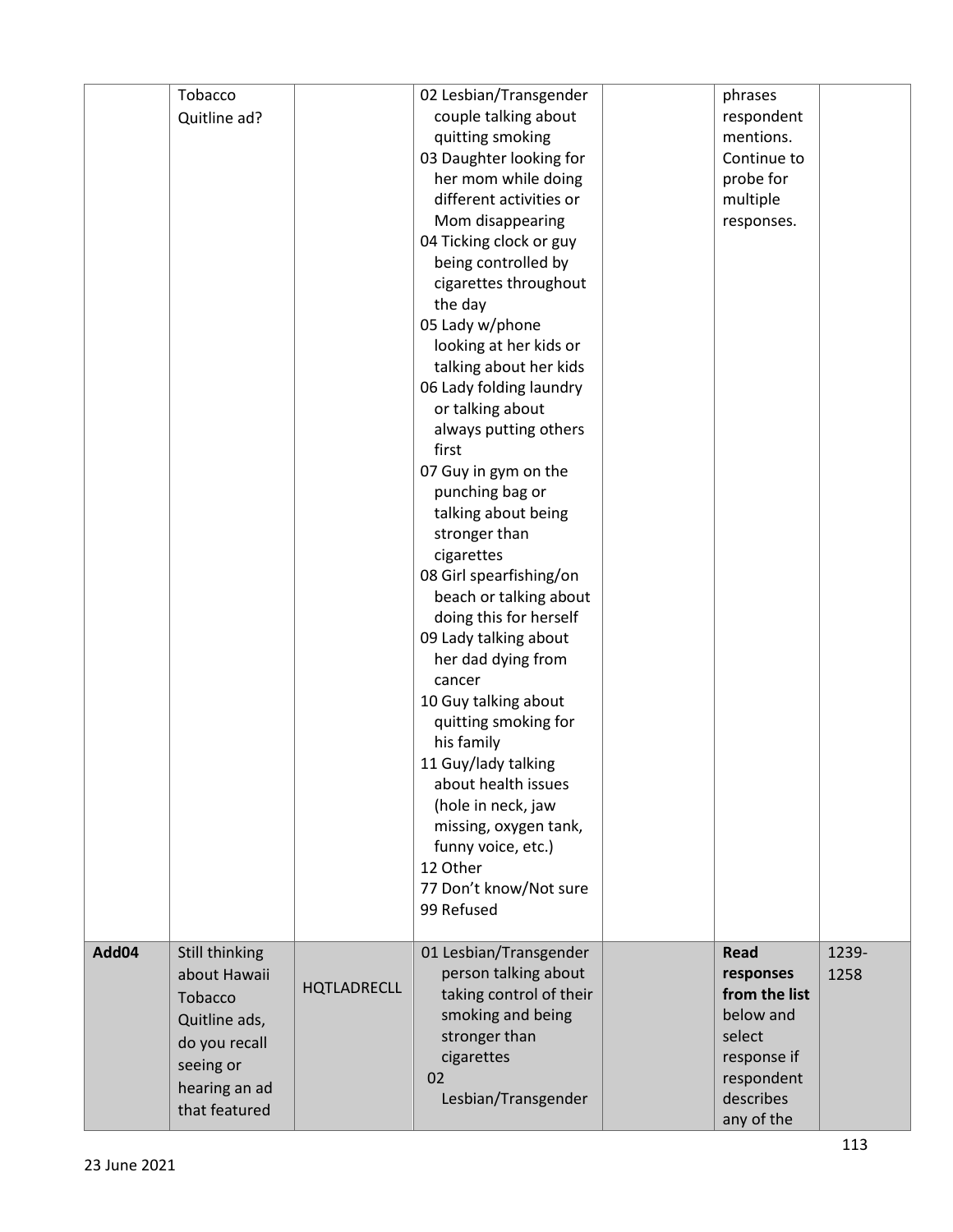|       | any of the      |                   | couple talking about       | choices            |      |
|-------|-----------------|-------------------|----------------------------|--------------------|------|
|       | following:      |                   | quitting smoking           | listed. Allow      |      |
|       |                 |                   | 03 Daughter looking for    | multiple           |      |
|       |                 |                   | her mom while doing        | responses.         |      |
|       |                 |                   | different activities or    |                    |      |
|       |                 |                   | Mom disappearing           |                    |      |
|       |                 |                   | 04 Ticking clock or guy    |                    |      |
|       |                 |                   | being controlled by        |                    |      |
|       |                 |                   | cigarettes throughout      |                    |      |
|       |                 |                   | the day                    |                    |      |
|       |                 |                   | 05 Lady w/phone            |                    |      |
|       |                 |                   | looking at her kids or     |                    |      |
|       |                 |                   | talking about her kids     |                    |      |
|       |                 |                   | 06 Lady folding laundry    |                    |      |
|       |                 |                   | or talking about           |                    |      |
|       |                 |                   | always putting others      |                    |      |
|       |                 |                   | first                      |                    |      |
|       |                 |                   | 07 Guy in gym on the       |                    |      |
|       |                 |                   | punching bag or            |                    |      |
|       |                 |                   | talking about being        |                    |      |
|       |                 |                   | stronger than              |                    |      |
|       |                 |                   | cigarettes                 |                    |      |
|       |                 |                   | 08 Girl spearfishing/on    |                    |      |
|       |                 |                   | beach or talking           |                    |      |
|       |                 |                   | about doing this for       |                    |      |
|       |                 |                   | herself                    |                    |      |
|       |                 |                   | 09 Lady talking about      |                    |      |
|       |                 |                   | her dad dying from         |                    |      |
|       |                 |                   | cancer                     |                    |      |
|       |                 |                   | 10 Other                   |                    |      |
|       |                 |                   | Do not read:               |                    |      |
|       |                 |                   | 77 Don't know/Not          |                    |      |
|       |                 |                   | sure                       |                    |      |
| Add05 | Thinking about  |                   | 99 Refused<br>1 Television | <b>Please read</b> | 1259 |
|       | the last Hawaii |                   | 2 Radio                    | the list and       |      |
|       | Tobacco         | <b>HQTLADLOC</b>  | 3 Facebook                 | ask the            |      |
|       |                 |                   | 4 Instagram                | respondent         |      |
|       | Quitline ad you |                   | 5 YouTube                  | to select the      |      |
|       | saw or heard,   |                   | 6 Online search            | most recent        |      |
|       | where did you   |                   | 7 Other                    | if they            |      |
|       | see or hear it? |                   | Do not read:               | answer yes         |      |
|       |                 |                   | 8 Don't know               | to multiple        |      |
|       |                 |                   | 9 Refused                  | options.           |      |
| Add06 | After seeing an |                   | 1 Yes                      |                    | 1260 |
|       | ad, did you     |                   | 2 No                       |                    |      |
|       | look up         | <b>HQTLADLKUP</b> | Do not read:               |                    |      |
|       | information     |                   | 7 Don't know / Not Sure    |                    |      |
|       | online about    |                   | 9 Refused                  |                    |      |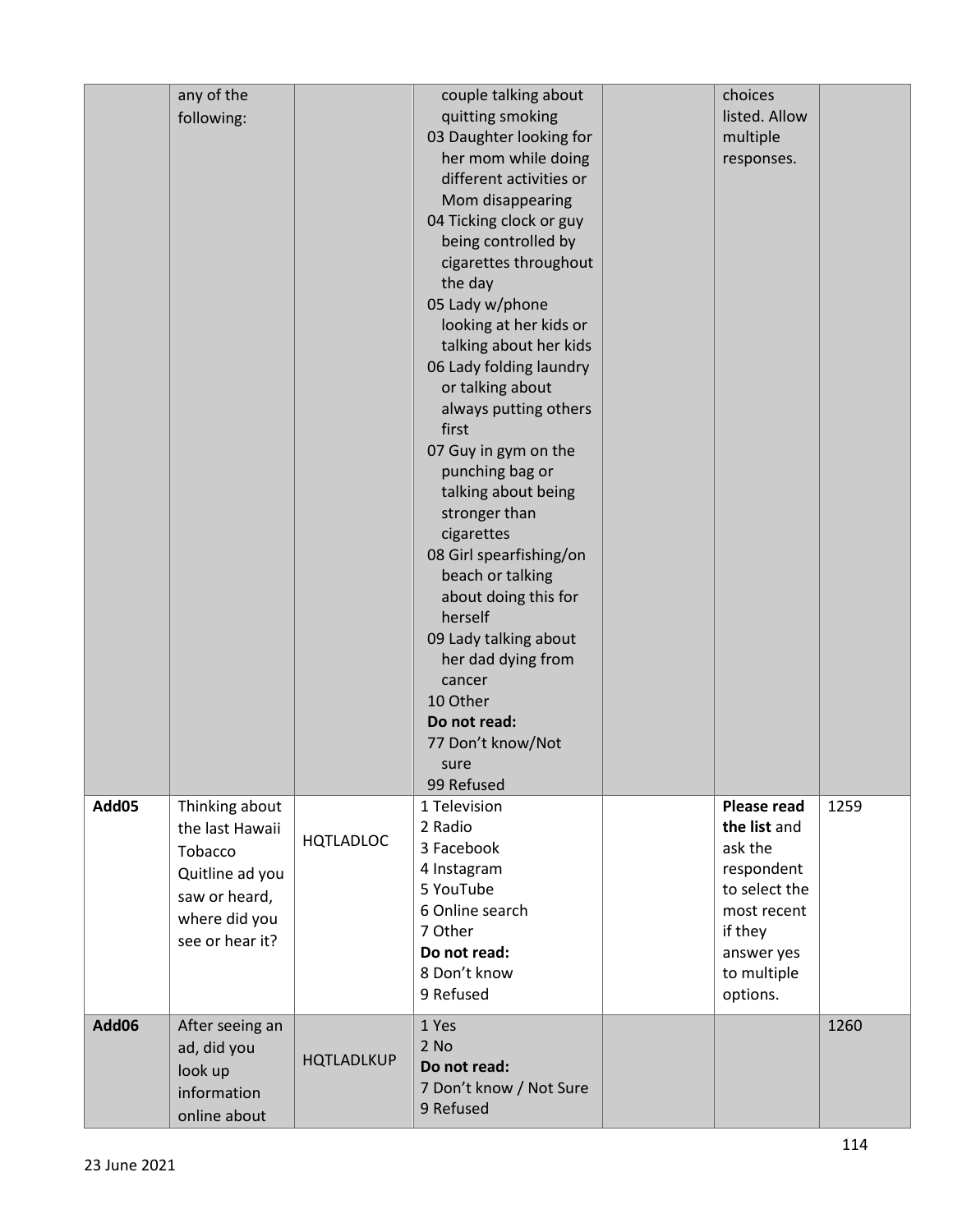|              | the Hawaii<br>Tobacco<br>Quitline or visit<br>the Hawaii<br>Tobacco<br>Quitline<br>website?                   |                    |                                                                         |                                                                                                                                                                                       |      |
|--------------|---------------------------------------------------------------------------------------------------------------|--------------------|-------------------------------------------------------------------------|---------------------------------------------------------------------------------------------------------------------------------------------------------------------------------------|------|
| Add07        | After seeing an<br>ad, did you<br>recommend<br>the Hawaii<br>Tobacco<br>Quitline to<br>anyone else?           | HQTLADREC          | 1 Yes<br>2 No<br>Do not read:<br>7 Don't know / Not Sure<br>9 Refused   |                                                                                                                                                                                       | 1261 |
| Add08        | After seeing an<br>ad, did you<br>consider calling<br>or signing up<br>for the Hawaii<br>Tobacco<br>Quitline? | <b>HQTLADCNCLL</b> | 1 Yes<br>$2$ No<br>Do not read:<br>7 Don't know / Not Sure<br>9 Refused | <b>NOTE TO</b><br><b>PORTIA:</b><br>Ask if current<br>or former<br>smokers<br>$(C09.02 = 1)$<br>or 2 or<br>C09.04 is 01,<br>02, 03, 04,<br>05, 06 or 07);<br>Skip if C09.01<br>$>1$ . | 1262 |
| Add09        | After seeing an<br>ad, did you call<br>or sign up for<br>the Hawaii<br>Tobacco<br>Quitline?                   | <b>HQTLADCLL</b>   | 1 Yes<br>2 No<br>Do not read:<br>7 Don't know / Not Sure<br>9 Refused   | <b>NOTE TO</b><br><b>PORTIA:</b><br>Ask if current<br>or former<br>smokers<br>$(C09.02 = 1)$<br>or 2 or<br>C09.04 is 01,<br>02, 03, 04,<br>05, 06 or 07);<br>Skip if C09.01<br>$>1$ . | 1263 |
| <b>Add10</b> | After seeing an<br>ad, did you<br>attempt to quit<br>without using<br>the Hawaii<br>Tobacco<br>Quitline?      | <b>HQTLWOQUIT</b>  | 1 Yes<br>2 No<br>Do not read:<br>7 Don't know / Not Sure<br>9 Refused   | <b>NOTE TO</b><br><b>PORTIA:</b><br>Ask if current<br>or former<br>smokers<br>$(C09.02 = 1)$<br>or 2 or<br>C09.04 is 01,                                                              | 1264 |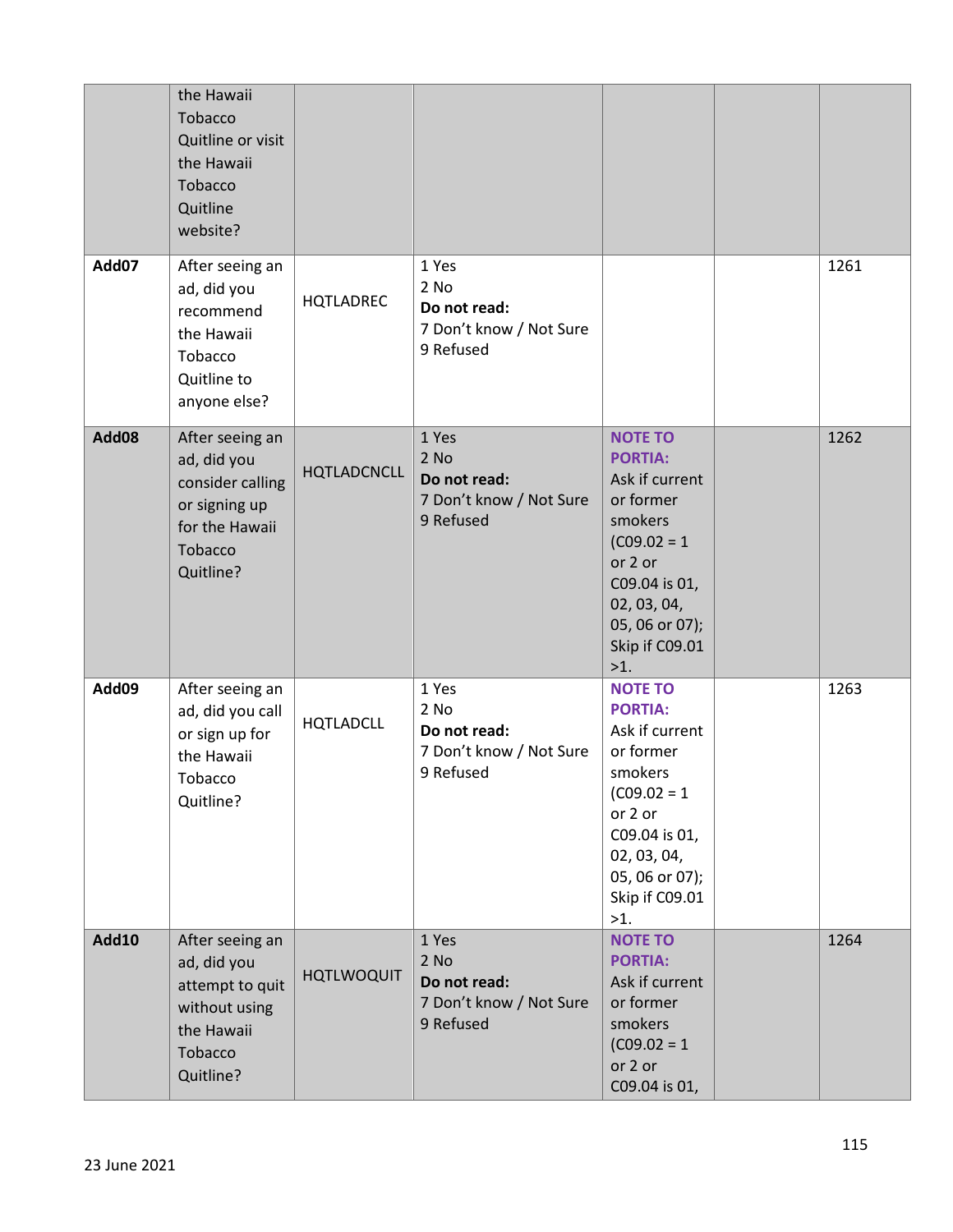|  |  | 02, 03, 04,<br>05, 06 or 07);<br>Skip if C09.01 |  |
|--|--|-------------------------------------------------|--|
|  |  |                                                 |  |
|  |  | ╱⊥.                                             |  |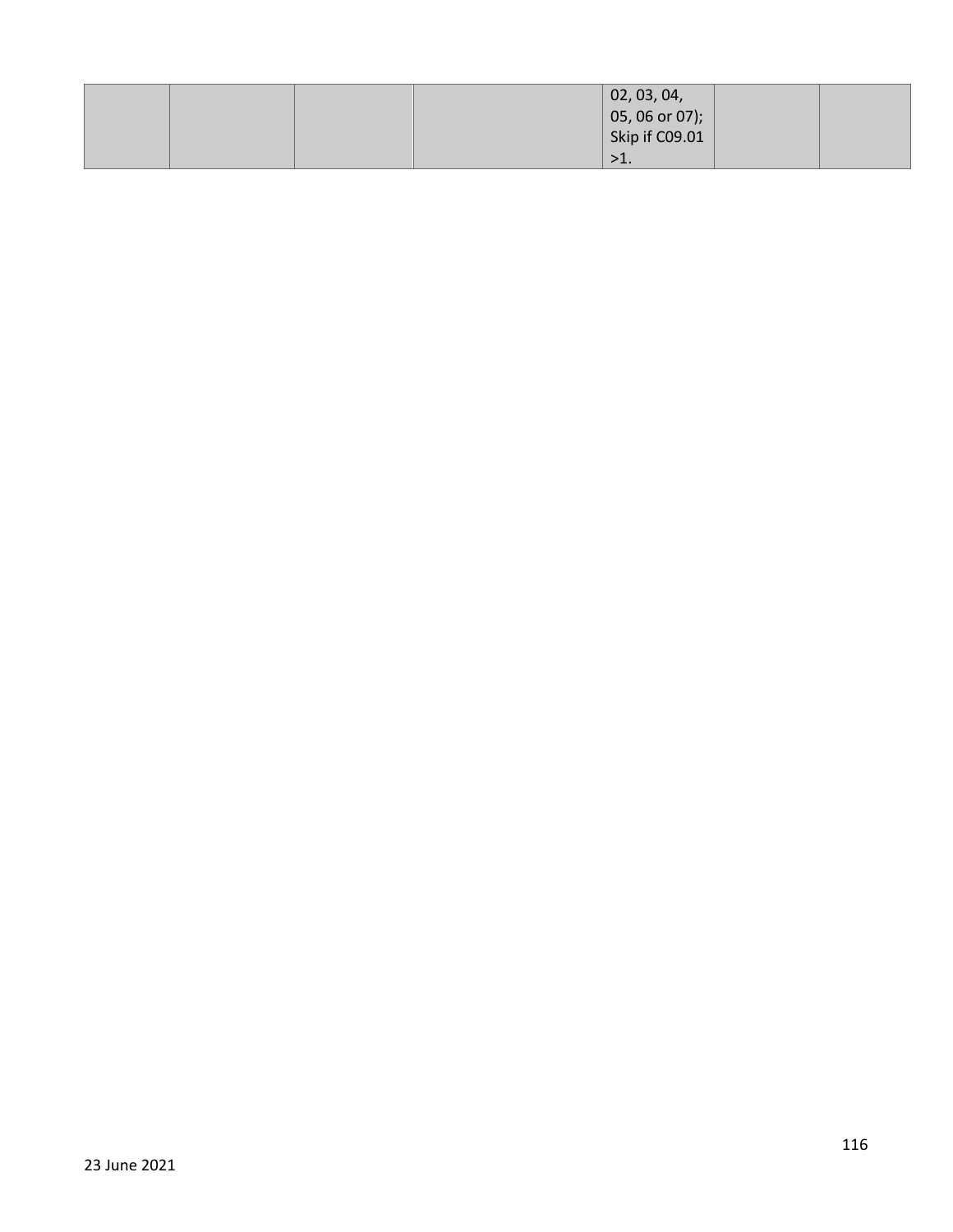## Asthma Call-Back Permission Script

| Question      | <b>Question text</b> | <b>Variable names</b> | <b>Responses</b>                                                             | <b>SKIP</b>                         | <b>Interviewer</b> | Column(s) |
|---------------|----------------------|-----------------------|------------------------------------------------------------------------------|-------------------------------------|--------------------|-----------|
| <b>Number</b> |                      |                       | (DO NOT<br><b>READ</b><br><b>UNLESS</b><br><b>OTHERWISE</b><br><b>NOTED)</b> | INFO/<br><b>CATI</b><br><b>Note</b> | Note (s)           |           |
| <b>Text</b>   | We would like        |                       |                                                                              |                                     |                    |           |
|               | to call you          |                       |                                                                              |                                     |                    |           |
|               | again within         |                       |                                                                              |                                     |                    |           |
|               | the next 2           |                       |                                                                              |                                     |                    |           |
|               | weeks to talk        |                       |                                                                              |                                     |                    |           |
|               | in more detail       |                       |                                                                              |                                     |                    |           |
|               | about                |                       |                                                                              |                                     |                    |           |
|               | (your/your           |                       |                                                                              |                                     |                    |           |
|               | child's)             |                       |                                                                              |                                     |                    |           |
|               | experiences          |                       |                                                                              |                                     |                    |           |
|               | with asthma.         |                       |                                                                              |                                     |                    |           |
|               | The                  |                       |                                                                              |                                     |                    |           |
|               | information          |                       |                                                                              |                                     |                    |           |
|               | will be used         |                       |                                                                              |                                     |                    |           |
|               | to help              |                       |                                                                              |                                     |                    |           |
|               | develop and          |                       |                                                                              |                                     |                    |           |
|               | improve the          |                       |                                                                              |                                     |                    |           |
|               | asthma               |                       |                                                                              |                                     |                    |           |
|               | programs in          |                       |                                                                              |                                     |                    |           |
|               | <state>. The</state> |                       |                                                                              |                                     |                    |           |
|               | information          |                       |                                                                              |                                     |                    |           |
|               | you gave us          |                       |                                                                              |                                     |                    |           |
|               | today and any        |                       |                                                                              |                                     |                    |           |
|               | you give us in       |                       |                                                                              |                                     |                    |           |
|               | the future will      |                       |                                                                              |                                     |                    |           |
|               | be kept              |                       |                                                                              |                                     |                    |           |
|               | confidential.        |                       |                                                                              |                                     |                    |           |
|               | If you agree         |                       |                                                                              |                                     |                    |           |
|               | to this, we          |                       |                                                                              |                                     |                    |           |
|               | will keep your       |                       |                                                                              |                                     |                    |           |
|               | first name or        |                       |                                                                              |                                     |                    |           |
|               | initials and         |                       |                                                                              |                                     |                    |           |
|               | phone                |                       |                                                                              |                                     |                    |           |
|               | number on            |                       |                                                                              |                                     |                    |           |
|               | file, separate       |                       |                                                                              |                                     |                    |           |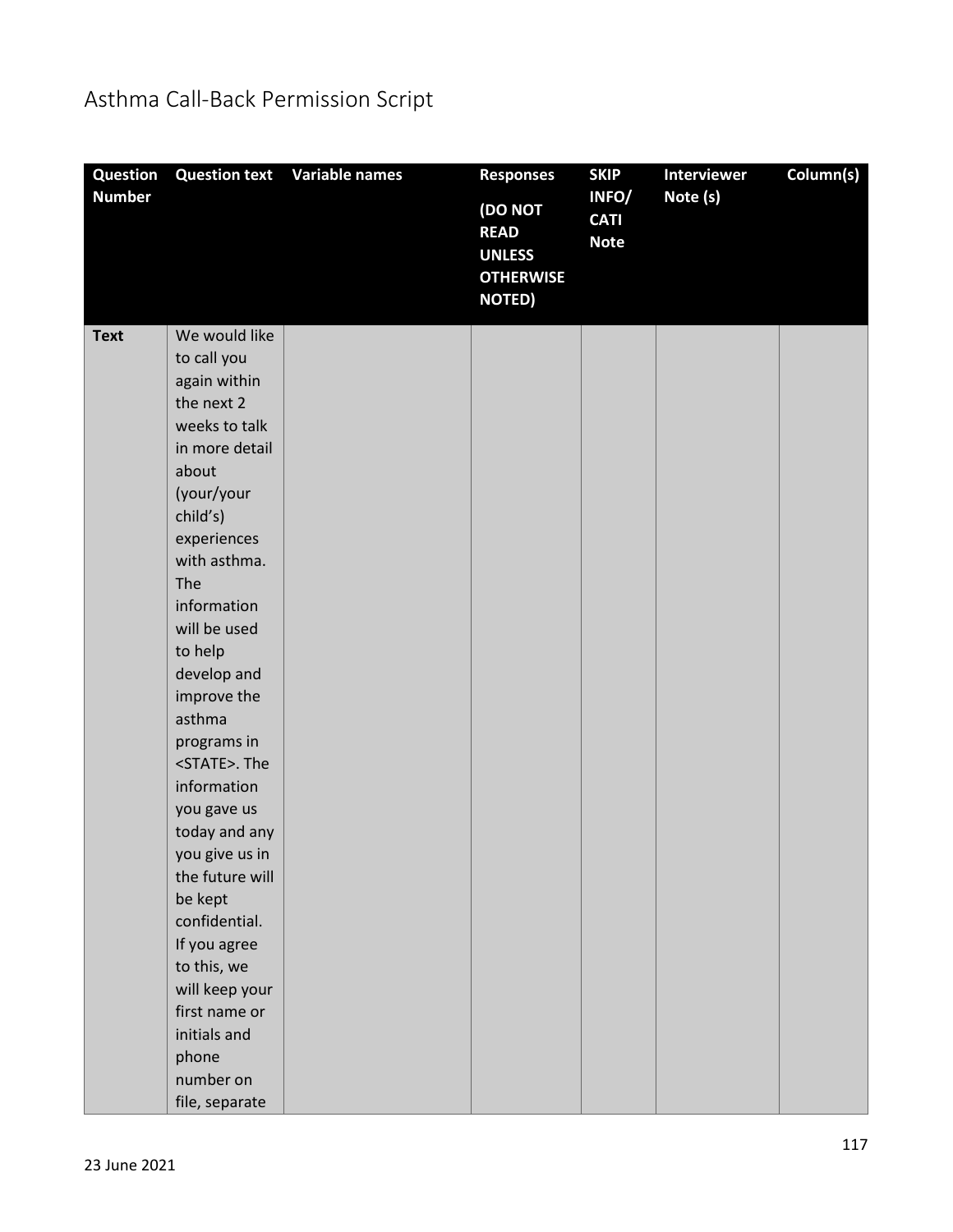|         | from the<br>answers<br>collected<br>today. Even if<br>you agree<br>now, you or<br>others may<br>refuse to<br>participate in<br>the future.        |                                  |                    |  |     |
|---------|---------------------------------------------------------------------------------------------------------------------------------------------------|----------------------------------|--------------------|--|-----|
| CB01.01 | Would it be<br>okay if we<br>called you<br>back to ask<br>additional<br>asthma-<br>related<br>questions at a<br>later time?                       | CALLBACK                         | 1 Yes<br>2 No      |  | 668 |
| CB01.02 | Which person<br>in the<br>household<br>was selected<br>as the focus<br>of the asthma<br>call-back?                                                | <b>ADLTCHLD</b>                  | 1 Adult<br>2 Child |  | 669 |
| CB01.03 | Can I please<br>have either<br>(your/your<br>child's) first<br>name or<br>initials, so we<br>will know who<br>to ask for<br>when we call<br>back? | Enter first name or<br>initials. |                    |  |     |